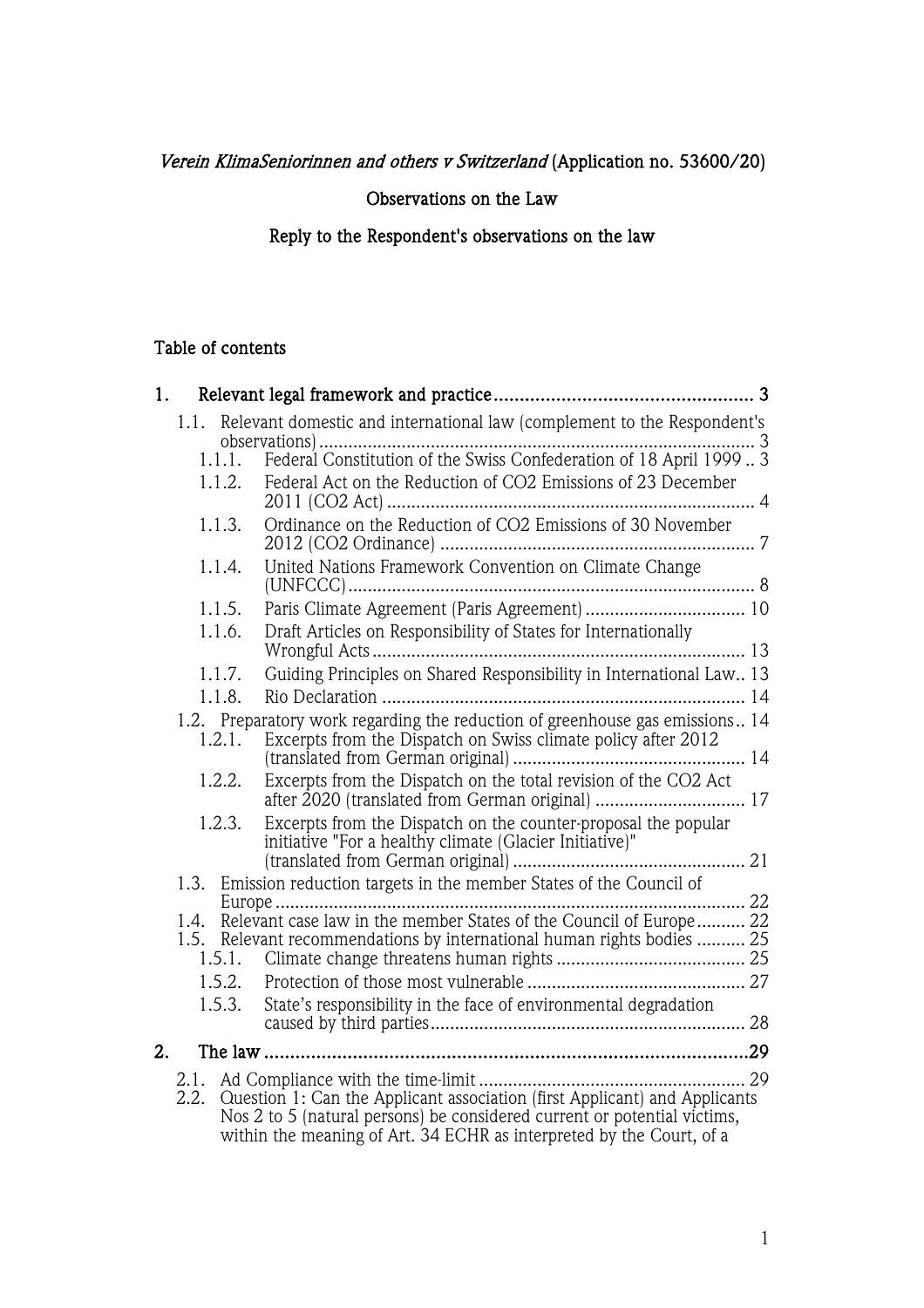|    |        | violation of one of the Convention rights invoked in this case due to the<br>failure of the Swiss authorities to have effectively protected them against                                                                                                                                                                                                                                                                                                                                                                                                                                                                                                                                                                                                                                           |  |
|----|--------|----------------------------------------------------------------------------------------------------------------------------------------------------------------------------------------------------------------------------------------------------------------------------------------------------------------------------------------------------------------------------------------------------------------------------------------------------------------------------------------------------------------------------------------------------------------------------------------------------------------------------------------------------------------------------------------------------------------------------------------------------------------------------------------------------|--|
|    |        | the effects of global warming? In particular, have the Applicants suffered,<br>directly or indirectly and seriously, the alleged consequences of                                                                                                                                                                                                                                                                                                                                                                                                                                                                                                                                                                                                                                                   |  |
|    |        | insufficient action or inaction by the Respondent State? 29                                                                                                                                                                                                                                                                                                                                                                                                                                                                                                                                                                                                                                                                                                                                        |  |
|    | 2.2.1. |                                                                                                                                                                                                                                                                                                                                                                                                                                                                                                                                                                                                                                                                                                                                                                                                    |  |
|    |        |                                                                                                                                                                                                                                                                                                                                                                                                                                                                                                                                                                                                                                                                                                                                                                                                    |  |
|    |        | 2.3. Question 2: If question no. 1 is answered in the affirmative, has there                                                                                                                                                                                                                                                                                                                                                                                                                                                                                                                                                                                                                                                                                                                       |  |
|    | 2.3.1. |                                                                                                                                                                                                                                                                                                                                                                                                                                                                                                                                                                                                                                                                                                                                                                                                    |  |
|    | 2.3.2. |                                                                                                                                                                                                                                                                                                                                                                                                                                                                                                                                                                                                                                                                                                                                                                                                    |  |
|    | 2.3.3. | Question 2.1: Were these provisions applicable to the case at                                                                                                                                                                                                                                                                                                                                                                                                                                                                                                                                                                                                                                                                                                                                      |  |
|    | 2.3.4. | Questions 2.2 and 2.3: Has the Respondent State failed to fulfil its<br>positive obligations to effectively protect life (Art. 2 ECHR) and/or to<br>respect the Applicants' private and family life, including their home<br>(Art. 8 ECHR)? In particular, given its margin of appreciation in<br>environmental matters, has the Respondent State fulfilled its<br>obligations under the Convention guarantees being relied upon here,<br>read in the light of the relevant provisions and principles, such as the<br>principles of precaution and intergenerational equity, which are<br>contained in international environmental law? In this context, has it<br>adopted appropriate regulations and implemented them by means of<br>adequate and sufficient measures to achieve the targets for |  |
|    |        | combating global warming (see, for example, Tătar v. Romania, no.<br>67021/01, para. 109 and 120, 27 January 2009, and Greenpeace<br>E.V. et al. v. Germany (decision), no. 18215/06, 19 May 2009)? 57                                                                                                                                                                                                                                                                                                                                                                                                                                                                                                                                                                                             |  |
|    | 2.4.1. | 2.4. Question 3: Has there been a violation of the right of access to an<br>Question 3.1: Is this provision applicable in the civil context? 73                                                                                                                                                                                                                                                                                                                                                                                                                                                                                                                                                                                                                                                    |  |
|    | 2.4.2. | Question 3.2: Did the Applicants have effective legal remedies at<br>their disposal to assert their civil rights (see, for example, Naït-<br>Liman v. Switzerland [GC], no. $51\overline{3}57/07$ , para. 113,                                                                                                                                                                                                                                                                                                                                                                                                                                                                                                                                                                                     |  |
|    |        | 2.5. Ouestion 4: Did the Applicants have an effective remedy at their disposal                                                                                                                                                                                                                                                                                                                                                                                                                                                                                                                                                                                                                                                                                                                     |  |
|    |        | within the meaning of Art. 13 ECHR concerning the alleged violations of<br>Arts. 2 and 8?.                                                                                                                                                                                                                                                                                                                                                                                                                                                                                                                                                                                                                                                                                                         |  |
|    | 2.5.1. |                                                                                                                                                                                                                                                                                                                                                                                                                                                                                                                                                                                                                                                                                                                                                                                                    |  |
|    | 2.5.2. |                                                                                                                                                                                                                                                                                                                                                                                                                                                                                                                                                                                                                                                                                                                                                                                                    |  |
| 3. |        |                                                                                                                                                                                                                                                                                                                                                                                                                                                                                                                                                                                                                                                                                                                                                                                                    |  |
| 4. |        |                                                                                                                                                                                                                                                                                                                                                                                                                                                                                                                                                                                                                                                                                                                                                                                                    |  |
| 5. |        |                                                                                                                                                                                                                                                                                                                                                                                                                                                                                                                                                                                                                                                                                                                                                                                                    |  |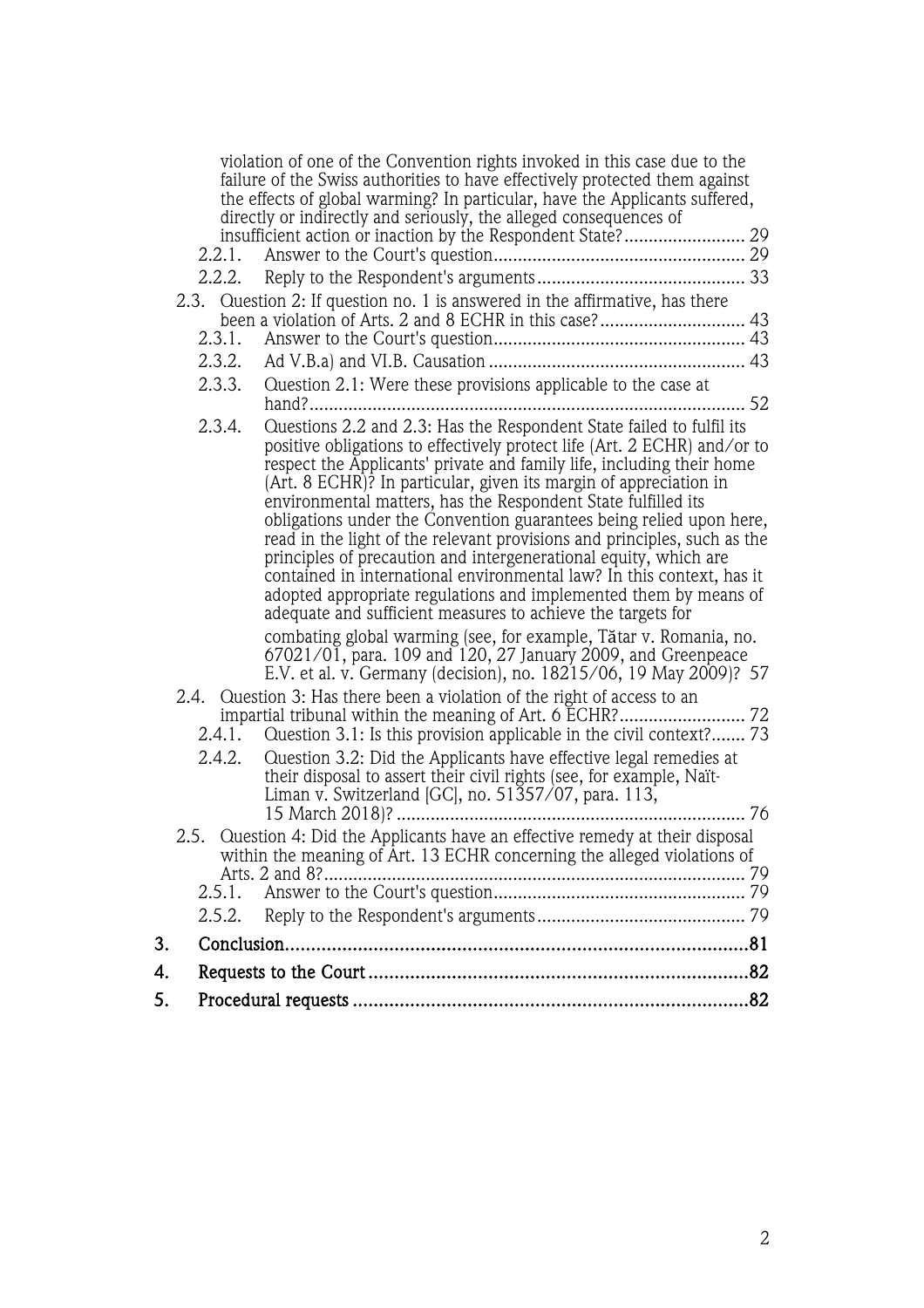# 1. Relevant legal framework and practice

# 1.1. Relevant domestic and international law (complement to the Respondent's observations)

1 The Respondent submitted an overview of the relevant domestic and international law in its observations (section III.A. and III.B.). The Applicants complement this overview as follows:

# 1.1.1. Federal Constitution of the Swiss Confederation of 18 April 19991

Art. 141 Fakultatives Referendum (English translation below)

<sup>1</sup> Verlangen es 50 000 Stimmberechtigte oder acht Kantone innerhalb von 100 Tagen seit der amtlichen Veröffentlichung des Erlasses, so werden dem Volk zur Abstimmung vorgelegt:

a. Bundesgesetze;

b. dringlich erklärte Bundesgesetze, deren Geltungsdauer ein Jahr übersteigt;

c. Bundesbeschlüsse, soweit Verfassung oder Gesetz dies vorsehen;

d. völkerrechtliche Verträge, die:

1. unbefristet und unkündbar sind,

- 2. den Beitritt zu einer internationalen Organisation vorsehen,
- 3. wichtige rechtsetzende Bestimmungen enthalten oder deren Umsetzung den Erlass von Bundesgesetzen erfordert.

<sup>2</sup> ...

# Art. 141 Optional referendum (translation by the Swiss Government)

<sup>1</sup> If within 100 days of the official publication of the enactment any 50,000 persons eligible to vote or any eight Cantons request it, the following shall be submitted to a vote of the People:

a. federal acts;

b. emergency federal acts whose term of validity exceeds one year;

c. federal decrees, provided the Constitution or an act so requires;

d. international treaties that:

<sup>1</sup> SR 101.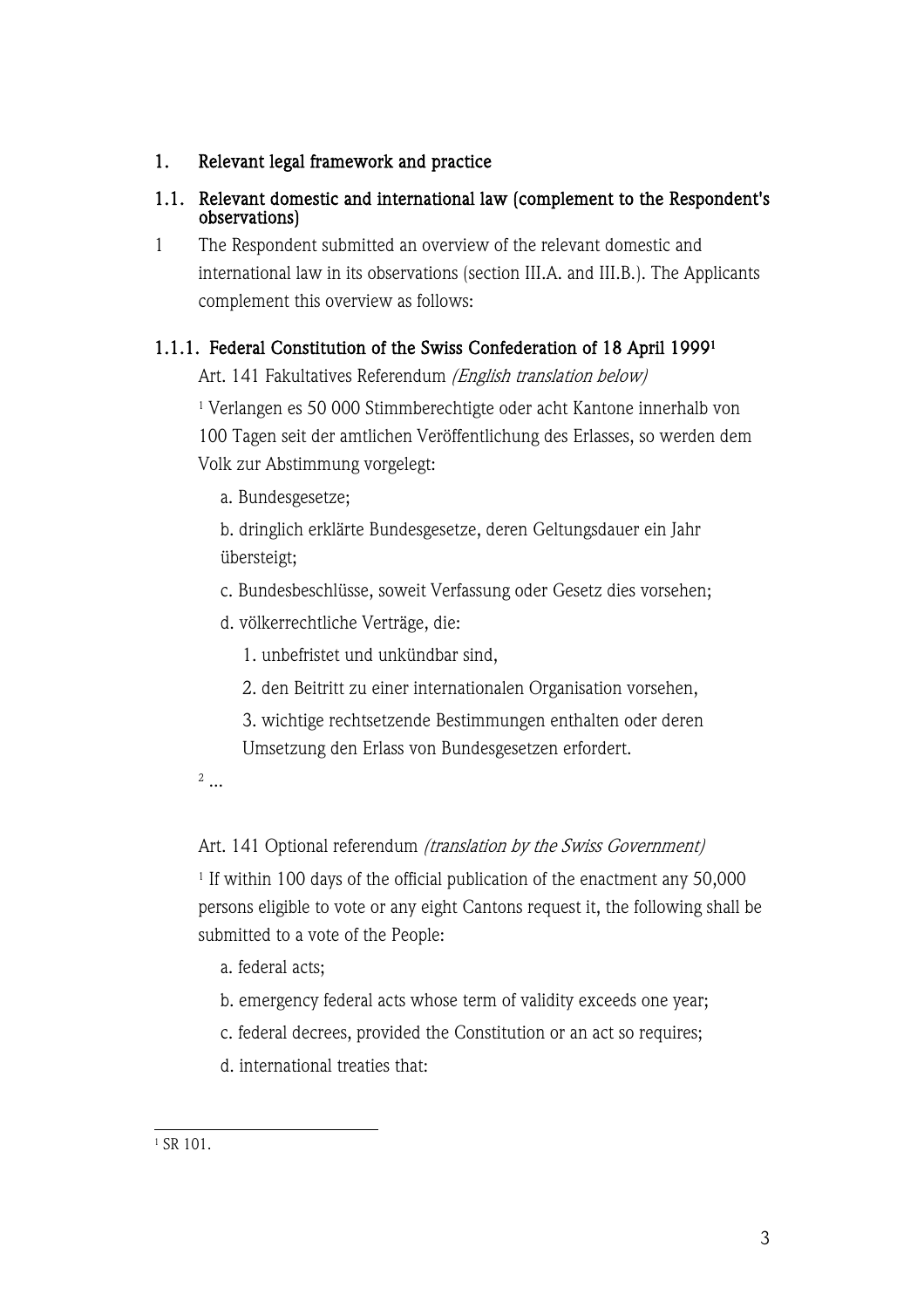1. are of unlimited duration and may not be terminated,

2. provide for accession to an international organisation,

3. contain important legislative provisions or whose implementation requires the enactment of federal legislation.

<sup>2</sup> ...

# 1.1.2. Federal Act on the Reduction of  $CO<sub>2</sub>$  Emissions of 23 December 2011  $\rm (CO_2 \, Act)^2$

Artikel 9 (English translation below)

<sup>1</sup> Die Kantone sorgen dafür, dass die  $CO<sub>2</sub>$ -Emissionen aus Gebäuden, die mit fossilen Energieträgern beheizt werden, zielkonform vermindert werden. Dafür erlassen sie Gebäudestandards für Neu- und Altbauten aufgrund des aktuellen Stands der Technik.

<sup>2</sup> Die Kantone erstatten dem Bund jährlich Bericht über die getroffenen Massnahmen.

Artikel 10 Grundsatz (English translation below)

 $1$  Die CO<sub>2</sub>-Emissionen von Personenwagen, die erstmals in Verkehr gesetzt werden, sind bis Ende 2015 auf durchschnittlich 130 g  $CO<sub>2</sub>/km$  und bis Ende 2020 auf durchschnittlich 95 g  $CO<sub>2</sub>/km$  zu vermindern.

<sup>2</sup> Die CO2-Emissionen von Lieferwagen und Sattelschleppern mit einem Gesamtgewicht von bis zu 3,50 t (leichte Sattelschlepper), die erstmals in Verkehr gesetzt werden, sind bis Ende 2020 auf durchschnittlich 147 g CO2/km zu vermindern.

<sup>3</sup> Zu diesem Zweck hat jeder Importeur oder Hersteller von Fahrzeugen nach den Absätzen 1 und 2 (nachfolgend Fahrzeuge) die durchschnittlichen CO2- Emissionen der von ihm eingeführten oder in der Schweiz hergestellten Fahrzeuge, die im jeweiligen Jahr erstmals in Verkehr gesetzt werden, gemäss seiner individuellen Zielvorgabe (Art. 11) zu vermindern.

<sup>4</sup> Die Zielwerte nach den Absätzen 1 und 2 basieren auf den bisher üblichen Messmethoden. Bei einer Änderung der Messmethoden legt der Bundesrat in den Ausführungsbestimmungen die Zielwerte fest, welche den Zielwerten

<sup>2</sup> SR 641.71.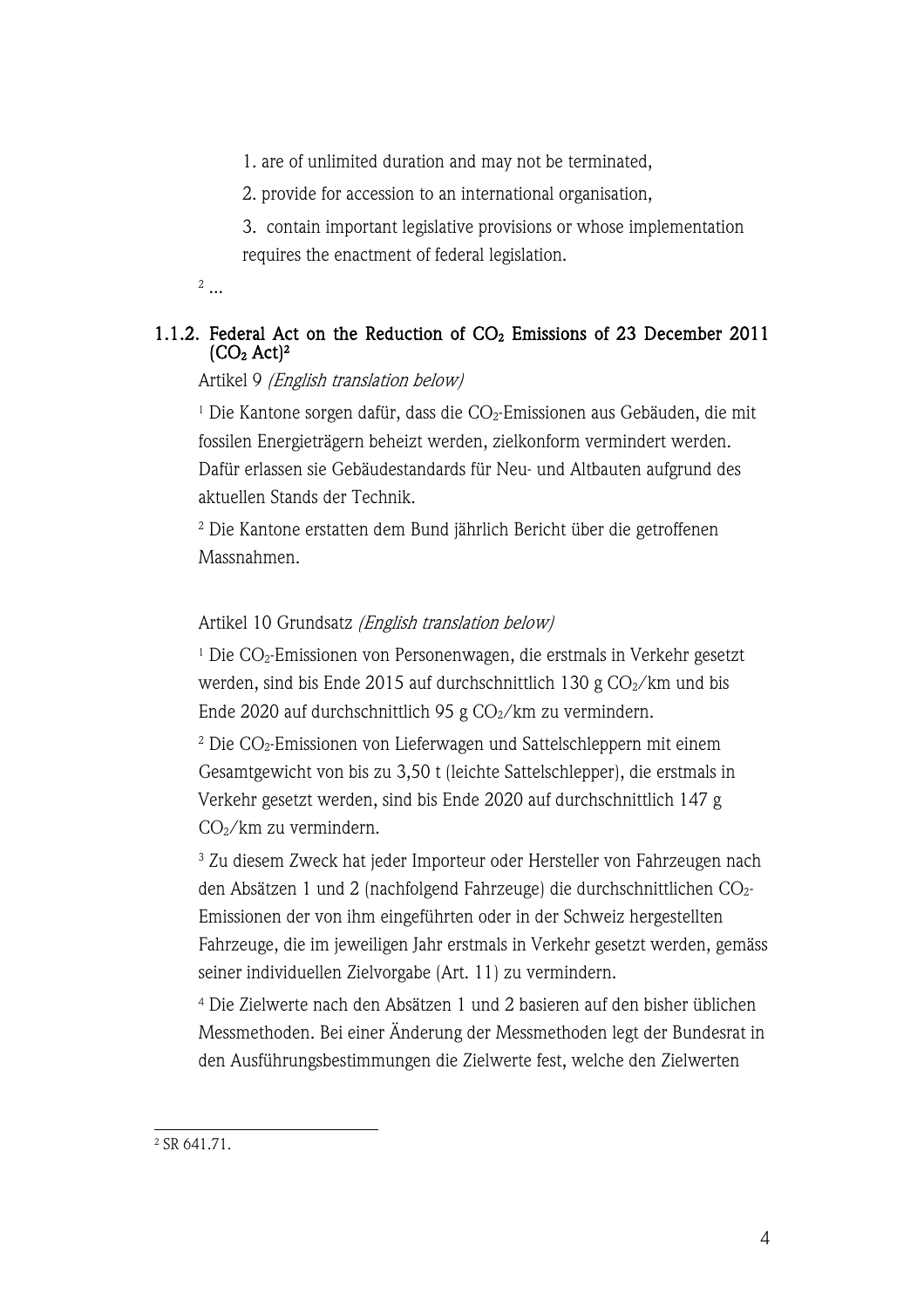nach diesen Absätzen entsprechen. Er bezeichnet die anwendbaren Messmethoden und berücksichtigt die Regelungen der Europäischen Union

Art. 13 Sanktion bei Überschreiten der individuellen Zielvorgabe (English translation below)

<sup>1</sup> Überschreiten die durchschnittlichen  $CO<sub>2</sub>$ -Emissionen der Neuwagenflotte eines Importeurs oder Herstellers die individuelle Zielvorgabe, so muss der Hersteller oder Importeur dem Bund pro im jeweiligen Kalenderjahr erstmals in Verkehr gesetztes Fahrzeug folgende Beträge entrichten:

a. für die Jahre 2017–2018:

1. für das erste Gramm  $CO<sub>2</sub>/km$  über der individuellen Zielvorgabe: zwischen 5.00 und 8.00 Franken,

2. für das zweite Gramm  $CO<sub>2</sub>/km$  über der individuellen Zielvorgabe: zwischen 15.00 und 24.00 Franken,

3. für das dritte Gramm  $CO<sub>2</sub>/km$  über der individuellen Zielvorgabe: zwischen 25.00 und 40.00 Franken,

4. für das vierte und jedes weitere Gramm  $CO<sub>2</sub>/km$  über der individuellen Zielvorgabe: zwischen 95.00 und 152.00 Franken;

b. ab dem 1. Januar 2019: für jedes Gramm  $CO<sub>2</sub>/km$  über der individuellen Zielvorgabe: zwischen 95.00 und 152.00 Franken.

### Article 9 (translation by Swiss Government)

<sup>1</sup> The cantons ensure that the  $CO<sub>2</sub>$  emissions from buildings that are heated with fossil fuels are reduced in compliance with the targets. Accordingly, they issue building standards for new and older buildings based on the current state of the art.

<sup>2</sup> The cantons submit a report each year to the Confederation on the measures taken.

### Article 10 Principle (translation by Swiss Government)

<sup>1</sup> The  $CO<sub>2</sub>$  emissions from passenger cars that are registered for the first time must be reduced to an average of 130 g  $CO<sub>2</sub>/km$  by the end of 2015 and to an average of 95 g  $CO<sub>2</sub>/km$  by the end of 2020.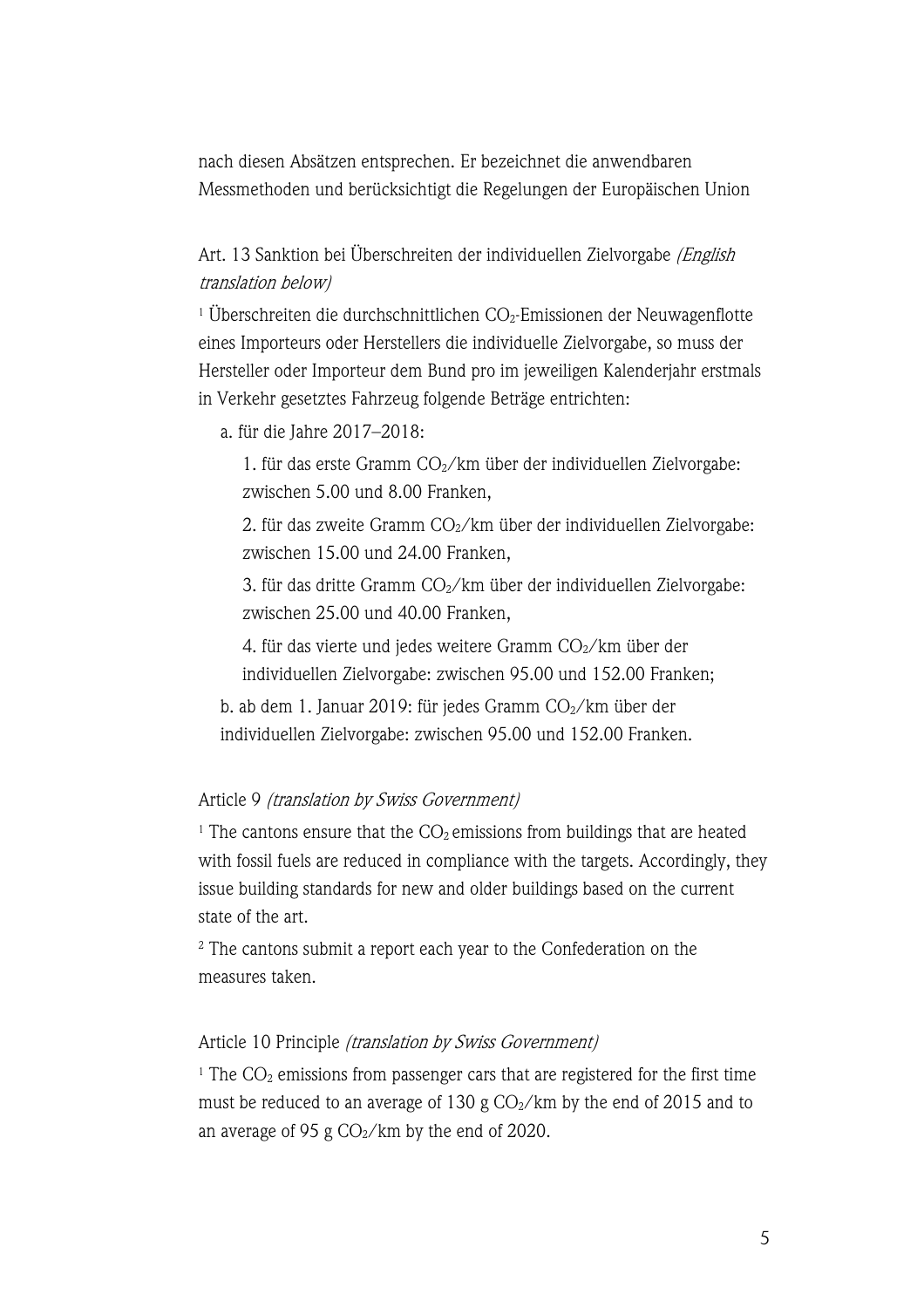$2$  The  $CO<sub>2</sub>$  emissions from vans and articulated vehicles with a total weight of no more than 3.50 t (light articulated vehicles) that are registered for the first time must be reduced to an average of  $147$  g  $CO<sub>2</sub>/km$  by the end of 2020.

<sup>3</sup> For this purpose, any importer or manufacturer of vehicles under paragraphs 1 and 2 (referred to below as "vehicles") must reduce the average CO2 emissions of the vehicles that it imports into or manufactures in Switzerland that are registered for the first time in the reference year in accordance with its individual target (Art. 11).

<sup>4</sup> The targets in paragraphs 1 and 2 are based on the current customary measurement methods. In the event of a change in the measurement methods, the Federal Council shall specify in the implementing provisions the targets that correspond to the targets in these paragraphs. It shall indicate the applicable measurement methods, taking account of the European Union regulations.

# Article 13 Penalty for exceeding the individual target (translation by Swiss Government)

<sup>1</sup> If the average  $CO<sub>2</sub>$  emissions from the new vehicle fleet of an importer or manufacturer exceed the individual target, the manufacturer or the importer must pay the Confederation the following amounts for each vehicle registered for the first time in the relevant calendar year:

a. for 2013–2018:

1. for the first gram of  $CO_2/km$  over the individual target: between 5.00 and 8.00 francs,

2. for the second gram of  $CO<sub>2</sub>/km$  over the individual target: between 15.00 and 24.00 francs,

3. for the third gram of  $CO<sub>2</sub>/km$  over the individual target: between 25.00 and 40.00 francs,

4. for the fourth and every further gram of  $CO<sub>2</sub>/km$  over the individual target: between 95.00 and 152.00 francs;

b. from 1 January 2019:

for each gram of  $CO<sub>2</sub>/km$  over the individual target between 95.00 and 152.00 francs.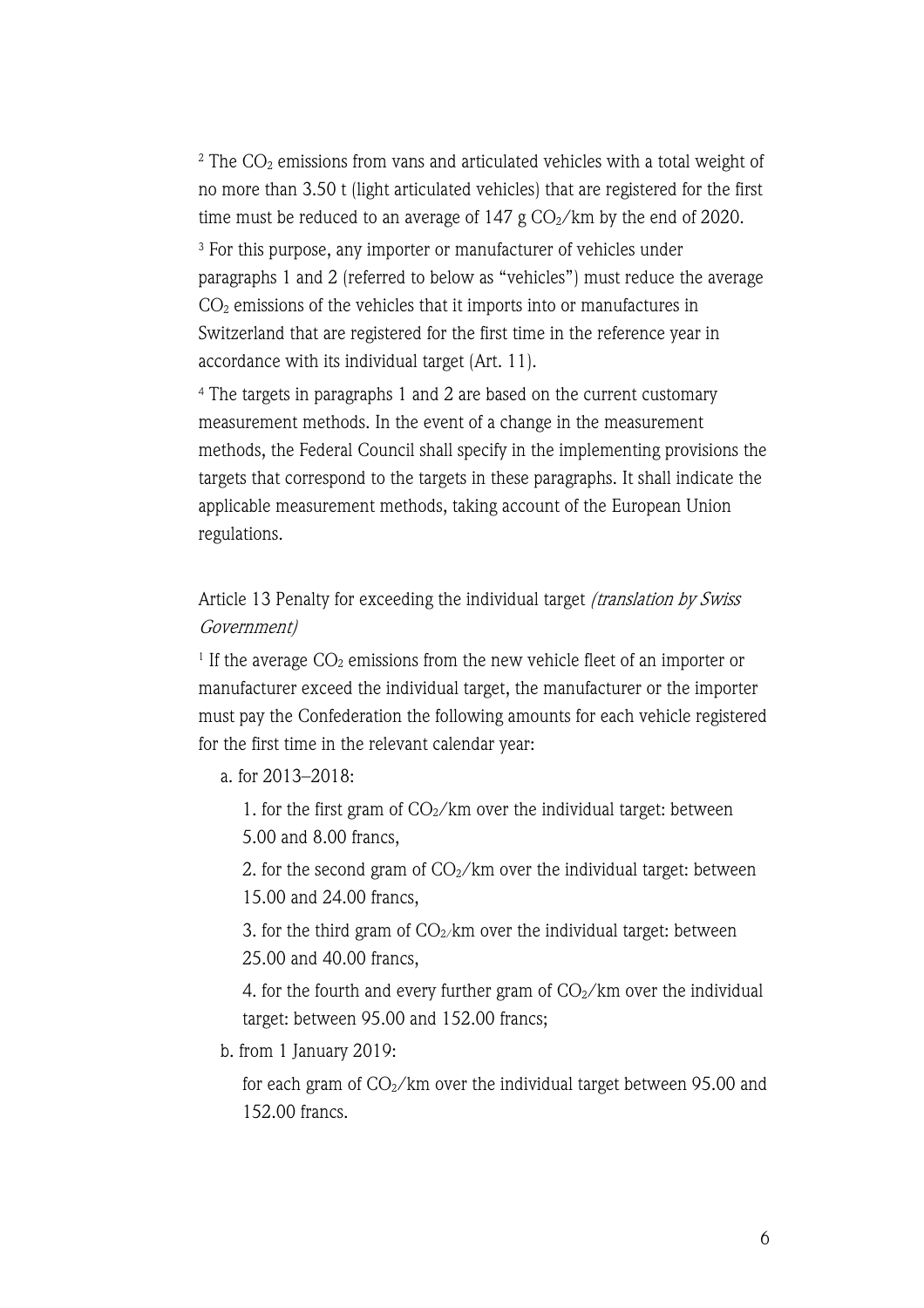$\left(\ldots\right)$ 

# 1.1.3. Ordinance on the Reduction of  $CO<sub>2</sub>$  Emissions of 30 November 2012 ( $CO<sub>2</sub>$ ) Ordinance)3

Artikel 17b Anwendbare Prüf- und Korrelationsverfahren und Zielwerte nach Artikel 10 Absätze 1 und 2 des CO<sub>2</sub>-Gesetzes (English translation below)

1 Für die Bestimmung der Zielwerte nach Artikel 10 Absätze 1 und 2 des CO2-Gesetzes werden folgende Prüf- und Korrelationsverfahren angewendet:

a. das weltweit harmonisierte Prüfverfahren für leichte Nutzfahrzeuge gemäss Anhang XXI der Verordnung (EU) 2017/1151 (WLTP);

b. die Prüf- und Korrelationsverfahren gemäss Anhang I der Durchführungsverordnung (EU) 2017/1152;

c. die Prüf- und Korrelationsverfahren gemäss Anhang I der Durchführungsverordnung 2017/1153.

2 In Anwendung der Prüf- und Korrelationsverfahren nach Absatz 1 entsprechen die folgenden Zielwerte jenen nach Artikel 10 Absätze 1 und 2 des CO<sub>2</sub>-Gesetzes:

- a. für Personenwagen: 118 Gramm  $CO<sub>2</sub>/km$ ;
- b. für Lieferwagen und leichte Sattelschlepper: 186 Gramm CO<sub>2</sub>/km.

Article 17b Applicable test and correlation procedures and target values in accordance with Article 10 paragraphs 1 and 2 of the  $CO<sub>2</sub>$  Act *(translation by* Swiss Government)

1 The following test and correlation procedures are used to determine the target values under Article 10 paragraphs 1 and 2 of the  $CO<sub>2</sub>$  Act:

a. the worldwide harmonised test procedure for light-duty vehicles in accordance with Annex XXI of Regulation (EU) 2017/1151 (WLTP);

b. the test and correlation procedures in accordance with Annex I of Implementing Regulation (EU) 2017/1152;

c. the test and correlation procedures in accordance with Annex I of Implementing Regulation 2017/1153.

<sup>3</sup> SR 641.711.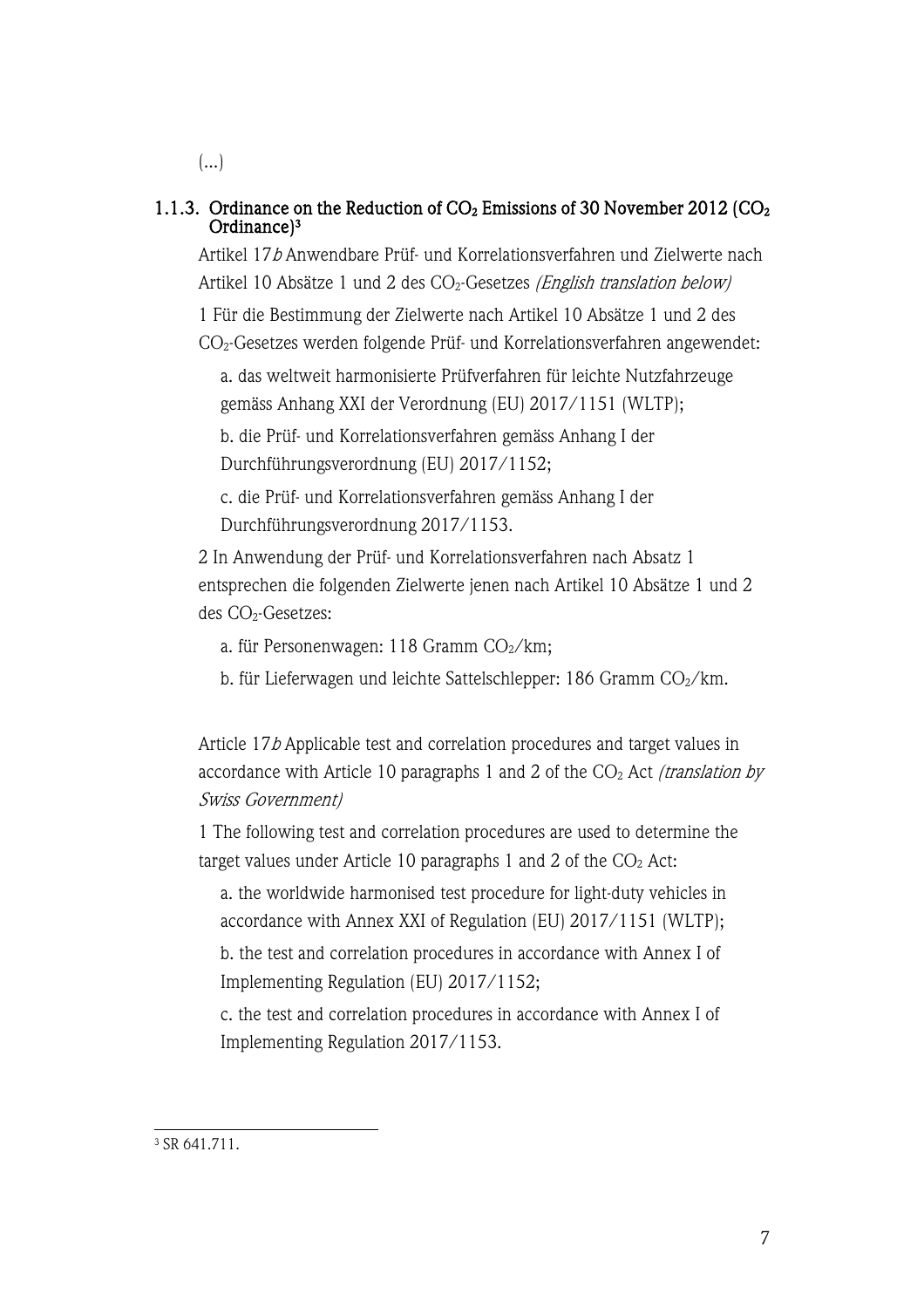2 Pursuant to the test and correlation procedures in accordance with paragraph 1, the following target values correspond to those under Article 10 paragraphs 1 and 2 of the  $CO<sub>2</sub>$  Act:

a. for cars:  $118$  grams  $CO<sub>2</sub>/km$ ;

b. for vans and light articulated vehicles: 186 grams  $CO_2/km$ .

# 1.1.4. United Nations Framework Convention on Climate Change (UNFCCC)4

Preamble

The Parties to this Convention

Acknowledging that change in the Earth's climate and its adverse effects are a common concern of humankind,

Concerned that human activities have been substantially increasing the atmospheric concentrations of greenhouse gases, that these increases enhance the natural greenhouse effect, and that this will result on average in an additional warming of the Earth's surface and atmosphere and may adversely affect natural ecosystems and humankind,

 $(\ldots)$ 

Acknowledging that the global nature of climate change calls for the widest possible cooperation by all countries and their participation in an effective and appropriate international response, in accordance with their common but differentiated responsibilities and respective capabilities and their social and economic conditions,

 $(\ldots)$ 

Recalling also that States have, in accordance with the Charter of the United Nations and the principles of international law, the sovereign right to exploit their own resources pursuant to their own environmental and developmental policies, and the responsibility to ensure that activities within their jurisdiction or control do not cause damage to the environment of other States or of areas beyond the limits of national jurisdiction,

 $(\ldots)$ 

Affirming that responses to climate change should be coordinated with social and economic development in an integrated manner with a view to avoiding

<sup>4</sup> SR 0.814.01.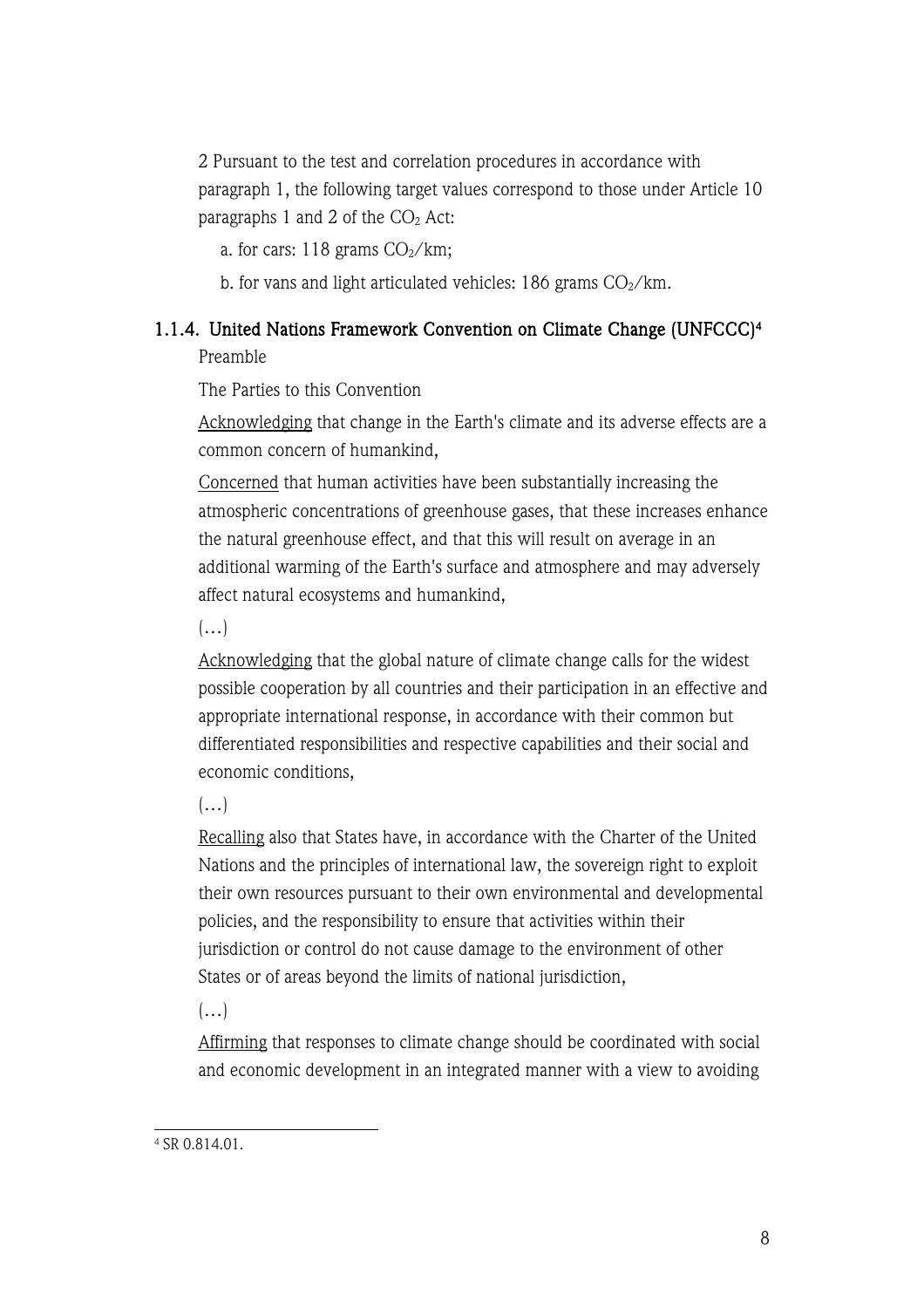adverse impacts on the latter, taking into full account the legitimate priority needs of developing countries for the achievement of sustained economic growth and the eradication of poverty,

 $(\ldots)$ 

## Art. 1

Definitions

For the purposes of this Convention:

1. "Adverse effects of climate change" means changes in the physical environment or biota resulting from climate change which have significant deleterious effects on the composition, resilience or productivity of natural and managed ecosystems or on the operation of socio-economic systems or on human health and welfare.

 $(\ldots)$ 

### Art. 4

1. All Parties, taking into account their common but differentiated responsibilities and their specific national and regional development priorities, objectives and circumstances, shall:

 $\left( \ldots \right)$ 

(f) Take climate change considerations into account, to the extent feasible, in their relevant social, economic and environmental policies and actions, and employ appropriate methods, for example impact assessments, formulated and determined nationally, with a view to minimizing adverse effects on the economy, on public health and on the quality of the environment, of projects or measures undertaken by them to mitigate or adapt to climate change;

 $(\ldots)$ 

7. The extent to which developing country Parties will effectively implement their commitments under the Convention will depend on the effective implementation by developed country Parties of their commitments under the Convention related to financial resources and transfer of technology and will take fully into account that economic and social development and poverty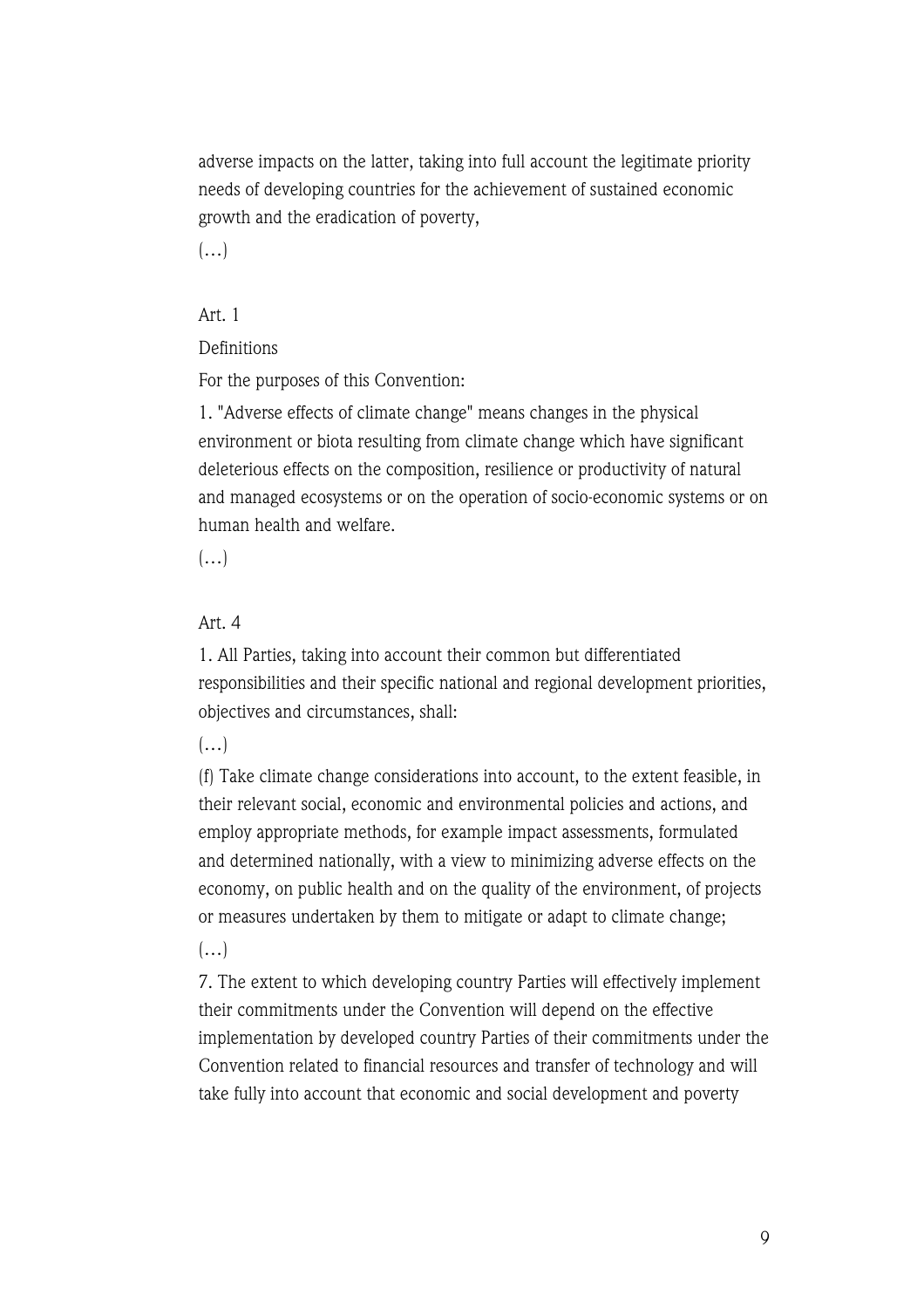eradication are the first and overriding priorities of the developing country Parties.

 $(\ldots)$ 

# 1.1.5. Paris Climate Agreement (Paris Agreement)<sup>5</sup>

Preamble

The Parties to this Agreement,

 $(\ldots)$ 

Recognizing the need for an effective and progressive response to the urgent threat of climate change on the basis of the best available scientific knowledge,

Also recognizing the specific needs and special circumstances of developing country Parties, especially those that are particularly vulnerable to the adverse effects of climate change, as provided for in the Convention,

Taking full account of the specific needs and special situations of the least developed countries with regard to funding and transfer of technology,

 $(\ldots)$ 

Emphasizing the intrinsic relationship that climate change actions, responses and impacts have with equitable access to sustainable development and eradication of poverty,

 $(\ldots)$ 

Acknowledging that climate change is a common concern of humankind, Parties should, when taking action to address climate change, respect, promote and consider their respective obligations on human rights, the right to health, the rights of indigenous peoples, local communities, migrants, children, persons with disabilities and people in vulnerable situations and the right to development, as well as gender equality, empowerment of women and intergenerational equity,

 $(\ldots)$ 

<sup>5</sup> SR 0.814.012.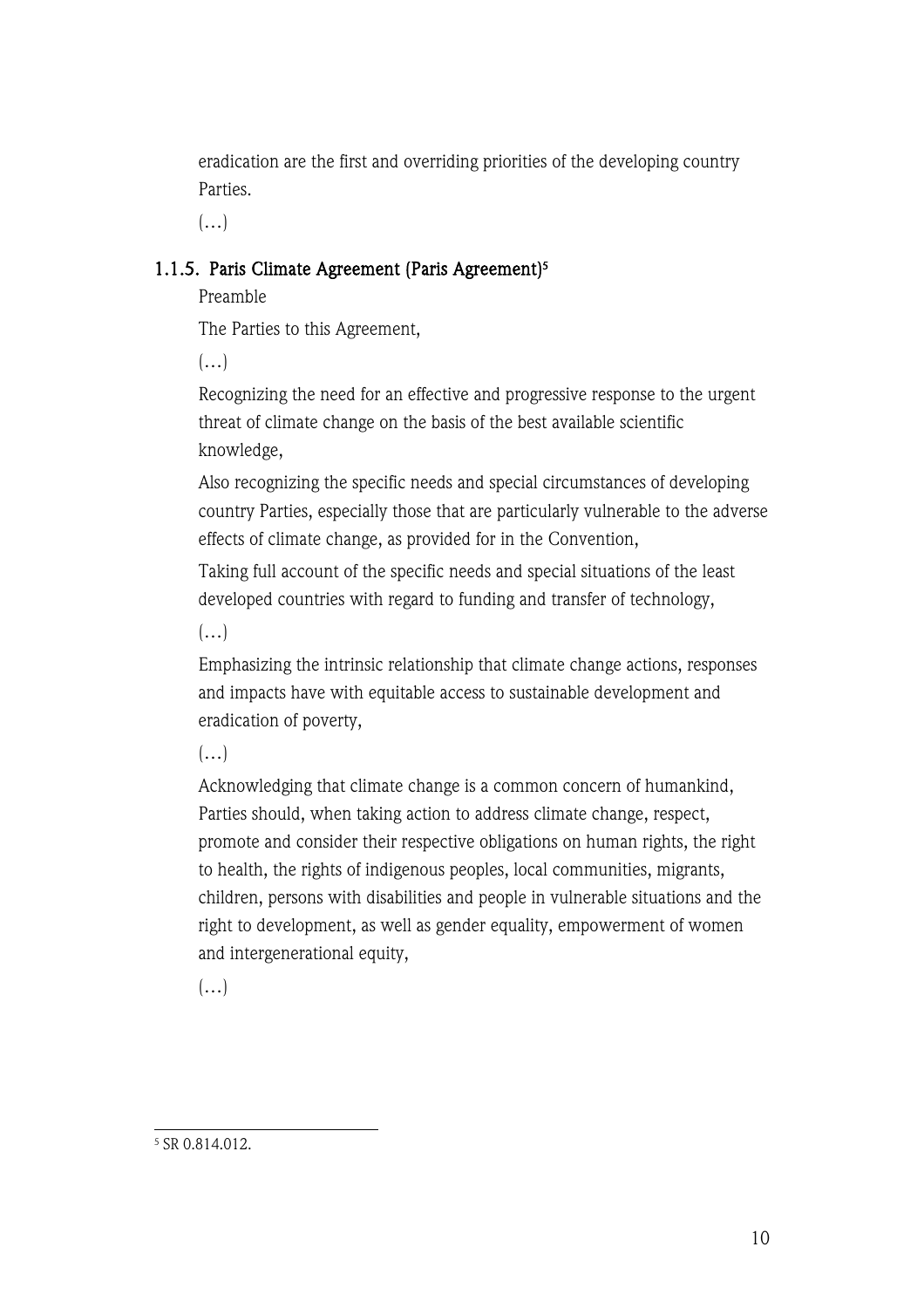### Art. 4

 $(\ldots)$ 

4. Developed country Parties should continue taking the lead by undertaking economy-wide absolute emission reduction targets. Developing country Parties should continue enhancing their mitigation efforts, and are encouraged to move over time towards economy-wide emission reduction or limitation targets in the light of different national circumstances.

 $(\ldots)$ 

### Art. 6

1. Parties recognize that some Parties choose to pursue voluntary cooperation in the implementation of their nationally determined contributions to allow for higher ambition in their mitigation and adaptation actions and to promote sustainable development and environmental integrity.

2. Parties shall, where engaging on a voluntary basis in cooperative approaches that involve the use of internationally transferred mitigation outcomes towards nationally determined contributions, promote sustainable development and ensure environmental integrity and transparency, including in governance, and shall apply robust accounting to ensure, inter alia, the avoidance of double counting, consistent with guidance adopted by the Conference of the Parties serving as the meeting of the Parties to this Agreement.

3. The use of internationally transferred mitigation outcomes to achieve nationally determined contributions under this Agreement shall be voluntary and authorized by participating Parties.

4. A mechanism to contribute to the mitigation of greenhouse gas emissions and support sustainable development is hereby established under the authority and guidance of the Conference of the Parties serving as the meeting of the Parties to this Agreement for use by Parties on a voluntary basis. It shall be supervised by a body designated by the Conference of the Parties serving as the meeting of the Parties to this Agreement, and shall aim:

(a) To promote the mitigation of greenhouse gas emissions while fostering sustainable development;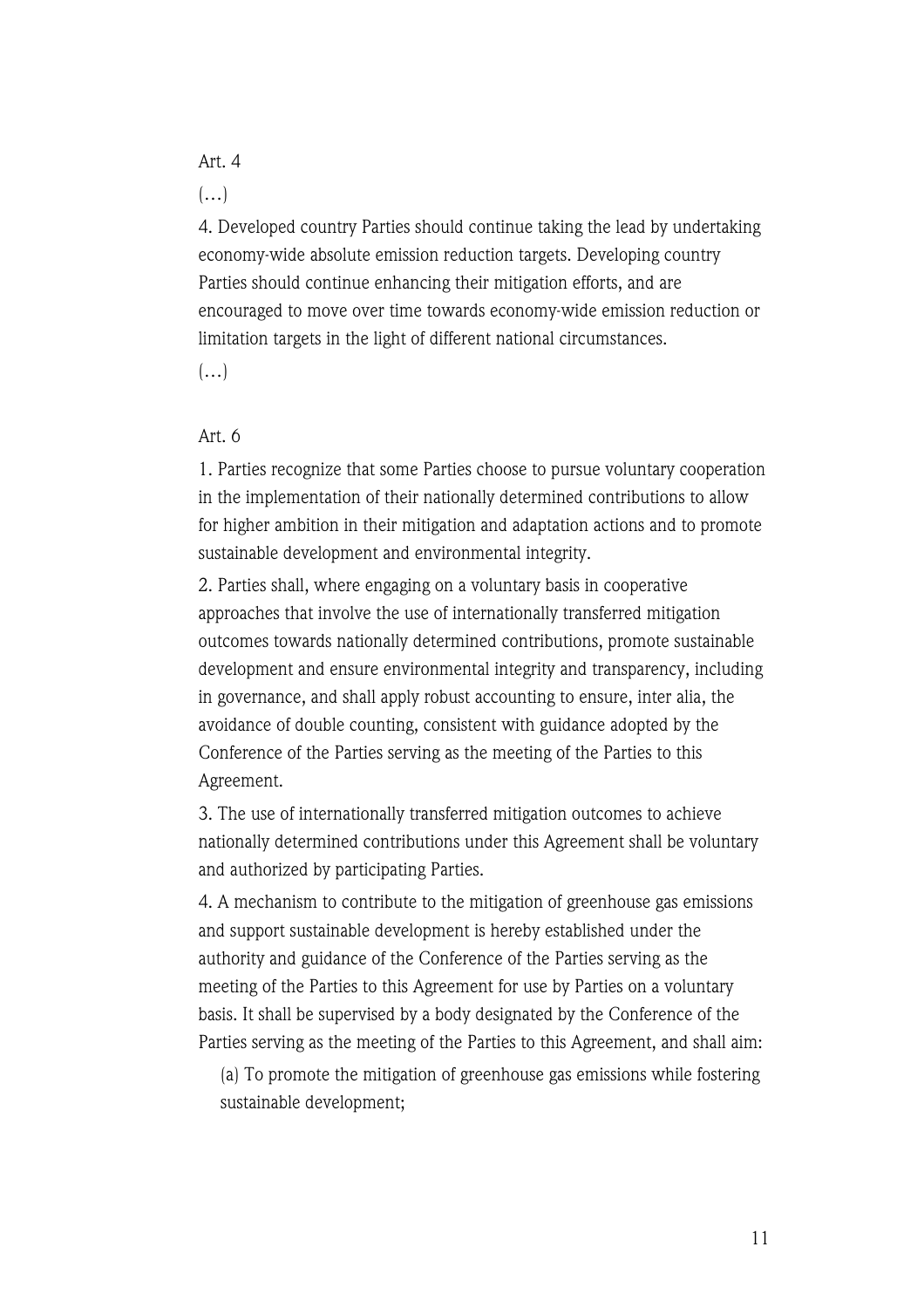(b) To incentivize and facilitate participation in the mitigation of greenhouse gas emissions by public and private entities authorized by a Party;

(c) To contribute to the reduction of emission levels in the host Party, which will benefit from mitigation activities resulting in emission reductions that can also be used by another Party to fulfil its nationally determined contribution; and

(d) To deliver an overall mitigation in global emissions.

5. Emission reductions resulting from the mechanism referred to in paragraph 4 of this Article shall not be used to demonstrate achievement of the host Party's nationally determined contribution if used by another Party to demonstrate achievement of its nationally determined contribution.

6. The Conference of the Parties serving as the meeting of the Parties to this Agreement shall ensure that a share of the proceeds from activities under the mechanism referred to in paragraph 4 of this Article is used to cover administrative expenses as well as to assist developing country Parties that are particularly vulnerable to the adverse effects of climate change to meet the costs of adaptation.

7. The Conference of the Parties serving as the meeting of the Parties to this Agreement shall adopt rules, modalities and procedures for the mechanism referred to in paragraph 4 of this Article at its first session.

8. Parties recognize the importance of integrated, holistic and balanced nonmarket approaches being available to Parties to assist in the implementation of their nationally determined contributions, in the context of sustainable development and poverty eradication, in a coordinated and effective manner, including through, inter alia, mitigation, adaptation, finance, technology transfer and capacity-building, as appropriate. These approaches shall aim to:

(a) Promote mitigation and adaptation ambition;

(b) Enhance public and private sector participation in the implementation of nationally determined contributions; and

(c) Enable opportunities for coordination across instruments and relevant institutional arrangements.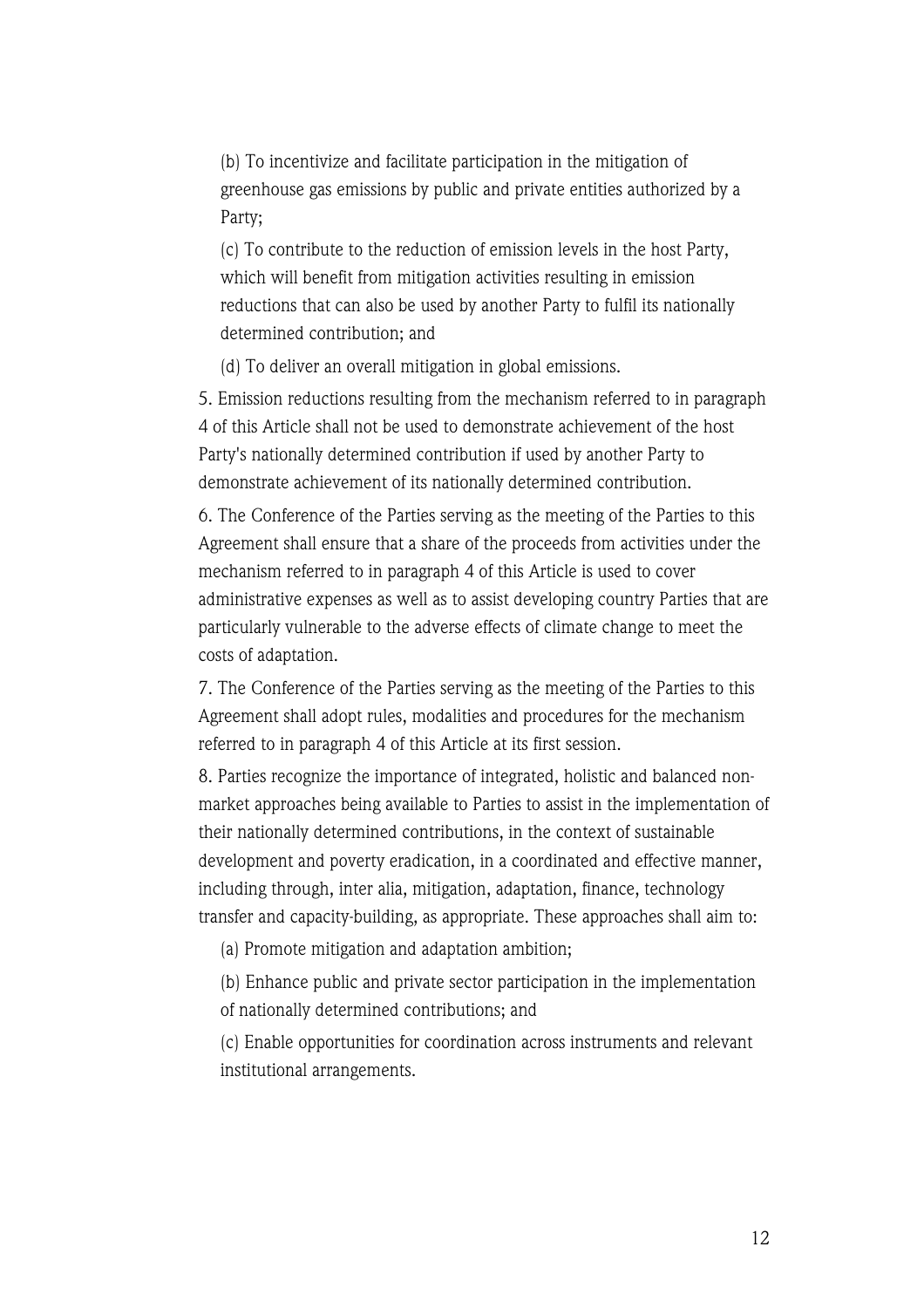9. A framework for non-market approaches to sustainable development is hereby defined to promote the non-market approaches referred to in paragraph 8 of this Article.

### Art. 8

1. Parties recognize the importance of averting, minimizing and addressing loss and damage associated with the adverse effects of climate change, including extreme weather events and slow onset events, and the role of sustainable development in reducing the risk of loss and damage.

 $(\ldots)$ 

### 1.1.6. Draft Articles on Responsibility of States for Internationally Wrongful Acts<sup>6</sup>

Article 2 Elements of an internationally wrongful act of a State There is an internationally wrongful act of a State when conduct consisting of an action or omission:

(a) is attributable to the State under international law; and

(b) constitutes a breach of an international obligation of the State.

# 1.1.7. Guiding Principles on Shared Responsibility in International Law7

Principle 4

Shared responsibility arising from multiple internationally wrongful acts

International persons share responsibility for multiple internationally wrongful acts when each of them engages in separate conduct consisting of an action or omission that:

a) is attributable to each of them separately; and

b) constitutes a breach of an international obligation for each of those international persons; and

c) contributes to the indivisible injury of another person.

 $^{\rm 6}$  International Law Commission, Draft Articles on Responsibility of States for Internationally

Wrongful Acts, November 2001, Supplement No. 10 (A/56/10), chp. IV.E.1.

 $^7$  NOLLKAEMPER ET AL., Guiding Principles on Shared Responsibility in International Law, European  $^7$ Journal of International Law Volume 31 (1), 7 Aug. 2020, pp. 15-72.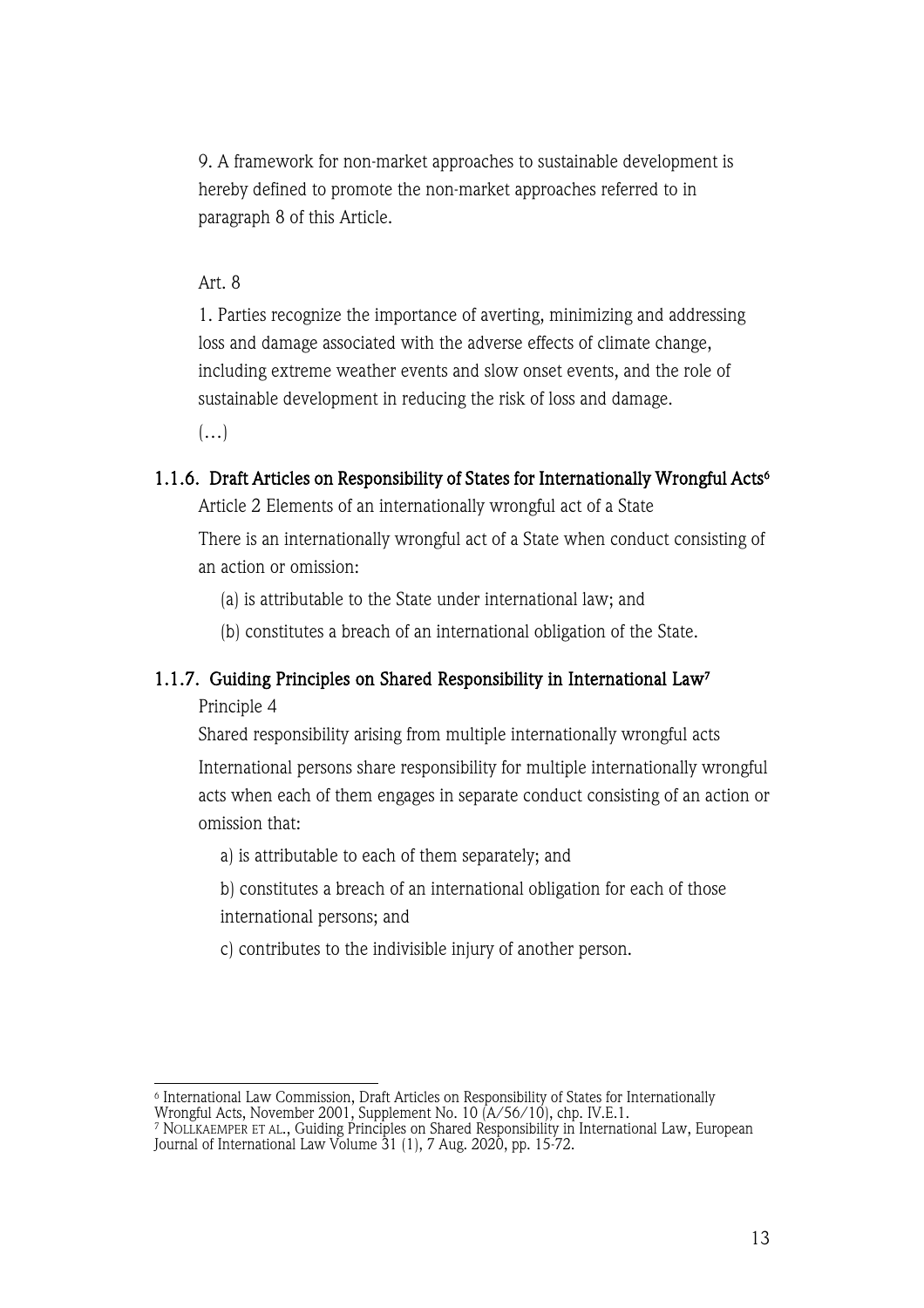## 1.1.8. Rio Declaration<sup>8</sup>

### Principle 3

The right to development must be fulfilled so as to equitably meet developmental and environmental needs of present and future generations.

### Principle 6

The special situation and needs of developing countries, particularly the least developed and those most environmentally vulnerable, shall be given special priority. International actions in the field of environment and development should also address the interests and needs of all countries.

### Principle 15

In order to protect the environment, the precautionary approach shall be widely applied by States according to their capabilities. Where there are threats of serious or irreversible damage, lack of full scientific certainty shall not be used as a reason for postponing cost-effective measures to prevent environmental degradation.

### 1.2. Preparatory work regarding the reduction of greenhouse gas emissions

### 1.2.1. Excerpts from the Dispatch on Swiss climate policy after 2012 (translated from German original)<sup>p</sup>

### "1.5 Need for action

The United Nations Climate Convention of 1992 commits the international community to stabilise greenhouse gas concentrations in the atmosphere at a level that would prevent dangerous anthropogenic interference with the climate system. This convention forms the cornerstone of international climate policy and has so far been ratified by 192 states.

The fourth report of the IPCC shows that the atmospheric greenhouse gas concentration must be stabilised at a level of 445-490ppm CO2eq in order to prevent dangerous climate change. In this way, it should be possible to limit the increase in global average temperature to between 2° and 2.4° C compared to pre-industrial times. In order to achieve this goal, global

<sup>8</sup> Rio Declaration on Environment and Development, August 1992, A/CONF.151/26, vol. I.

<sup>9</sup> BBl 2009 7433.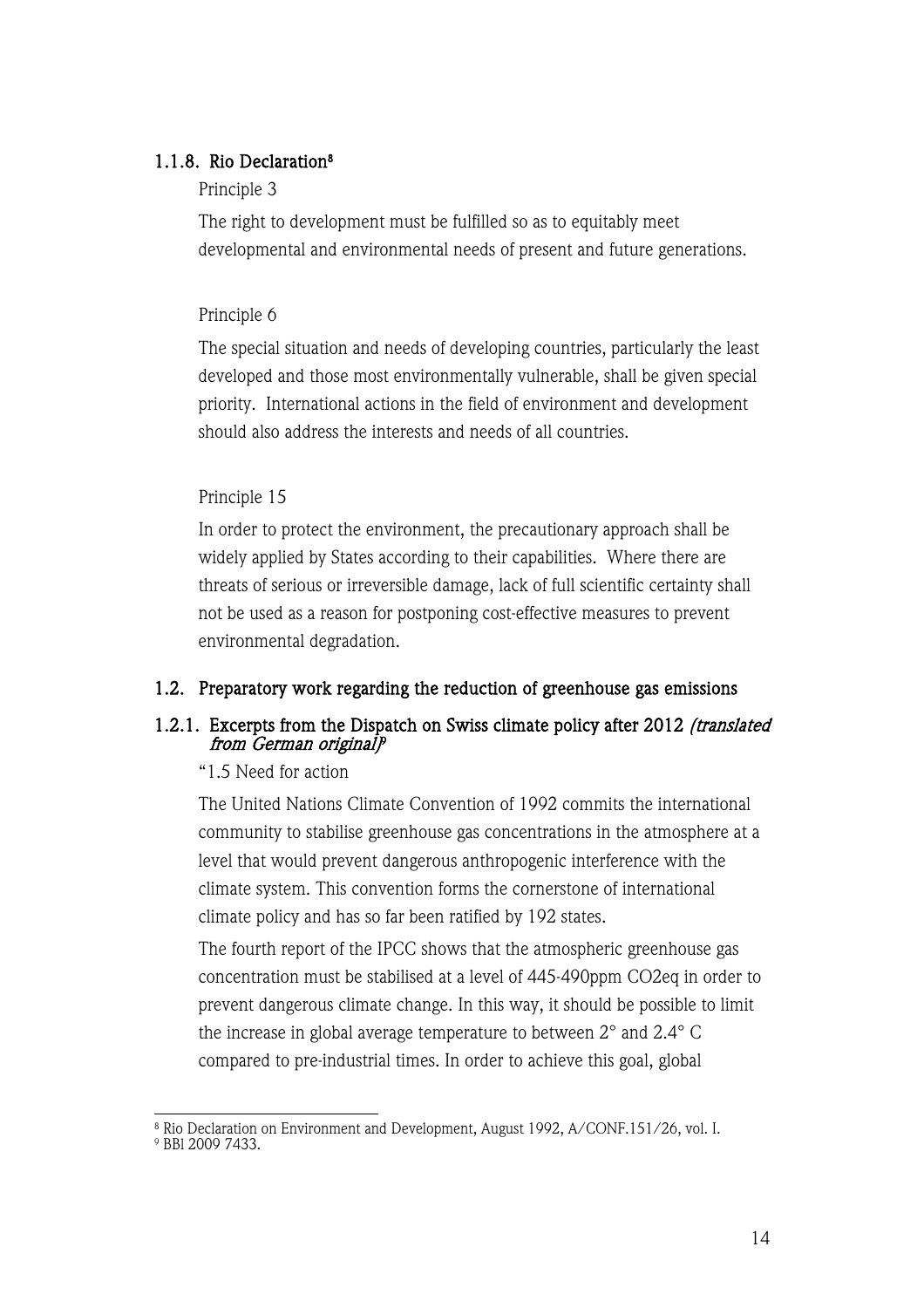greenhouse gas emissions must be reduced from 5.8 tonnes today to a maximum of 1-1.5 tonnes of CO2eq per capita, depending on population development. Such a target requires a reduction of global greenhouse gas emissions by at least 50 to 85 per cent by 2050 and, in relation to the emissions of industrialised countries, a reduction of 80 per cent to 95 per cent compared to 1990. Accordingly, the industrialised countries should reduce their emissions by 25 to 40% by 2020 compared to 1990. Emerging and developing countries, for their part, should significantly decouple their emissions path from the current trend. In order to prevent emissions-intensive production from simply being shifted to countries with less stringent climate protection requirements, all major emitters must be included in the international climate protection agreement after 2012.

However, the latest scientific findings, published after the fourth report of the IPCC show that climate change is occurring faster than previously assumed. For this reason, the stabilisation of atmospheric greenhouse gas concentrations at a lower level of 400 ppm CO2eq24 should be aimed for. To achieve this goal, global greenhouse gas emissions would have to reach their maximum by 2015 and be reduced by more than 85% by 2050. The reduction of the industrialised countries would have to be at least 40% by 2020 and at least 95% by 2050. These strong reduction paths are necessary because the greenhouse gas concentration in the atmosphere can only be effectively reduced when more greenhouse gases are absorbed by the natural system (oceans, forests, soils, etc.) than are emitted into the atmosphere by human activities.

 $(\ldots)$ 

#### 4.1.1 Reduction target by 2020

In setting future reduction targets for Switzerland, the Federal Council relies on the scientific findings of the IPCC and the principle of common but differentiated responsibility in international negotiations (cf. section 1.5). The objective is also based on the EC, Switzerland's largest and most important trading partner.

From 2013, all greenhouse gases relevant to the international climate regime after 2012 are to be included. For the year 2020, a reduction in total greenhouse gas emissions of at least minus 20% compared to 1990 is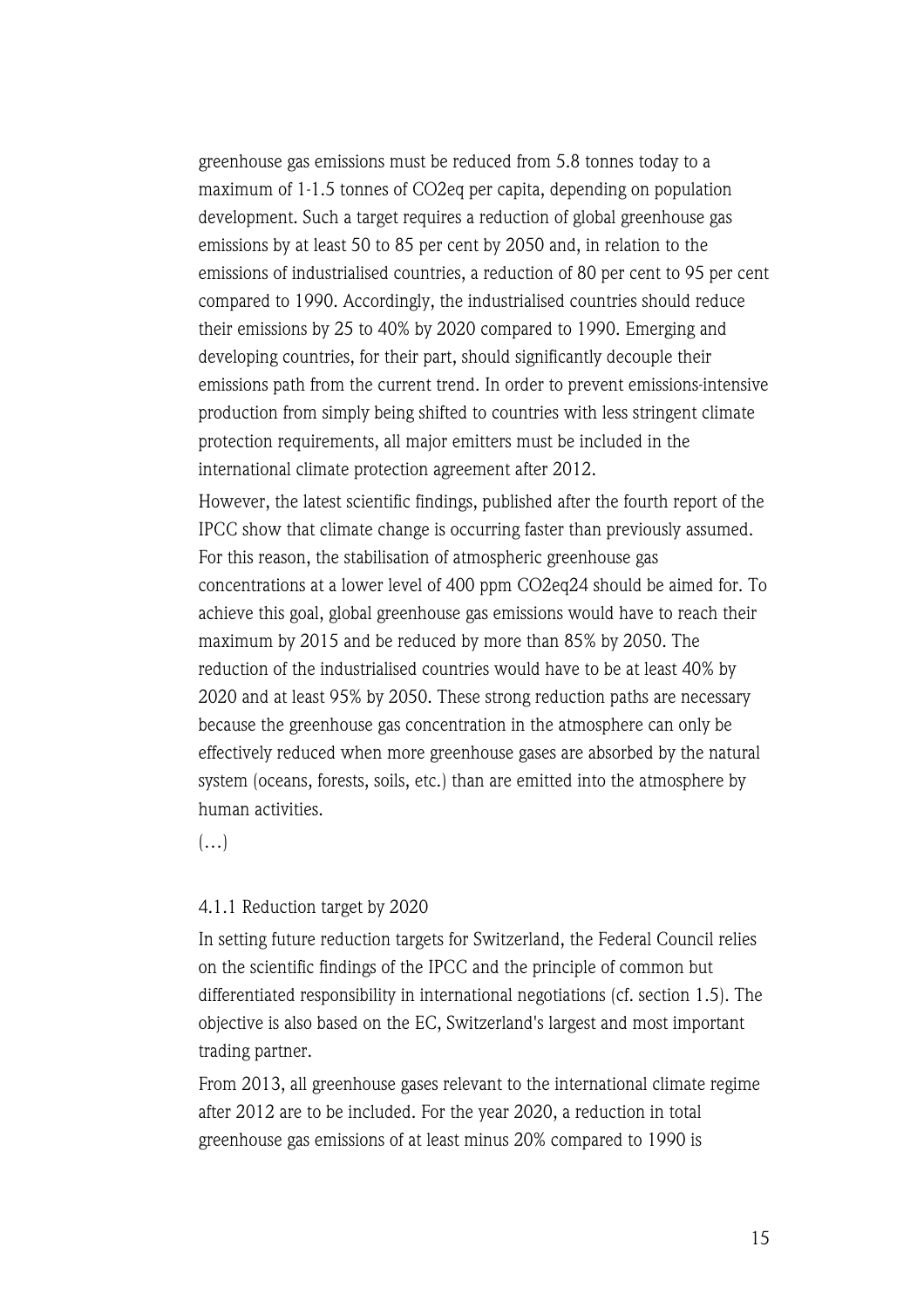targeted. Based on the achievement of the Kyoto commitment of minus 8% compared to 1990, an indicative, linear reduction path between 2010 and 2020 can be derived. This reduction path serves as a guideline for the Federal Council when adapting and introducing measures under this Act. It may set interim targets for this purpose.

To achieve the target, the buildings, industry and transport sectors are to contribute to a comparable extent and reduce their emissions by around 25%. The three sectors must contribute more than minus 20%, since for the time being no binding emission-reducing government instruments are envisaged for the remaining greenhouse gases and their emissions are expected to be reduced by only about 5.4% by 2020. The technical reduction potential in agriculture is assessed as low according to the latest model calculations and is associated with high costs (cf. para. 1.7.3).

This reduction target applies regardless of the outcome of the international negotiations on the post-2012 climate regime. Switzerland thus supports the position of the EU, which has committed itself to reducing greenhouse gas emissions by minus 20% by 2020 compared to 1990, regardless of the decision of other countries.

If Switzerland wants to fulfil the mandate of the Climate Convention, emissions must be continuously reduced to such an extent that per capita emissions will only amount to 1-1.5 tonnes CO2eq at the end of the century. However, the targeted reduction path, which leads to a reduction of minus 20% in 2020, is not sufficient to achieve this long-term goal. Efforts would have to be massively intensified after 2020. Because greenhouse gases remain in the atmosphere for a long time, emissions should be reduced as quickly as possible. According to the IPCC, global greenhouse gas emissions should have reached their maximum by 2015 at the latest, so that the global temperature increase can be stabilised at a safe level. A more ambitious reduction target can be justified on the basis of the need for climate policy action, but above all, from a global perspective, it makes sense if the larger emitters commit themselves to comparable emission efforts. In this case, the Federal Council wants to increase Switzerland's reduction target to minus 30% by 2020 compared to 1990 (see section 4.5)."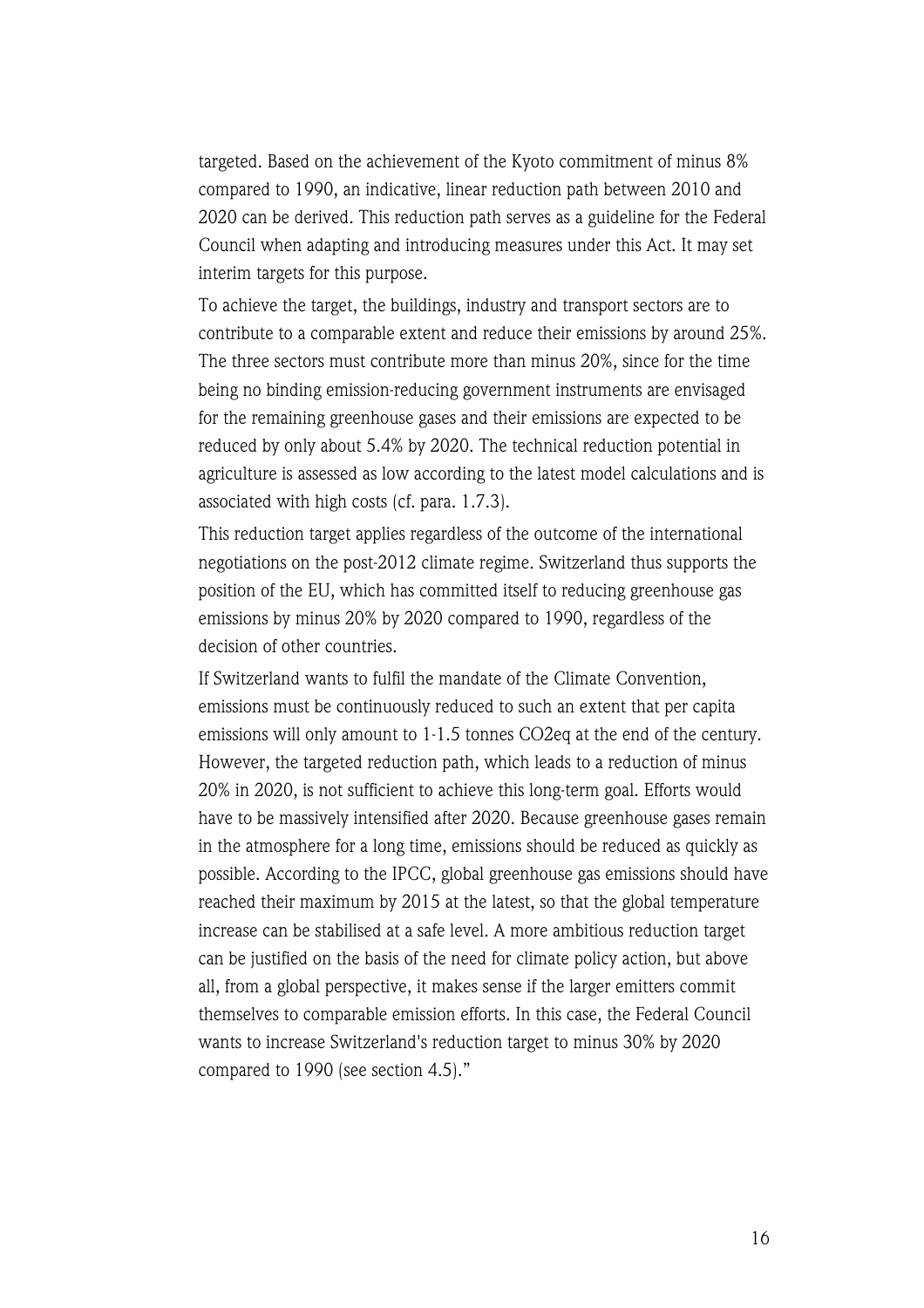### 1.2.2. Excerpts from the Dispatch on the total revision of the  $CO<sub>2</sub>$  Act after 202010 (translated from German original)

### "1.1.1 Scientific context

The Intergovernmental Panel on Climate Change (IPCC), established in 1988 to summarise the state of research on climate change and its possible consequences for the environment, society and the economy, states in its Fifth Assessment Report from 2014 that the warming of the climate system is clearly demonstrable and the influence of humans is clear. If greenhouse gas emissions continue, the planet will continue to warm, increasing the likelihood of severe, widespread and irreversible impacts from tipping points. Tipping points are irreversible environmental phenomena that lead to feedback effects. They cause changes in the Earth's climate system and their effects are unpredictable.

The 1992 United Nations Framework Convention on Climate Change (UNFCCC) aims to stabilise greenhouse gas concentrations in the atmosphere at a level that would prevent dangerous interference with the climate system. The critical threshold above which unmanageable impacts and even tipping effects could occur is considered to be a global temperature increase of significantly less than 2 degrees Celsius compared to pre-industrial levels. In 2012, the Conference of the Parties to the UNFCCC gave the mandate to examine whether the 2-degree target meets the requirement of preventing a dangerous disruption of the climate system. The Structured Expert Dialogue initiated by the UNFCCC showed that global warming of 2 degrees Celsius entails considerable risks for humans and ecosystems, and that a limit of less than 1.5 degrees Celsius offers considerably more assurance. At present, global greenhouse gas emissions are developing along a path that leads to global warming of 3 to 4 degrees Celsius, which would result in almost twice as much temperature increase for Switzerland due to its geographical location.

With a so-called budget approach, it can be measured how much  $CO<sub>2</sub>$ eg the global community may still emit in order not to exceed a certain level of warming. Each warming limit is thus linked to a certain  $CO<sub>2</sub>$ eq budget. Twothirds of the budget to meet the 2-degree target has already been used up. It is therefore also crucial that global greenhouse gas emissions reach their

<sup>10</sup> BBl 2018 247.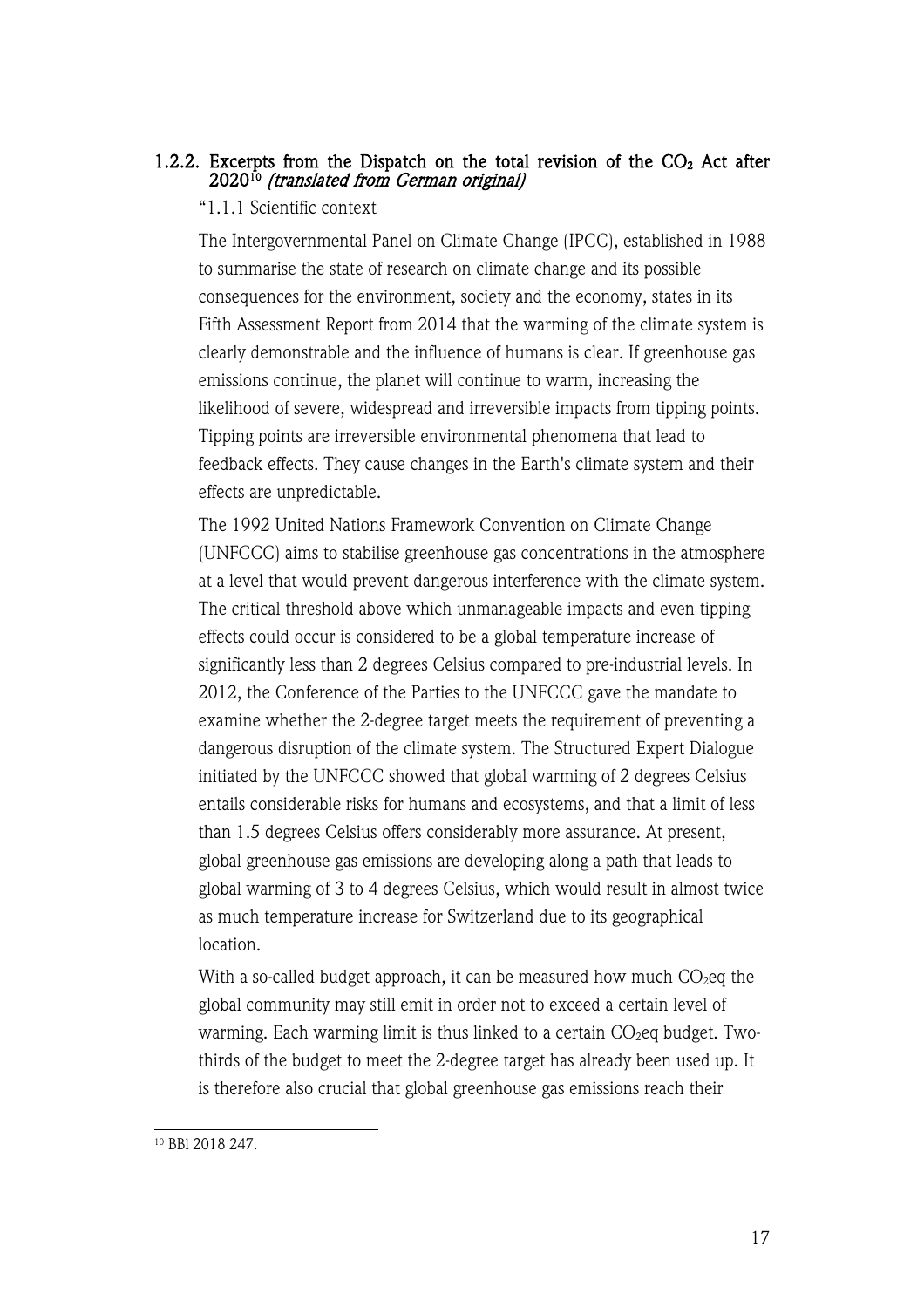maximum as soon as possible and then decline massively and rapidly. Due to the longevity of carbon dioxide  $(CO_2)$  - the most significant greenhouse gas in the atmosphere (100-200 years), emissions must be stabilised at net zero in the second half of this century, so that greenhouse gas emissions are offset by corresponding sink services. In addition to reducing emissions, this  $CO<sub>2</sub>$ neutrality requires, among other things, the development of storage technologies for carbon capture and storage.

In 1996, the consultative body on climate change (Organe consultatif sur le Changement Climatique, OcCC) was established in Switzerland. The mandate was renewed and refocused in 2013 and 2017: away from the provision of scientific foundations towards the early identification of new thematic areas relevant to the shaping of future climate policy. In its strategic recommendations of 15 December 2015, the OcCC emphasises the importance of a societal discourse to ensure that the necessary transformation of the economic and social system succeeds. Because the climate problem permeates all levels of society, it must be communicated in a comprehensible and solution-oriented manner. Spatial planning and transport policy are areas that have so far received little attention and require a great deal of action. The aim should be a consistent financial burden on  $CO<sub>2</sub>$  emissions. A consistent climate impact assessment is recommended for infrastructure and construction projects.

### 1.3.1 Reduction target by 2030

Switzerland's future reduction targets are based on the findings of science (cf. Section 1.1.1) and the international objective set out in the Paris Agreement to limit the increase in average global temperature to well below 2 degrees Celsius and, if possible, below 1.5 degrees Celsius above pre-industrial levels. The level of the overall target of 50% by 2030 and the average target of 35% were approved by Parliament when it approved the Paris Agreement. Both minority motions with a higher overall target and those with a lower one were discussed and rejected.

In the consultation process, almost 80% of the participants were in favour of the proposed overall target or a stricter one, while 20% called for a lower overall target. The domestic target of minus 30% by 2030 compared to 1990 and the associated average target of minus 25% were also supported by the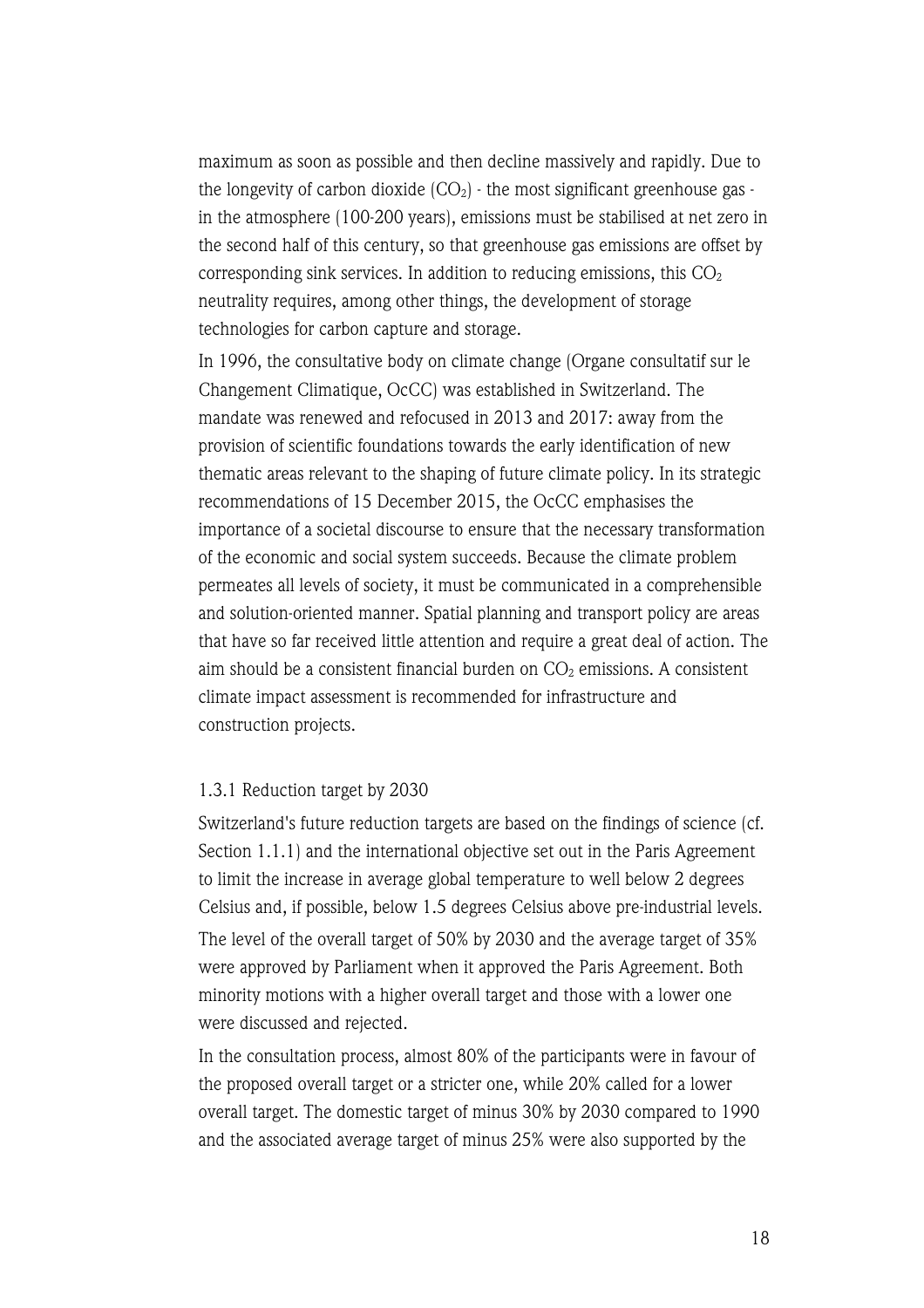majority in the consultation: 40% of the participants were in favour of a higher domestic target, 20% agreed with the proposal. 36% wanted to do without a statutory domestic target. The remaining participants called for a lower, but still mandatory domestic target.

The Federal Council considers a domestic target of at least 30% to be appropriate in view of the Paris Agreement's goal of reducing emissions to net zero by the second half of this century and the obligation to take measures at home to achieve this and to continuously increase reduction efforts. Without a quantified target, an important anchor point for the design of the individual measures is missing, especially in the case of subsidiary instruments such as the  $CO<sub>2</sub>$  levy,  $CO<sub>2</sub>$  limits for buildings or the  $CO<sub>2</sub>$  compensation obligation. Compared to the current  $CO<sub>2</sub>$  law, which requires a reduction of domestic greenhouse gas emissions by 20% below 1990 levels by 2020, the proposed target implies a much lower rate of 1% per year compared to the current reduction path. Some flattening is justified by rising marginal abatement costs and the time needed to account for investment cycles. If the target of minus 20% by 2020 is missed, the missing reduction performance would have to be made up domestically by 2030 (cf. Section 1.1.3). This is possible with the proposed mix of measures.

A less pronounced decline in domestic emissions shifts the reduction requirement into the future. In addition, the willingness of other countries to transfer emission reductions is likely to be limited with increasingly ambitious targets. Furthermore, raising the foreign share would mean that the importers of fossil fuels, who are assigned the emission reduction abroad as part of the compensation obligation, would have to compensate for over 100% of the  $CO<sub>2</sub>$  emissions from transport. Alternatively, other sectors (e.g. industry) could be obliged to make emission reductions abroad. Alternatively, the Confederation could provide the corresponding financial resources - either from the general federal budget or through a partial earmarking of the  $CO<sub>2</sub>$ levy; the former is not opportune in view of the strained situation of federal finances and the latter is not compatible with the Federal Council's efforts to design the  $CO<sub>2</sub>$  levy as a pure incentive tax and to abolish the partial earmarking in the medium term.

The objective is also oriented towards the EU, Switzerland's most important trading partner. Despite this proximity to Europe, however, the starting

19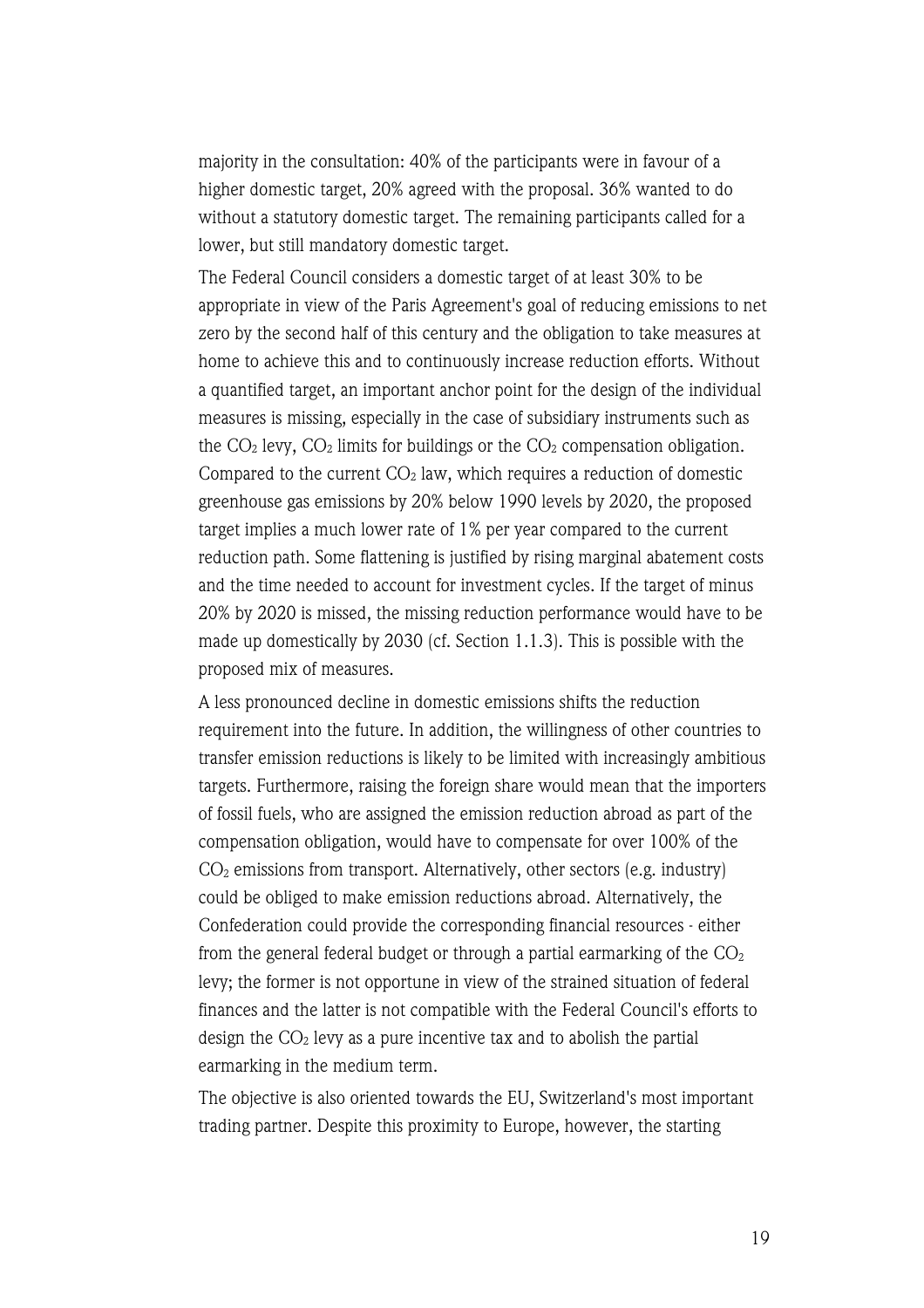position is different. In contrast to the EU, Switzerland produces hardly any fossil-based electricity and has a significantly smaller share of emissionsintensive industry. In the EU, on the other hand, there is still great potential for cost-effective  $CO<sub>2</sub>$  reduction in these areas. On the other hand, Switzerland has a high proportion of grey emissions in an international comparison. For this reason, it seems appropriate to set the overall target higher than the EU (minus 50% compared to minus 40% in the EU), but in contrast to the EU, to allow additional measures abroad.

In the EU, the overall reduction target is allocated to the individual member states according to their economic strength (per capita income) and reduction potential (so-called burden sharing or effort sharing). According to the proposal of the European Commission, countries that are structurally comparable to Switzerland, such as Sweden (40%), Denmark (39%), Finland (39%) and Germany (38%), must reduce their emissions more strongly by 2030 compared to 2005. The service-oriented economy of Luxembourg must also contribute a high reduction of 40%.

### 5.1 Constitutionality

The constitutional basis for the totally revised  $CO<sub>2</sub>$  Act is provided by Articles 74 (environmental protection) and 89 (energy policy) of the Federal Constitution (FC). Article 74 of the Federal Constitution obliges the Confederation to enact regulations on the protection of man and his natural environment from harmful or nuisance effects. Article 89 paragraph 3 of the Federal Constitution obliges the Confederation in particular to issue regulations on the energy consumption of installations, vehicles and equipment. In doing so, it must promote the development of energy technologies, particularly in the areas of energy conservation and renewable energies.

 $(\ldots)$ "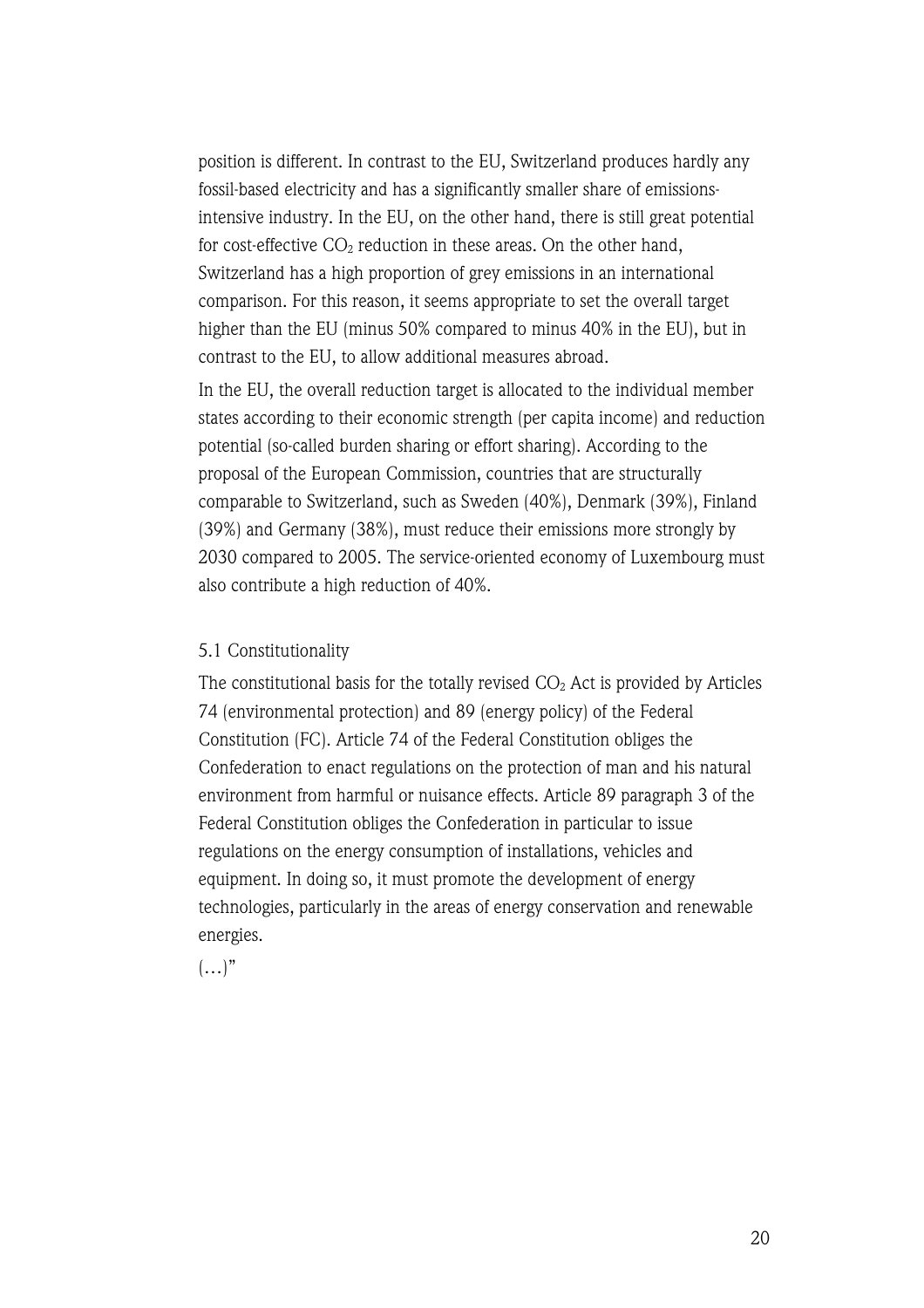### 1.2.3. Excerpts from the Dispatch on the counter-proposal the popular initiative "For a healthy climate (Glacier Initiative)"<sup>11</sup> *(translated from German* original)

"2.1 Political context

 $(\ldots)$ 

According to Article 4(1) of the Climate Convention, limiting global warming to 1.5 degrees Celsius requires that global greenhouse gas emissions be offset by appropriate sinks by the second half of the century. The principle of equity and the best available scientific knowledge are to be taken into account.

At the climate conference in Paris at the end of 2015, the international community commissioned the Intergovernmental Panel on Climate Change (IPCC) to examine the significance of limiting global warming to 1.5 degrees Celsius compared to pre-industrial times. The special report, published in October 2018, makes it clear that the balanced emissions of net zero must be achieved much earlier, i.e. for  $CO<sub>2</sub>$  emissions worldwide as early as around 2050, with a simultaneous rapid reduction in other greenhouse gas emissions such as methane, nitrous oxide and various synthetic gases. According to this report, the global  $CO<sub>2</sub>$  emissions path must be net negative by the end of the century in most of the cases examined. This means that, at the end of the day, permanent  $CO<sub>2</sub>$  removals from the atmosphere (negative emissions, cf. 2.3.2) must be greater than  $CO<sub>2</sub>$  emissions. Based on these findings, the Federal Council decided on 28 August 2019 to reduce Switzerland's greenhouse gas emissions to net zero by 2050. Together with the targets for 2030, Switzerland has also officially submitted this target to the international climate negotiations (UNFCCC).

 $(\ldots)$ 

6.6.2 Compatibility of the direct counter-proposal with Switzerland's international obligations

The Federal Council's direct counter-proposal to the Glacier Initiative is compatible with all of Switzerland's international commitments.

<sup>11</sup> BBl 2021 1972.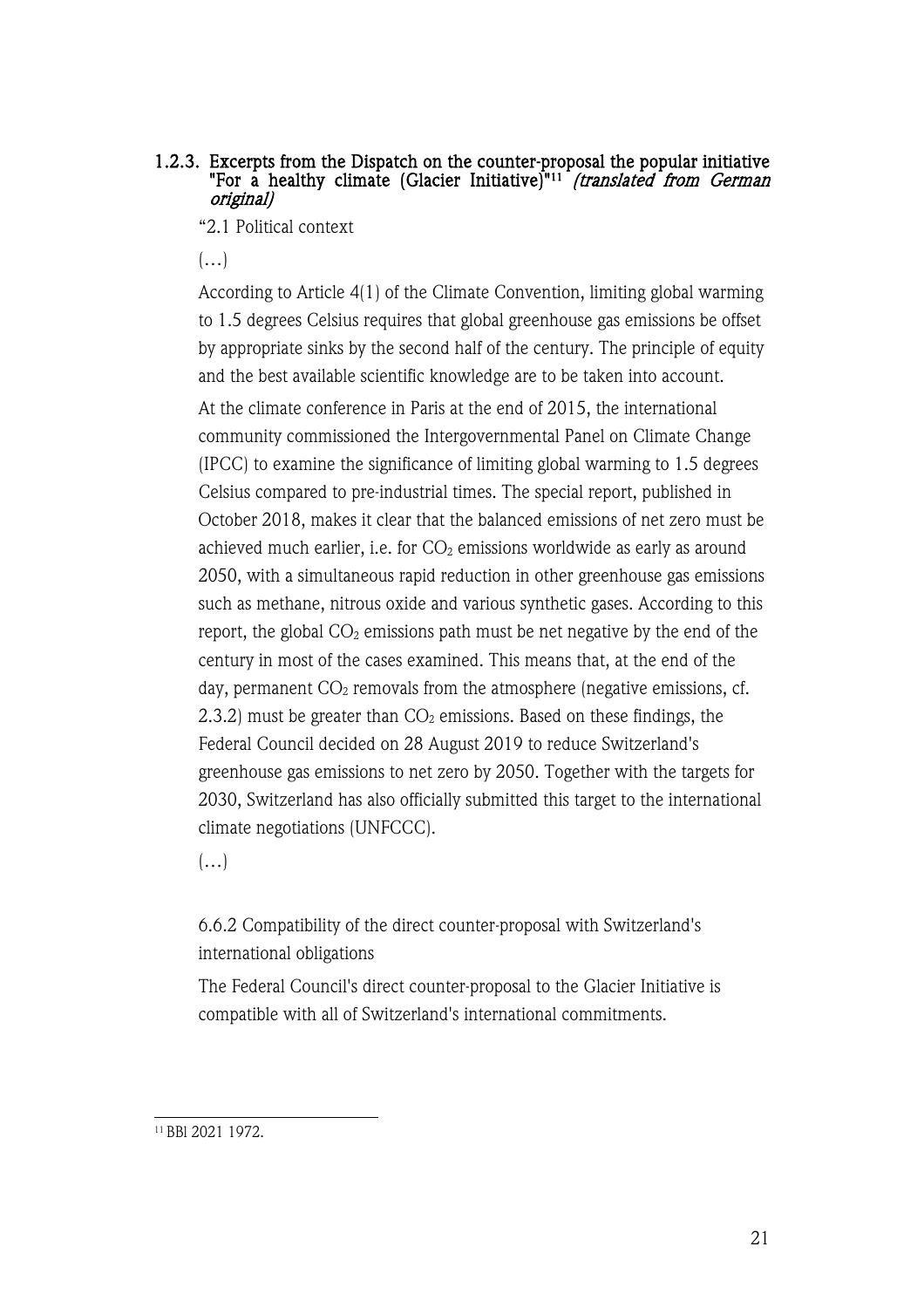With the net zero target by 2050, Switzerland is making its contribution to limiting global warming below the critical threshold of 1.5 degrees and fulfilling the climate policy mandate of the Paris Climate Agreement.

 $(\ldots)$ 

# 6.5.3 Impacts on the national economy

The reduction of emissions to net zero by 2050 requires that investments are already geared towards this goal today. If the renewal cycles are used consistently to replace plants, vehicles and heating systems with lower- $CO<sub>2</sub>$ technologies, operating costs can be saved in many cases and expensive misinvestments can be avoided. Various renewable alternatives are already competitive today, for example in the area of electromobility or heat generation.

 $(\ldots)$ 

Overall, the longer-term benefits of consistent climate protection measures exceed the necessary investments as well as the economic impacts - very likely already in the middle of the century, but certainly in the long term."

# 1.3. Emission reduction targets in the member States of the Council of Europe

2 The most up-to-date overview of the emission reduction targets in the member States of the Council of Europe, including an assessment in the light of the 1.5°C limit, is provided for by the Climate Action Tracker.12

# 1.4. Relevant case law in the member States of the Council of Europe

- 3 Domestic courts of the Council of Europe Member States have recognised the need to implement and enact rapid measures to limit warming to 1.5ºC or below by 2030, inter alia based on civil, constitutional and human rights obligations and to protect the rights of future generations.13
- 4 Domestic courts in the Council of State Member States have recognised the victim status of individuals and organisations to bring claims based on constitutional or human rights violations due to climate change. The German

<sup>&</sup>lt;sup>12</sup> See Climate Action Tracker, available at https://climateactiontracker.org/.<br><sup>13</sup> Dutch Supreme Court, *Urgenda v. The Netherlands*, ECLI:NL:HR:2019:2007, 20 Dec. 2019, § 2.1; Paris Administrative Court, *Association Oxfam France et al. v. France*, 3 Feb. 2021; Brussels Court of First Instance, *ABSL Klimatzaak v. Belgium*, 2015/4585/A, 17 June 2021; German Federal Constitutional Court, Neubauer and others v. Germany, 1 BvR 2656/18, 1 BvR 96/20, 1 BvR 78/20, 1 BvR 288/20, 1, 29 Apr. 2021.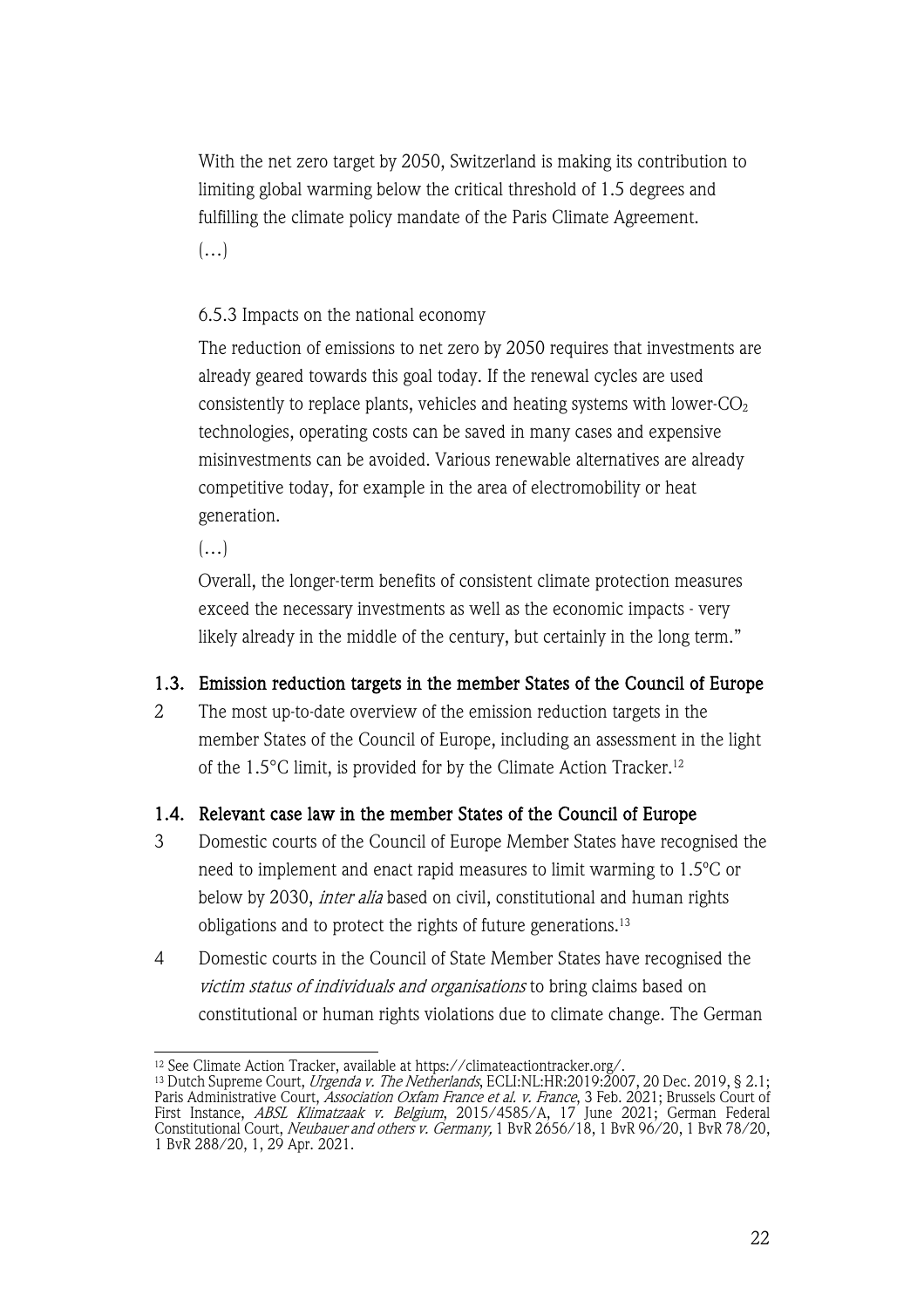Constitutional Court recognised the standing of eight young individuals to contest Germany's climate policy;<sup>14</sup> apex courts in Norway and the Netherlands allowed for the organisational plaintiffs to plead violations of Arts. 2 and 8 ECHR in climate cases;<sup>15</sup> and the French Conseil d'État granted standing to a municipality.16 The first instance court of Brussels recognized the standing of an NGO plaintiff (considering the protected role of environmental NGOs under the Aarhus Convention particularly) and of individual plaintiffs.17

- 5 There is also a recognition by domestic courts that greenhouse gas (GHG) emissions will most likely exceed the limit of 1.5ºC in the next few years if current levels of emissions are maintained or exceeded, and that harms are already occurring now at current levels of warming. Courts have recognised that future harms are certain due to the irrevocable and multiplying effects of historical and current GHG emissions. For example, the Administrative Supreme Court of France held that, even if the most severe consequences of climate change shall not manifest before 2030 or 2040, due to their inevitability there is an urgent need to act without delay.<sup>18</sup> The Irish Supreme Court similarly stated that the consequences of failing to address climate change are "very severe with potential significant risks both to life and health".19
- 6 Domestic courts have also found governments in breach of their domestic human rights obligations as interpreted in light of Arts. 2 and 8 ECHR because of inadequate climate policy or inadequate implementation of climate policy. The Supreme Court of the Netherlands held that the State had positive obligations to reduce GHG emissions because climate change poses a "real and immediate risk", and that "[t]he fact that this risk will only be able to materialise a few decades from now and that it will not impact specific persons or a specific group of persons but large parts of the population does not mean – contrary to the State's assertions – that Arts. 2 and 8 ECHR offer no protection from this threat.<sup>20</sup> The German Constitutional Court,

<sup>14</sup> Neubauer (n 13), §§ 96-112.

<sup>&</sup>lt;sup>15</sup> Supreme Court of Norway, *Nature and Youth Norway and others v. Norway*, HR-2020-2472-P; Urgenda  $(n\ 13)$ .

 $^{16}$  Conseil d'État, *Grande Synthe v. France*, no. 427301, 1 Jan. 2021.

<sup>17</sup> ABSL Klimatzaak (n 13), p. 46-52.

 $^{18}$  Association Oxfam France et al.  $(n\ 13),\ \S\ 3.1.$ 

<sup>&</sup>lt;sup>19</sup> Irish Supreme Court, *Friends of the Irish Environment v. Ireland,* 31 Jul. 2020, § 3.6.

<sup>&</sup>lt;sup>20</sup> *Urgenda* (n 13), §§ 5.2.2 and 5.6.2.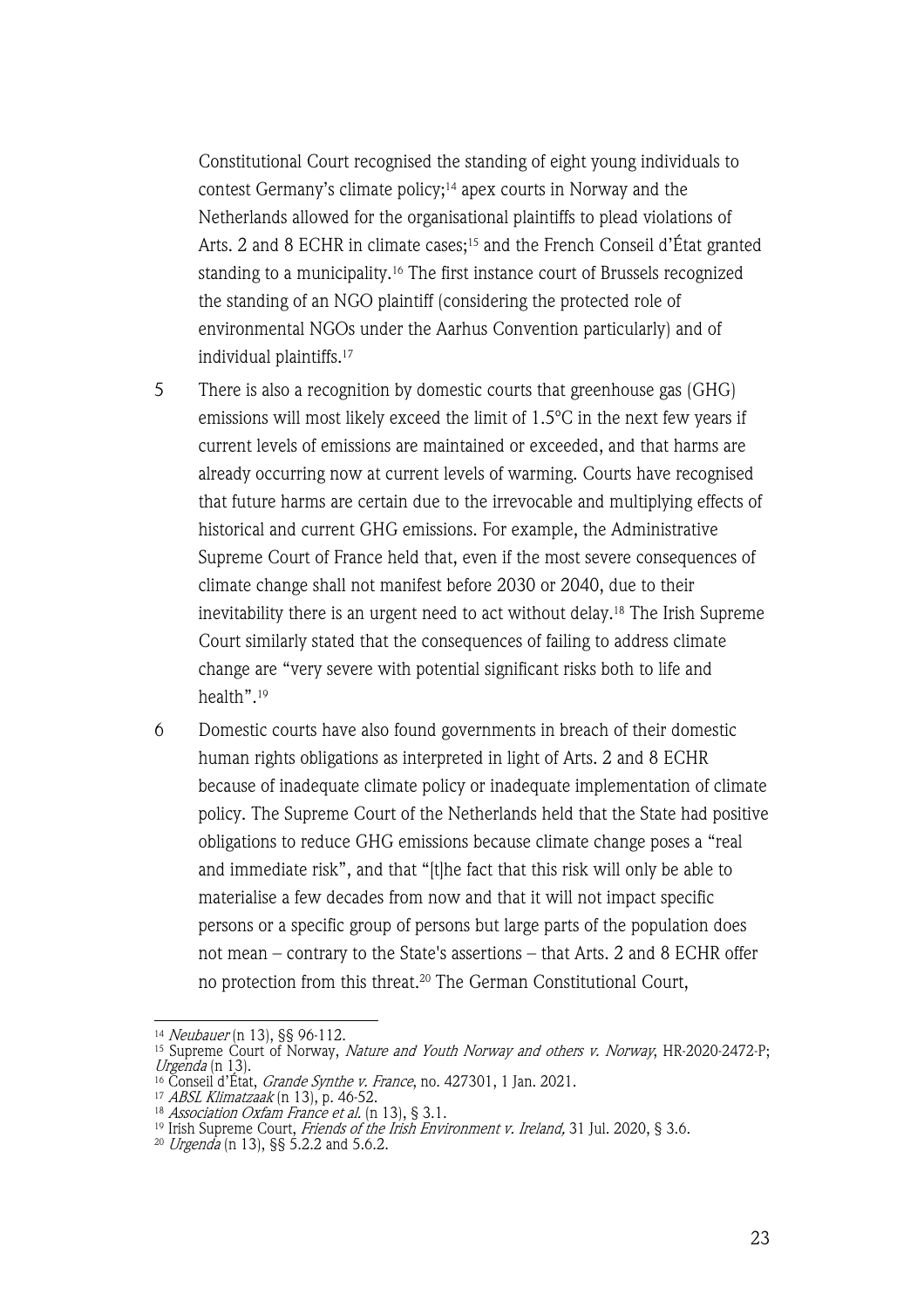considering the freedoms of future generations, ordered the government to reconsider its targets and clarify its emission reduction targets from 2031 onwards by the end of 2022.<sup>21</sup>

- 7 Domestic courts have further emphasised that measures should prioritise near-term action over uncertain and unproven negative emissions technologies. The Dutch Supreme Court rejected the State's reliance on drastic measures to remove GHGs from the atmosphere at a later stage, noting that "there is no technology that allows this to take place on a sufficiently large scale" and stating that taking such risks would be contrary to the precautionary principle enshrined in international law and the Convention.22 The German Constitutional Tribunal similarly ruled that the German State cannot delay action as it would transfer a disproportionate mitigation burden onto future generations.23 It also held that the German State cannot rely on negative emissions technologies, as their large-scale deployment is not yet certain.<sup>24</sup> Two apex courts in France have rejected the notion that the government's pursuit of mid-term or long-term targets could excuse its failure to meet its near-term target, given the cumulative, lasting effects of current emissions and the real risk that it would be impossible to implement the drastic GHG cuts needed if climate action is delayed.25 The Supreme Court of Ireland decided that the country's mitigation plan was too reliant on unproven technologies.26
- 8 There is also increased judicial recognition that developed countries have a greater role in preventing dangerous climate change. In its application of Arts. 2 and 8, the Dutch Supreme Court rejected the argument that because all States are jointly responsible for climate change, no individual State can be held responsible. It also rejected the argument that the impact of the reduction of emissions sought by the plaintiff would be insignificant in light of the other States' ongoing emissions, over which the Netherlands has no control. Instead, it held that the Netherlands must "do their part" to prevent dangerous climate change, maintaining that "each country is responsible for

<sup>&</sup>lt;sup>21</sup> Neubauer (n 13), §§ 99, 151, 184.

<sup>&</sup>lt;sup>22</sup> *Urgenda* (n 13), § 7.2.5.

<sup>&</sup>lt;sup>23</sup> *Neubauer* (n 13), §§ 144 and 182.

<sup>24</sup> Ibid., § 227.

<sup>&</sup>lt;sup>25</sup> *Association Oxfam France et al.* (n 13); Paris Administrative Court, *Association Notre Affaire à Tous* and Others, 3 Feb. 2021, § 33; *Grande-Synthe* (n 16), § 15.

<sup>26</sup> Friends of the Irish Environment (n 19), §§ 6.18, 6.46, 6.47.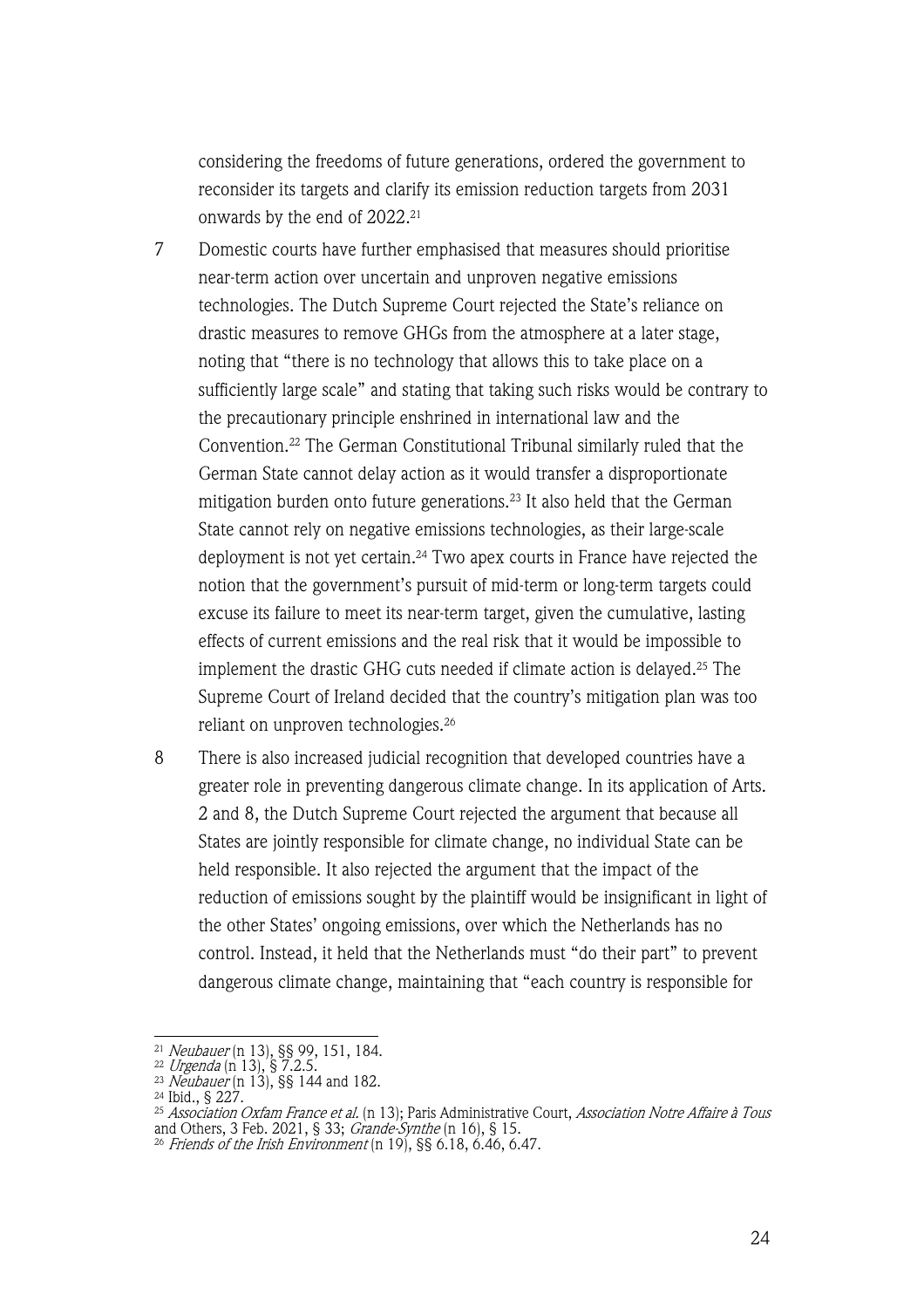its part and can therefore be called to account in that respect", in line with "what is adopted in national and international practice in the event of unlawful acts that give rise to only part of the cause of the damage".27 The German Constitutional court also held that Germany must reduce its share of emissions and enhance international cooperation by adopting adequate national measures.28 Further, as stated by the German Constitutional Court, States cannot use emissions reductions achieved in other jurisdictions to "offset" large-scale inaction in their required domestic emission reductions.29

### 1.5. Relevant recommendations by international human rights bodies

### 1.5.1. Climate change threatens human rights

- 9 In the Joint Statement on Climate Change and Human Rights, the Committee on the Elimination of all forms of Discrimination against Women (CEDAW), the Committee on Economic, Social and Cultural Rights (CESCR) and the Committee on the Rights of Persons with Disabilities – among others (together, "the Committees")–, <sup>30</sup> welcomed the IPCC findings, recognising that the adverse impacts of climate change were threatening a wide range of human rights, including the rights to life, health and cultural rights.<sup>31</sup> This has also been recognised by the Human Rights Council on several occasions, emphasizing climate change's wide range of implications for the effective enjoyment of human rights, including the rights to life, health, housing and self-determination.32
- 10 According to the UN Special Rapporteur on human rights and the environment, even at current levels of warming – i.e.  $1.2^{\circ}C^{33}$  – climate

<sup>&</sup>lt;sup>27</sup> *Urgenda* (n 13), §§ 5.7.5 and 5.7.6.<br><sup>28</sup> *Neubauer* (n 13), §§ 149, 202-204.

<sup>29</sup> Ibid., § 226.

 $\rm{^{30}OHCHR}$ , Joint statement by five UN human rights treaty bodies on human rights and climate change, 16 Sep. 2019, UN Doc. HRI/2019/1,

https://www.ohchr.org/en/NewsEvents/Pages/DisplayNews.aspx?NewsID=24998&LangID=E, § 7.

<sup>31</sup> Ibid., § 3.<br><sup>31</sup> Ibid., § 3.<br><sup>32</sup> Human Rights Council, Resolution 35 entitled "Human rights and climate change", 19 Jun. 2017, <sup>32</sup> Human Rights Council, Resolution 35 entitled "Human rights and climate change", 19 Jun. 2017, UN Doc. A/HRC/35/L.32; Human Rights Council, Report of the Special Rapporteur on the issue of human rights obligations relating to the enjoyment of a safe, clean, healthy and sustainable environment, 1 Feb. 2016, UN Doc. A/HRC/31/52, paras. 9 and 23; Human Rights Council, Report of the OHCHR on the relationship between climate change and human rights, 15 Jan. 2009, UN Doc. A/HRC/10/61, paras. 18 and 24; Human Rights Council, Analytical study of the relationship between human rights and the environment, Report of the United Nations High Commissioner for Human Rights, 16 Dec. 2001, UN Doc. A/HRC/19/34, para. 7.

<sup>33</sup> World Meteorological Organization (WMO), State of the Global Climate 2020, WMO-No. 1264, 20 Apr. 2021, p. 6; see also National Oceanic and Atmospheric Administration, 2020 was Earth's Second Hottest year, just behind 2016, 14 Jan. 2021, available at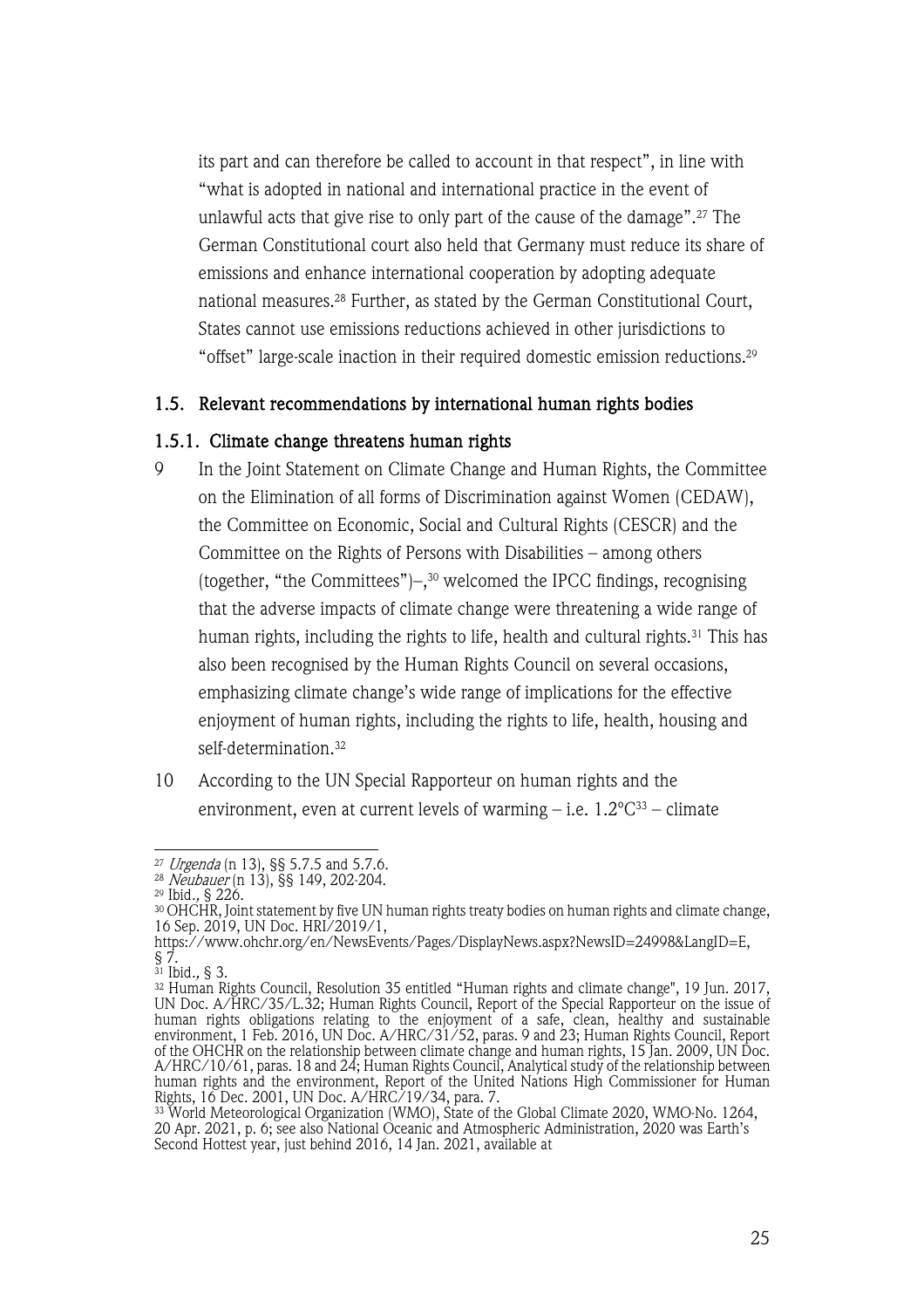change impacts on human rights are not only visible but significant, and factors such as gender, age and disability increase people's vulnerability to climate change.34 These vulnerabilities "intersect to amplify the impacts" of climate change.35 International bodies have recognized that climate change affects women in a disproportionate way as they experience greater risks and impacts on their health and safety and therefore have encouraged states to confront these vulnerabilities based on the principles of equality and nondiscrimination.<sup>36</sup>

11 Other international treaty bodies<sup>37</sup> and the Council of Europe Commissioner for Human Rights<sup>38</sup> have also recognised the link between human rights and climate change. Council of Europe members have all committed in principle to the protection of human rights that are inextricably linked with the right to a healthy environment, which is considered to include a right to a safe and stable climate.39 On 29 September 2021, the Parliamentary Assembly held an all-day debate on the recognition of the human right to a healthy

https://www.noaa.gov/news/2020-was-earth-s-2nd-hottest-year-just-behind-2016 (last visited on 11 October 2021).

<sup>34</sup> UN Special Rapporteur on human rights and the environment, Safe climate, 15 Jun. 2019, UN Doc. A/74/161, paras. 1, 6-11, 45.

<sup>35</sup> Third party intervention by the UN Special Rapporteur on Human Rights and the Environment and UN Special Rapporteur on Toxics and Human Rights in *Agostinho and others v. Portugal and 32* 

*other States*, no. 39371/20, 5 May 2021.<br><sup>36</sup> Inter-American Court of Human Rights, *Advisory Opinion OC-23/17,* (ser. A) No. 23, 15 Nov. 2017, para. 67; OAS General Assembly, Resolution entitled "*Human Rights and Climate Change in* the Americas," AG/RES. 2429 (XXXVIIIO/08), 3 Jun. 2008.

<sup>&</sup>lt;sup>37</sup> Joint statement (n 30); *see also* Human Rights Committee, General Comment No. 36 on Article 6 of the ICCPR, on the right to life", 30 Oct. 2018; Committee on the Elimination of Discrimination against Women, General Recommendation No. 37 on Gender-related dimensions of disaster risk reduction in the context of climate change, 7 Feb. 2018; Committee on the Rights of the Child, General comment No. 15 on the right of the child to the enjoyment of the highest attainable standard of health (Art. 24), 17 Apr. 2013; Committee on Economic, Social and Cultural Rights, General Comment No. 15 on the right to water (Arts. 11 and 12), 20 Jan. 2003,

https://www.ohchr.org/EN/Issues/HRAndClimateChange/Pages/HumanRightsMechanisms.aspx. <sup>38</sup> Third party intervention by the Council of Europe Commissioner for Human Rights in *Agostinho* and others v. Portugal and 32 other States, no. 39371/20, 5 May 2021,

https://rm.coe.int/third-party-intervention-by-the-council-of-europe-commissioner-for-<br>hum/1680a26105.

 $\rm^{39}$  UN Special Rapporteur on human rights and the environment, Human rights obligations relating to the enjoyment of a safe, clean, healthy and sustainable environment, 19 Jul. 2018, UN Doc. 1/73/188, para. 59,

https://documents-dds-

ny.un.org/doc/UNDOC/GEN/N18/231/04/PDF/N1823104.pdf?OpenElement; Statement by UN High Commissioner for Human Rights, Human Rights for the Planet – high-level international conference on human rights and environmental protection, 5 Oct. 2020,

https://www.ohchr.org/EN/NewsEvents/Pages/DisplayNews.aspx?NewsID=26343&LangID=E.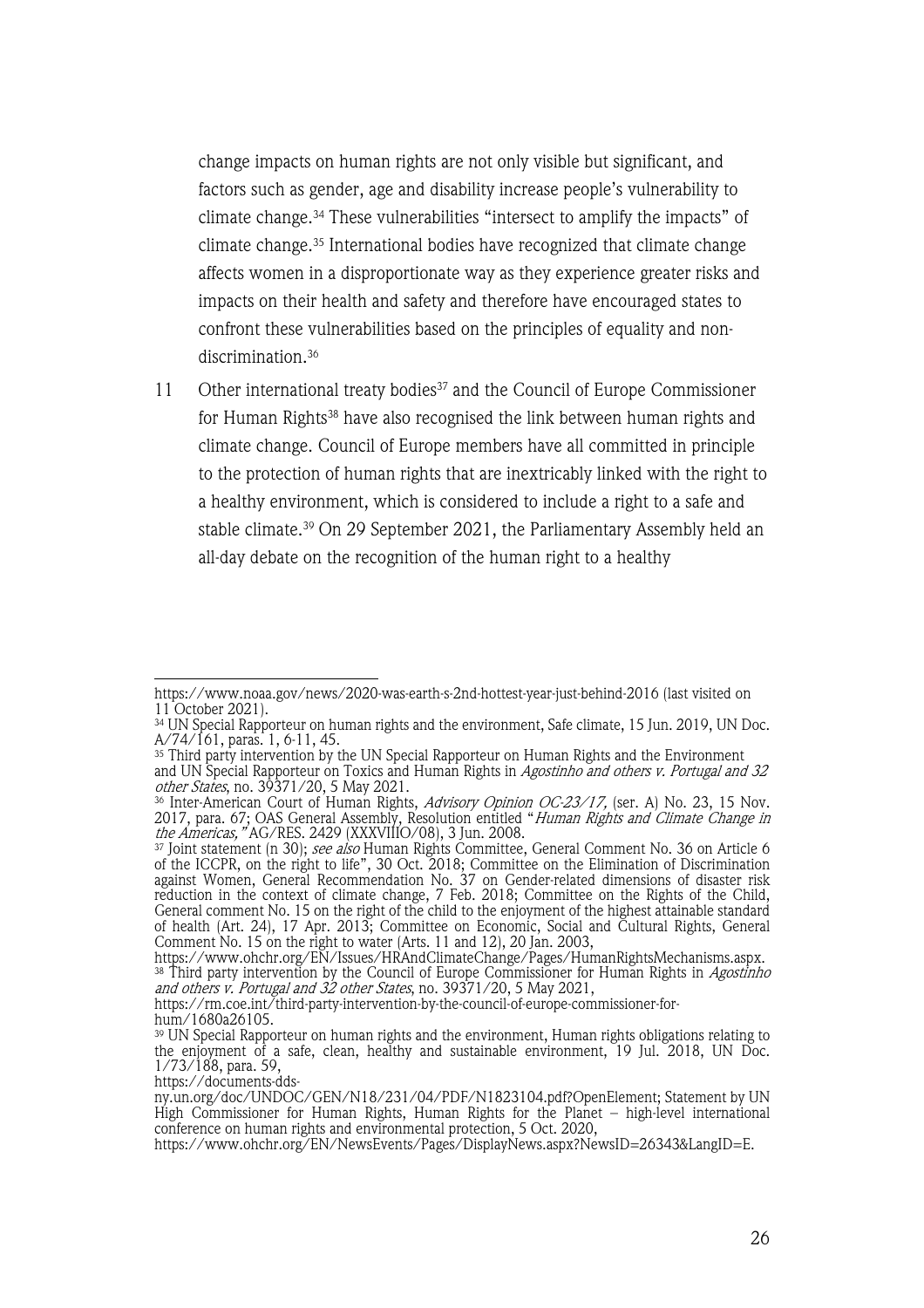environment, and unanimously adopted a Resolution recommending the drafting of a new protocol to the ECHR recognizing this right.40

### 1.5.2. Protection of those most vulnerable

- 12 In the Joint Statement on Climate Change and Human Rights, the Committees determined that States' current commitments under the Paris Agreement are insufficient to limit global warming to 1.5°C, and that many States are not on track to meeting even these insufficient goals. To avoid the risk of irreversible and large-scale impacts, the Committees emphasized the need for urgent and decisive climate action in line with the best available science41 and human rights. To comply with this, special attention must be paid to the protection of the rights of those most vulnerable to the adverse effects of climate change.42
- 13 The CEDAW has pointed out, for example, that older women may face discriminatory restrictions that impede their participation in political and decision-making processes, such as having their participation in associations to advocate for their rights limited.43 In light of these considerations, the CEDAW has emphasised that climate-change reduction measures should be gender-responsive and sensitive to the needs and vulnerabilities of older women.44 It urged States to train and sensitise their judiciary, public authorities and institutions on the rights of older women and the interaction of gender and age, so effective remedies and reparation are equally available and accessible to older women with disabilities.45 Moreover, it determined that States "should enable older women to seek redress for and resolve infringements of their rights and ensure that older women are not deprived of their legal capacity on arbitrary or discriminatory grounds."46

<sup>40</sup> Council of Europe Parliamentary Assembly, Anchoring the right to a healthy environment: need for enhanced action by the Council of Europe, Provisional Version, Resolution 2396, 29 Sep. 2021. <sup>41</sup> Committee on Economic, Social and Cultural Rights, General comment No. 25 on science and economic, social and cultural rights (Article 15 (1) (b), (2), (3) and (4)), para. 86.

 $42$  Office of the UN High Commissioner for Human Rights, Submission of the Office of the High Commissioner for Human Rights to the 21st Conference of the Parties to the UNFCCC, December 2015; Joint Statement (n 30), paras. 6 and 26; Human Rights Committeee, General Comment No. 36 (n 37) para. 62.

 $\frac{43}{43}$  Committee on the Elimination of Discrimination Against Women, General recommendation No. 27 on older women and protection of their human rights, 16 Dec. 2010, CEDAW/C/GC/27, para. 25. <sup>44</sup> Ibid. para. 35.

<sup>45</sup> Ibid. para. 33.

<sup>46</sup> Ibid. para. 34.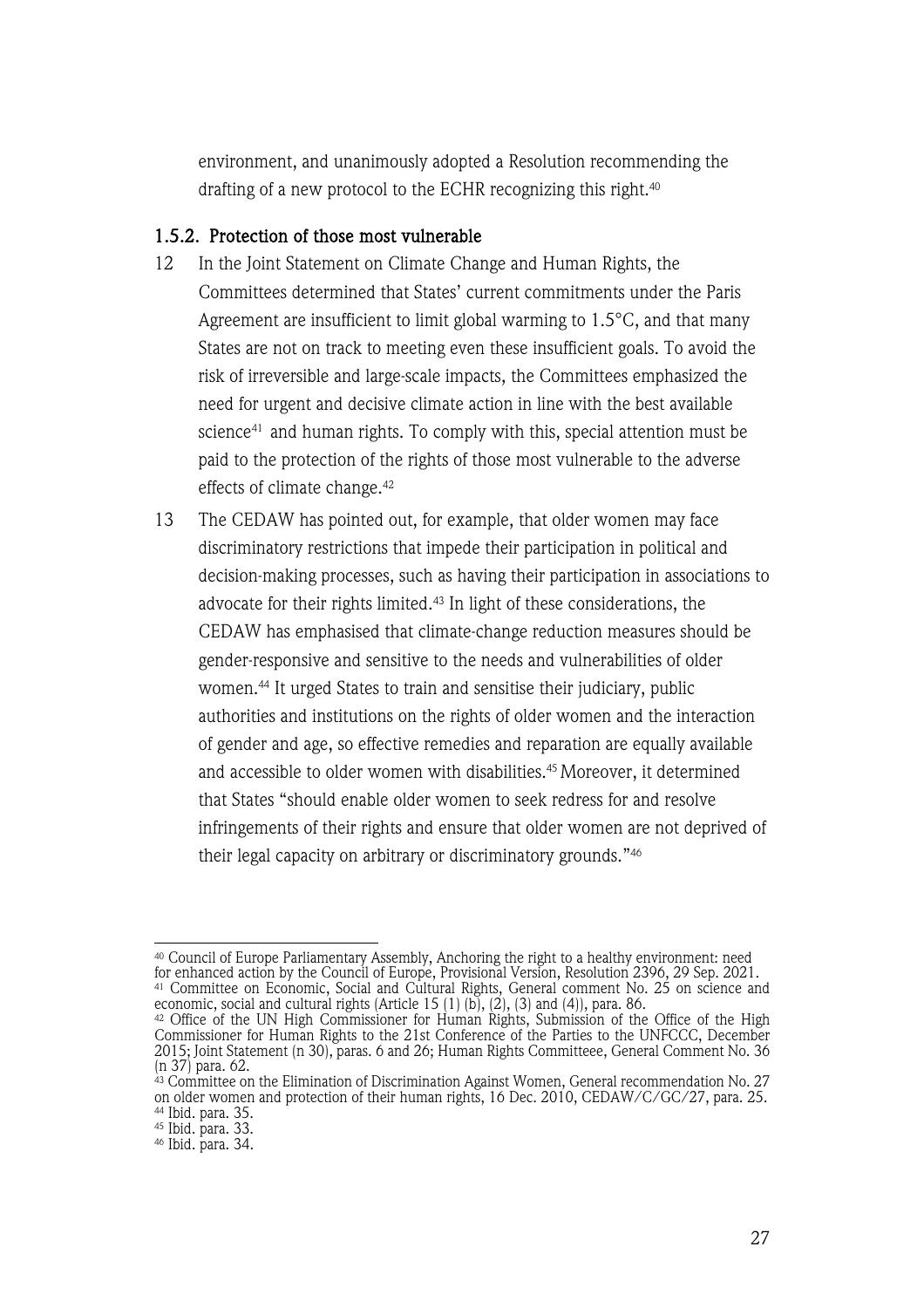- 14 In the United Nations Principles for Older Persons, the United Nations General Assembly acknowledged that older persons should be able to live in safe environments that are adaptable to their personal preferences and changing capacities.47
- 15 Art. 6 of the International Covenant on Civil and Political Rights has been interpreted to include the right to a decent existence,<sup>48</sup> including the right to a good quality of life, a life with dignity and a right to health in the context of climate change.49
- 16 According to the UNGA Resolution on Older Persons, the exercise of this right by older people entails an ability to remain integrated into society.50 Where older people are unable to integrate into society due to heat-waveinduced climate change, States are required to take steps to prevent and address the impacts of climate change.<sup>51</sup>

### 1.5.3. State's responsibility in the face of environmental degradation caused by third parties

17 In the *Inter-American Court of Human Rights (IACtHR)'s Advisory Opinion on the Environment and Human Rights*,<sup>52</sup> the IACtHR held that a State's responsibility also arises in the face of environmental degradation caused by third parties, like corporations, that are operating or are registered in that State's territory or under its effective control.<sup>53</sup> This obligation requires States to take appropriate measures to prevent, investigate, punish and redress such abuse by third parties through effective policies, legislation, regulations and adjudication.54

 $^{47}$  UN Principles for Older Persons, adopted by General Assembly resolution 46/91 of 16 Dec. 1991 (Older Persons UNGA Resolution), Art. 5.

<sup>&</sup>lt;sup>48</sup> Inter-American Court of Human Rights, *Xakmok Kasek Indigenous Community Case v. Paraguay*, 24 Aug. 2010, paras. 183-187.

<sup>49</sup> Human Rights Committee, General Comment No. 36 (n 37).

<sup>50</sup> Older Persons UNGA Resolution (n 47) Art 7.

<sup>51</sup> Ibid. Art 16. 52 Inter-American Court of Human Rights, Advisory Opinion OC-23/17 (n 36). 53 Ibid. paras. 153-155.

<sup>54</sup> Ibid. paras. 141-174.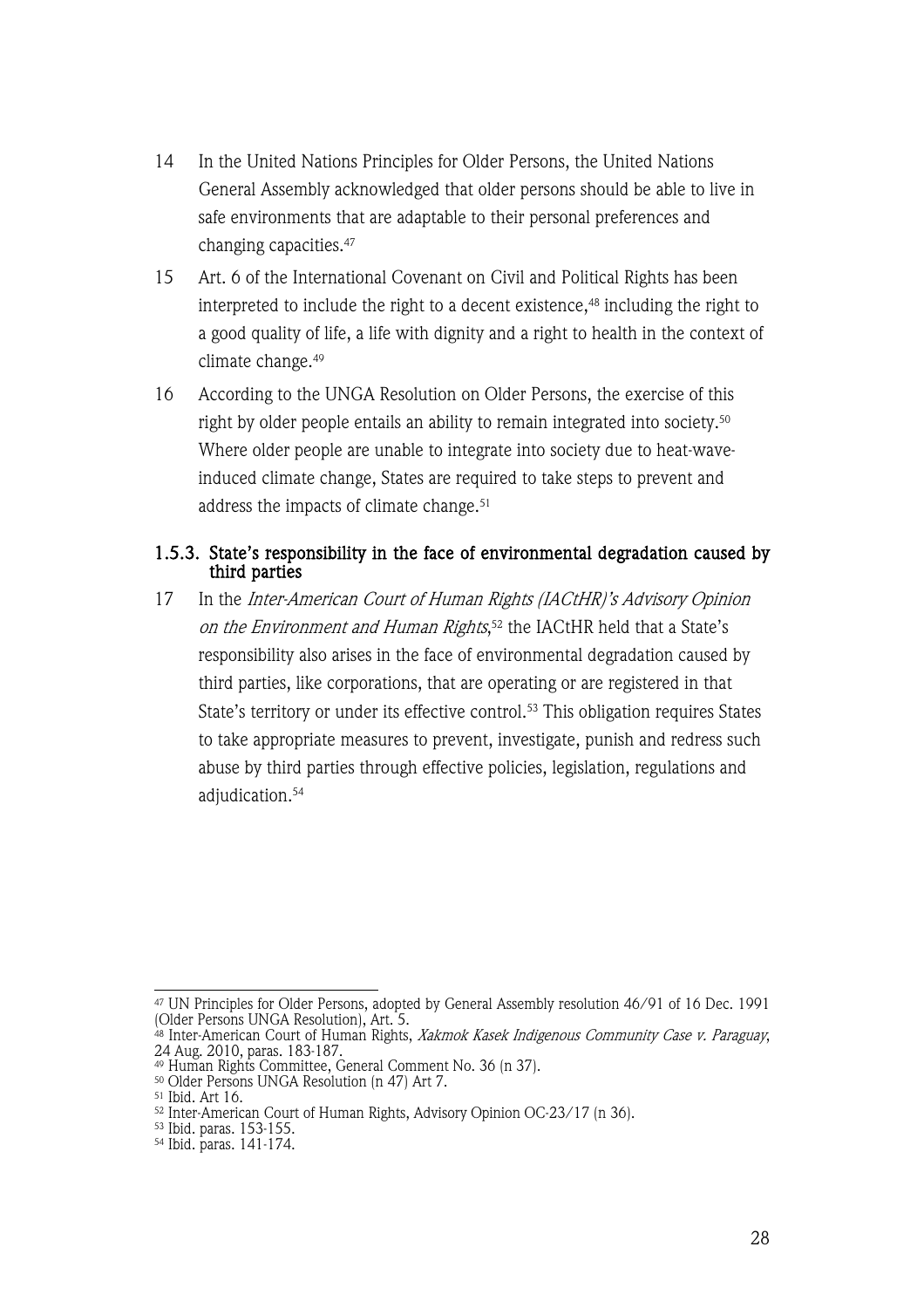# 2. The law

# 2.1. Ad Compliance with the time-limit

- 18 The Respondent claims that the Applicants did not comply with the six-month deadline (para. 26 ff.). The Applicants submit that they complied with the time limit granted by the Court due to the COVID-19 pandemic.<sup>55</sup>
- 2.2. Question 1: Can the Applicant association (first Applicant) and Applicants Nos 2 to 5 (natural persons) be considered current or potential victims, within the meaning of Art. 34 ECHR as interpreted by the Court, of a violation of one of the Convention rights invoked in this case due to the failure of the Swiss authorities to have effectively protected them against the effects of global warming? In particular, have the Applicants suffered, directly or indirectly and seriously, the alleged consequences of insufficient action or inaction by the Respondent State?

# 2.2.1. Answer to the Court's question

- 19 The Applicants submitted in the Application (Additional Submission, hereinafter "AS", section 2.1) that they can be considered direct (AS para. 33 and 35 f.) and potential (AS para. 34) victims, within the meaning of Art. 34 ECHR as interpreted by the Court, of a violation of Arts. 2 and 8 ECHR due to the Respondent's failure to effectively protect them against the effects of global warming. The Applicants recall the statements made in the Application.
- 20 The Applicants submit that at this stage (the Court's question 1), the extent and nature of the alleged omissions are not yet established. However, in their view, only if the scope of the Respondent's obligation to protect in terms of Article 2 and 8 and the Respondent's deviation from that obligation is established (see the Court's questions 2.2 and 2.3), i.e. a *wrongful omission,*56 is it possible to assess whether a person is directly affected by this wrongful omission. Against this background, the Applicant submit that Question 1 should be joined to and examined together with the merits of the case.<sup>57</sup>
- 21 Generally, to be considered a victim, the applicant must be able to show that they were "directly affected by the impugned measures", which the

<sup>&</sup>lt;sup>55</sup> Application submitted on 26 November 2020 within the deadline established by the Court as part of the exceptional COVID-19 pandemic measures. See: https://www.coe.int/en/web/portal/-

<sup>/</sup>coronavirus-exceptional-measures-at-the-european-court-of-human-rights.<br><sup>56</sup> Cf. customary rules of public international law on the responsibility of States for internationally wrongful acts.

 $57$  For a similar approach see *Siliadin v. France*, no. 73316/01, § 63; *Hirsi Jamaa and Others v. Italy* [GC], no. 27765/09, § 111.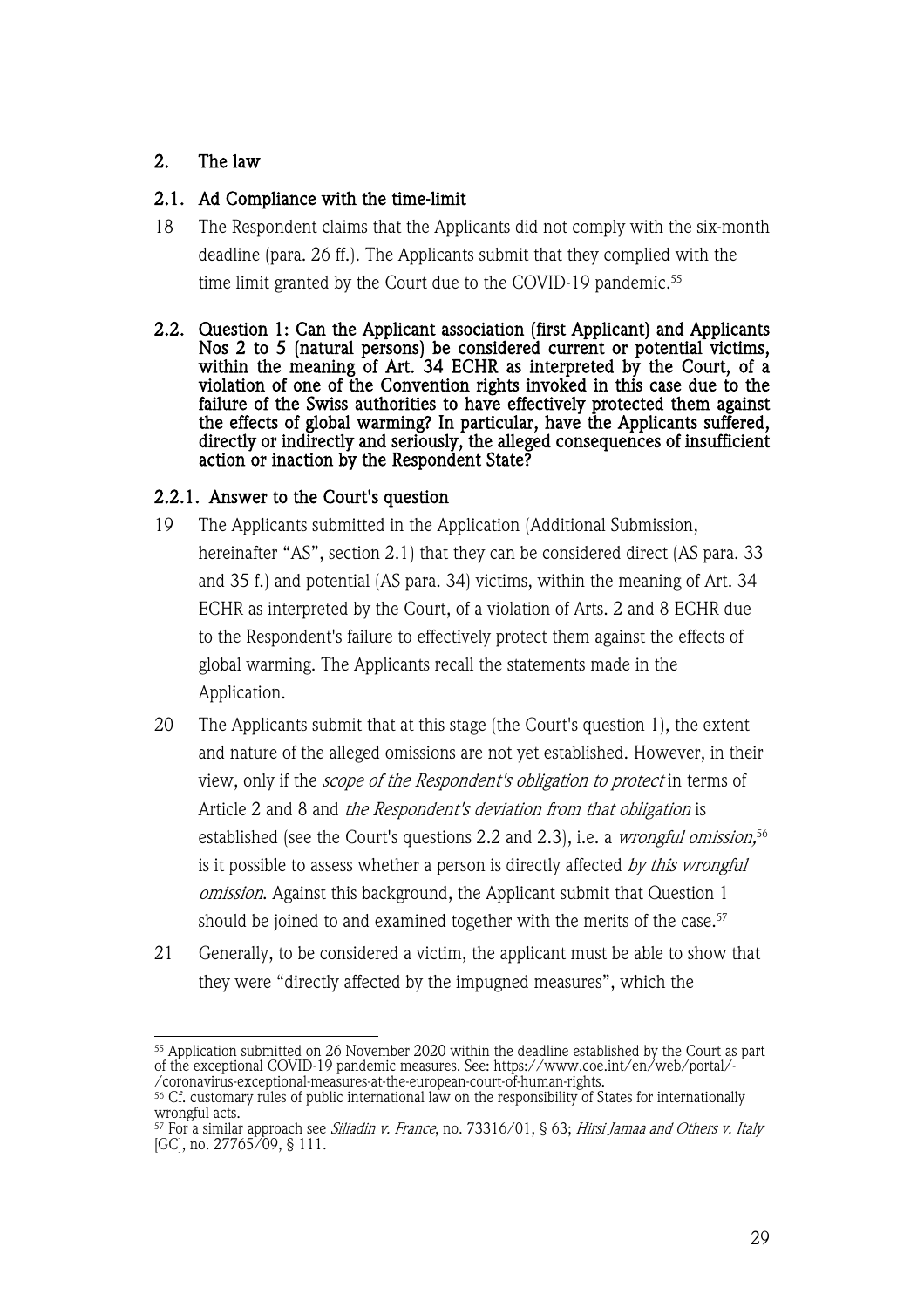Applicants submit that they are.<sup>58</sup> The Court has held, as submitted in the Application, that the term "victim" ought to be interpreted in an "evolutive manner"59 and not applied in a rigid, mechanical, or inflexible way. <sup>60</sup> To that regard, the Applicants reiterate: If they, as members of a most vulnerable group, were denied victim status, it is questionable who would then be entitled to this status in connection with the imminently diffuse and complex phenomenon of global warming, which clearly has significant impacts on human rights. As a result, acts and failures by states in fighting climate change would remain outside the scope of human rights law – an inacceptable consequence in the light of the Court's practice in comparable environmental law cases.

### 2.2.1.1. Applicant association (first Applicant's) victim status in respect of Arts. 2 and 8 ECHR

- 22 The Applicants submitted in the Application that there are several reasons why the Court should recognise the Applicant association's (first Applicant's) standing. The Applicants fully uphold the statements made in the Application (AS para. 33 and 35 f.) and offer the following as additional support.
- 23 Generally, the wording of Art. 34 ECHR is very open; there is nothing in the text of the Article itself that precludes a group from bringing a claim. An applicant must fall into one of the categories of petitioners mentioned in Art. 34 ECHR, <sup>61</sup> which is "any person, nongovernmental organisation or group of individuals claiming to be the victim of a violation by one of the High Contracting Parties of the rights set forth in the Convention." A flexible interpretation of standing requirements ensures access to justice.
- 24 As expressed in the Application (AS footnote 62), in *Gorraiz Lizarraga and* Others v. Spain, the Court considered the Coordinadora de Itoiz association to have victim status, noting that:

"like the other provisions of the Convention, the term 'victim' in Art. 34 ECHR must also be interpreted in an evolutive manner in the light of conditions in contemporary society. And indeed, in modern-day societies,

<sup>58</sup> <sup>T</sup>*ă*nase v. Moldova [GC], no. 7/08, § 104; Burden v. the United Kingdom [GC], no. 13378/05, § 33.

 $^{59}$  *Gorraiz Lizarraga and Others v. Spain*, no. 62543/00, § 38. See also Thirdparty intervention by the Council of Europe Commissioner for Human Rights (n 38) §§ 38, 45-48.

<sup>&</sup>lt;sup>60</sup> *Micallef v. Malta* [GC], no. 17056/06, § 45; *Karner v. Austria*, no. 40016/98, § 25; *Aksu v. Turkey* [GC], nos. 4149/04 and 41029/04, § 51.

 $61$  Gorraiz Lizarraga (n 59), § 35.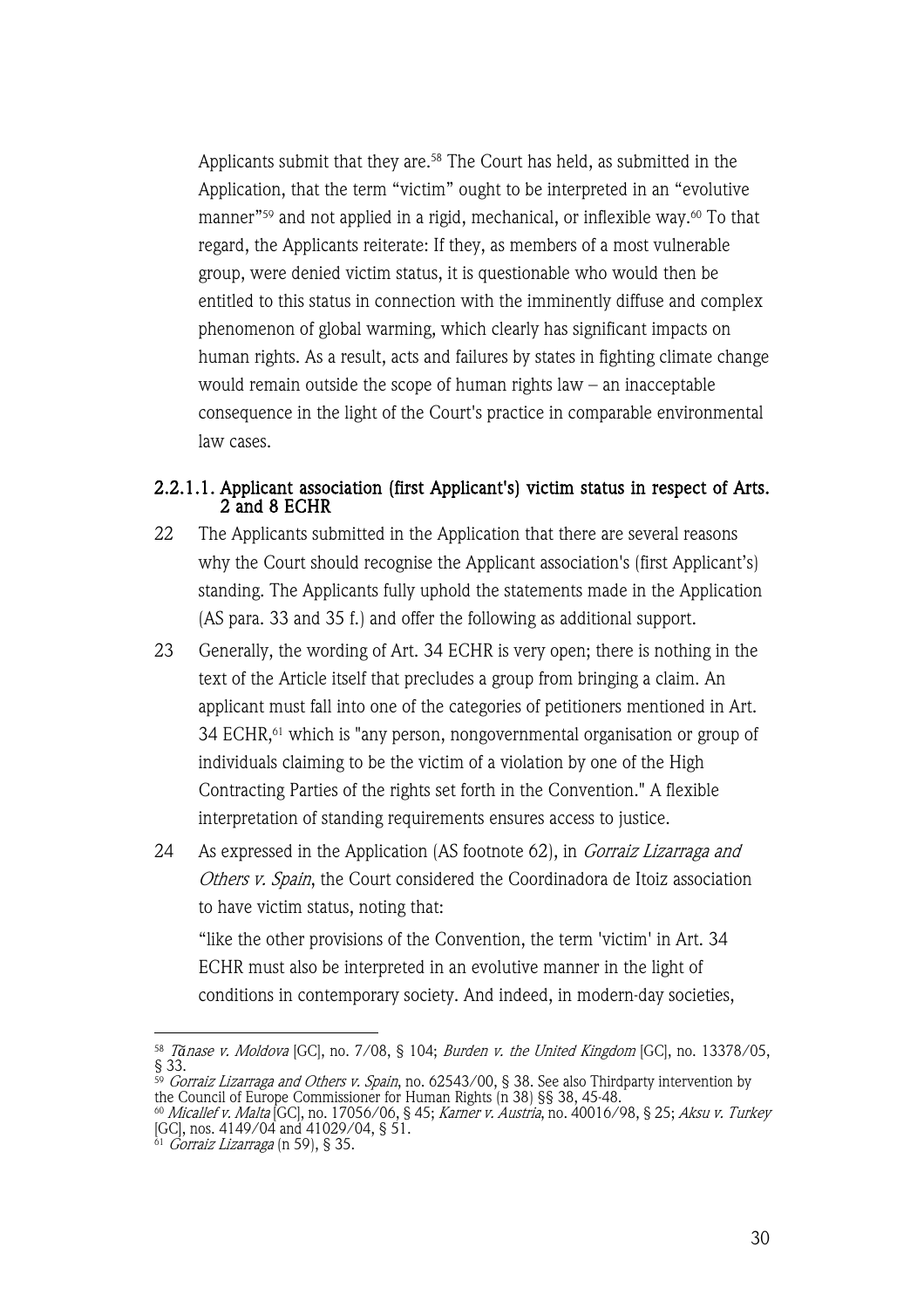when citizens are confronted with particularly complex administrative decisions, recourse to collective bodies such as associations is one of the accessible means, sometimes the only means, available to them whereby they can defend their particular interests effectively. Moreover, the standing of associations to bring legal proceedings in defence of their members' interests is recognised by the legislation of most European countries. That is precisely the situation that obtained in the present case. The Court cannot disregard that fact when interpreting the concept of "victim". Any other, excessively formalistic, interpretation of that concept would make protection of the rights guaranteed by the Convention ineffectual and illusory."62

- 25 Similar to the association in *Gorraiz Lizarraga and Others v. Spain*,<sup>63</sup> Applicant 1 was set up for the specific purpose of defending its members' interests before the courts (Application doc. 2 section 3). Its members, as part of a most vulnerable group, are directly concerned by the Respondent's omissions regarding climate protection (Observations on the Facts, hereinafter "OF", sections 2.5 and 2.6; AS sections 1.1. and 1.2).
- 26 Applicant 1 enables a particularly vulnerable group to exercise its rights in the long term, regardless of the natural age-related retirement of some of its members. The exact membership of the 1st Applicant may change, but the vulnerability of its members will always continue to exist, and their particular interests will continue to be defended by the association, as long as it exists. This is of particular importance since the average age of the members of Applicant 1 is currently 73 years, and 648 of its 1,956 members are 75 years old or older (Application doc. 3, updated). Since the beginning of the proceedings in 2016, 33 members of Applicant 1 have become deceased, as well as Applicant 2. Applicant 1's nature as an association existing independently of its members is key to its effective advocacy of the particular interest of the members of a vulnerable group. Allowing Applicant 1 to claim victim status means ensuring that particular groups are able to exercise their rights in the long term. Proceedings before domestic courts and the Court can, in some instances, take up to a decade to conclude. As established by the Court in Nencheva and Others v. Bulgaria, in the interest of justice and to genuinely protect individual rights and freedoms, exceptional measures may

<sup>62</sup> Ibid. § 38.

<sup>63</sup> Ibid. § 39.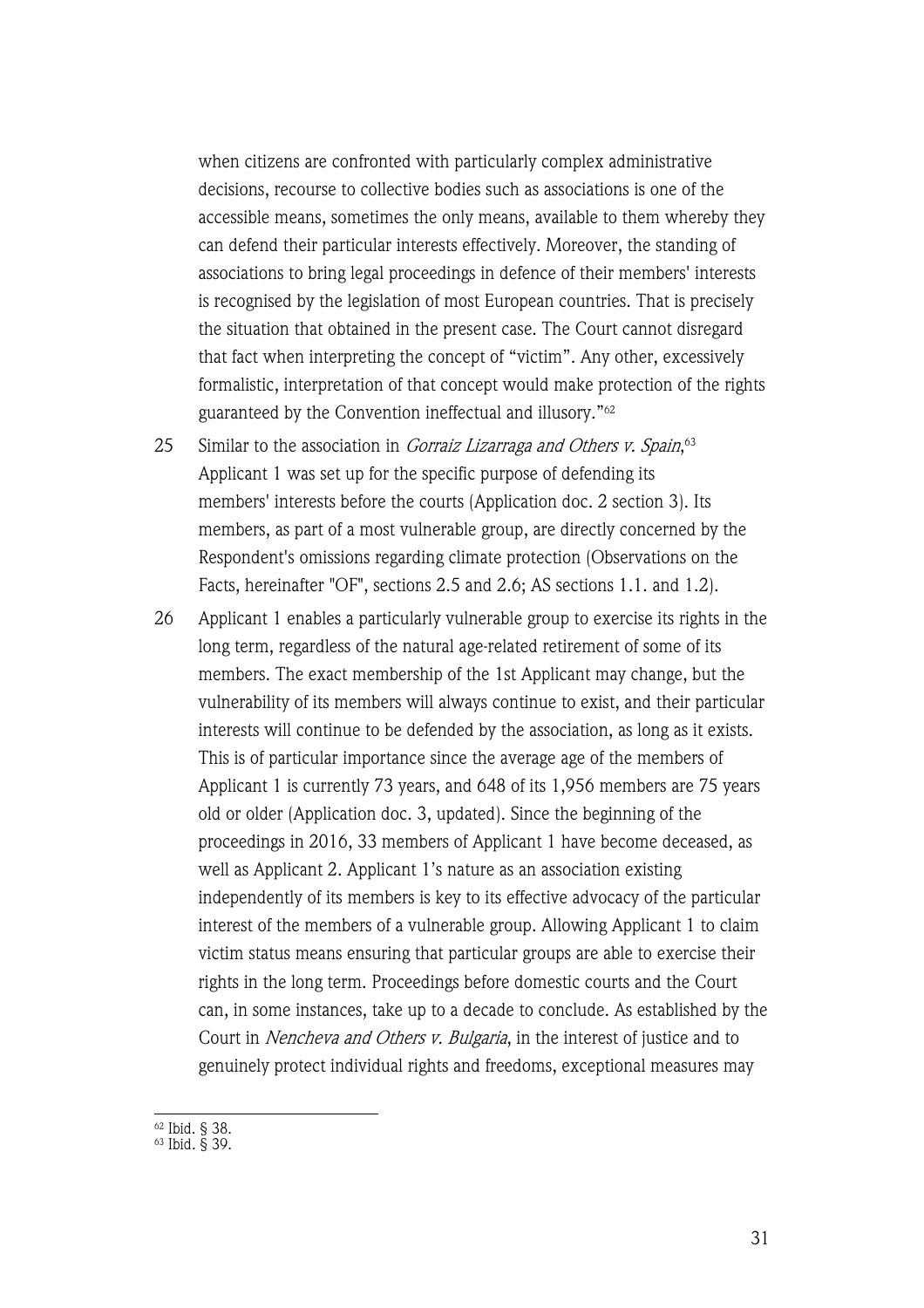be taken to ensure the public participation and representation of victims who are not in a position to defend themselves.<sup>64</sup>

- 27 Further, Applicant 1 offers many of its members the only viable way to defend their rights effectively. The present case is complex, without any precedents, and therefore associated with a large expenditure of time and costs. The Applicants refer here to their request for just satisfaction, costs and expenses. Applicant 1 submits that bringing a standalone case of this dimension through the domestic courts in Switzerland before approaching the European Court of Human Rights would have been prohibitively expensive for most individuals. The significant costs would have deterred the members of Applicant 1 from seeking legal redress, were it not for Applicant 1's ability to pool resources. For the Court to refuse to grant Applicant 1 victim status would be to impose a particular burden on those who have the courage to bring a case of such complexity and novelty. Applicants 2–5 would not have been able to bring the case through the domestic courts and to submit an Application to the Court if Applicant 1 would not have led the case and taken over all of the costs. Besides that, Applicant 1 can bring in many more resources in terms of expertise and litigation experience than any individual can muster on their own.
- 28 Also, the Respondent is preventing Applicant 1 from furthering its purpose, which is to defend the interests of its members in particular by taking legal action (Application doc. 2 section 3). 65
- 29 Not surprisingly, environmental groups, which have played an increasingly significant role in climate litigation in recent years,<sup>66</sup> have been more successful than individual plaintiffs in bringing environmental cases. In Switzerland, the ratio of successes to losses in cases brought by environmental groups is nearly three times higher than for cases brought by private individuals.67
- 30 It is worth mentioning that not every case that is brought by a group is an actio popularis. Applicants may be victims within the meaning of the

<sup>&</sup>lt;sup>64</sup> *Nencheva and Others v. Bulgaria,* no. 48609/06, § 93.<br><sup>65</sup> *Rossi v. Italy*, no. 55185/08, "The applicant associations".

<sup>66</sup> SETZER/BYRNES, Global Trends in Climate Change Litigation, 2019 Snapshot, 4 Jul. 2019; SETZER/BYRNES, Global Trends in Climate Change Litigation, 2020 Snapshot, 3 Jul. 2020.

 $^\mathrm{67}$  Tan $\alpha$ UEREL ET AL., Droit de recours des organisations écologistes - Statistiques actualisées (2008) relatives aux recours de droit administratif et aux recours en matière de droit public (55 LPE/12 LPN/14 LCPR), Octobre 2008.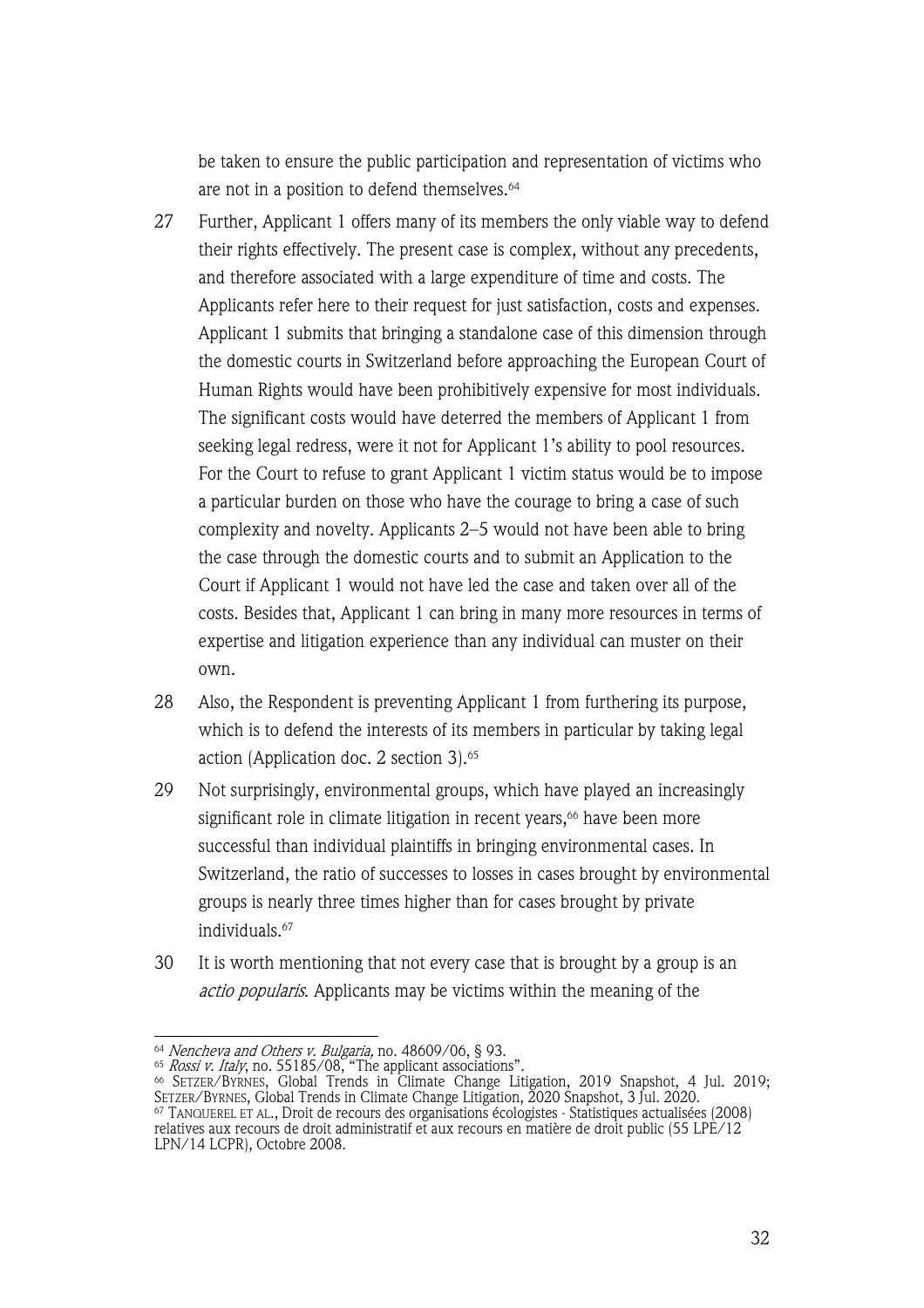Convention even if their interests align with the interests of the general public.

### 2.2.1.2. Applicants Nos 2 to 5 (natural persons)'s victim status in respect of Art. 2 and 8 ECHR

- 31 The Applicants fully uphold the statements made regarding the Applicants' victim status in respect of Art. 2 and 8 ECHR in the Application, AS section 2.1.
- 32 To complement the statements presented in the Application (AS para. 33 and the relating facts in section 2.1), the Applicants submitted new evidence on their personal suffering from heat-related afflictions (OF section 2.6) and on the fact that they were, are and will increasingly continue to be, at a real and serious risk of mortality and morbidity greater than that of the general population (OF section 2.5).

# 2.2.1.3. Applicants' victim status in respect of Arts. 6 and 13 ECHR

33 The Applicants fully uphold the statements made regarding the Applicants' victim status in respect of Art. 6 and 13 ECHR in the Application, AS section 2.2.

# 2.2.2. Reply to the Respondent's arguments

# 2.2.2.1. Ad V.A. Overview of the relevant principles

34 The Respondent's citations only represent a partial account of the Court's case law. For the cases and decision points which the Applicants consider as relevant to the present case, they refer in full to their Application (Application, AS section 2).

# 2.2.2.2. Ad V.B.a) Causation not a precondition for victim status

- 35 The Respondent argues that the Applicants did not establish a "causal link" between the alleged omissions of Switzerland and the interference with the rights guaranteed by Arts. 2 and 8 ECHR (para. 39).
- 36 The Applicants submit that as long as they make an arguable claim that they are likely to suffer harm, as they did (see OF sections 2.5 and 2.6 and AS sections 1.1, 1.2 and 1.5), the Court should accept the application as admissible. All other considerations, particularly the question of a causal link between the Respondent's omissions and the Applicants' harm, should be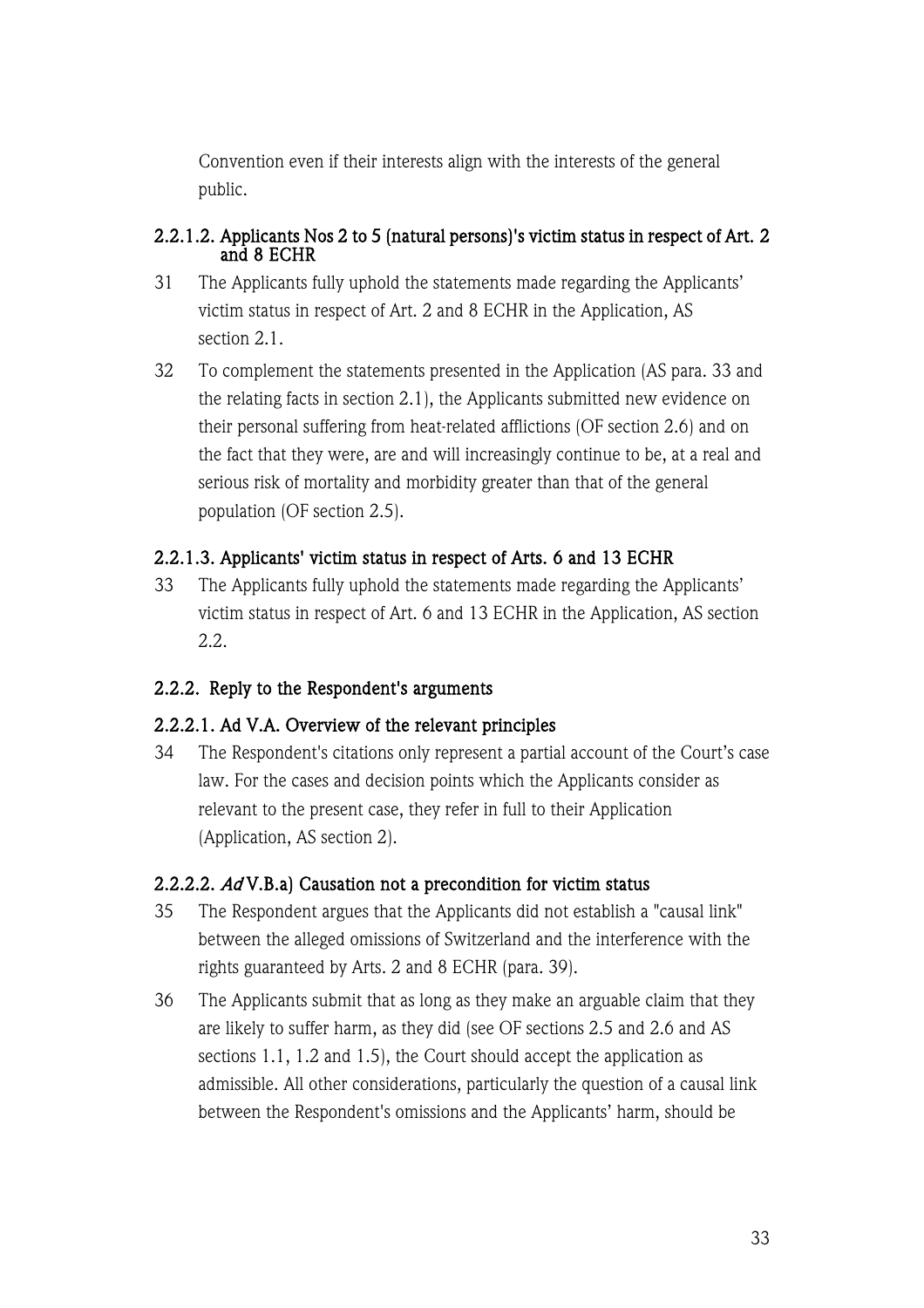joined with and examined on the merits.<sup>68</sup> Accordingly, the Applicants provide their reply on the question of causality below, section 2.3.2.

37 As stated in the Application (AS para. 38 with further references) there is a sufficient close connection between the Applicants' harm on the one hand and the Respondent's impugned conduct on the other hand. The existence of an increased risk of mortality and the health problems for the Applicants during heatwaves is based on scientific evidence and is therefore foreseeable and severe or irreversible in its effect.

### 2.2.2.3. Ad V.B.b) Applicant association (first Applicant's) victim status in respect of Arts. 2 and 8 ECHR

- 38 The Respondent states that the domestic courts left open the question of whether Applicant 1 has the right to submit the request to DETEC and subsequently had the right of appeal (para. 42).
- 39 The Applicants submit that the domestic courts left the question open *not* because there was doubt about Applicant 1's standing but because there were individual plaintiffs and thus – in terms of procedural economy ("Verfahrensökonomie") no need to examine this question (see for Federal Administrative Court Application doc. 17 section 1.2 and for Federal Supreme Court Application doc. 19 section 1). The Federal Supreme Court held in this regard that the recognition of the individual applicants' standing made it unnecessary to consider the standing of the first Applicant under domestic rules on the 'egoistische Verbandsbeschwerde' (i.e. an appeal brought by an association in its own name but in the interests of its members), but it did not make any findings to the effect that Applicant 1 lacked standing (Application doc. 19 section 1). In any event, this does not alter the fact that Applicant 1 was indeed a party to the domestic proceedings, as documented in the respective first pages of the domestic decisions.
- 40 The Respondent further states that the decision of the Federal Supreme Court would not prevent Applicant 1 from working towards achieving its objectives (para. 45). However, to reiterate the argument in the Application (AS para. 35), given that the association's purpose is to prevent health hazards

 $^{68}$  In cases where questions on the merits are at the very heart of the admissibility issues, these are examined joined to the merits, see *Pálic v. Bosnia and Herzegovina*, no. 4704/04, § 59; *Denisov v.* Ukraine [GC], no. 76639/11, § 93; *Studio Monitori and Others v. Georgia*, nos. 44920/09 and 8942/10, § 32 regarding Art. 10 ECHR.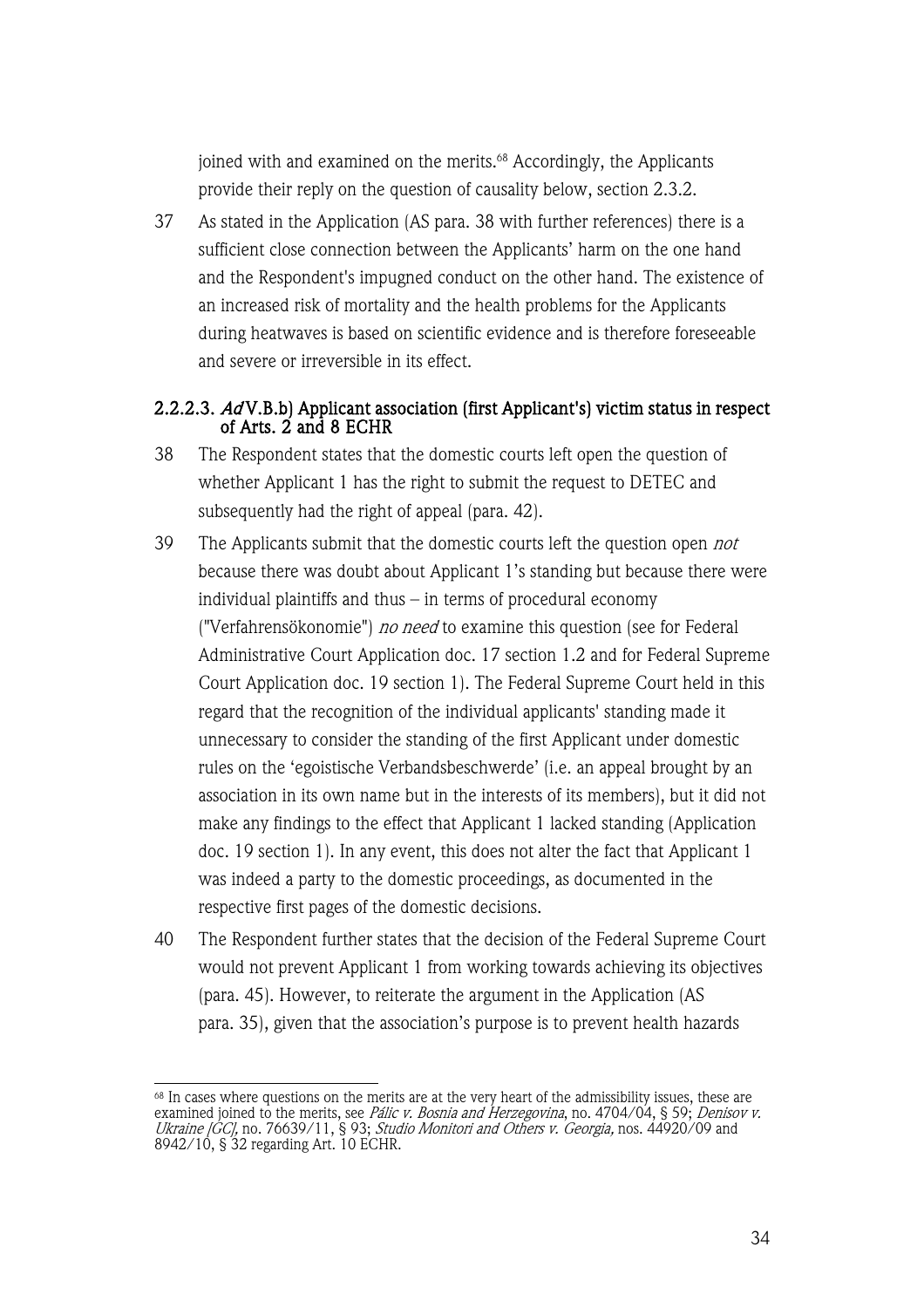caused by dangerous climate change, Applicant 1 is directly affected by the Respondent's failure to do its share to limit GHG emissions to at most 1.5°C of warming. Further, Applicant 1 is a direct victim under the Association's second purpose: to defend the interests of its members; here, the Applicants refer to the above said (section 2.2.1.1). Contrary to the Respondent's claim (para. 44), the members of Applicant 1 do have the status of victims as regards Arts. 2 and 8 ECHR (see above section 2.2.1.2 with further references, and the following considerations in section 2.2.2.4).

### 2.2.2.4. Ad V.B.c) Applicants Nos 2 to 5 (natural persons)'s victim status in respect of Arts. 2 and 8 ECHR

- 41 The Respondent alleges that the question before the Federal Supreme Court was not whether the Respondent sufficiently protected the Applicants from global warming to this day, but concerned its failure to take additional preventive measures (para. 48).
- 42 The Applicants submit that the Respondent does not provide any source for this claim, and that this claim is also incorrect. Indeed, the Applicants claimed in the domestic proceedings that they had not been sufficiently protected by the Respondent due to the *ongoing* failure to take the necessary measures to reduce GHG emissions in line with the overall target to prevent a dangerous anthropogenic interference with the climate system (see Application doc. 14 and herein the request for legal remedy and e.g. section 4.3.6).
- 43 As the Respondent correctly submits (para. 48), the Applicants did not claim financial compensation in the domestic proceedings. However, the Applicants point out that this question is irrelevant in terms of victim status. Correctly, the Respondent did not claim that the domestic remedies had not been exhausted.69 Finally, the references that the Respondent has provided (paras 133-134 of the Respondent's submission) relate to the applicability of Art. 6 ECHR, and not to victim status.
- 44 Clearly, financial compensation cannot be an *effective* remedy against the *risk* of heat-related mortality as well as the future impairments of the Applicants' health, as it does not lead to the elimination of the unlawful situation or the

<sup>69</sup> Cf. Di Sarno and Others v. Italy, no. 30765/08, § 87.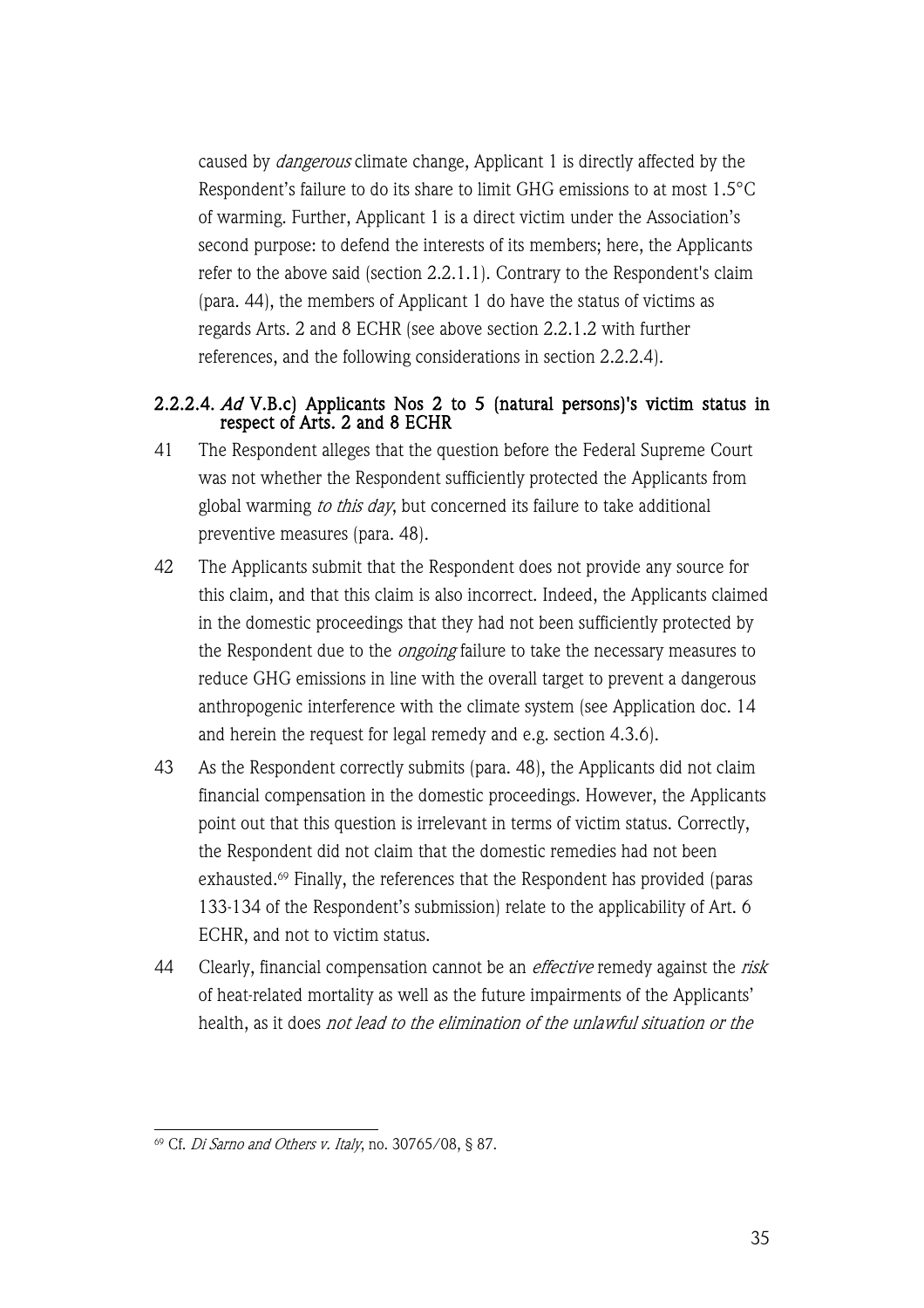*risks to the Applicants*.<sup>70</sup> With regard to *past and current* impairments of the Applicants' health and well-being, which have accelerated in the course of the proceedings since 2016, the Applicants submit in their request for just satisfaction (Art. 41 ECHR) that compensation for non-pecuniary damage regarding their mental or physical suffering be awarded.

- 45 It is worth mentioning that there is no legal obligation to claim compensation under Swiss law. On the contrary: as stated in the 2016 request (Application doc. 14 para. 206), according to Swiss legal doctrine, a person affected by a real act may indeed *even be required* to submit a request for a ruling under Art. 25<sup>a</sup> APA in order to not be held responsible in later state liability proceedings *for not complying with his or her duty to limit damages*.<sup>71</sup>
- 46 The Respondent further claims that the Applicants, as well as the overall demographic of women over the age of 75, are not the only population group affected by the effects of climate change, but that climate change (also) affects (other) humans, animals, and plants (para. 51).
- 47 Indeed, climate change, including rising temperatures, is "the biggest threat to security that modern humans have ever faced."72 The Applicants submit, however, that they are both *personally*, and as members of the *particularly* vulnerable group of women aged above 75, especially affected by the effects of rising temperatures in comparison with the general public. In contrast to the rest of the general population,
	- they have suffered and continue to suffer *personally* from severe heatrelated afflictions (AS para. 33, paras. 7-11 and docs. 4, 5 6 and 7; OF section 2.6);
	- they were and continue to be at a real and serious risk of mortality and morbidity with every heatwave, i.e. a severe risk of premature loss of life and severe impairment of health and quality of life because they are women above the age of 75, whereas the risk to Applicants 4 and 5 is

<sup>70</sup> KELLER/CIRIGLIANO, Grundrechtliche Ansprüche an den Service Public: Am Beispiel der italienischen Abfallkrise [Basic legal requirements for the Service Public: the example of the Italian waste crisis], URP 2012, p. 831-853, 844; *Di Sarno and Others* (n 69) § 87. <sup>71</sup> KIENER/RÜTSCHE/KUHN, Öffentliches Verfahrensrecht [Public procedural law], 2nd edition 2015,

N 436.

 $\frac{72}{2}$  Sir David Attenborough in his address to the UN Security Council on 23 February 2021, available at https://www.gov.uk/government/speeches/pm-boris-johnsons-address-to-the-un-securitycouncil-on-climate-and- security-23-february-2021.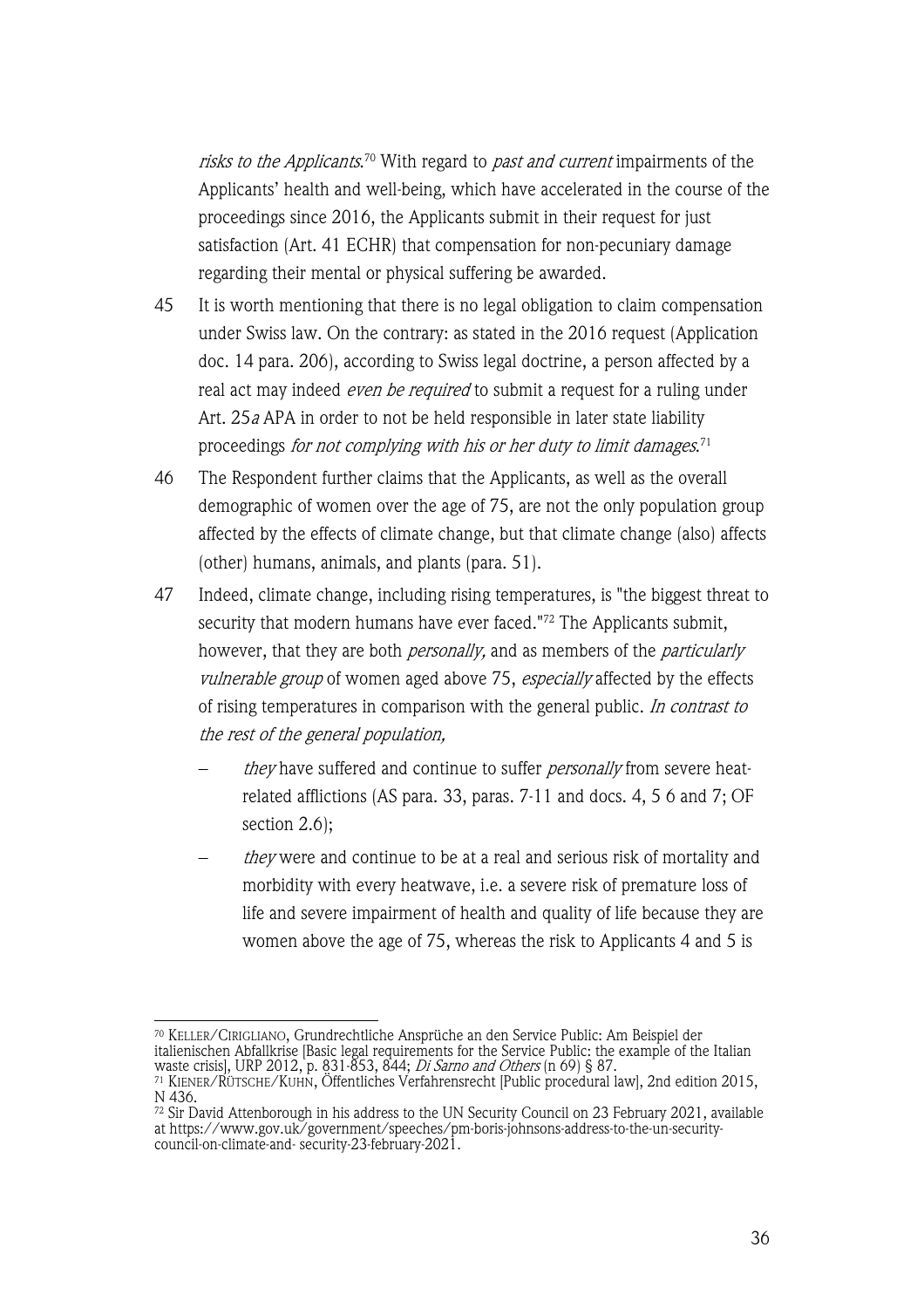even higher due to their respiratory illnesses (AS para. 33 and paras. 4 f. and 12 f.; OF section 2.5).

- 48 These are facts, and clearly evidenced by medical certificates, scientific and epidemiological data, as provided for in the Application and the OF. The objectivity of these facts cannot be called into doubt. In view of the thousands of deaths globally that can already be attributed to global warming today (OF para. 26), and the hundreds of deaths to mourn during every heatwave in Switzerland, as the Respondent Government (particularly the Federal Office for the Environment FOEN) itself recognizes (AS para. 2), the Respondent's statement that the Applicants were asserting some "subjective sensitivities" (para. 51) seems rather cynical. Respondent has not demonstrated that it takes the threat caused by climate change to older women seriously.
- 49 Art. 8 ECHR also applies to situations where *mental well-being* is at stake,<sup>73</sup> and where an individual's well-being may be negatively impacted by unsafe or disruptive environmental conditions.74 If many people are negatively impacted in their mental well-being during climate-change induced heatwaves, as the Respondent states (para. 51), that does not mean that there is no impact at all. Quite the opposite: it indicates that the negative impact of heatwaves on mental well-being is indeed an objective fact, and must be all the more significant for the Applicants, who are particularly vulnerable due to their personal affliction and because they belong, due to their age and gender, to a particularly vulnerable group. It is worth mentioning that the Court has recognised the reality of intersecting vulnerabilities in the context of discrimination.75
- 50 Overall, the Applicants submit that the evidence before the Court shows that climate change-induced heatwaves make those exposed to it, like Applicants 2-5, more vulnerable in terms of life and health. The Applicants submit that, to evaluate the risk of climate change-induced heatwaves, epidemiological data, scientific evidence and medical certificates must be taken into account instead of spatial proximity in order to do justice to the special features of the

<sup>&</sup>lt;sup>73</sup> See e.g. *V.C. v. Slovakia*, no. 18968/07, § 106.

<sup>&</sup>lt;sup>74</sup> *Cordella and Others v. Italy*, no. 54414/13, § 157-160.

<sup>&</sup>lt;sup>75</sup> See *Carvalho Pinto de Sousa Morais v. Portugal*, no. 17484/15; *S.A.S. v. France* [GC], no. 43835/11; B.S. v. Spain, no. 47159/08.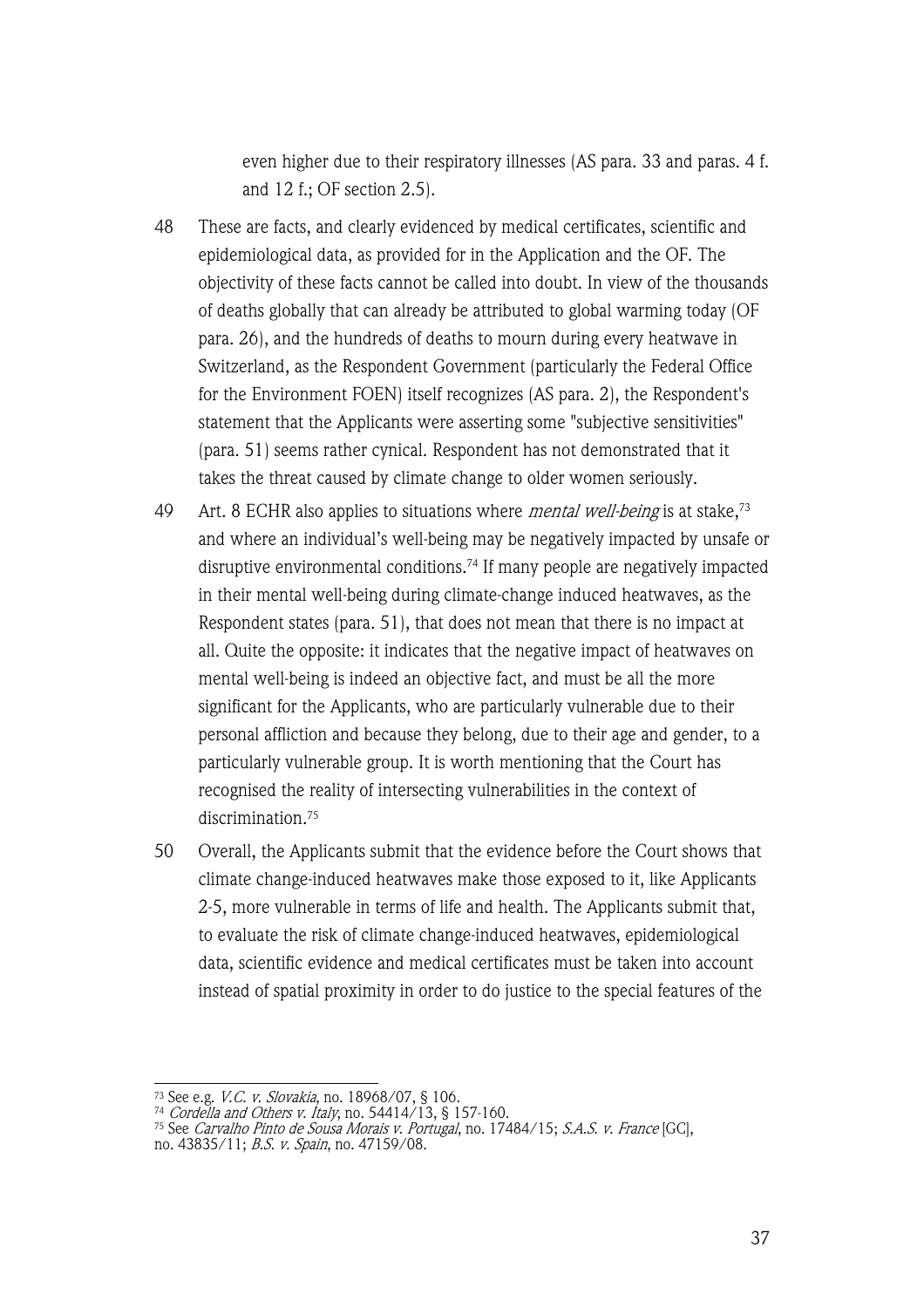phenomenon of climate change, where no spatial proximity can exist from the outset.76

- 51 The Respondent goes on to question the medical certificates submitted by the Applicants 2 and 3 (para. 52 and 53). The Applicants submit that it is beyond reasonable doubt that the risk posed by climate change induced-heatwaves to the particularly vulnerable group of older women, which the Respondent Government acknowledges (OF para. 99, AS para. 2-4), also materializes in individual cases. In such a case, the burden of proof lies with the Respondent to show that the Applicants' health afflictions were *not* caused by excessive heat, contrary to the medical evidence provided by the Applicants 2 and 3.<sup>77</sup> As additional support, the Applicants submitted new medical certificates and further personal statements with the Observations on the Facts (see OF section 2.6 and accompanying documents).
- 52 Furthermore, the Respondent repeatedly asserts that the health impairments claimed were not the result of its alleged omissions and inadequate actions (para. 52-54, 59). The Applicants provide their reply on the question of causality between the Respondent's conduct and the harms suffered by the Applicants below, section 2.3.2.
- 53 On the Respondent's *incorrect* submission that there is still time for the Respondent to act to combat dangerous climate change (para. 55 and 57), the Applicants refer to their Observations on the Facts (OF section 3.3.9) and to their Application (AS para. 47).
- 54 In terms of potential victimhood (the Respondent, para. 56), extensive scientific evidence shows beyond doubt that there is more than "mere suspicion or conjecture", but rather "reasonable and convincing evidence of

<sup>&</sup>lt;sup>76</sup> Cf. mutatis mutandis *Cordella and Others* (n 74), §§ 104-107. See also the arguments put forward by Third Party Interveners in the *Agostinho* case regarding the uniqueness of climate change and its impact on the Court's approach to jurisdiction, admissibility, the vulnerability of certain groups and other questions. Interveners argued the unique nature of climate change called for the Court to adjust its approach to environmental cases, as these "unique issues of transboundary harm and common concern [have] not previously come before the Court", see third party intervention by the ETO Consortium in *Agostinho and Others* (n 35), §§ 2 and 14). These facts are well summarised by the Council of Europe Commissioner on Human Rights: "The Commissioner is of the opinion that the extraordinary nature of climate change, and the resulting human rights challenges, create a need to adapt the protection offered by the Convention. In particular, a state's failure to take concrete measures to prevent the adverse effects of climate change raises an issue under several rights guaranteed by the Convention", see third party intervention by the Council of Europe Commissioner for Human Rights (n 38), §§ 39 and 43). See also: Third party intervention by the UN Special Rapporteur (n 35), §§ 8 and 13; Third party intervention by Save the Children, in *Agostinho and* Others (n 35), § 28.

<sup>&</sup>lt;sup>77</sup> Cf. *Grimkovskaya v. Ukraine*, no.  $38182/03$ , § 59 and 61.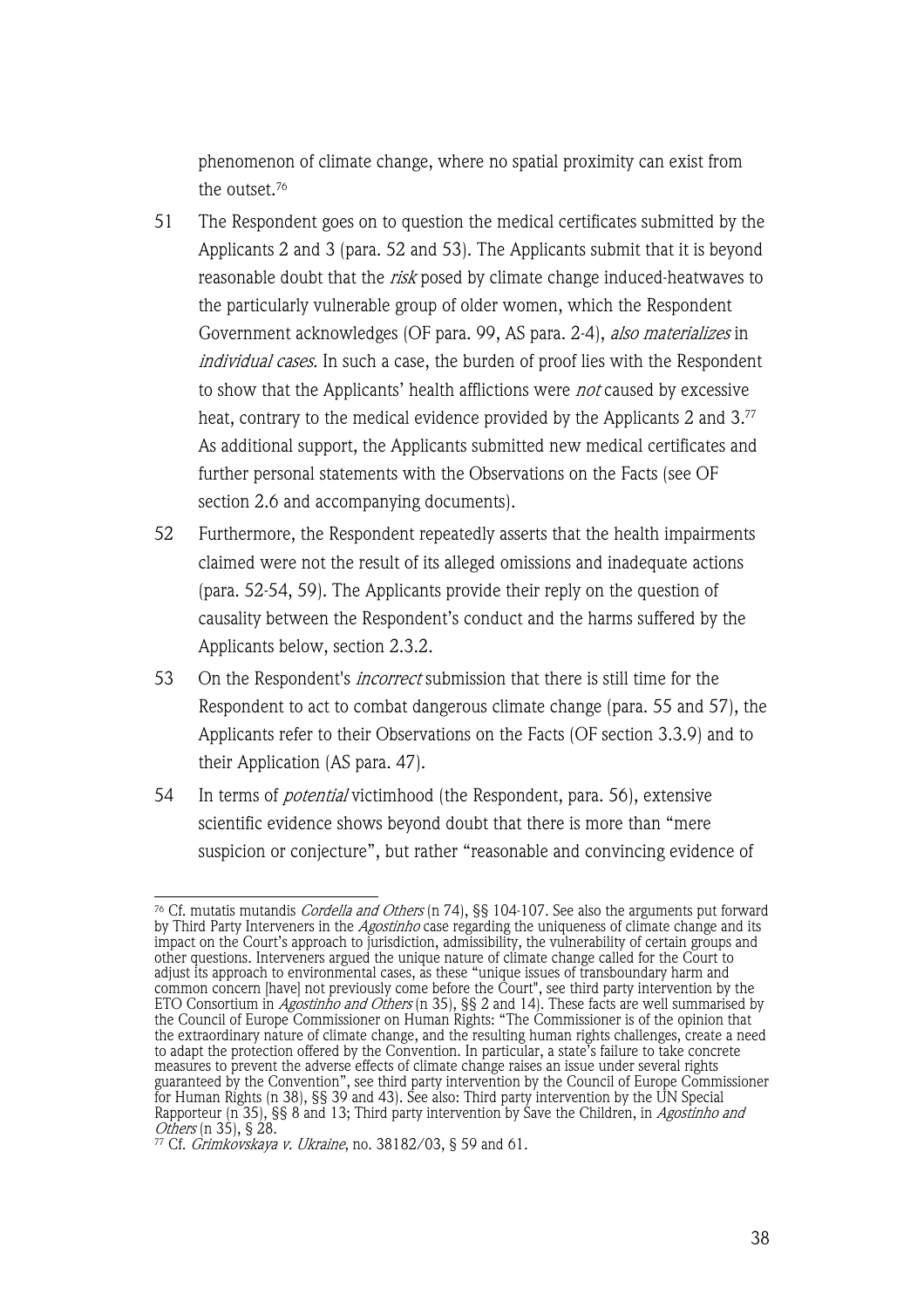the likelihood" that a violation affecting the Applicants personally will occur.78 As laid down in the OF, the intensity and frequency of heatwaves increases with every additional increment of global warming (OF section 2.4) and it is beyond doubt that *climate change-induced heatwaves* have caused, are causing and will cause further deaths and illnesses to older women like the Applicants (OF section 2.4). Also, it is sufficient that an applicant is specifically likely to be affected by the impugned act/measure; or that the measure potentially affects everyone.79

- 55 The Respondent further alleges that the argument that elderly women die from heatwaves or suffer illness related to heatwaves would concern a certain section of the population, but not themselves as individuals (para. 60). First, it should be noted that the Respondent *does not contest* that elderly women die from heatwaves or suffer illness related to heatwaves. Applicants reiterate that they have suffered and continue to suffer personally from severe heat-related afflictions (AS para. 33 and paras. 7-11, docs. 4–13; OF section 2.6); in addition to that, they were and continue to be at a *real and serious risk* of mortality and morbidity with every heatwave, because they are, due to their age and gender, members of a particularly vulnerable group<sup>80</sup> (AS para. 33, paras. 4 f. and 12 f.; OF section 2.5).
- 56 The Respondent claims that the Applicants requested general and abstract and not individual measures (para. 60). Since the prevention of climate change concerns individuals and the public at large, it is not possible to distinguish between "individual" and "abstract" measures. The best way to protect, fulfill and respect the Applicants' rights is for the Respondent to do its share to limit global warming to 1.5°C, which would also benefit the general public. However, the Applicants must not be denied victim status simply because a general public interest co-exists with their particular interest (see AS para. 39).

<sup>&</sup>lt;sup>78</sup> *Senator Lines GMBH v. Austria*, no. 56672/00, pp. 11-12.

<sup>79</sup> Mustafa Sezgin Tanrıkulu v. Turkey, no. 27473/06, § 45; Zakharov v. Russia, no. 47143/06, § 171; Kennedy v. the United Kingdom, no. 26839/05, §§ 124 and 128; Parrillo v. Italy, no. 46470/11, §§ 117-119; Dudgeon v. the United Kingdom, no. 7525/76; Soering v. the United Kingdom, no. 14038/88; Klass and Others v. Germany, no. 5029/71.

<sup>80</sup> Bursa Barosu Ba*ş*kanlı*ğ*ı and Others v. Turkey, no. 25680/05, § 128; Di Sarno and Others (n 69), § 81; *Tâtar v. Romania*, no. 67021/01, § 24; *Aksu v. Turkey* [GC], no. 4149/04, §§ 50, 53-54; L'Erablière A.S.B.L. v. Belgium, no. 49230/07; Micallef v. Malta [GC], no. 17056/06, § 45; Karner

v. Austria, no. 40016/98, § 25; Gorraiz Lizarraga (n 59), § 38.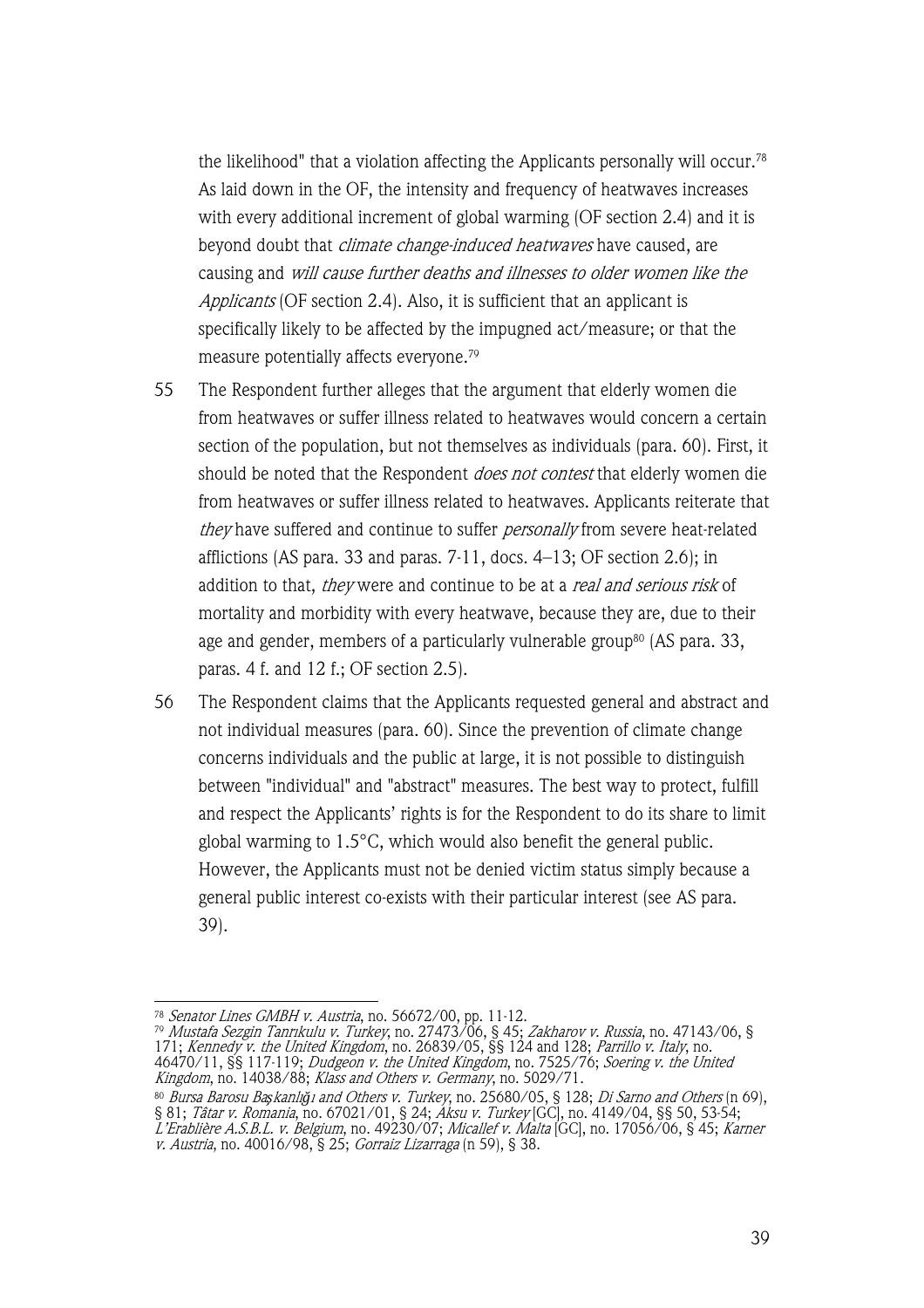57 The Respondent concludes that "[r]ecognising them (the Applicant 2-5) as direct or potential victims in this case would in fact mean that it would be very difficult, if not impossible, in future to deny anyone the right, at any time, to obtain judicial review of the measures taken to combat global warming" (para. 61). The Applicants submit that, first, they provided extensive evidence proving that they face a real and serious risk of mortality and morbidity with every heatwave, a risk that has partially already materialized in the past, and therefore are more affected than the general population. They are not just "anyone". Second, the Applicants submit that it is still in the Respondent's margin of appreciation to determine the measures with which to fulfil its duty to protect. The impugned conduct concerns the Respondent's failure to do its share to stay within the 1.5°C limit (see AS para. 58). Third, global warming has clearly significant impacts on human rights. If victim status were denied to Applicants 2-5, as members of a most vulnerable group due to their age and gender facing clearly evidenced impacts, it is questionable who would then be entitled to this status. If acts and failures by states in fighting climate change remain outside the scope of human rights law, this would be an unacceptable consequence in light of the Court's practice in comparable environmental law cases.

# 2.2.2.5. Ad V.C. the Respondent's Conclusion

- 58 The Respondent claims that the Applicants would attempt to "circumvent the Paris Agreement by seeking to construct an international judicial review of the measures adopted by Switzerland to limit greenhouse gases" (para. 65- 67), and that the Paris Agreement is purposefully set up not to have any binding mechanism for monitoring the commitments of the States (para. 66).
- 59 The character of the Paris Agreement does not prevent the Respondent from having independent human rights obligations under the Convention. Applicants have never requested for this Court to monitor the Respondent's commitments under the Paris Agreement. Instead, the Applicants ask the Court to assess whether the Respondent's failure to protect them from climate-induced heatwaves violates the Convention. Furthermore, the interpretation of Preamble 11 of the Paris Agreement, read in light of the Paris Agreement as a whole<sup>81</sup> and in light of customary human rights law,

<sup>&</sup>lt;sup>81</sup> Especially Paris Agreement Arts, 2, 3, 4.1 and 4.3.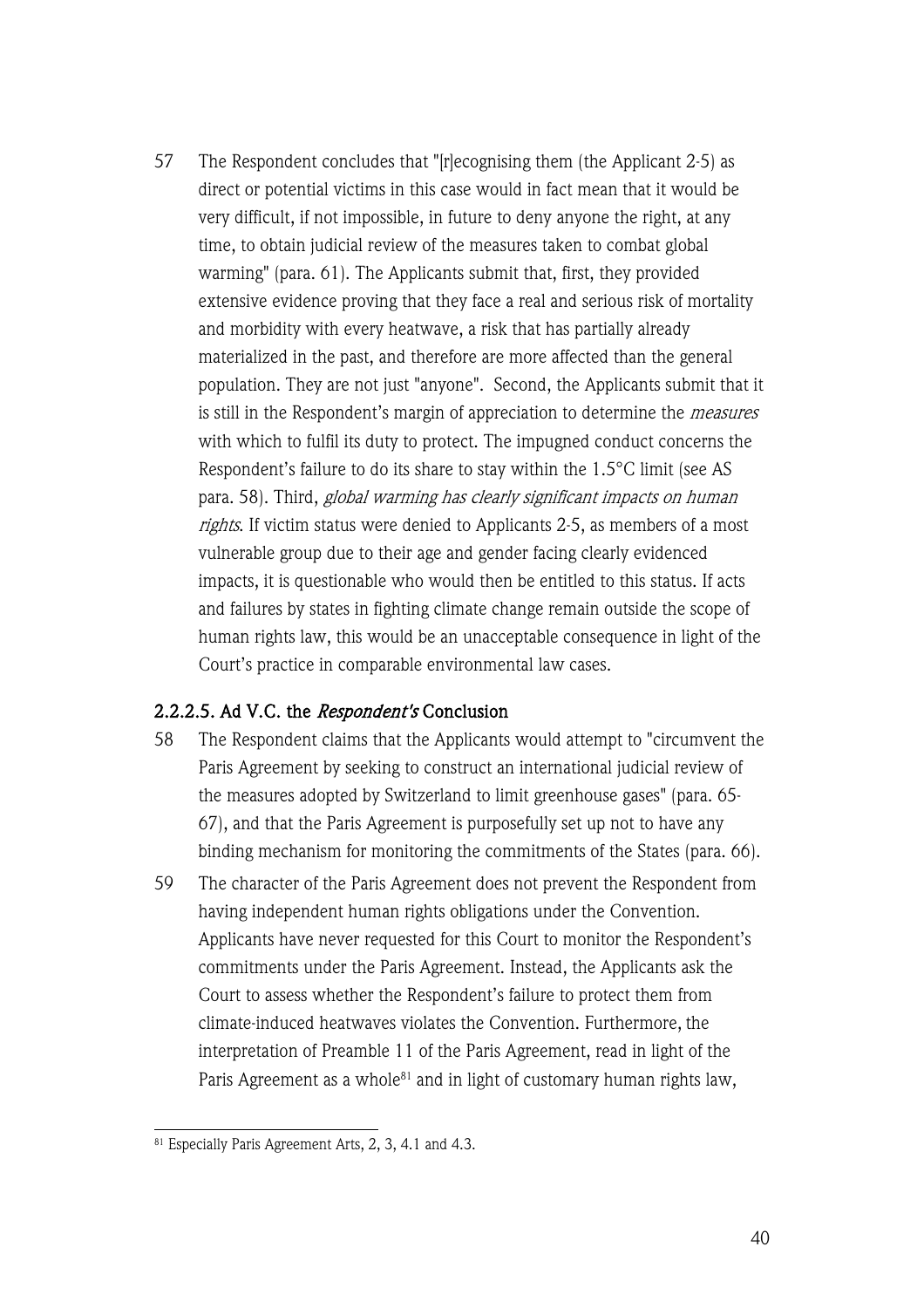indicates that the parties are indeed expected to take human rights implications into consideration when deciding the level of ambition of their contributions to the global response to climate change.<sup>82</sup> Thus, the Paris Agreement intends to *strengthen* and not weaken human rights, as the Respondent asserts.

- 60 Also, the Applicant's Convention rights are violated by the Respondent's omissions in climate protection, and that would be the case even in absence of the Paris Agreement. The Paris Agreement is one of the factors determining the scope of the Respondent's obligation to protect in terms of the Convention, besides *inter alia* the precautionary principle, best available science, evolving norms of national and international law and consensus emerging from specialised international instruments and from the practice of the Contracting States (see AS para. 56 with further references and below para. 123).
- 61 Furthermore, the Applicants claim that *human rights protection goes beyond* the Paris Agreement. The scientific consensus on the impacts of climate change shows that, to protect the Applicants' rights effectively, the Respondent must, at a minimum, do its share to prevent a global temperature increase of *more than* 1.5 $\degree$ C above pre-industrial level (see below section  $2.3.4.1$ ).
- 62 Lastly, as all the parties to the Paris Agreement belong to at least one human rights treaty, "they must ensure that all of their actions comply with their human rights obligations. That includes their actions relating to climate change."83 Against that background, Preamble 11 of the Paris Agreement explicitly refers to the need for States to "respect, promote and consider their respective *obligations* on *human rights*" when "taking action to address climate change" (emphasis added). The preambular language of the Paris Agreement regarding human rights refers to existing human rights obligations that parties have entered into previously. Clearly, the Paris Agreement was not intended to be the only applicable legal basis in the field of climate

<sup>82</sup> CARAZO in: KLEIN/CARAZO/DOELLE/BULMER/HIGHAM (eds.), The Paris Agreement on Climate Change, Analysis and Commentary, Oxford 2017, p. 116 with further references.

 $^{83}$  OHCHR, COP21: "States' human rights obligations encompass climate change" – UN expert, 3 Dec. 2015, available at

https://www.ohchr.org/en/NewsEvents/Pages/DisplayNews.aspx?Newsid=16836&Langid=E (last visited on 11 October 2021).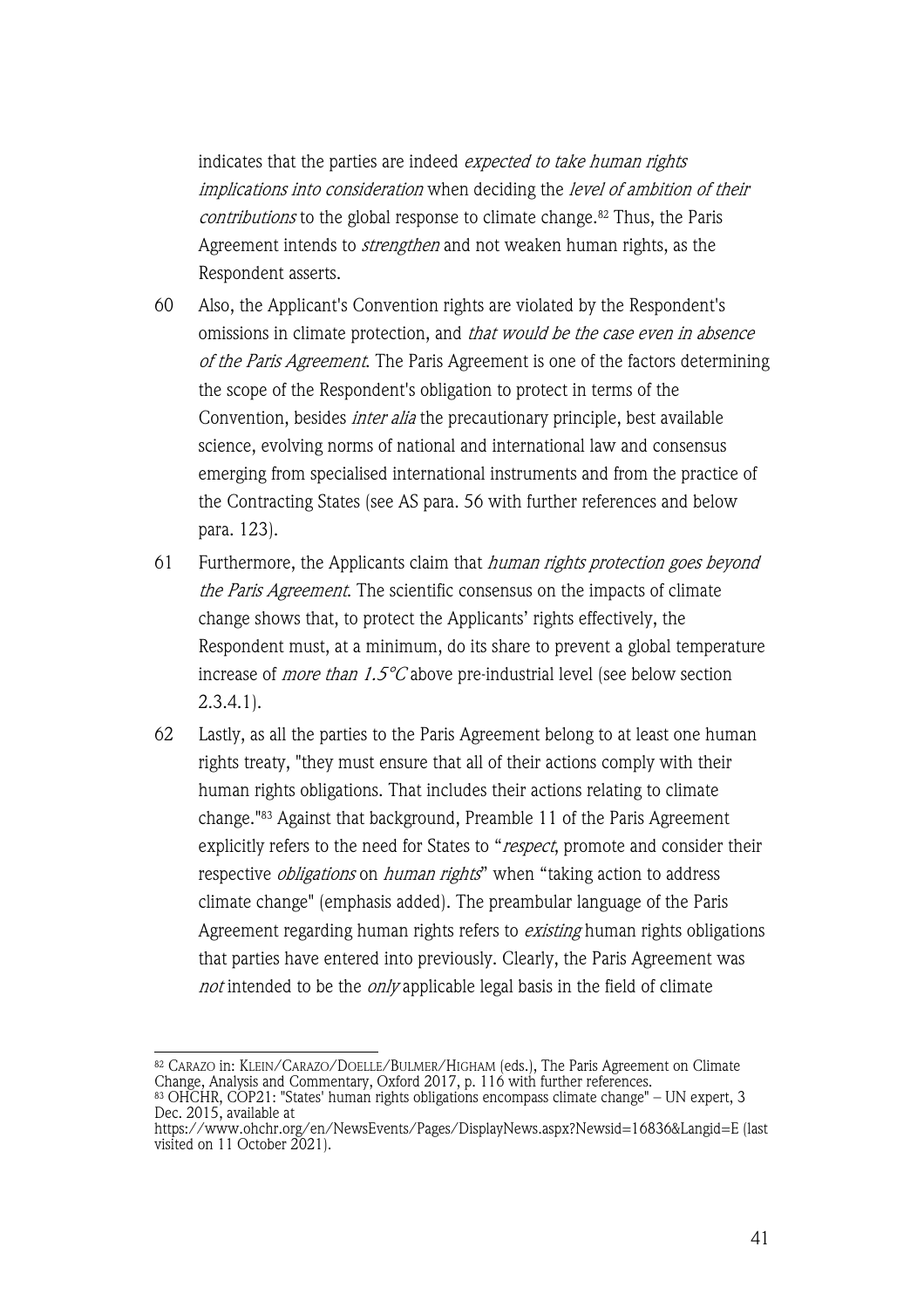change84 or to abolish existing human rights obligations. Instead, climate action must be carried out at the national level in a manner that is *coherent* with existing obligations related to human rights. Against that background, judicial review of human rights violations in the context of climate change is not against "the clearly expressed will of states," as the Respondent alleges.

- 63 Overall, it is not about compliance with the Paris Agreement, but *compliance* with the Convention obligations, interpreted in terms of its scope in light of environmental standards and principles as well as existing and evolving international law, consensus and best available science (see AS para. 56), which all indicate that the Respondent has to do its share to prevent a global temperature increase of more than 1.5°C above pre-industrial levels as a minimum to protect the Applicants effectively. As noted below, the Convention does not exist in a legal vacuum, but must be interpreted in light of the other international law obligations of the Member States. 85
- 64 In its NDC, the Respondent Government expressly acknowledges: "Switzerland recognizes the need for an effective and progressive response to the urgent threat of climate change, in line with the best available scientific knowledge. Switzerland fully subscribes to the view that Parties should, when taking action to address climate change, *respect, promote, and consider their* respective human rights obligations, including due consideration for gender equality and gender sensitive policies, intergenerational equity, and the needs of particularly vulnerable groups<sup>"86</sup> (emphasis added).
- 65 It is worth mentioning that the UN Human Rights Council made the following recommendation for States and other stakeholders in a recent study on the promotion and protection of the rights of older persons in the context of climate change, without relying on the Paris Agreement:

"Take urgent, meaningful and ambitious action to mitigate and adapt to climate change that protects the human rights of all, *including the human* 

<sup>84</sup> Conference of the Parties, Report of the Conference of the Parties on its twenty-first session, held in Paris from 30 November to 13 December 2015, FCCC/CP/2015/10/Add.1, 29 Jan. 2016, preambular para. 11.

<sup>&</sup>lt;sup>85</sup> Al-Dulimi and Montana Management Inc. v. Switzerland (GC), no. 5809/08, §§ 134-136; Naït-Liman v. Switzerland (GC), no. 51357/07, § 174.

 $86$  Switzerland's information necessary for clarity, transparency and understanding in accordance with decision 1/CP.21 of its updated and enhanced Nationally Determined Contribution (NDC) under the Paris Agreement (221-2030; hereinafter "Updated NDC", p. 6, available at

https://www4.unfccc.int/sites/ndcstaging/PublishedDocuments/Switzerland%20First/Switzerland \_Full%20NDC%20Communication%202021-2030%20incl%20ICTU.pdf (last visited on 11 October  $2021$ ).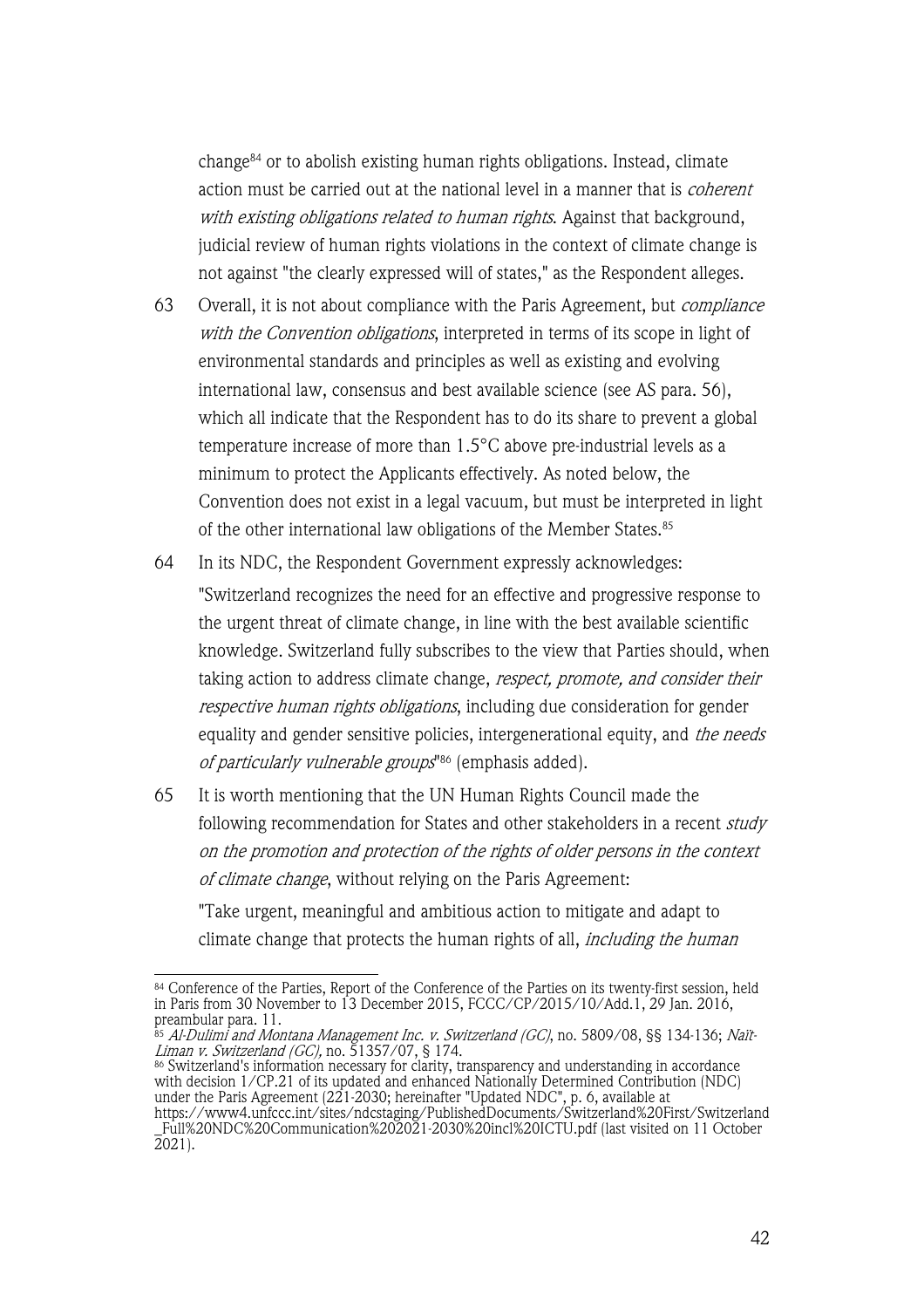rights of older persons, through the following actions: (a) Prepare, commit to and implement ambitious climate action plans to limit global warming to no more than 1.5°C, including by taking immediate action to reduce dependency on fossil fuels, and to address the negative human rights impacts that are already occurring  $(...)$ "87 (emphasis added).

#### 2.3. Question 2: If question no. 1 is answered in the affirmative, has there been a violation of Arts. 2 and 8 ECHR in this case?

#### 2.3.1. Answer to the Court's question

66 The Applicants submitted in the Application (AS section 3.2) that there is a violation of Arts. 2 and 8 ECHR because the Respondent fails to adopt all necessary and appropriate measures to effectively protect the Applicants from the risk of harm posed by climate induced heatwaves. The Applicants fully uphold the statements made in the Application.

#### 2.3.2. Ad V.B.a) and VI.B. Causation

67 The Respondent argues that the Applicants did not establish a "causal link" between the alleged omissions of the Respondent and the interference with the Applicant's rights guaranteed by Arts. 2 and 8 ECHR (para. 39, 59 and 71). The Respondent repeatedly asserts that the health impairments and behavior changes during heatwaves are not the result of the Respondent's alleged omissions and inadequate actions (para. 52-54, 59). The Respondent reiterates that climate change is a global phenomenon and that GHG emissions are caused by the community of states. Switzerland allegedly has a low greenhouse gas intensity today, which is why the Respondent's omissions are not of such magnitude as to cause, on their own, the suffering claimed by the Applicants (para. 39).

#### A causal link is established

68 In their Observations on the Facts, the Applicants have proven the complex yet direct causal link between the Swiss State's omissions contributing to climate change and the physical and psychological effects on the Applicants, based on extensive scientific evidence:

<sup>&</sup>lt;sup>87</sup> UN Human Rights Council, Analytical study on the promotion and protection of the rights of older persons in the context of climate change, Report of the OHCHR, A/HRC/47/46, 30 Apr. 2021, para. 68.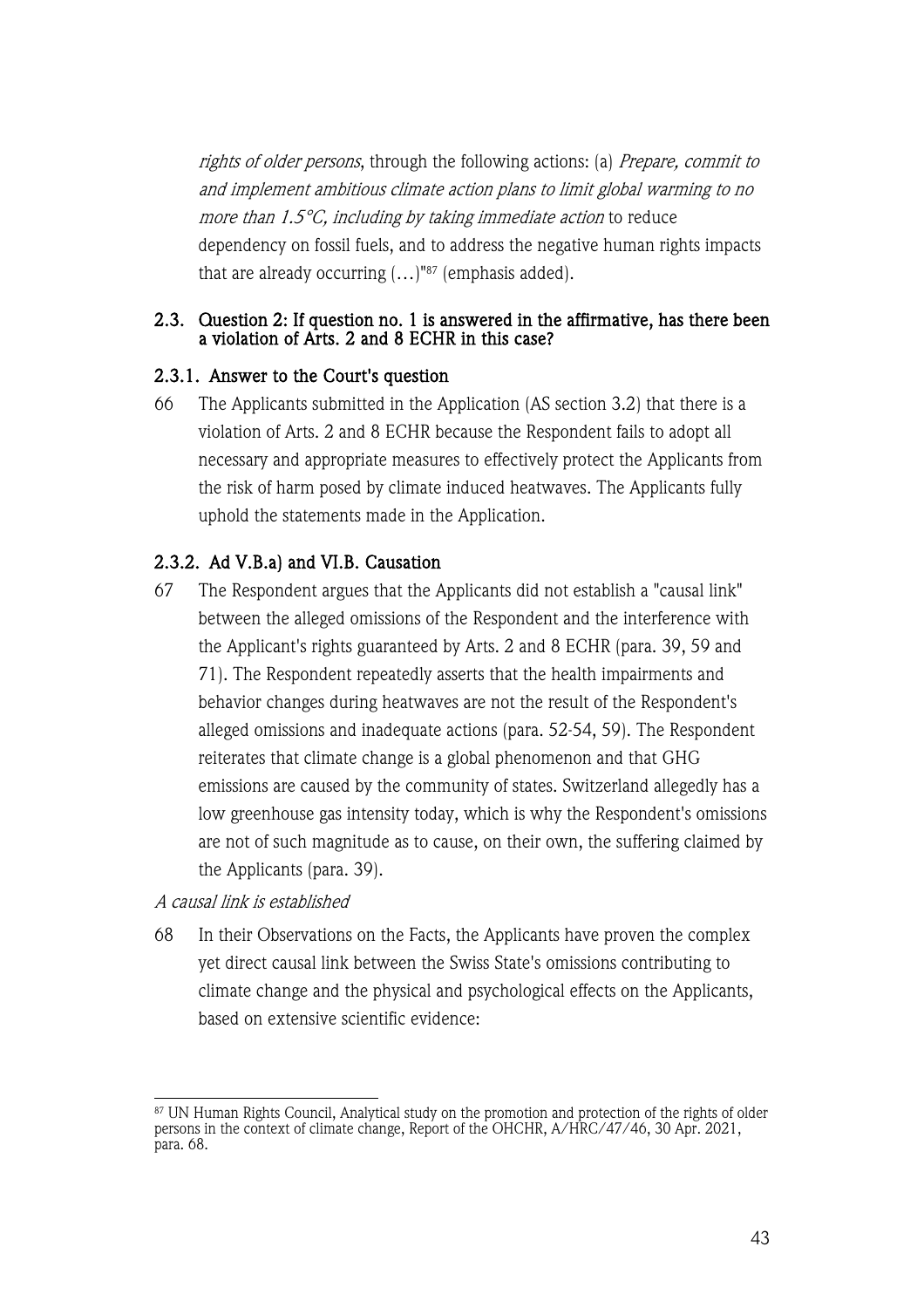- that *human influence* is causing climate change, including global warming (OF section 2.1),
- that the Respondent contributed and is still contributing to global warming in excess of its share of emissions (OF section 2.2),
- that one of the *main impacts* of *human-induced* global warming are more frequent and more intense heatwaves (OF section 2.3),
- that intensity and frequency of heatwaves *increases with every* additional increment of global warming (OF section 2.4),
- that heatwaves have caused, are causing and will cause further deaths and illnesses to older women (probability resp. risk, OF section 2.5).
- that heatwaves have already caused illnesses to the Applicants in the past (OF section 2.6).
- 69 Although this causal chain is long and complex, the Applicants submit that it can nevertheless be regarded as direct in the legal sense. In light of the scientific evidence (OF section 2.1-2.6), the causal link between GHG emissions and harmful effects on the Applicants as members of a particular vulnerable group is established beyond reasonable doubt. The causality between man-made GHG emissions and harmful effects particularly on older women is not expressly denied by the Respondent. In addition, the contribution by multiple states to the causation of greenhouse gas emissions and, accordingly, to climate change does not preclude the Court from establishing that the Respondent bears responsibility for its part in this. After all, recent efforts have clarified the bases for shared, concurrent or joint responsibility under international law. <sup>88</sup> More concretely, the Court itself has previously held that two or more states can be responsible for a given situation.89 The issue of shared or partial responsibility will be discussed in more detail below.
- 70 However, the Respondent claims that given its "low greenhouse gas intensity today", its omissions are not of such magnitude as to cause, on their own, the harmful effects on the Applicants, because climate change is a global

<sup>88</sup> NOLLKAEMPER ET AL. (n 7) pp. 15-72, who deem that climate change is falling under Principle 4 of the Guiding Principles.

<sup>&</sup>lt;sup>89</sup> As pointed out by Judge Yudkivska in her concurring opinion to the case of *Sargysan v. Azerbaijan* [GC], no. 40167/06, citing among others *M.S.S. v. Belgium and Greece* [GC], no. 30696/09, Furman v. Slovenia and Austria, no. 16608/09, and Rantsev v. Cyprus and Russia, no. 25965/04.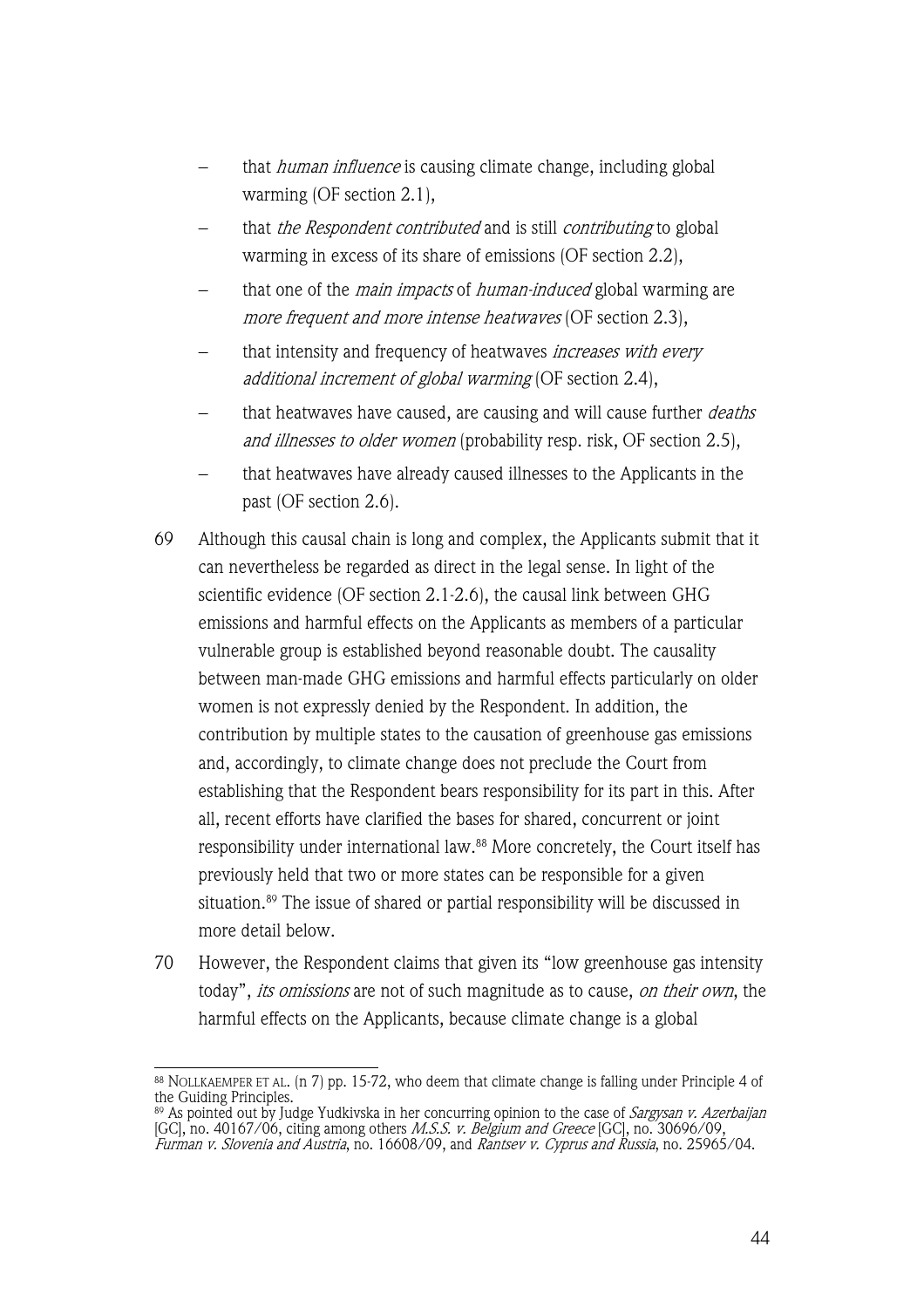phenomenon and GHG emissions are caused by the community of states (para. 39). The Respondent's arguments on the lack of causal link are flawed. The Applicants' reply to this as follows:

# It is incorrect that Switzerland has low GHG intensity today

71 It is wrong to claim that Switzerland has a low GHG intensity today. In the global ranking of countries, Switzerland ranks 9th in terms of  $CO<sub>2</sub>$  emissions of consumption per capita, and if emissions from aviation and indirect emissions from the finance sector are taken into account, the Respondent's contribution to climate change is even greater (see for details on the Respondents' contribution to global warming OF section 2.2).

#### The Respondent is using the wrong causal test

- 72 It is no defence to assert that, given the Respondent's allegedly low emissions, its omissions are not of such magnitude as to cause, taken in isolation, the suffering claimed by the Applicants. The Respondent is misinterpreting the concept of causation, and how it is applied by the Court, as well as by national and international courts (para. 79 ff.). The causal test is whether there is individual partial or joint responsibility to contribute to the fight against dangerous climate change. Partial responsibility arises from partial causation, even if a single State cannot prevent its outcome on its own (see below para. 79 ff.).
- 73 The Court typically does not use a strict notion of causation by omission; instead, it differentiates between the positive and negative obligations of states. The Court has *explicitly rejected the 'but for' test* in the context of the positive obligation to protect in the cases of  $E$ . and Others<sup>90</sup> and O'Keeffe v Ireland<sup>91</sup> and adopts a more flexible notion between the harm and the State's omission, such as the "real prospect of altering the outcome or mitigating the harm"92 standard.
- 74 In O'Keeffe v Ireland, the Court noted that

"(…) it is not necessary to show that 'but for' the State omission the illtreatment would not have happened. A failure to take reasonably available

 $^{90}$  *E. and Others v. the United Kingdom*, no. 33218/96, § 99.

<sup>&</sup>lt;sup>91</sup> *O'Keeffe v Ireland*, no. 35810/09, § 149.

<sup>92</sup> Ibid., § 149.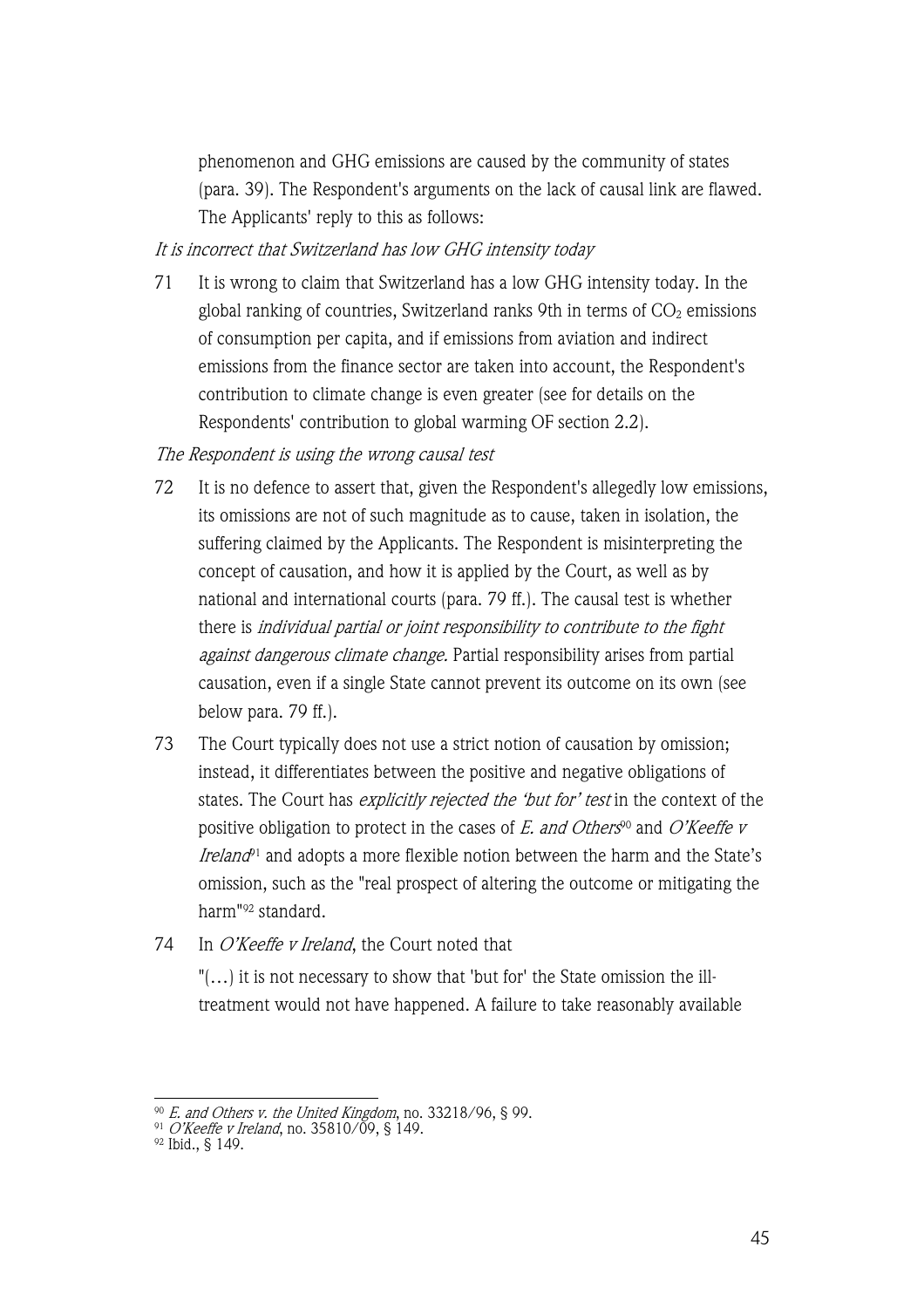measures which could have had a real prospect of altering the outcome or mitigating the harm is sufficient to engage the responsibility of the State."93

- 75 Thus, the "test for a legally significant breach"94 is whether a State had reasonable preventive measures with a real prospect of mitigating the harm that were available and not taken.<sup>95</sup>
- 76 To that regard, the Applicants have proven in their Observations on the Facts
	- that the risk of heat-related excess mortality and morbidity could be significantly reduced by limiting global warming to 1.5°C above preindustrial levels (OF section 2.7),
	- that the Respondent does not do its share to prevent a global temperature increase of more than 1.5°C above pre-industrial levels (OF section 2.10) and that it failed to implement and enforce measures to meet its inadequate 2020 target (OF section 2.11) and
	- that the Respondent is able to do its share, i.e. to reduce the risk of heat-related excess mortality and morbidity (OF section 2.12).
- 77 Thus, reasonable preventive measures with a real prospect of mitigating the harm are available and not taken by the Respondent as part of its duty to "do everything in its power"  $-$  i.e. to take all necessary measures  $-$  to protect the Applicants (see AS para. 57). Despite climate change being a global phenomenon, if states won't do their fair share and instead shift responsibility to other States, who also allow emissions to continue, climate change would go on unabated and without effective solution. 96
- 78 This outcome is consistent both with the approach taken by the national courts of Council of Europe member states, specifically regarding causation in relation to interferences by climate change, and with the approach taken by the International Court of Justice in the *Bosnian Genocide* case (para. 86), as will be shown in the following.

 $93$  Ibid., with reference to *E. and Others* (n 90), § 99.

<sup>&</sup>lt;sup>94</sup> See also MAxwELL/MEAD/VAN BERKEL, Standards for adjudicating the next generation of *Urgenda*-<br>style climate cases, in: ALABRESE/SAVARESI/SCOTT (eds.), Special Issue, Climate Change Litigation and Human Rights: Stocktaking and a Look at the Future, Journal of Human Rights and the Environment, *forthcoming:* "[T]he test for determining a legally significant breach is whether a State has failed to adopt reasonable and appropriate measures in light of a foreseeable risk of harm, or failed to take 'sufficient measures' that ensure 'adequate and effective' protection." <sup>95</sup> See, for example, *Kiliç v. Turkey*, no. 22492/93, § 76.

<sup>%</sup> See on this also Third Party Intervention by Climate Action Network Europe in *Agostinho and* Others (n 35) p. 3.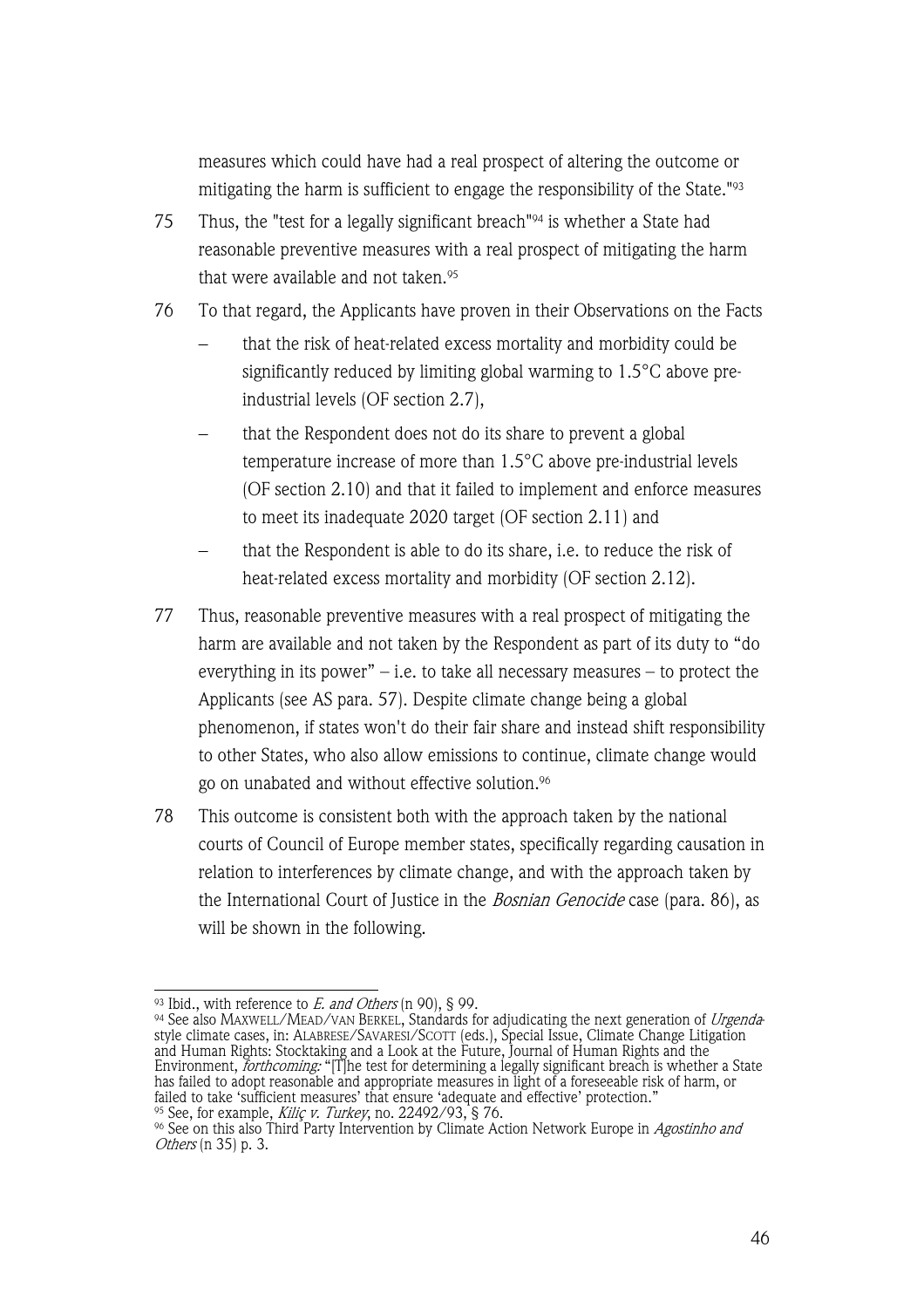Not a defence to claim own emissions are not significant enough

- 79 National courts of Council of Europe member States have refused to accept the baseless arguments as put forward by the Respondent that deny responsibility for the consequences of climate change by arguing they are only a small contributing cause (the so-called "drop-in-the-ocean argument"). National courts have found that a State's comparatively small contribution to global GHG emissions does not absolve said State of responsibility. While courts have recognised that a single State's actions or inaction are contributing causal factors among others, judicial decisions have also consistently found that a State is nonetheless individually partially responsible, as every reduction is beneficial. In fact, "despite attempts of States to rely on the well-known 'drop in the ocean' defence, no national court has accepted this argument".97
- 80 The German Constitutional Court noted in Neubauer and Others v Germany, a constitutional complaint against the Federal Climate Change Act, the following on causality:

"There is a *direct causal link* between anthropogenic climate change and concentrations of human-induced greenhouse gases in the Earth's atmosphere  $(...)$ . CO<sub>2</sub> emissions are particularly significant in this regard. Once they have entered the Earth's atmosphere, they are virtually impossible to remove as things currently stand. This means that anthropogenic global warming and climate change resulting from earlier periods cannot be reversed at some later date. At the same time, with every amount of  $CO<sub>2</sub>$  emitted over and above a small climate-neutral quantity, the Earth's temperature rises further along its irreversible trajectory and climate change also undergoes an irreversible progression. If global warming is to be halted at a specific temperature limit, nothing more than the amount of  $CO<sub>2</sub>$  corresponding to this limit may be emitted. The world has a so-called remaining  $CO<sub>2</sub>$  budget. If emissions go beyond this remaining budget, the temperature limit will be exceeded"98 (emphasis added).

The German Federal Constitutional Court also discussed the problem of diffuse or shared responsibility, and found that this was not a barrier to the applicants' claims. It held that, "[e]ither way, the *obligation to take national* 

<sup>97</sup> MAXWELL ET AL. (n 94).

 $98$  Neubauer (n 13), § 119.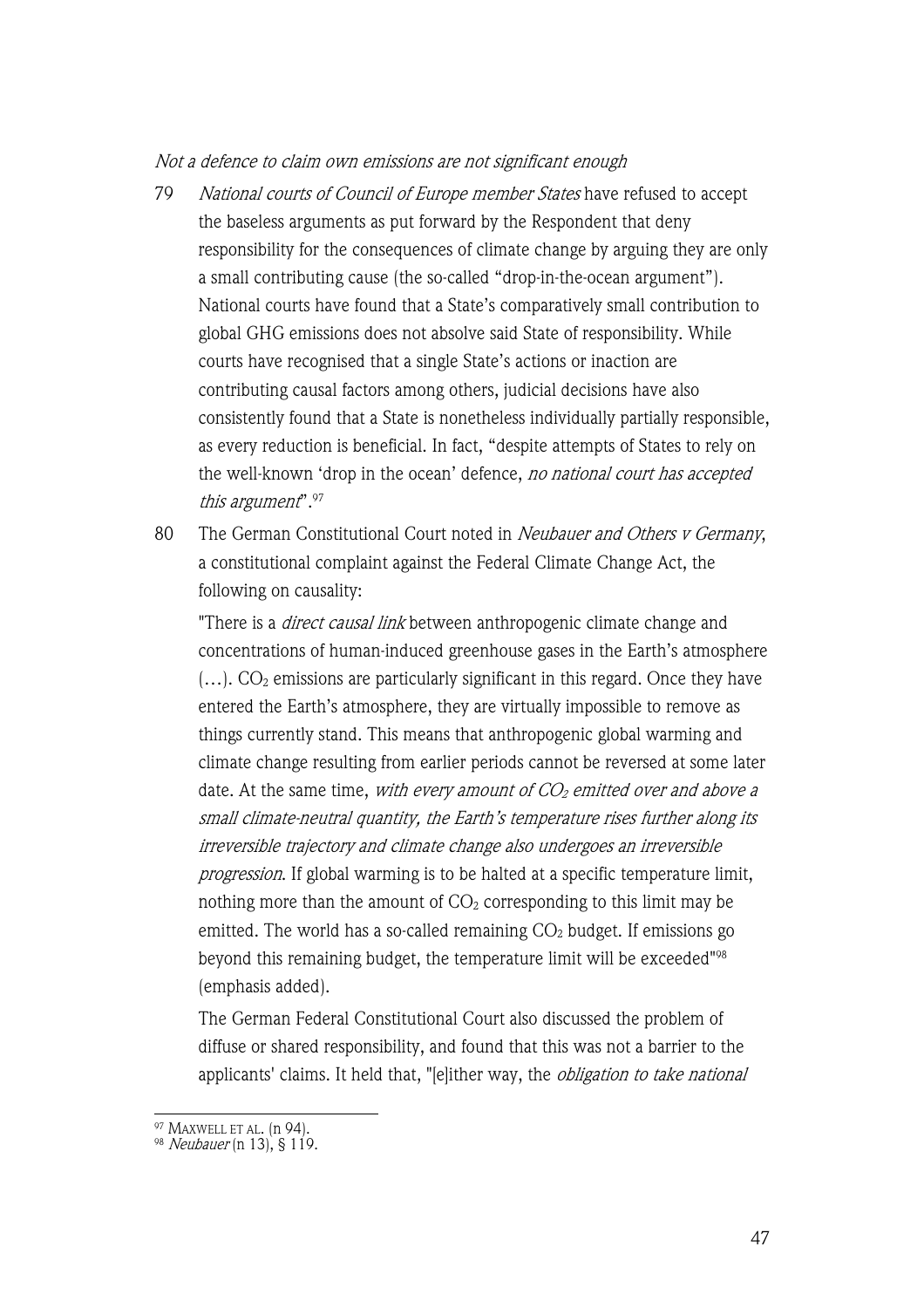climate action cannot be invalidated by arguing that such action would be incapable of stopping climate change. It is true that Germany would not be capable of preventing climate change on its own. Its isolated activity is clearly not the only causal factor determining the progression of climate change and the effectiveness of climate action. Climate change can only be stopped if climate neutrality is achieved worldwide. In view of the global reduction requirements, Germany's 2% share of worldwide  $CO<sub>2</sub>$  emissions  $(...)$  is only a small factor, but if Germany's climate action measures are embedded within global efforts, they are capable of playing a part in the overall drive to bring *climate change to a halt*  $([-...]$ " (emphasis added).<sup>99</sup>

"The state may not evade its responsibility here by pointing to greenhouse gas emissions in other states.<sup>100</sup> On the contrary, *the particular reliance on the* international community gives rise to a constitutional necessity to actually implement one's own climate action measures at the national level – in international agreement wherever possible. It is precisely because the state is dependent on international cooperation in order to effectively carry out its obligation to take climate action under Art. 20a GG that it must avoid creating incentives for other states to undermine this cooperation. Its own activities should serve to strengthen international confidence in the fact that climate action – particularly the pursuit of treaty-based climate targets – can be successful while safeguarding decent living conditions, including in terms of fundamental freedoms. In practice, resolving the global climate problem is thus largely dependent on the existence of mutual trust that others will also strive to achieve the targets<sup>"101</sup> (emphasis added).

81 The Supreme Court in the Netherlands stated in *Urgenda v. The Netherlands*: "Partly in view of the serious consequences of dangerous climate change as referred to in 4.2 above, the defence that a state does not have to take responsibility because other countries do not comply with their partial responsibility, cannot be accepted. Nor can the assertion that a country's own share in global greenhouse gas emissions is very small and that reducing

<sup>99</sup> Ibid., § 202.

<sup>&</sup>lt;sup>100</sup> Here, the court quoted the following cases: VG Berlin, Judgment of 31 October 2019, 10 K 412.18, para. 74; also BVerwG, Judgment of 30 Jun. 2005, 7 C 26/04, para. 35 f.; High Court of New Zealand, Judgment of 2 Nov. 2017, CIV 2015-485-919 [2017] NZHC 733, para. 133 f.; Gerechtshof Den Haag, Judgment of 9 Oct. 2018, 200.178.245/01, no. 64; Hoge Raad of the Netherlands, Judgment of 20 Dec. 2019, 19/00135, no. 5.7.7; United States Court of Appeals for the Ninth Circuit, Judgment of 17 Jan. 2020, no. 18-36082, p. 19 f. <sup>101</sup> Neubauer (n 13), § 203.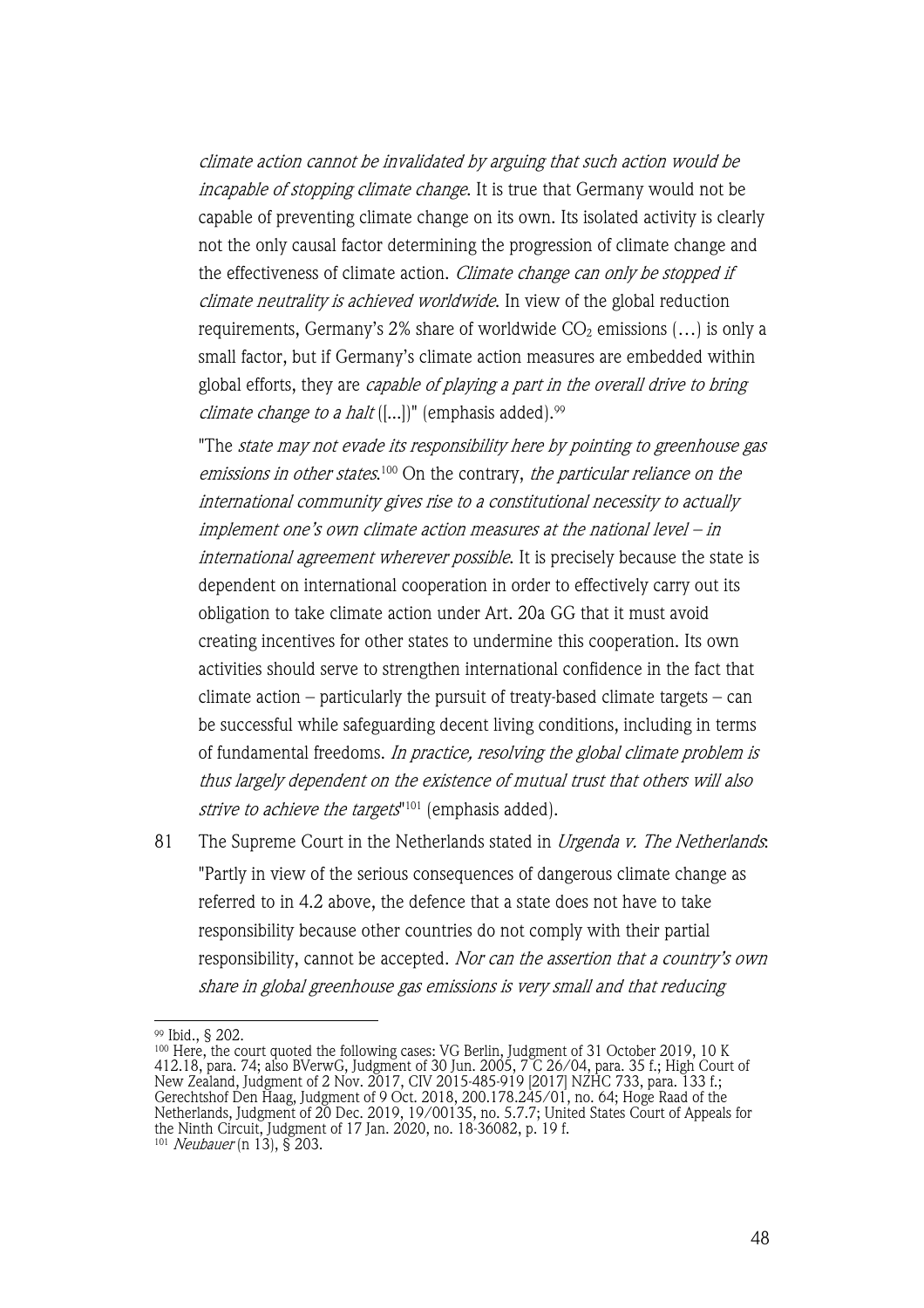emissions from one's own territory makes little difference on a global scale, be accepted as a defence. Indeed, acceptance of these defences would mean that a country could easily evade its partial responsibility by pointing out other countries or its own small share. If, on the other hand, this defence is ruled out, each country can be effectively called to account for its share of emissions and the chance of all countries actually making their contribution will be greatest, in accordance with the principles laid down in the preamble to the UNFCCC  $(...)$ " (emphasis added).<sup>102</sup>

"Also important in this context is that, as has been considered (…) about the carbon budget, each reduction of greenhouse gas emissions has a positive effect on combating dangerous climate change, as every reduction means that more room remains in the carbon budget. The defence that a duty to reduce greenhouse gas emissions on the part of the individual states does not help because other countries will continue their emissions cannot be accepted for this reason either: no reduction is negligible" (emphasis added).<sup>103</sup>

82 In *Milieudefensie et al. v. Shell*, the District Court of The Hague stated in another climate case based on tort law:

"There is a *direct, linear link between man-made greenhouse gas emissions*, in part caused by the burning of fossil fuels, and *global warming*"<sup>104</sup> (emphasis added).

"In answering the question what can be expected of RDS [Royal Dutch Shell], the court considers that an important characteristic of the imminent environmental damage in the Netherlands and the Wadden region at issue here is that every emission of  $CO<sub>2</sub>$  and other greenhouse gases, anywhere in the world and caused in whatever manner, contributes to this damage and its *increase*. It is an established fact that – apart from its own limited  $CO<sub>2</sub>$ emissions – RDS does not actually caus[e] the Scope 1 through to 3 emissions of the Shell group by itself. However, this circumstance and the not-disputed circumstance that RDS is not the only partly responsible for tackling dangerous climate change in the Netherlands and the Wadden region *does* not absolve RDS of its individual partial responsibility to contribute to the

<sup>102</sup> Urgenda (n 13), § 5.7.7.

<sup>103</sup> Ibid., § 5.7.8.

<sup>&</sup>lt;sup>104</sup> District Court of The Hague, *Milieudefensie et al. v. Shell*, C/09/571932 / HA ZA 19-379, 26 May 2021 (English version), not yet final, § 2.3.2.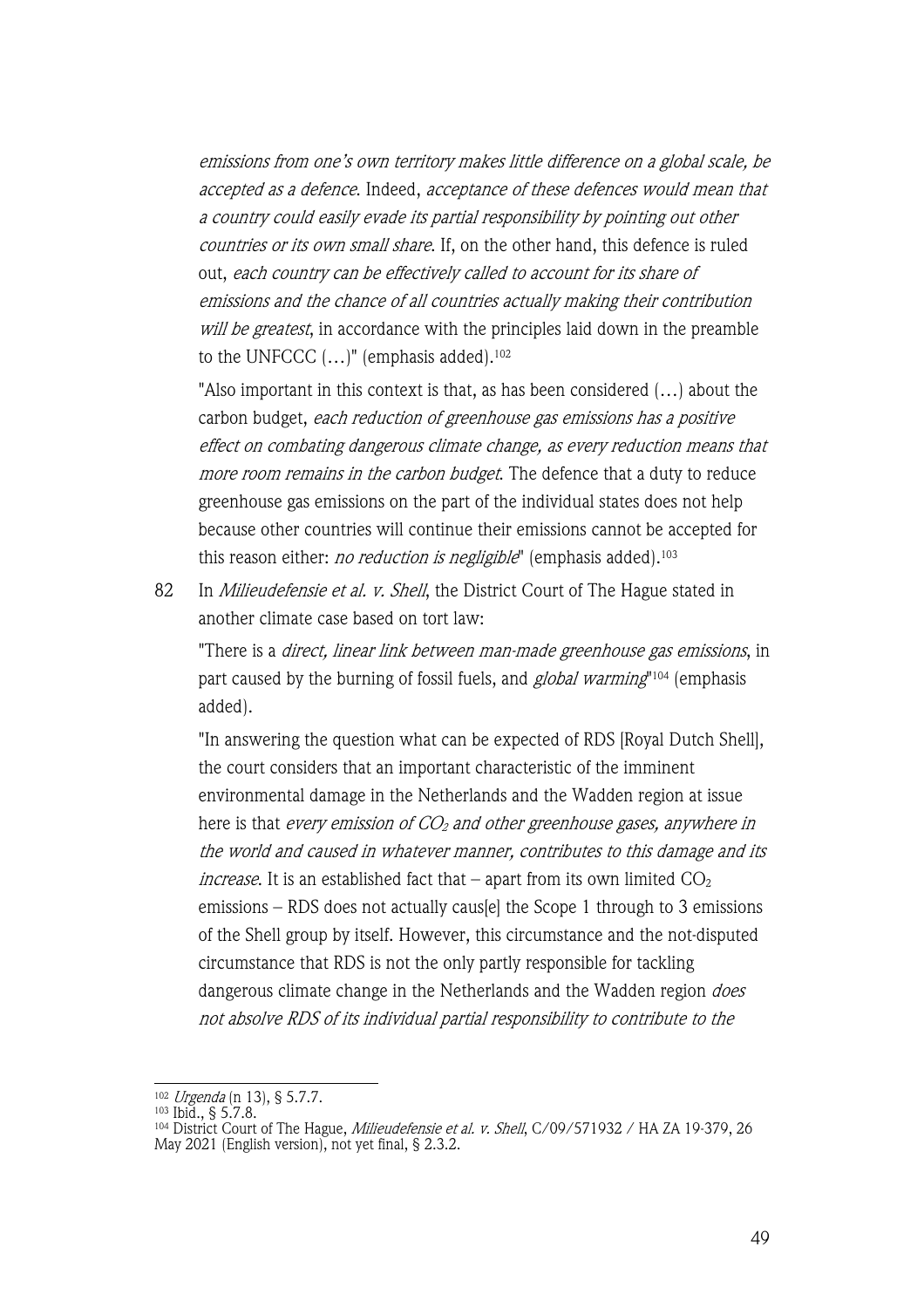fight against dangerous climate change according to its ability"105 (emphasis added).

"RDS argues that the reduction obligation will have no effect (…). Even if this were true, it will not benefit RDS. Due to the compelling interests which are served with the reduction obligation, this argument cannot justify assuming beforehand there is no need for RDS to not meet this obligation. It is also important here that each reduction of greenhouse gas emissions has a positive effect on countering dangerous climate change. After all, each reduction means that there is more room in the carbon budget. The court acknowledges that RDS cannot solve this global problem on its own. However, this does not absolve RDS of its individual partial responsibility to do its part regarding the emissions of the Shell group, which it can control and influence"106 (emphasis added).

83 In Belgium, the Court of first instance found that:

"The global dimension of the problem of dangerous global warming does not exempt the Belgian public authorities from their pre-described obligation under Arts. 2 and 8 of the ECHR. In this respect, the Court agrees with the view of the Dutch Supreme Court in the Urgenda case. Therefore, in the present case, the applicants are right to argue that Arts. 2 and 8 of the ECHR impose a positive obligation on public authorities to take the necessary measures to remedy and prevent the adverse consequences of dangerous global warming on their lives and their private and family lives."107

84 Similarly, in *Lliuya v. RWE*, another climate case based in tort law, the Higher Court of Hamm held in an interlocutory decision that "the fact that multiple parties have caused the interference ('disturbers') does not necessarily mean that eliminating that interference would be impossible. On the contrary, the established interpretation is that, in the case of multiple 'disturbers', each participant must eliminate its own contribution".108 As such, the presence of multiple 'disturbers' does not absolve each individual contributor from its

<sup>105</sup> *Milieudefensie et al.* (n 104), § 4.4.37.

<sup>106</sup> Ibid. § 4.4.49.

<sup>&</sup>lt;sup>107</sup> Brussels Court of First Instance, *VZW Klimaatzaak v. Kingdom of Belgium & Others*, 17 Jun. 2021 (unofficial translation), p. 61.

<sup>108</sup> Higher Regional Court of Hamm, Interlocutory Decision of 1 February 2018, I-5U 15/17, translation from the original German, p. 4.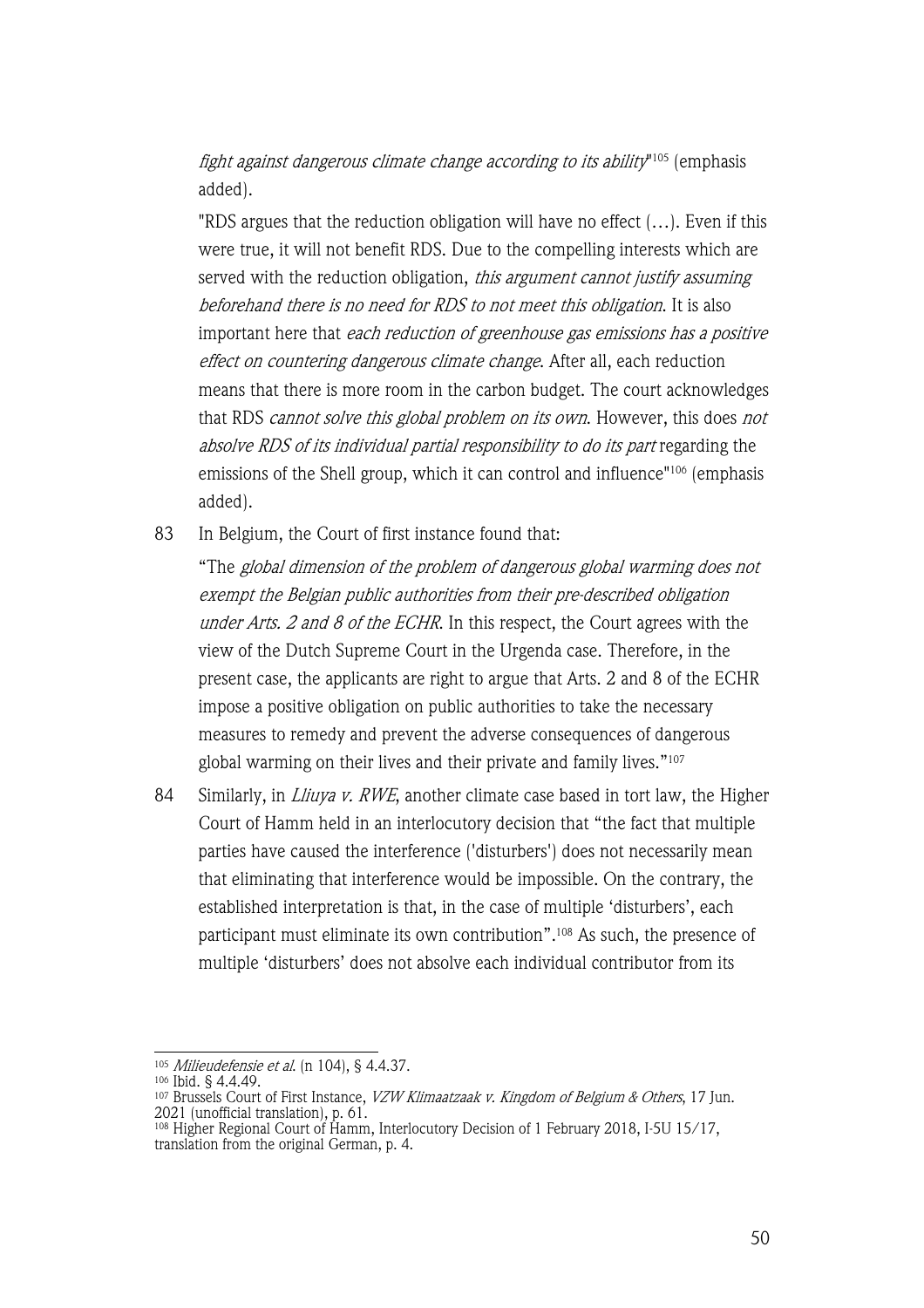own (partial) responsibility 'to do its part'.<sup>109</sup> The French court in *L'Affaire du*  $Si\acute{e}cle^{110}$  came to the same conclusion.

- 85 International courts have also recognised that partial responsibility arises from partial causation, where a State's action or inaction contributed to an event, even if a single State cannot prevent its outcome on its own.
- 86 The International Court of Justice held in the *Bosnian Genocide case* as follows:

"(…) it is irrelevant whether the State whose responsibility is in issue claims, or even proves, that even if it had employed all means reasonably at its disposal, they would not have sufficed to prevent the commission of genocide. As well as being generally difficult to prove, this is irrelevant to the breach of the obligation of conduct in question, the more so since the possibility remains that the combined efforts of several States, each complying with its obligation to prevent, might have achieved the result […] which the efforts of only one State were insufficient to produce."<sup>111</sup>

87 In an analogous context on a question of tort law, the UN Commission on International Trade Law (UNCITRAL) found it sufficient that the respondent party was "a cause" and not "the cause" of the harm in question.<sup>112</sup>

A direct causal link exists even if some of the irreversible impacts have not yet materialised

88 Overall, in addition to the harm that the Applicants are already suffering, the Applicants submit that their right to life and right to private and family life is at serious risk, even if such a risk has not yet materialised and there is no complete certainty that it will do so. Because of the global nature of the problem, Applicants cannot ascertain the responsibility of the Respondent's omissions in *isolation*, contrary to the Court's case law on noxious polluting emissions. However, based on the best available science, there is no uncertainty that the Applicant's rights are at serious risk due to global

<sup>109</sup> Ibid.

<sup>&</sup>lt;sup>110</sup> The French court found the State liable for its contribution to climate change pursuant to the tort of ecological damage, even though the State was only responsible for one part ("une partie") of the damage, *Notre Affaire à Tous and Others* (n 25), p. 34.

<sup>&</sup>lt;sup>111</sup> International Court of Justice, *Application of the Convention on the Prevention and Punishment* of the Crime of Genocide (Bosnia and Herzegovina v. Serbia and Montenegro), Judgment, ICJ Reports 2007, p. 43, § 430.

<sup>&</sup>lt;sup>112</sup> UNCITRAL, *CME Czech Republic BV v. The Czech Republic*, Partial Award on Merits, 13 Sep. 2001, p. 113 § 582.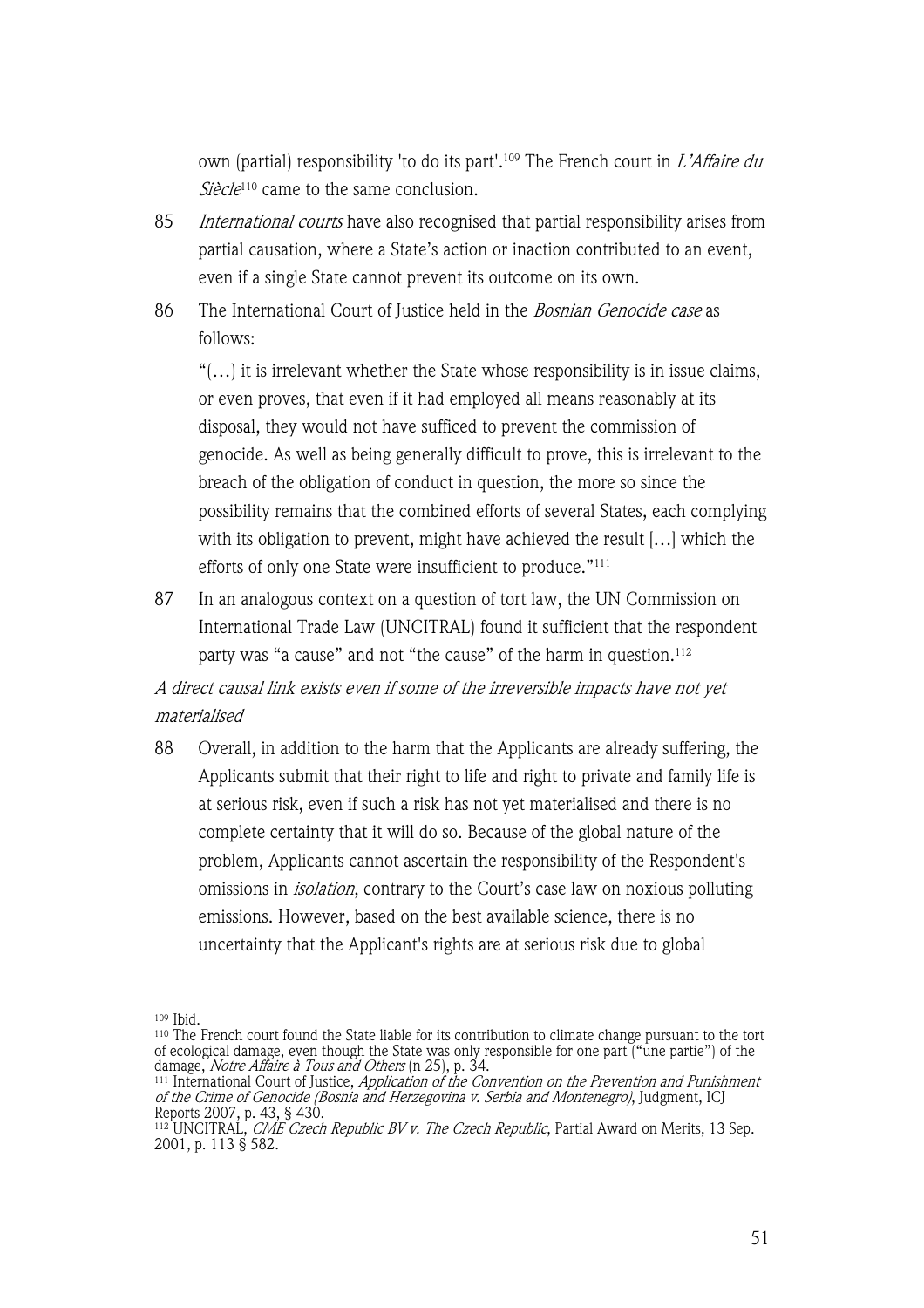warming (OF section 2.5), and that this risk is increasing with every additional increment of global warming (OF section 2.4).

- 89 It is important to hold States to account despite a lack of complete certainty that a certain event will occur, as this Court has done before.<sup>113</sup> Because of the peculiarities of the phenomenon of global warming, Switzerland could otherwise easily evade its responsibility by pointing out the responsibility of other states, or its own small share in global emissions. This is why the courts cited above have ruled out this defence and have held that each state must do its fair share. Any other approach would condone warming of more than 1.5°C, with the associated infringements on the rights of the Applicants.
- 90 It is worth mentioning that in the domestic proceedings, the issue of causality was never raised:
	- Neither by the DETEC in its function as ruling authority (Application doc. 15),
	- nor by the DETEC in its function as a party to the domestic court proceedings where it has always refrained from submitting comments (Application docs. 17 and 19),
	- nor by the domestic courts itself (see Application docs. 17 and 19).

# 2.3.3. Question 2.1: Were these provisions applicable to the case at hand?

# 2.3.3.1. Answer to the Court's question

91 The Applicants submitted in the Application (AS, paras. 49-55) that Arts. 2 and 8 ECHR are applicable in the case at hand. The Applicants fully uphold the statements made in the Application.

# 2.3.3.2. Reply to the Respondent's arguments

- 2.3.3.2.1. Ad VI.C.a) Overview of the relevant principles
- 92 In its "Overview of the relevant principles", the Respondent refers to the case of Öneryıldız v. Turkey, § 90, and findings of the Court herein regarding the

<sup>113</sup> The Court has established that there can be a violation of a Convention right where there is a serious risk of suffering or breach, even if this has not yet materialised. In regard to Art. 2 ECHR, there can be a violation of the right to life where a State's actions put the Applicant's life at risk, even if the latter survives, see *Makaratzis v. Greece* [GC], no. 50385/99, § 55, *Soare and Others v.* Romania, no. 24329/02, §§ 108-109 and Trévalec v. Belgium, no. 30812/07, §§ 55-61. In the environmental context, the Court has found that Art. 2 ECHR applies where the State's actions or omissions are related to activities dangerous by their very nature, which puts peoples' lives at real and imminent risk, see *Kolyadenko and Others v. Russia*, nos. 17423/05, 20534/05, 20678/05, 23263/05, 24283/05 and 35673/05, § 155.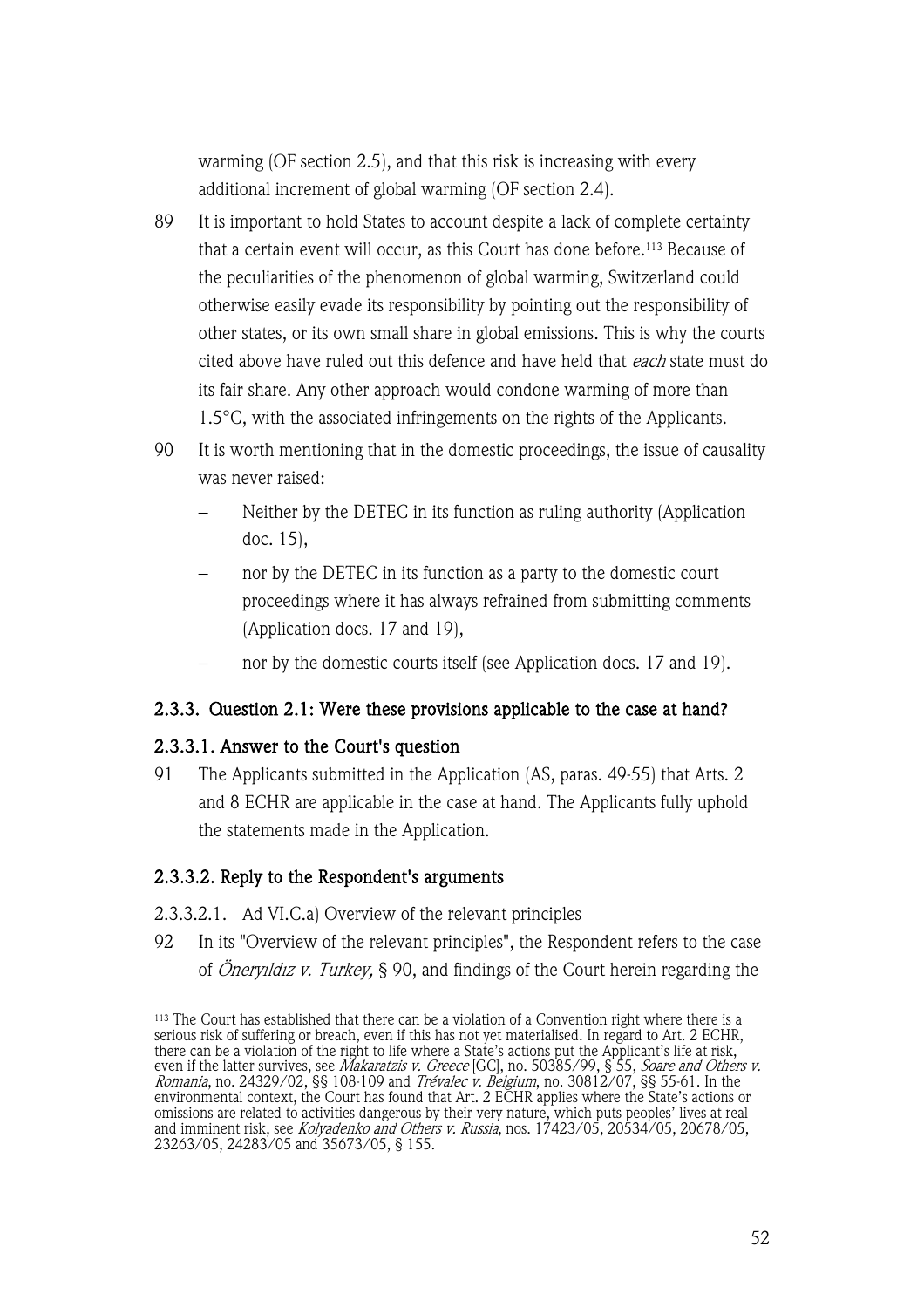procedural aspect of Art. 2 ECHR (para. 73 and 78). However, Applicants claim that Art. 2 ECHR is infringed in its substantive aspect (see AS section 3.2). Öneryildiz v. Turkey reads as follows:

"The positive obligation to take all appropriate steps to safeguard life for the purposes of Art. 2 (...) entails *above all* a primary duty on the State to put in place a legislative and administrative framework designed to provide effective deterrence against threats to the right to life<sup>"114</sup> (emphasis added).

- 93 For the cases and decision points which the Applicants consider as relevant to the present case, they refer in full to their Application (AS section 3.2).
- 2.3.3.2.2. Ad VI.C.b) Application of these principles to the present case
- 94 Relying on *Öneryildiz v. Turkey*, § 100, the Respondent alleges that Art. 2 ECHR is not applicable in the present case because the Applicants have not succeeded in demonstrating the existence of an 'immediate' danger to their lives (para. 79).
- 95 First, the Applicants submit that the 'real and immediate risk' test was applied as a precondition of an *operational duty* to prevent harm and not as a precondition to the systemic duty to adopt an appropriate legislative and administrative framework or the related obligation to implement such a framework.115
- 96 The 'real and immediate risk' test under Art. 2 ECHR was originally developed by the Court in the criminal justice context. For example, in Osman v. the United Kingdom, the Court indicated that this test was appropriate given the "unpredictability of human conduct and the *operational* choices which must be made in terms of priorities and resources". $^{\rm 116}$
- 97 In *Öneryildiz v. Turkey<sup>117</sup>*, the Court has applied the 'real and immediate risk' test in its environmental jurisprudence in relation to the *operational duty*:

<sup>&</sup>lt;sup>114</sup> *Öneryildiz v. Turkey* [GC], no. 48939/99, § 89; see also *Budayeva and Others v. Russia*, no. 15339/02, § 129.<br>no. 15339/02, § 129.<br><sup>115</sup> See European Court of Human Rights, Guide on Article 2 of the European Conve

<sup>115</sup> See European Court of Human Rights, Guide on Article 2 of the European Convention on Human Rights, Right to life, p. 8, about the nature of the positive obligation of the State, which has, in broad terms, two aspects: a) the duty to provide a regulatory framework, and b) the obligation to take preventive *operative* measures. Art. 2 ECHR's positive *operational* obligation applies to *factual* circumstances e.g. the need for planning to protect life in counter-terrorism operations (McCann v UK, no. 18984/91) or the need for steps to prevent the recurrence of natural disasters *(Budayeva*) and Others [n 114]). In *Stoyanovi v Bulgaria*, the Court has set framework for Art. 2 ECHR's positive obligations: first establish a framework of laws and procedures to protect life, and second take preventive operational measures (see *Stoyanovi v. Bulgaria*, no. 42980/04, § 59).

<sup>&</sup>lt;sup>116</sup> *Osman v. the United Kingdom*, no. 23452/94, §§ 115 f.

 $117$  Öneryildiz (n 114).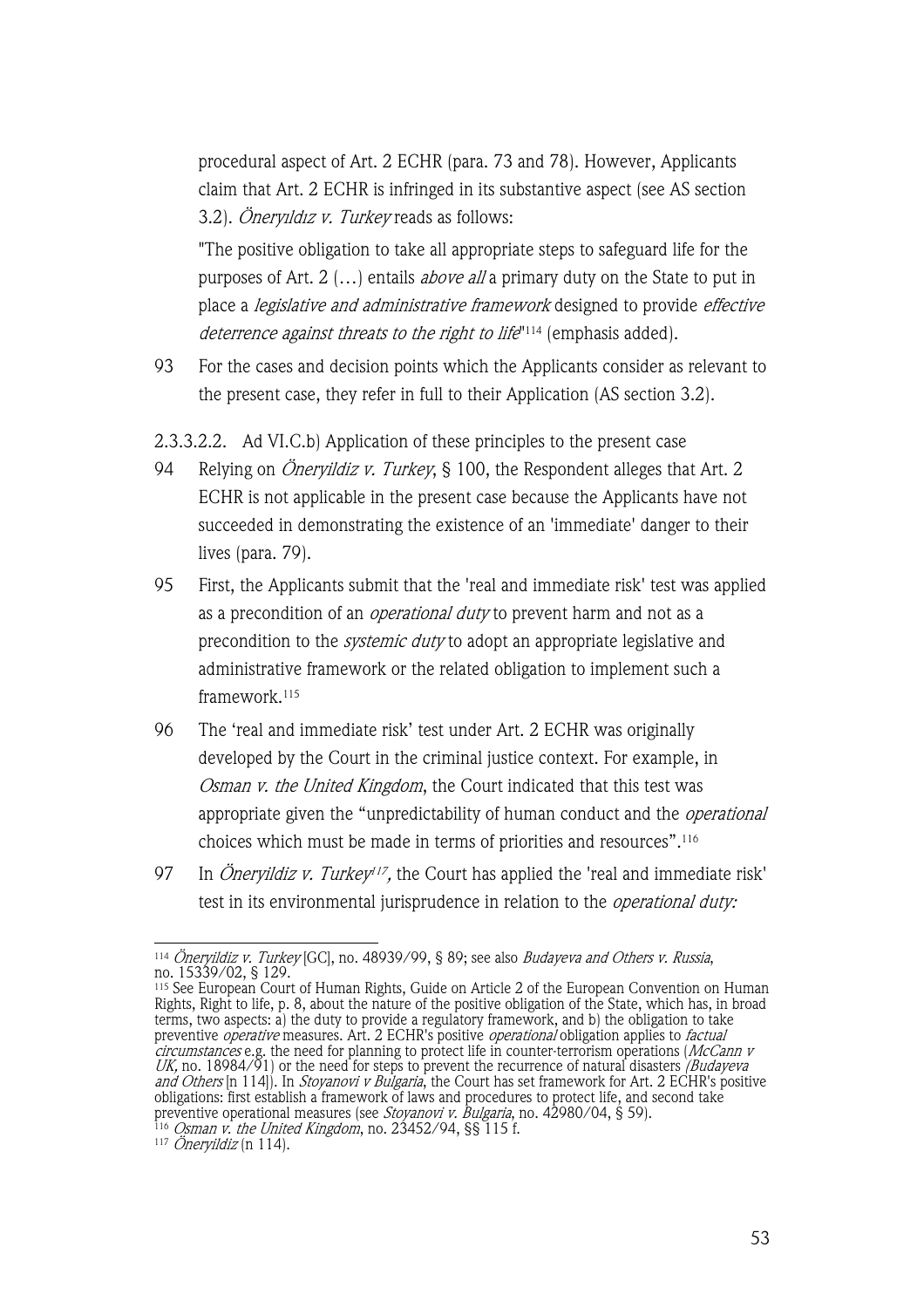- At § 101, it stated that the authorities knew or ought to have known that there was a "real and immediate risk" to a number of persons, and that the authorities consequently had a positive obligation under Art. 2 ECHR to "take such preventive *operational* measures as were necessary and sufficient to protect those individuals" (operational duty).
- In contrast, at § 89, the Court stated that the positive obligation to take all appropriate steps to safeguard life for the purposes of Art. 2 ECHR entails above all a primary duty on the State to put in place a legislative and administrative framework designed to provide effective deterrence against threats to the right to life *(obligation to establish a legislative and* administrative framework). The Court then goes on stating that where lives have been lost in circumstances potentially engaging the responsibility of the State, Art. 2 ECHR entails a duty for the State to ensure, by all means at its disposal, an adequate response so that the legislative and administrative framework set up to protect the right to life is properly implemented and any breaches of that right are repressed and punished *(obligation to implement)*. Here, the Court made no reference to the 'real and immediate risk' test.
- 98 Also e.g. in the environmental cases of *Budaveva and Others v. Russia*<sup>118</sup> and Zammit Maempel and Others v. Malta<sup>119</sup>, the Court did not refer to the 'real and immediate risk' test in relation to a *systemic* duty, but in relation to operational questions.
- 99 Second, the Applicants submit that the Court has not uniformly applied the 'real and immediate risk' test in its environmental jurisprudence. Rather, the Court has applied a range of tests that consider, *inter alia*, whether the risk of harm is sufficiently 'real' and whether the harm is sufficiently 'serious' or severe (referred to in the AS, para. 54, as the 'real and serious risk' test). 120
- 100 In the event that the Court is of the view that the 'real and immediate risk' test must be applied to the present case for the purpose of Art. 2 ECHR, the Applicants submit, third, that 'immediacy' should be read, in light of the precautionary principle<sup>121</sup>, to encompass the concepts of directness,

<sup>118</sup> Budayeva and Others (n 114), § 129.

<sup>&</sup>lt;sup>119</sup> Zammit Maempel and Others v. Malta, no. 24202/10, § 67.

<sup>&</sup>lt;sup>120</sup> Tâtar (n 80), § 107; *Brincat and Others v. Malta*, no. 60908/11, § 82; *Jugheli and Others v.* Georgia, no. 38342, § 67; Cordella (n 74), § 169.

 $121$  Tâtar (n 80), § 120.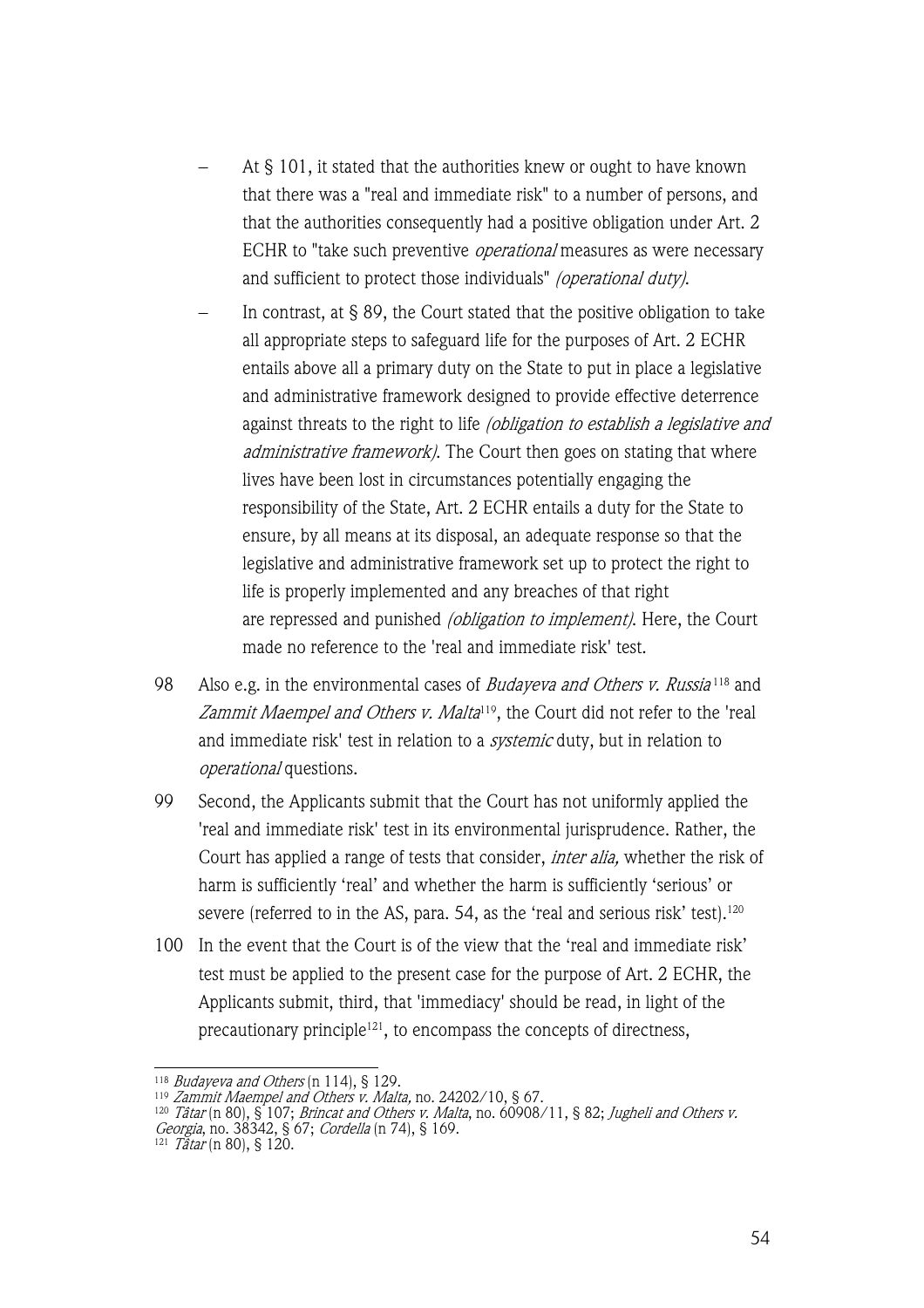inevitability and irreversibility. This is consistent with the principle that the ECHR cannot be interpreted in a vacuum. <sup>122</sup> The Dutch Supreme Court adopted this interpretation of 'immediacy' in *Urgenda v. the Netherlands*, where it was noted with reference to the case law of the Court that:

"The term 'immediate' does not refer to imminence in the sense that the risk must materialise within a short period of time, but rather that the risk in question is directly threatening the persons involved. The protection of Art. 2 ECHR also regards risks that may only materialise in the longer term."123

- 101 With regard to Art. 8 ECHR, the Respondent is of the opinion that this provision may apply in the context of climate change (para. 80). However, the Respondent claims that in light of the behavioural adjustments ('Mediterranean living') of the Applicants 2-5, the 'minimum severity threshold' has not been reached, which is why the Respondent is "not convinced" that Art. 8 ECHR applies in the present case (para. 81).
- 102 The Applicants submit that the "minimum severity threshold" has been reached. In Tâtar v. Romania<sup>124</sup>, Jugheli Others v. Georgia<sup>125</sup> and Taşkin and Others v. Turkey,<sup>126</sup> the Court determined that the threshold test for Art. 8 ECHR was satisfied due to the risk of harm to the applicants' quality of life and well-being.127 The Court has indicated that, to trigger a Contracting State's obligations under Art. 8 ECHR, the risk of harm must be "serious" and

<sup>&</sup>lt;sup>122</sup> *Demir and Baykara v. Turkey*, no. 345039, § 85.

<sup>&</sup>lt;sup>123</sup> *Urgenda* (n 13) § 5.2.2, referencing the following judgments in which the Court held that the requirements set out in § 5.2.2 were met: *Öneryildiz* (n 114), §§ 98-101 (gas explosion at landfill; the risk of this occurring at any time had existed for years and had been known to the authorities for years); *Budayeva and Others* (n 114), §§ 147-158 (life-threatening mudslide; the authorities were aware of the danger of mudslides there and of the possibility that they might occur at some point on the scale it actually did) and *Kolyadenko* (n 113), no. 17423/05, §§ 165 and 174-180 (necessary outflow from the reservoir because of exceptionally heavy rains; the authorities knew that in the event of exceptionally heavy rains evacuation might be necessary).

 $124$  Tâtar (n 80).

 $125$  Jugheli and Others (n 120).

<sup>126</sup> Ta*ş*kin and Others v. Turkey, no. 46117/99.

<sup>&</sup>lt;sup>127</sup> In *Tâtar*, the Court found that Art. 8 ECHR was engaged due to the "danger" of pollution (§ 96) that "could" cause a deterioration in the residents' quality of life and well-being (§ 97). The Court's determination was primarily based on expert reports that indicated that pollution levels were exceeded, even though these did not establish a causal link between the pollution and the impacts on health (§ 93). In *Jugheli,* the Court concluded "that even assuming that the air pollution did not cause any quantifiable harm to the applicants' health, it may have made them more vulnerable to various illnesses … Moreover, there can be no doubt that it adversely affected their quality of life at home … The Court therefore finds that there has been an interference with the applicants' rights that reached a sufficient level of severity to bring it within the scope of Article 8 of the Convention" (§ 71). In Ta*ş*kin, the Court noted that a "likely" risk of exposure to "dangerous effects" of an activity, without requiring serious endangerment of health, is sufficient to meet the threshold for Art. 8 ECHR (§ 113).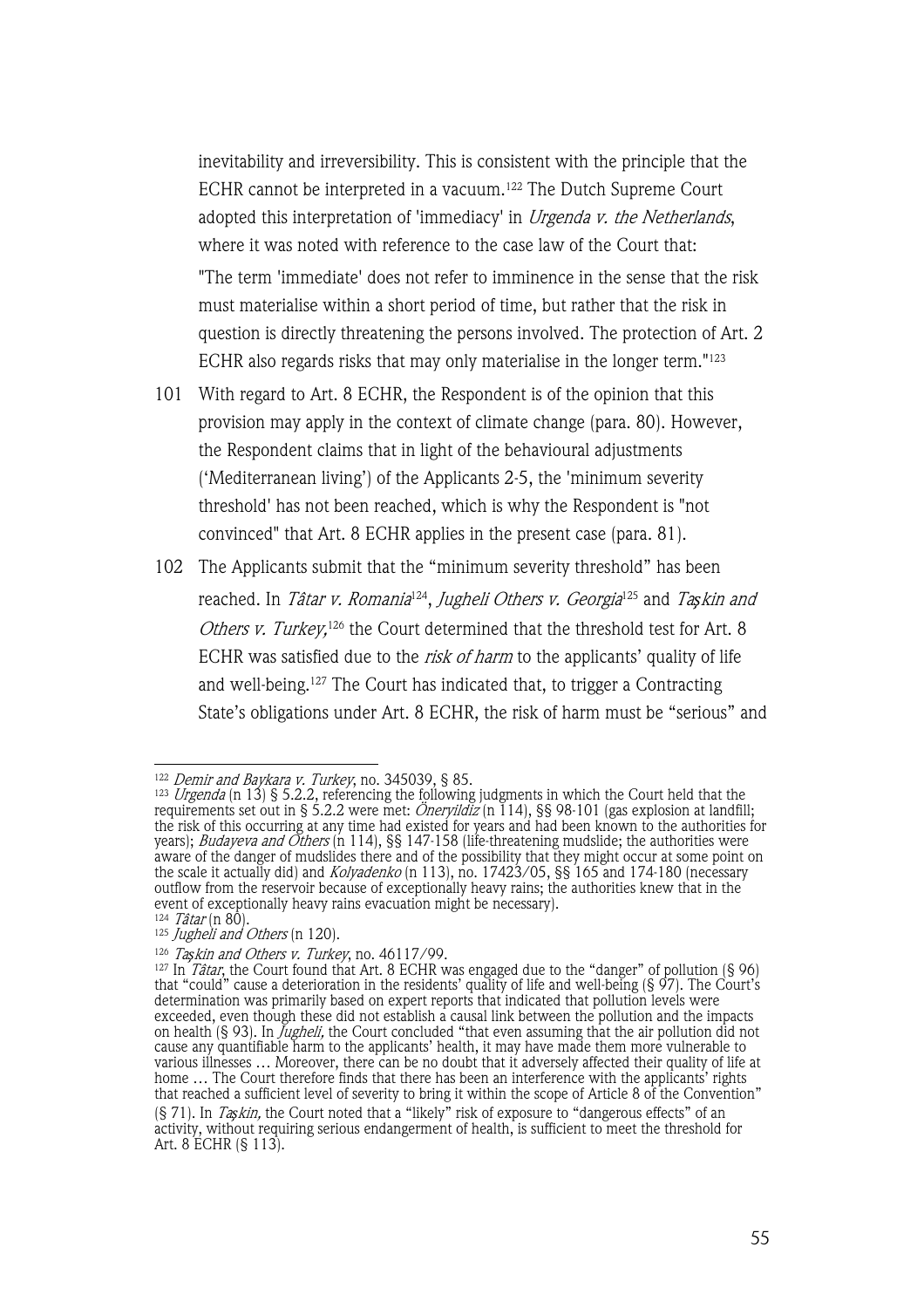more than "negligible in comparison to the environmental hazards inherent to life in every modern city."128

- 103 The Applicants submit that there is a serious threat to the Applicants' wellbeing and quality of life posed by dangerous climate change that goes far beyond common behavioural adjustments to heat, as laid down in the personal statements (Application docs. 4, 5, 6 and 7). Furthermore, there is evidence of the serious risk presented to the Applicants' life and health by ongoing climate-induced heatwaves and proof that the Applicants have already been harmed (cf. AS section 1.1 and 1.2, further evidenced in OF section 2.5 and 2.6). This suffices to trigger the Respondent's positive obligations under Art. 8(1) ECHR.
- 104 The Applicants further emphasize the "cumulative effect" of all the consequences they already experience and will experience. In the case of Grimkovskaya v. Russia, the Court considered "that the cumulative effect of noise, vibration and air and soil pollution generated by the M04 motorway significantly deterred the applicant from enjoying her rights guaranteed by Art. 8 ECHR. Art. 8 ECHR is therefore applicable in the present case".<sup>129</sup> Certainly, the cumulative effect of all the consequences of heatwaves (health consequences, change of lifestyle, fear, being confined at home during heatwaves, real and serious risk to life and health) show that the required threshold has been reached.
- 105 Contrary to what the Respondent asserts (para. 81), the present case cannot be compared with *Calancea et al. v. Republic of Moldova*.<sup>130</sup> In the present case, there is evidence of the serious risk presented to the Applicants' life, health, well-being and quality of life by ongoing climate-induced heatwaves and proof that the Applicants have already been harmed, while in *Calancea et* al. v. Republic of Moldova, there was no evidence that due to the exposure to electromagnetic fields generated by high-voltage line there was a serious risk to the Applicants' health. Contrary to *Calancea et al. v. Republic of Moldova*, where the measurements recorded were far below the World Health Organisation's limits for electric fields,<sup>131</sup> in the present case numerous international scientific bodies have pointed out the life and health risks

<sup>128</sup> Fadeyeva v. Russia, no. 55723/00, § 69; Dubetska et al. v. Ukraine, no. 30499/03, § 105.

<sup>&</sup>lt;sup>129</sup> *Grimkovskaya* (n 77), § 62. See also *Fadeyeva* (n 128), § 88.

<sup>&</sup>lt;sup>130</sup> *Calancea and Others v. the Republic of Moldova*, no. 23225/05.

<sup>131</sup> Ibid., §§ 29.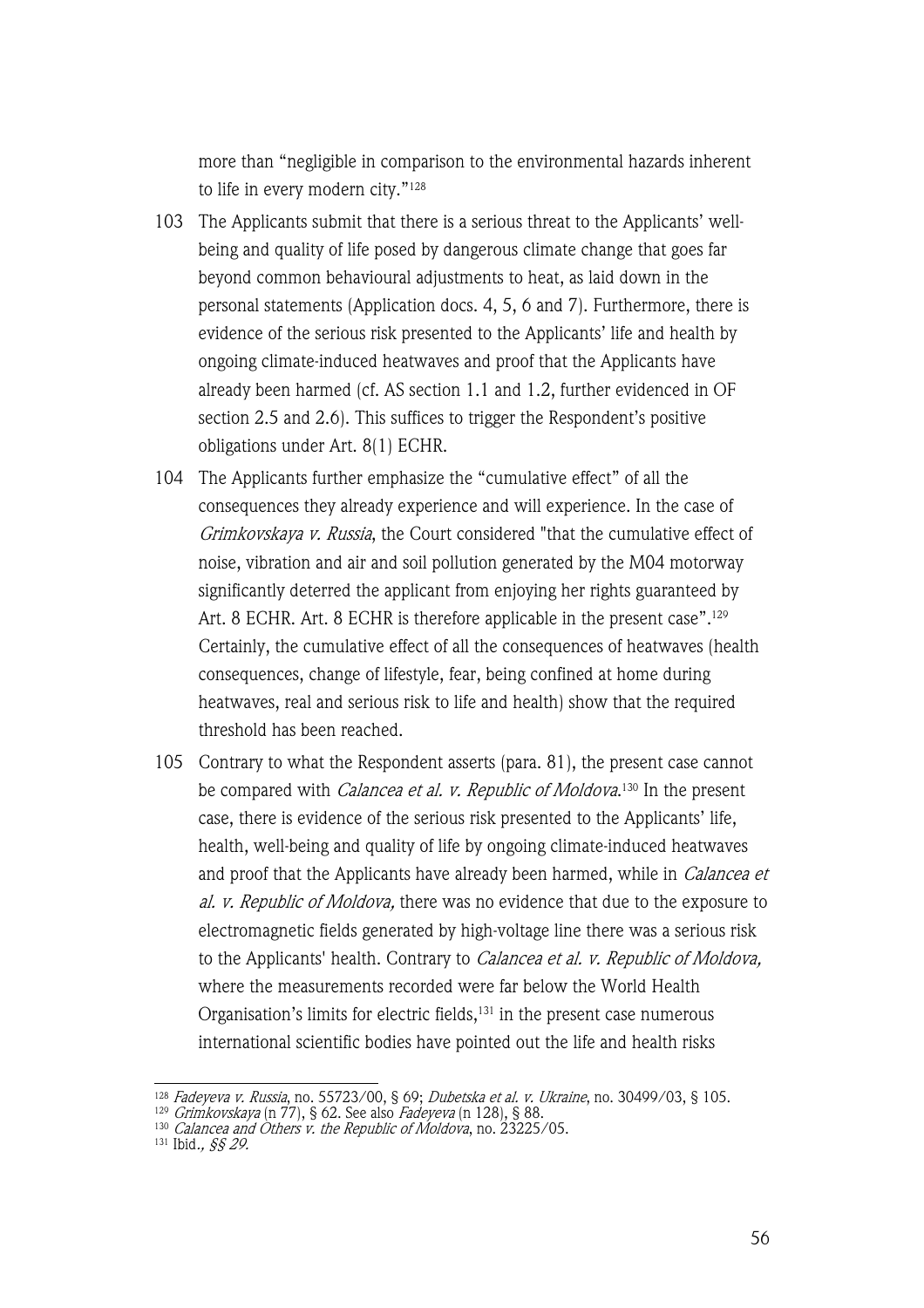associated with increased heatwaves as a result of global warming (OF section 2.5), and the Respondent does not do its share to prevent a global temperature increase of more than 1.5°C above pre-industrial levels.<sup>132</sup>

- 106 Likewise, the Respondent cannot defend itself by differentiating the present case from Dubetska et al. v. Ukraine (para. 81). On the contrary: Like in Dubetska et al. v. Ukraine, the intensity and duration of the harm posed by ongoing climate-induced heatwaves and the effects on the Applicants' life, health and quality of life far exceeds the "environmental hazards inherent in life in every modern city".133
- 2.3.4. Questions 2.2 and 2.3: Has the Respondent State failed to fulfil its positive obligations to effectively protect life (Art. 2 ECHR) and/or to respect the Applicants' private and family life, including their home (Art. 8 ECHR)? In particular, given its margin of appreciation in environmental matters, has the Respondent State fulfilled its obligations under the Convention guarantees being relied upon here, read in the light of the relevant provisions and principles, such as the principles of precaution and intergenerational equity, which are contained in international environmental law? In this context, has it adopted appropriate regulations and implemented them by means of adequate and sufficient measures to achieve the targets for combating global warming (see, for example, T**ă**tar v. Romania, no. 67021/01, para. 109 and 120, 27 January 2009, and Greenpeace E.V. et al. v. Germany (decision), no. 18215/06, 19 May 2009)?

# 2.3.4.1. Answer to the Court's question

- 107 The Applicants submitted in the Application and complemented in their Observations on the Facts:
	- that the Respondent failed to fulfil its positive obligations to effectively protect life (Art. 2 ECHR) and to respect the Applicants' private and family life, including their home (Art. 8 ECHR), because the Respondent has not adopted appropriate regulations and implemented them by means of adequate and sufficient measures to do its share to prevent a global temperature increase of more than 1.5°C above preindustrial levels (AS paras. 56-57 and section 1.3 and 1.4; OF section 2.9, 2.10 and 2.11);
	- that in the present case the Respondent's margin of appreciation is limited to determining the measures with which to do its share to

<sup>132</sup> Ibid., §§ 28 f.

<sup>&</sup>lt;sup>133</sup> Cf. Dubetska et al. (n 128), §§ 105 and 119.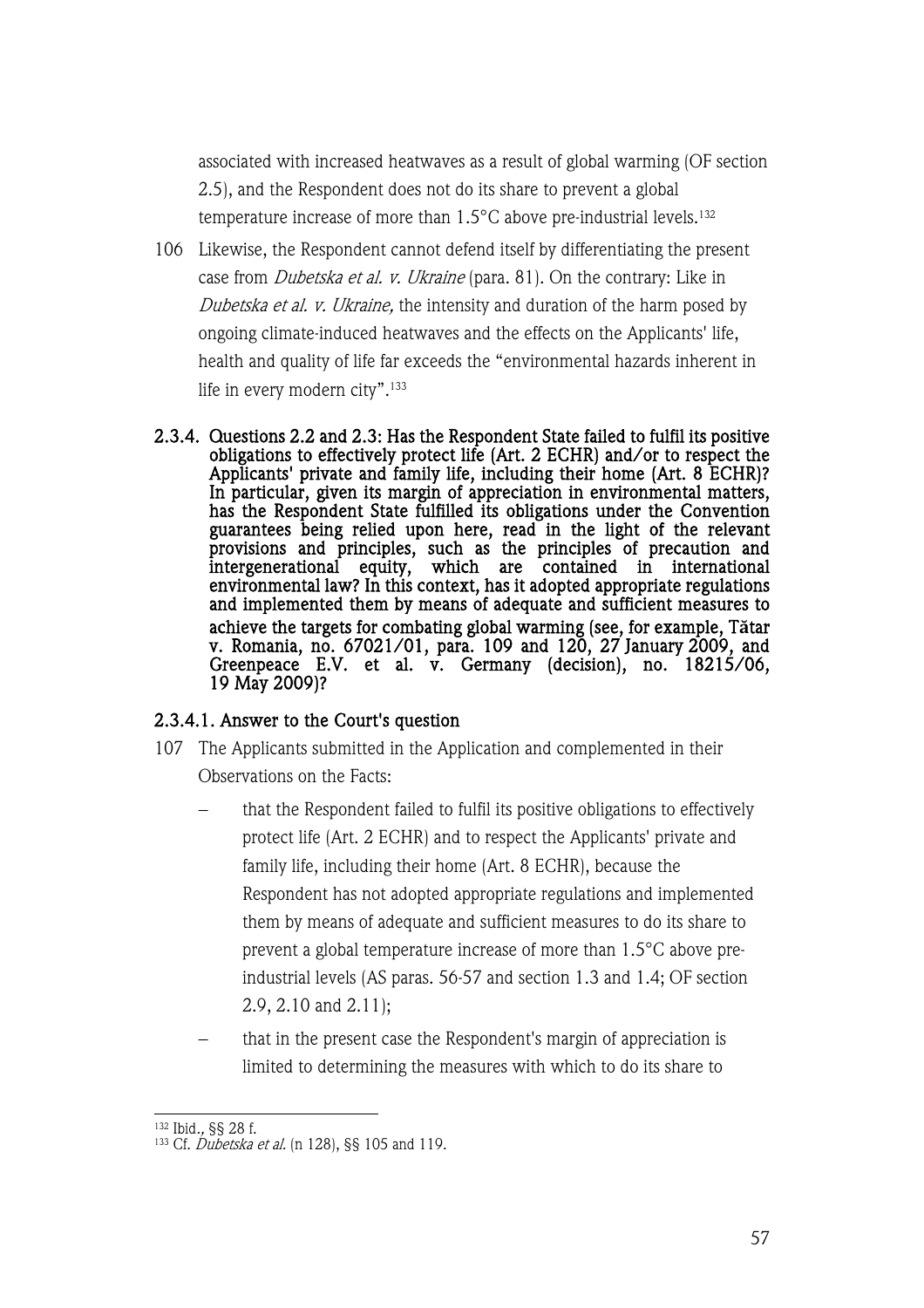prevent a global temperature increase of more than 1.5°C above preindustrial levels, but that there is no discretion as to the level of ambition, ie the necessity of keeping temperatures within the 1.5°C limit; nor is there discretion regarding the emissions reductions necessary to achieve this limit (AS para. 58). There is, in other words, no margin of appreciation regarding the obligation to take action in line with the 1.5°C limit, even if states do have discretion about the concrete type or types of action that they will take to comply with this obligation.

108 The Applicants fully uphold the statements made in the Application. In the following, particularly with a view to their requests to the Court, they complement their statements on the law regarding the scope of the Respondent's obligation to protect.

Scope of the Respondent's obligation to protect

- 109 The Applicants submitted in the Application that to comply with its positive obligation, the Respondent has to put in place all necessary measures to protect the Applicants effectively, which is to do "everything in its power" – i.e. take all necessary measures – to do its share to prevent a global temperature increase of more than 1.5°C above pre-industrial level (AS para. 56-57).
- 110 The Applicants have laid down in the OF the reasons why the Respondent does not do its share to prevent a global temperature increase of more than 1.5°C above pre-industrial level: the Respondent has failed to set any domestically binding climate targets for 2030 and 2050 (OF section 2.9); its climate strategy is not in line with the 1.5°C limit (OF section 2.10); and the Respondent failed to implement and enforce measures to meet its (inadequate) 2020 climate target (OF section 2.11).
- 111 In these sections, the Applicants have also laid down what the Respondent must do to remedy these omissions, resp. to fulfil its obligation to protect the Applicants effectively. In their requests to the Court, the Applicants submit that the Respondent must adopt the necessary legislative and administrative framework to do its share to prevent a global temperature increase of more than 1.5°C above pre-industrial levels, which requires the Respondent: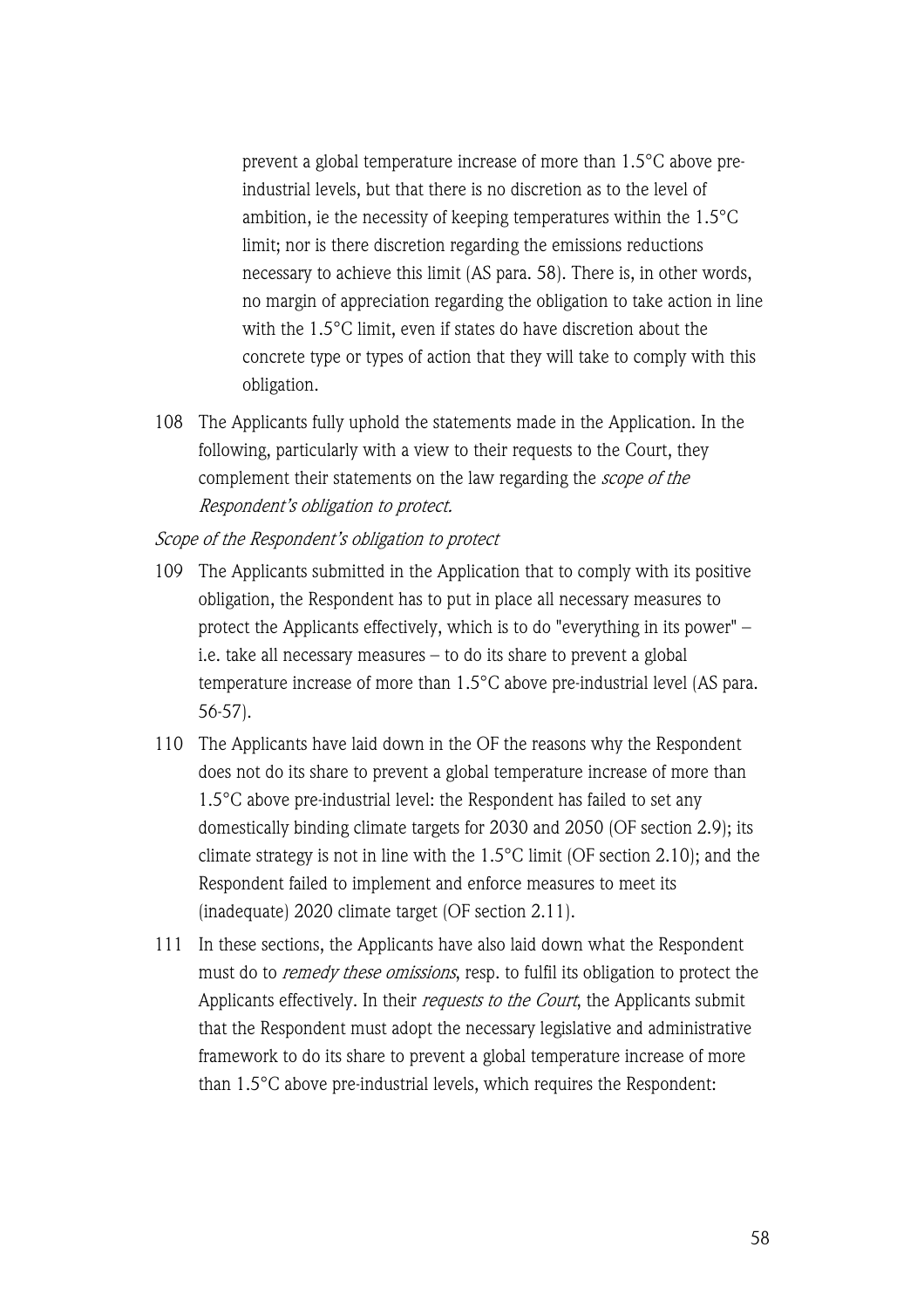- (1) to have a greenhouse gas emission level in 2030 as compared to the emissions in 1990 that is net-negative as its 'fair share' of the global mitigation burden (see OF section 2.10.1);
- (2) to reduce the domestic emissions by 61% below 1990 levels by 2030 and to net-zero by 2050 as the domestic component of (1) (see OF section 2.10.2);
- (3) to prevent and reduce any emissions occurring abroad that are directly or indirectly attributable to the Respondent in line with a 1.5°C above pre-industrial levels limit (see OF section 2.10.3 and below, paras. 113 ff.);
- (4) permanently removing greenhouse gas emissions from the atmosphere and storing them in safe, ecologically and socially sound greenhouse gas sinks, if, despite  $(1)$ ,  $(2)$  and  $(3)$ , any greenhouse gas emissions continue to occur within the control of the Respondent, or the concentration of greenhouse gases in the atmosphere is exceeding the level corresponding to the 1.5ºC above pre-industrial levels limit (see OF section 2.10.4 and below, para. 120).
- 112 The Applicants have laid down points (1) and (2) of para. 111 as part of the obligation to protect in the Application (AS para. 56-57) and in the Observations on the Facts (OF section 2.10.1 and 2.10.2). With regard to (1) of para. 111, the Applicants further submit that despite the ambiguity around the Respondent's exact 'fair share' of the global mitigation effort required to prevent a global temperature increase of more than 1.5°C above pre-industrial level, the Climate Action Tracker, RAJAMANI ET AL. and Climate Analytics came, in recent assessments, all to the same conclusion: Namely, that Respondent has to have a greenhouse gas emission level in 2030 as compared to the emissions in 1990 that is net-negative as its 'fair share' of the global burden mitigation climate change. Interpreting Switzerland's fair share in line with the Climate Action Tracker and RAJAMANI ET AL. methodologies is consistent with the principle that "[i]n the event of any ambiguity in the terms of a [provision of international law], the Court must therefore choose the interpretation which is most in harmony with the requirements of the Convention and which avoids any conflict of obligations."134 Both

<sup>134</sup> Al-Jedda v. UK, no. 27021/08, § 102.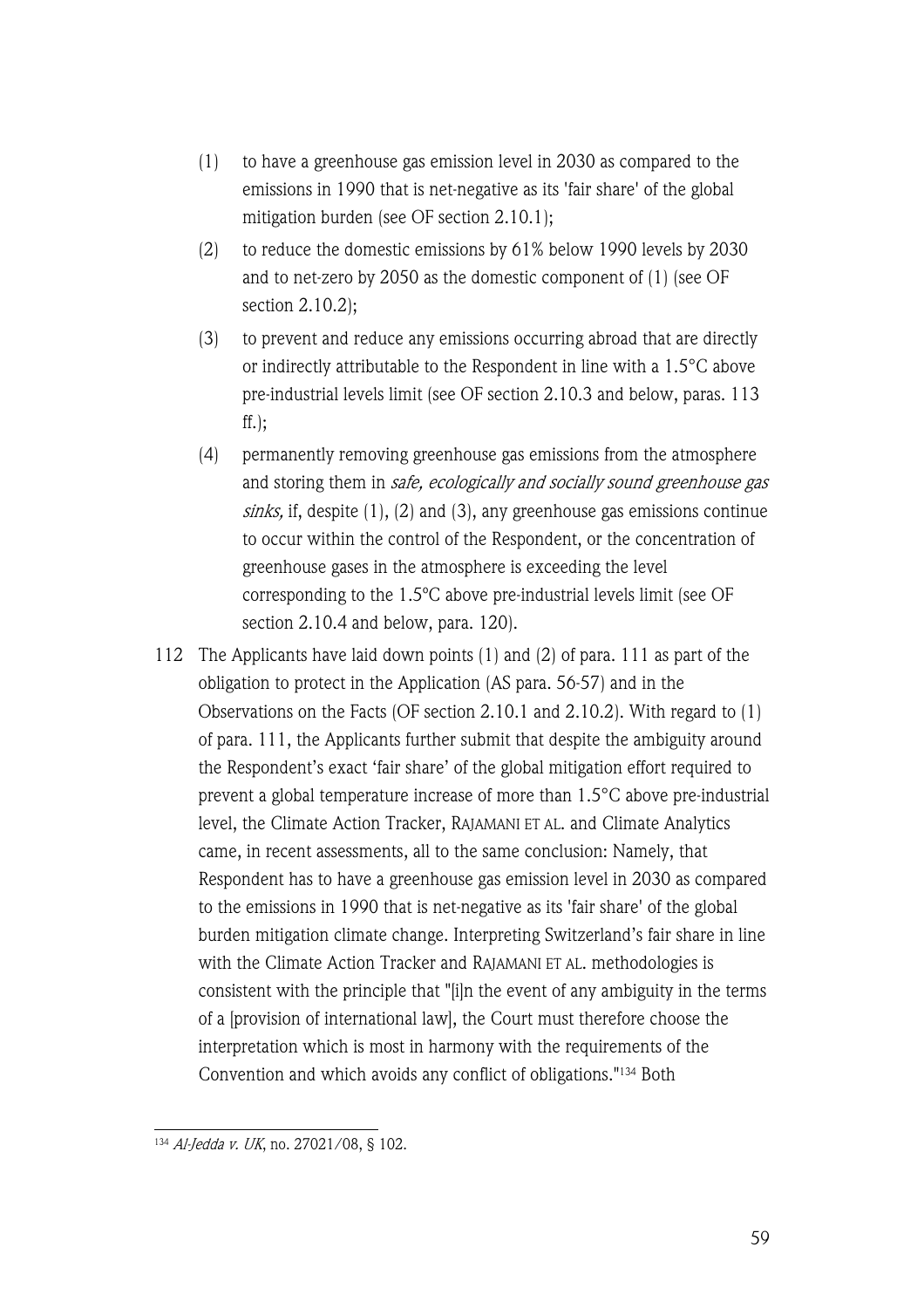methodologies involve a "directional pull" (in the words of RAJAMANI ET AL. 135) towards more stringent measures of fairness. This is necessary to ensure the effective protection of the Applicants' rights because if all States choose less stringent measures of their fair share, the right to live in a world where global warming has not exceeded 1.5C would become "theoretical and illusory". Resolving the ambiguity around the meaning of equity/CBDRRC-NC136 in this way is therefore also entirely consistent with the object and purpose of the Paris Agreement.

# Scope of the Respondent's obligation to protect extends to emissions occurring abroad directly or indirectly attributable to the Respondent

- 113 With regard to (3) of para. 111 the Applicants submit that to comply with its positive obligation to protect their rights effectively, the Respondent has to put in place not only all the necessary measures to do its share to prevent a global temperature increase of more than 1.5°C above pre-industrial level in terms of *domestic* emissions, but also to prevent and reduce any *emissions* occurring abroad that are within the control of the Respondent and thus directly or indirectly attributable to it, which go well beyond the domestic emissions (see OF section 2.10.3).
- 114 First, this is needed to protect the Applicants *effectively*. Considering that climate change impacts will ultimately affect the rights of the Applicants whether the emissions occur domestically or abroad, addressing all emissions that are directly or indirectly attributable to the Respondent is part of its obligation "to do everything in its power to do its share to prevent a global temperature increase of more than 1.5°C above pre-industrial level" as stated in AS para. 57.
- 115 Second, the Respondent Government seems to agree that Switzerland has an obligation to reduce emissions occurring abroad that are directly or indirectly attributable to the Respondent, as laid down in the Observations on the Facts section 2.10.3.
- 116 Third, when interpreting the obligation to protect under the Convention, the Court should also consider the fact that the Paris Agreement also refers to

<sup>&</sup>lt;sup>135</sup> RAJAMANI ET AL., National 'fair shares' in reducing greenhouse gas emissions within the principled framework of international environmental law, Climate Policy Volume 21 Issue 8, pp. 983–1004, 7 September 2021, p. 985, available at https://doi.org/10.1080/14693062.2021.1970504.

<sup>136</sup> Common but differentiated responsibilities and respective capabilities, in the light of different national circumstances (Art. 2(2) Paris Agreement).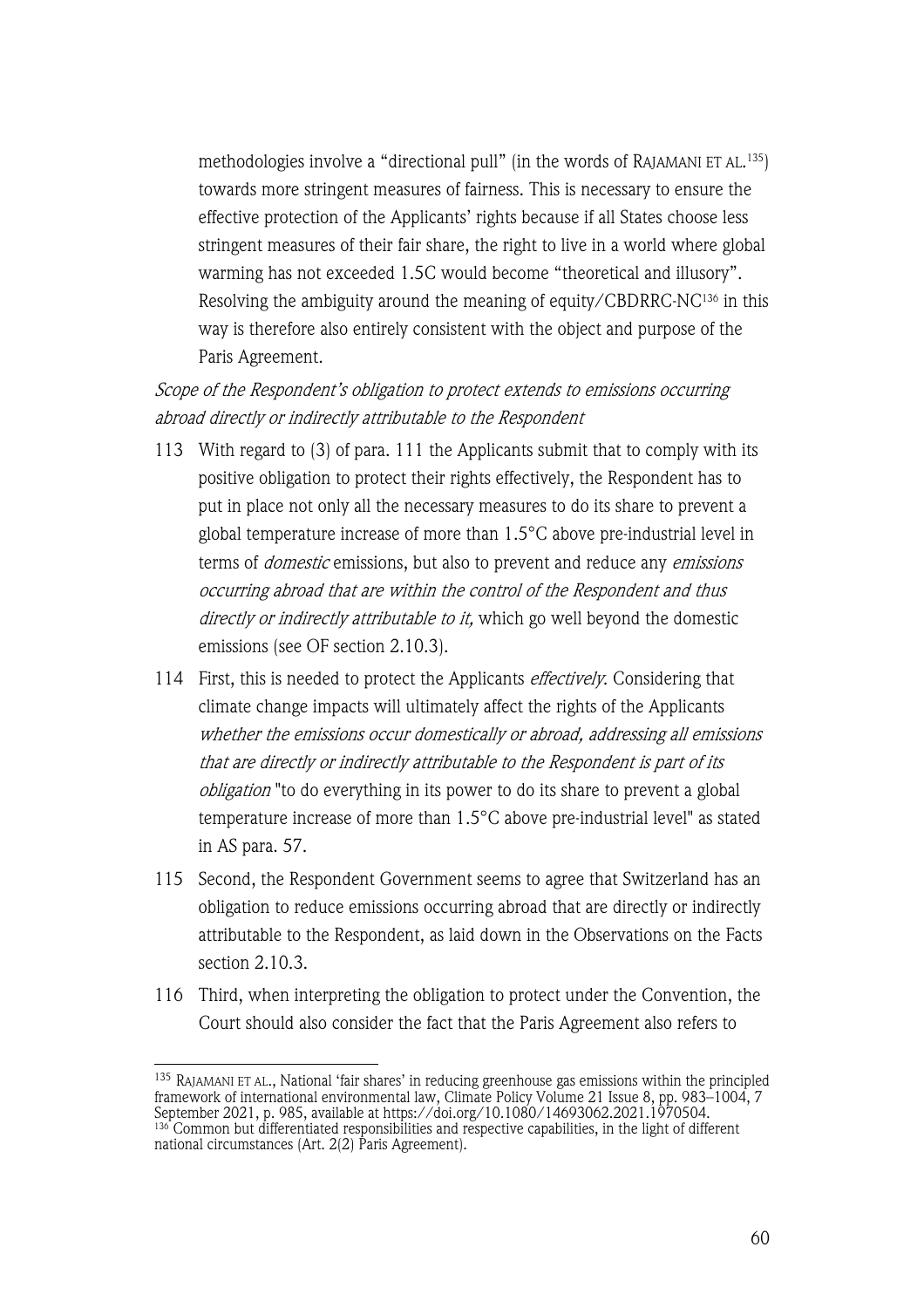emissions occurring abroad that are attributable to States. The Parties to the Paris Agreement recognized that sustainable lifestyles and sustainable patterns of consumption and production, with developed country Parties taking the lead, play an *important role in addressing climate change* (Preamble, Paragraph 16). This is also mentioned in the Cancún Agreements in the context of the required paradigm shift towards building a low-carbon society.<sup>137</sup> Also, the Paris Agreement's *temperature goal* to limit the temperature increase to 1.5°C above pre-industrial levels and the target to make finance flows consistent with this temperature goal (Art. 2(1a) and (1c)) are independent of the source of the emission, i.e. the distinction between domestic emissions and emissions occurring abroad, as well as between direct and indirect emissions.

- 117 Fourth, including emissions that occur abroad and attributable to the Respondent is in line with the *precautionary principle*, as this entails the full range of preventive measures (see AS para. 56). All emissions attributable to the Respondent matter with regard to the protection of the Applicants.
- 118 Fifth, this is in line also with evolving norms of international law and the practice of the Contracting States which inform the scope of the obligation to protect (see AS para. 56). The 2015 Oslo Principles on Global Climate Change Obligations,138 hold that as part of the "Obligation of States, every state is required to "reduce the GHG emissions within its jurisdiction or control to the permissible quantum within the shortest time feasible" (Art. II.B.13) and that "States must regulate GHG emissions in their jurisdictions or under their control to meet their obligations set forth in these Principles" (Art. II.B.24). The customary rules of public international law on the Responsibility of States for Internationally Wrongful Acts refer to acts or omissions that are "attributable" to the State (Art. 2).<sup>139</sup> In *Milieudefensie at al. v. Shell*, the District Court of The Hague ordered Royal Dutch Shell to reduce the

<sup>137</sup> Decision 1/CP.16, The Cancún Agreements: Outcome of the work of the AWG-LCA, FCCC/CP/2010/ 7/Add.1, 15 March 2011, para. 10.

<sup>&</sup>lt;sup>138</sup> These principles, drafted by experts from courts, academia, and organizations around the world, attempt to define the scope of legal obligations according to which all states and enterprises have 'to defend and protect the Earth's climate': Expert Group on Global Climate Obligations, Oslo Principles on Global Climate Change Obligations, The Hague 2015.

<sup>&</sup>lt;sup>139</sup> See also decisions of international courts *(Application of the Convention on the Prevention and* Punishment of the Crime of Genocide [n 111], § 430; CME Czech Republic BV [n 112], § 582) and national courts *(Neubauer* [n 13], §§ 119 and 202-203; *Urgenda* [n 13], §§ 5.7.7-5.7.8; *VZW* Klimaatzaak [n 107], p. 61; Interlocutory Decision [n 108], p. 4; Notre Affaire à Tous and Others [n 25], § 34) supporting this argument.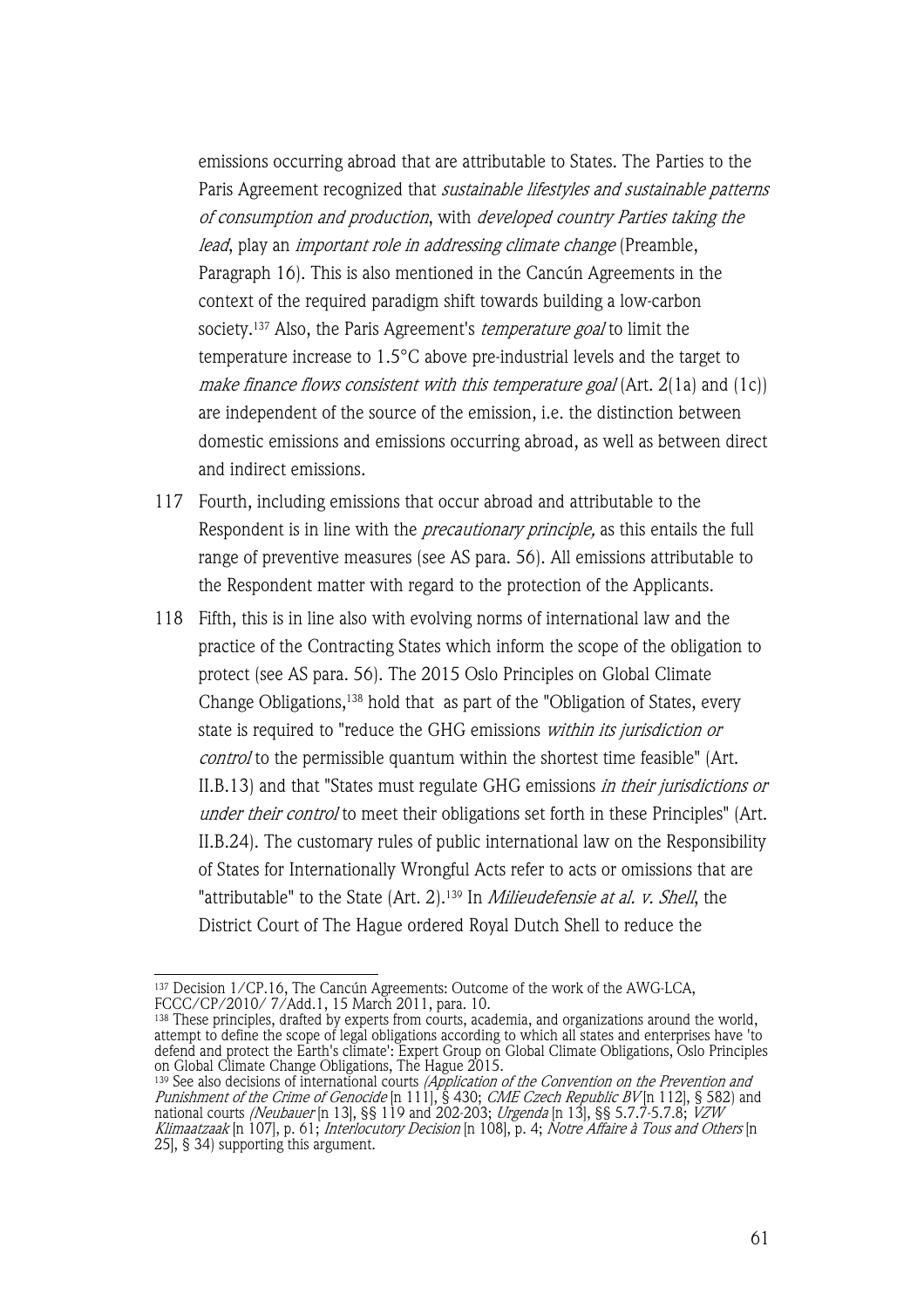aggregate volume of all  $CO<sub>2</sub>$  emissions attributable to the Shell Group, no matter whether they occurred in the Netherlands, including indirect emissions resulting from consumers.140

#### Emissions occurring abroad are within the Court's jurisdiction

119 The emissions occurring abroad that are directly or indirectly attributable to and within the control of the Respondent should not be treated as extraterritorial jurisdiction, because the impugned conduct is taking place within the borders of the Respondent, even if the effects are being felt in whole or in part abroad.<sup>141</sup>

Scope of the Respondent's obligation to protect includes the reduction of any greenhouse gas emissions within the control of the Respondent in line with the 1.5°C limit. If despite all measures to reduce emissions still further emissions occur, those need to be leveled out with safe, ecologically and socially sound carbon sinks.

120 With regard to (4) of para. 111 the Applicants submit that the Respondent's positive obligation to protect entails also an obligation to permanently removing greenhouse gas emissions from the atmosphere and storing them in safe, ecologically and socially sound greenhouse gas sinks, if, despite (1), (2) and (3) of para. 111, any greenhouse gas emissions continue to occur within the control of the Respondent. The same applies if the concentration of greenhouse gases in the atmosphere is exceeding the level corresponding to the 1.5ºC above pre-industrial levels limit. Also hereto, the Respondent has to do its share (see OF section 2.10.4). It is important to note that these are necessary measures to do its share to prevent a global temperature increase of more than 1.5°C above pre-industrial levels but does not absolve the Respondent of its obligations to prioritise emissions reduction.

<sup>&</sup>lt;sup>140</sup> *Milieudefensie et al.* (n 104), §§ 2.5.4 and 5.3.

<sup>&</sup>lt;sup>141</sup> See e.g. *Ilascu v. Moldova and Russia*, no. 48787/99, where it stated, at § 317: "A State's responsibility may also be engaged on account of acts which have sufficiently proximate repercussions on rights guaranteed by the Convention, even if those repercussions occur outside its jurisdiction"; *Chigarov and Others v. Armenia*, no. 13216/05, § 167: "While a state's jurisdictional competence is primarily territorial, the concept of jurisdiction within the meaning of Article 1 of the Convention is not restricted to the national territory of the High Contracting Parties and the state's responsibility can be involved because of acts and omissions of their authorities producing effects outside their own territory"; *Nada v. Switzerland*, no. 10593/08, §§ 117-123; see also TilMANN ALTWICKER, Transnationalizing Rights: International Human Rights Law in Cross-Border Contexts, European Journal of International Law Volume 29 (2), July 2018, p. 592.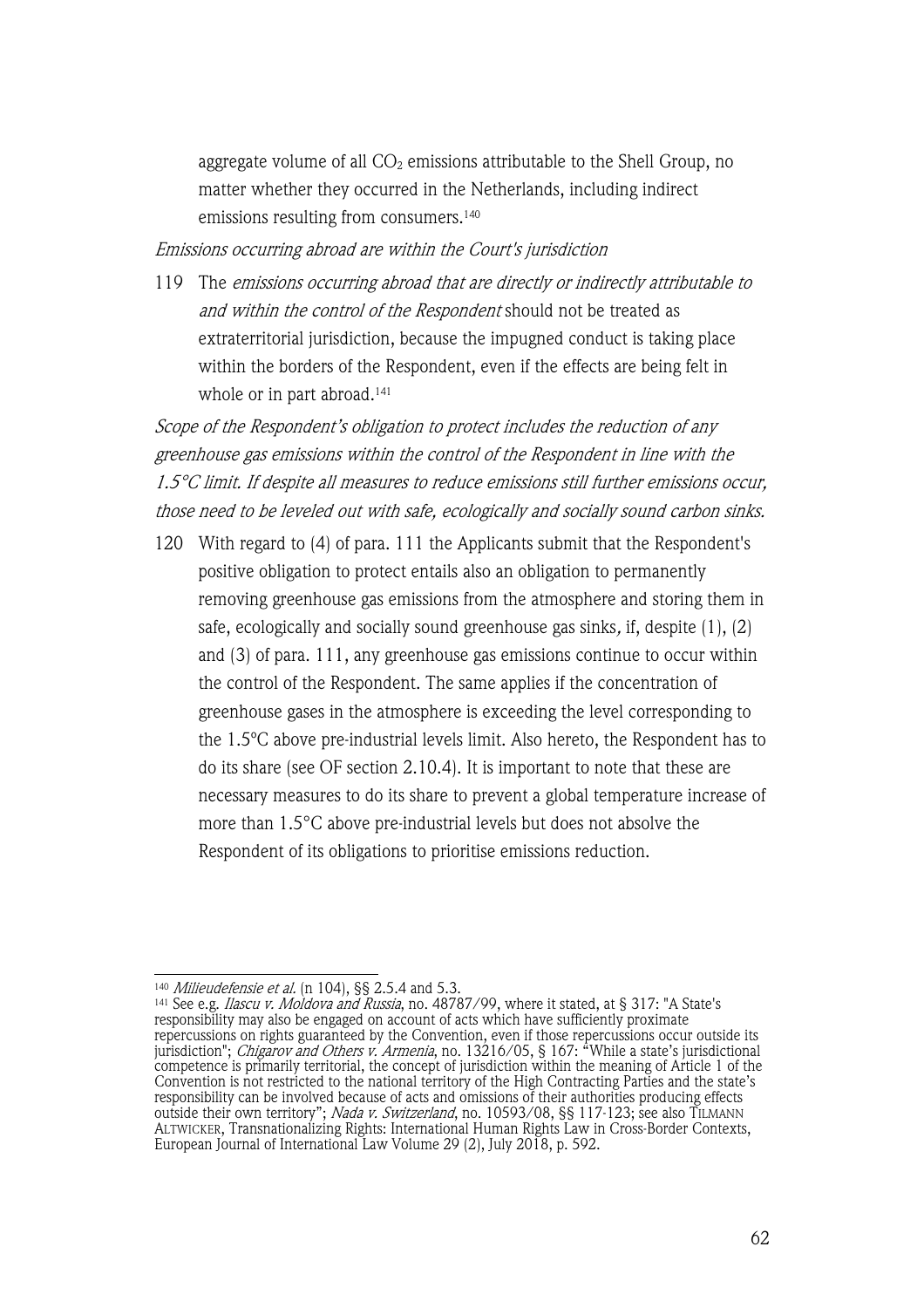# 2.3.4.2. Reply to the Respondent's arguments

2.3.4.2.1. Ad. VI.D.b) The legal nature of the Paris Agreement

- 121 The Respondent alleges that merely Arts. 4(2) first sentence, 4(8), 4(9), 4(13) and 13(7) of the Paris Agreement would set out legally binding obligations for the State Parties (para. 85). The general objective of the Agrfeement (Art. 2(1)a) would not impose quantitative restrictions on GHG emissions or a global carbon budget (para. 92). Art. 4(2) first sentence would be of strictly procedural nature and would not require State Parties to actually implement their NDCs (para. 87), and Art. 4(2) second sentence and Art. 4(3) would merely express standards of conduct and not of result (para. 89 and 90).
- 122 The Applicants submit that the legal nature of the specific provisions of the Paris Agreement is not decisive in determining the scope of the obligation to protect under Arts. 2 and 8 ECHR. It is worth noting here that the Respondent does not demonstrate, nor does it claim, that the legal status of the specific provisions of the Paris Agreement (i.e. the question whether they are binding in substance or not) is relevant in the Court's case law.
- 123 All provisions of the Paris Agreement are *part of the international law basis* that can be taken into account when determining the scope of the obligation of protect in terms of Arts. 2 and 8 ECHR. As will be shown below, based on the Court's case law, this would be the case even if the Respondent had not signed or ratified the Paris Agreement or if the Paris Agreement in its entirety was non-binding.
- 124 It is established case law that:

"when the Court considers the object and purpose of the Convention provisions, it also takes into account the international law background to the legal question before it. Being made up of a set of rules and principles that are accepted by the vast majority of States, the common international or domestic law standards of European States reflect a reality that the Court cannot disregard when it is called upon to clarify the scope of a Convention provision that more conventional means of interpretation have not enabled it to establish with a sufficient degree of certainty."142

<sup>&</sup>lt;sup>142</sup> See e.g. *Saadi v. the United Kingdom* [GC], no. 13229/03, § 63; *Demir and Baykara* (n 122), § 76.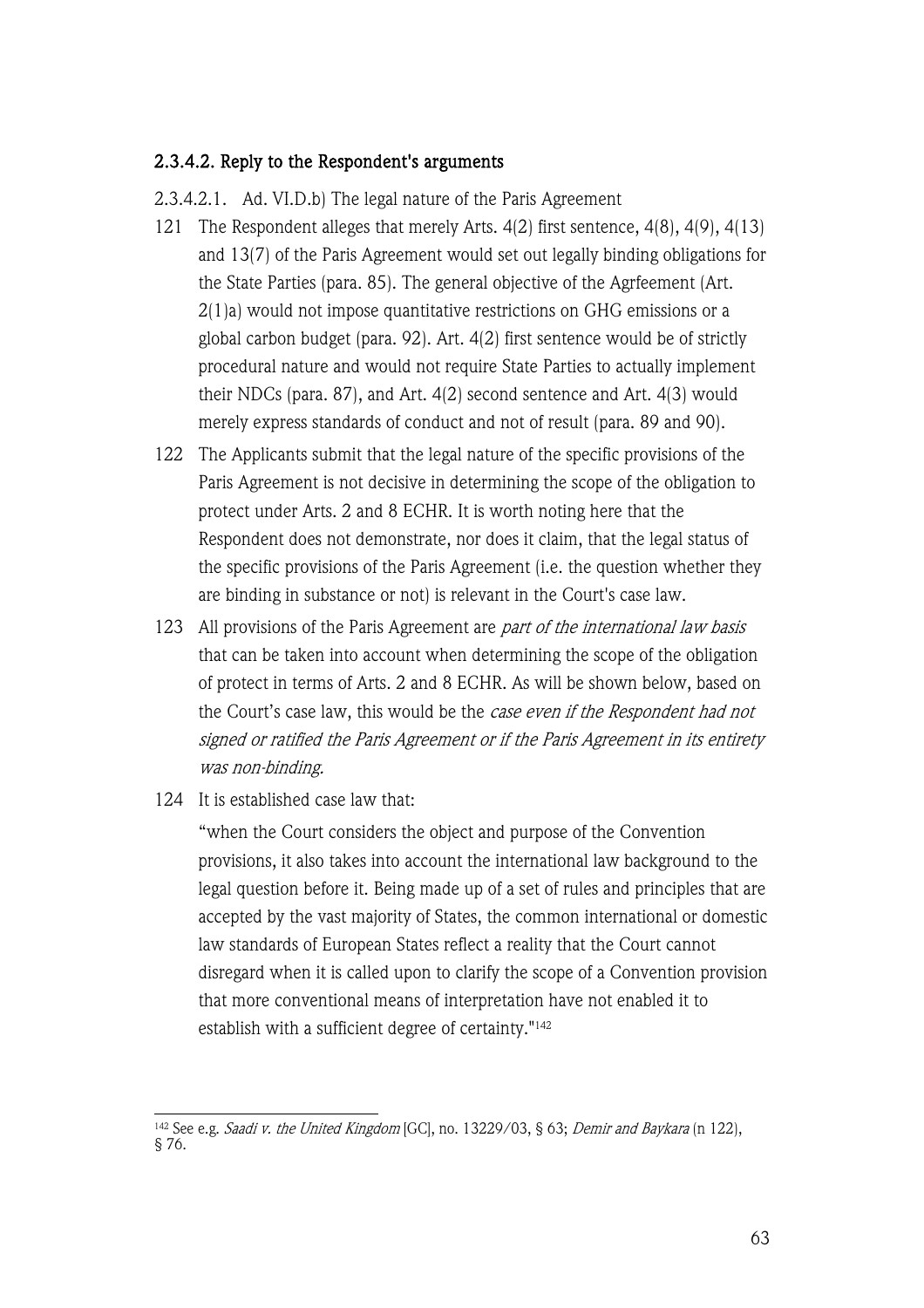- 125 The Court in searching for common ground among the norms of international law has never distinguished between sources of law according to whether or not they have been signed or ratified by the respondent State.143
- 126 Also, in the cases of *Christine Goodwin v. the United Kingdom*,<sup>144</sup> Vilho Eskelinen and Others v. Finland,<sup>145</sup> and Sørensen and Rasmussen v. Denmark,146 the Court was guided by the European Union's Charter of Fundamental Rights, even though this instrument was not binding.
- 127 Certainly, in the light of the rules set out in the Vienna Convention on the Law of Treaties of 23 May 1969, Art. 31 § 3 (c), the Court had always taken into account, where necessary, "any relevant rules and principles of international law applicable in the relations between the parties."147 The Paris Agreement is a treaty within the meaning of the Vienna Convention, and contains relevant rules of international law applicable in the relations between the parties to the Convention. The Convention should be interpreted in harmony with these rules of international law.<sup>148</sup>
- 128 The Applicants stress that the Paris Agreement expressly states that the states must strive to limit warming to 1.5°C, which, together with best available science and the precautionary principle (see AS para. 56), builds a *great* degree of consensus that must be taken into consideration when interpreting and applying Arts. 2 and 8 ECHR.149

<sup>143</sup> See Demir and Baykara (n 122), § 78, with reference to Marckx v. Belgium, no. 6833/74, §§ 20 and 41. E.g. in the cases of *McElhinney v. Ireland, Al-Adsani v. the United Kingdom,* and *Fogarty v. the United Kingdom*, the Court took note of the European Convention on State Immunity, which had only been ratified at the time by eight member States. In its *Glass v. the* United Kingdom judgment, the Court took account, in interpreting Art. 8 ECHR, of the standards enshrined in the Oviedo Convention on Human Rights and Biomedicine of 4 April 1997, even though that instrument had not been ratified by all the States Parties to the Convention. In  $\ddot{\text{O}}$ neryildiz (n 114), the Court referred to the Convention on Civil Liability for Damage resulting from Activities Dangerous to the Environment and the Convention on the Protection of the Environment through Criminal Law in order to determine the criteria for State responsibility under Article 2 of the Convention in respect of dangerous activities, although the majority of member States, including Turkey, had neither signed nor ratified these two conventions, see *McElhinney* v. Ireland [GC], no. 31253/96; Al-Adsani v. the United Kingdom [GC], no. 35763/97; Fogarty v. the United Kingdom  $[GC]$ , no. 37112/97; Glass v. the United Kingdom, no. 61827/00, § 75; Öneryildiz (n 114), § 59. 144 Christine Goodwin v. the United Kingdom [GC], no. 28957/95.

<sup>&</sup>lt;sup>145</sup> *Vilho Eskelinen and Others v. Finland* [GC], no. 63235/00.

<sup>&</sup>lt;sup>146</sup> *Sørensen and Rasmussen v. Denmark* [GC], nos. 52562/99 and 52620/99.

<sup>147</sup> Demir and Baykara (n 122), § 67; Al Adsani (n 143), § 55; Bosphorus Hava Yolları Turizm ve Ticaret Anonim *Ş*irketi v. Ireland [GC], no. 45036/98, § 150.

<sup>&</sup>lt;sup>148</sup> *Al Adsani* (n 143), § 55; *Nada* (n 141).

<sup>&</sup>lt;sup>149</sup> Cf. *Urgenda* (n 13), Summary of the Decision, What, specifically, does the State's obligation to do 'its part' entail?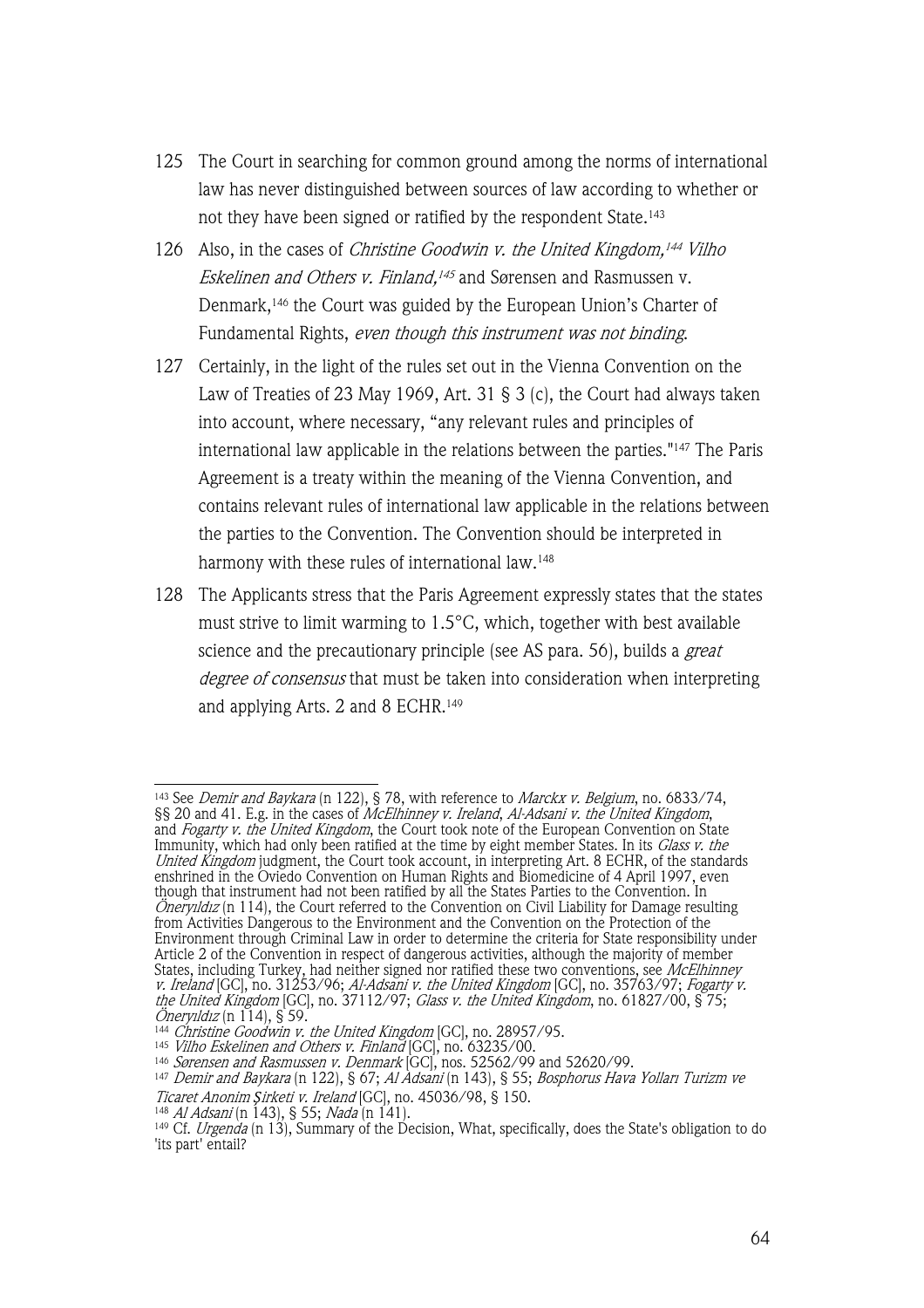- 129 The Respondent further alleges that the Court should not assume the task to assess the individual performance of a State Party to the Paris Agreement, as the Parties to the Paris Agreement deliberately opted not to introduce such a mechanism (para. 93).
- 130 The Applicants refer to section 2.2.2.5 above, where they have laid down that the Paris Agreement was *not* intended to be the *only* applicable legal basis in the field of climate change and to abolish existing human rights obligations. Instead, climate action must be carried out at the national level in a manner that is coherent with existing obligations related to human rights. From the perspective of the Paris Agreement, Parties are also expected to take human rights implications into consideration when deciding the level of ambition of their contributions to the global response to climate change.<sup>150</sup> Thus, the Paris Agreement intends to *strengthen*, not weaken human rights, as the Respondent asserts. Finally, as stated in section 2.2.2.5 above, the Applicant's request is not for the Court's enforcement of the Respondent's obligations under the Paris Agreement, but an assessment of the Respondent's acts and omissions violating Applicant's Convention rights.
- 2.3.4.2.2. Ad VI.D.c) Legislative and administrative framework established by **Switzerland**
- 131 Regarding the Respondent statements on the legislative and administrative framework established by Switzerland, the Applicants refer to their OF (OF section 2.10, 2.11, 3.3.1–3.3.4, 3.3.8).

2.3.4.2.3. Ad V.D.d) Compatibility of Switzerland's commitments with 1.5°C limit

- 132 In light of its updated NDC, the Respondent is of the view that given Switzerland's low GHG intensity today and the high costs of reducing emissions, its climate strategy is compatible with the objective of the Paris Agreement to limit global warming to 1.5°C and reflects the highest level of ambition (para. 99-106). The Respondent also alleges that its climate policy is not "rigid" and can adapt to new scientific recommendations (para. 100) and that despite the referendum on the new  $CO<sub>2</sub>$  Act, the objective in the NDC will not change (para. 103-106).
- 133 This again shows the Respondent's confusion of its independent human rights obligations under the Convention with its obligations under the Paris

<sup>150</sup> CARAZO (n 82), p. 116 with further references.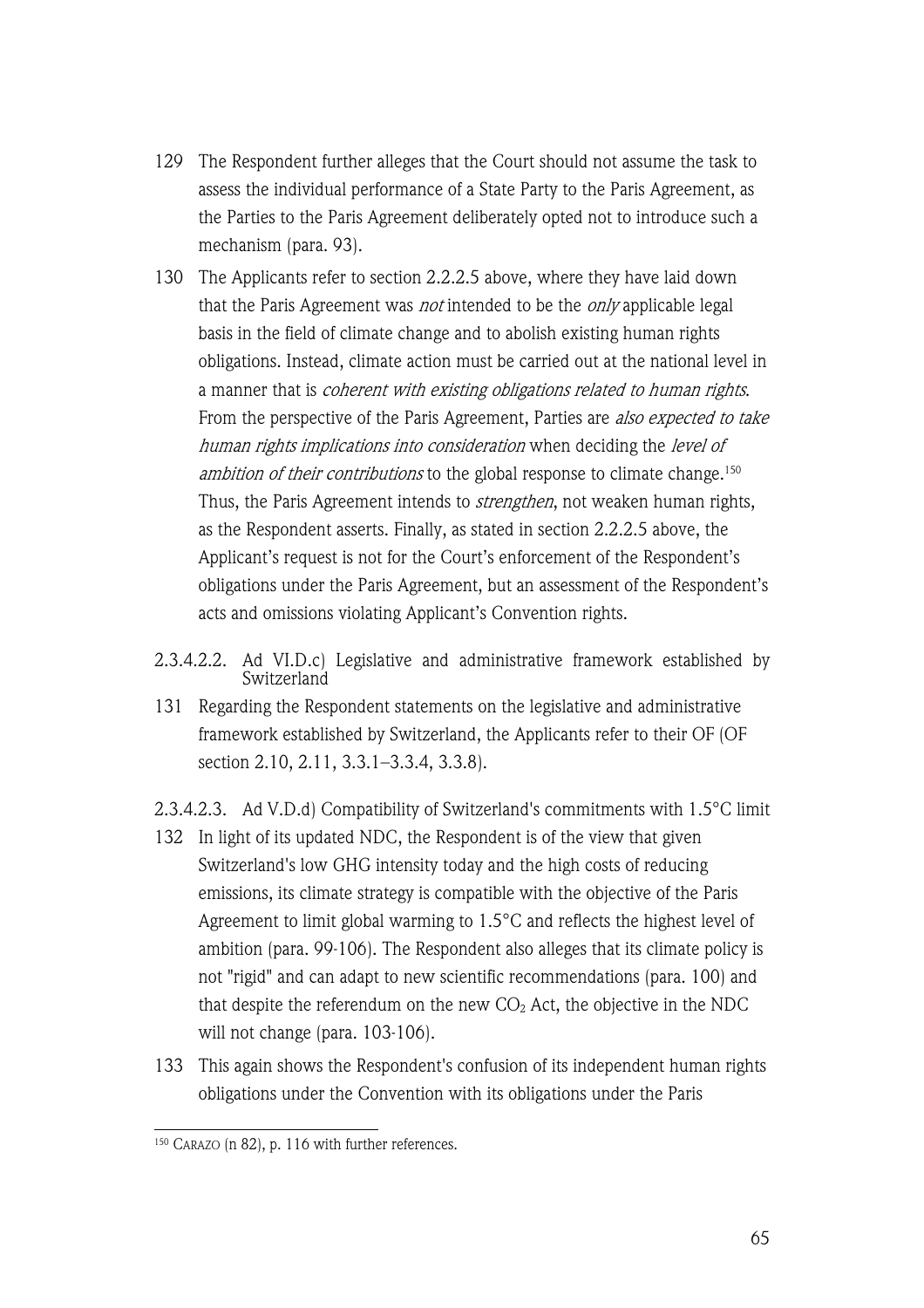Agreement. The Applicants have never requested for this Court to monitor the Respondent's commitments under the Paris Agreement. Instead, the Applicants ask the Court to assess whether the Respondent's failure to protect them from climate-induced heatwaves violates the Convention obligations (see above, section 2.2.2.5).

- 134 The Applicants laid down in their Observations on the Facts and in their Application that Switzerland's climate strategy has never been and is not planned to be in line with the 1.5°C limit. They laid down the following:
	- the reasons why, in light of the best available science and international environmental law and principles, the Respondent's NDC as well as its long-term climate strategy are inadequate to stay on a pathway compatible with the 1.5°C limit (OF section 2.10). Notably, what the Respondent refers to in para. 101 and in its updated NDC are global emission reduction pathways (see OF para. 49) and not its fair share towards the global mitigation burden (see OF para. 56 ff), and the Respondent's NDC does not even comply with this global pathway (AS para. 17 f.; OF para. 55);
	- The Respondent's contribution to climate change is excessively high (OF section 3.2.2), contrary to what the Respondent claims in para. 105 and in its updated NDC. Even if there would be below average per capita emissions in Switzerland, this would not be a relevant consideration in determining its fair share (OF para. 59); <sup>151</sup>
	- the mitigation potential in Switzerland remains largely unused, partly without any justification (e.g. in the financial and agricultural sector), partly on the justification of high costs, for which the Respondent does not submit any evidence. However, this is contradictory, as the Respondent Government states it is strongly in Switzerland's own *financial* interests that global warming is limited to  $1.5^{\circ}$ C (OF section 3.3.6); and even if there would be high costs, this is not a relevant consideration in determining its fair share (OF para.  $59$ );<sup>152</sup>
	- the Respondent failed to implement and enforce measures to meet its (inadequate) 2020 target (AS section 1.4; OF section 2.11);

<sup>151</sup> RAJAMANI ET AL. (n 135), p. 991.

 $152$  Ibid.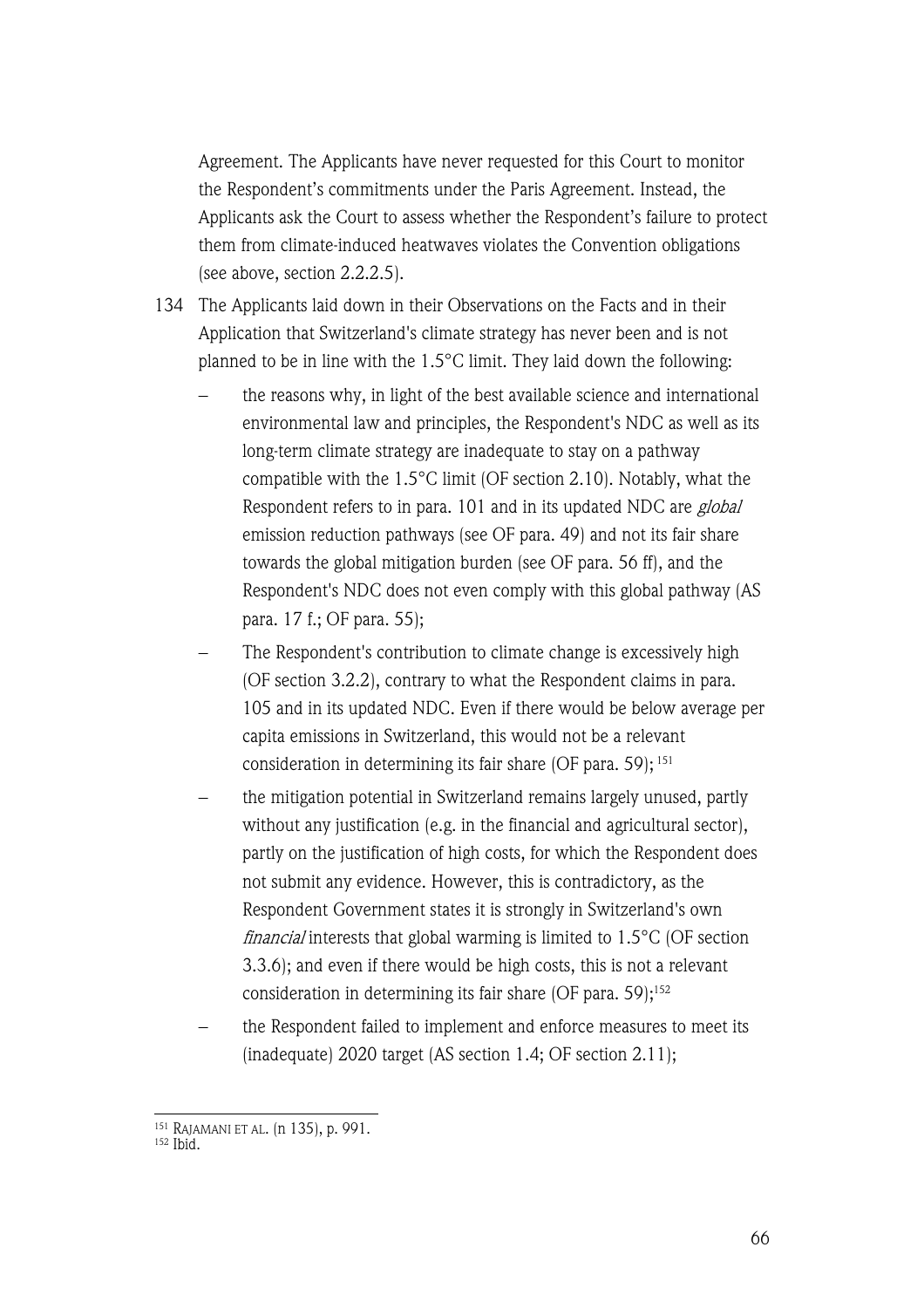- the Respondent failed to set any domestically binding climate targets for 2030 and 2050 (OF section 2.9);
- the level of climate protection is not based on scientific studies but on assumed majority opinions (OF section 3.3.8);
- the Respondent has merely vague ideas how to proceed after the rejection of the new  $CO<sub>2</sub>$  Act (OF section 3.3.5) and
- new solutions are likely to be too weak and too late for the Respondent to do its share to limit global warming to 1.5°C (OF section 3.3.3).
- 135 Regarding the Respondent's reference to the democratic system of Switzerland (para. 103) it should be noted that national difficulties in taking measures are legally irrelevant. A party may not invoke the provisions of its internal law as justification for its failure to perform a treaty (Art. 27 Vienna Convention). With respect, the Convention cannot therefore be undermined with reference to democracy and the Optional referendum in Art. 141 of the Swiss Constitution. Notably, all domestic law emerges within the Swiss democratic system. Without doubt, this does not mean that domestic law prevails over the Convention. The Court regularly sees violations of Convention rights due to domestic law that is not compatible with the Convention rights.153
- 136 Overall, Switzerland's commitments are not compatible with the 1.5°C limit.
- 2.3.4.2.4. Ad V.D.e) Compatibility of Switzerland's commitments with Arts. 2 and 8 ECHR
- 137 The Respondent considers that Switzerland has put in place measures to reduce  $CO<sub>2</sub>$  emissions that are compatible with the objective of the Paris Agreement, which is why it has not exceeded and will not exceed its margin of appreciation in environmental matters, as the choice of means to combat climate change falls within the margin of appreciation of the state and that there would still be time to make this choice (para. 108-110).
- 138 The Applicants submit that from this, it appears that the Respondent shares the view of the Applicants on the margin of appreciation as laid down in the Application (AS para. 58, with references): the Respondent's margin of appreciation is limited to *determining the measures* with which to fulfil its

<sup>&</sup>lt;sup>153</sup> See e.g. *Howald Moor and others v. Switzerland*, no. 52067/10 and 41072/11; *B. v.* Switzerland, no. 78630/12; Ryser v. Switzerland, no. 23040/13.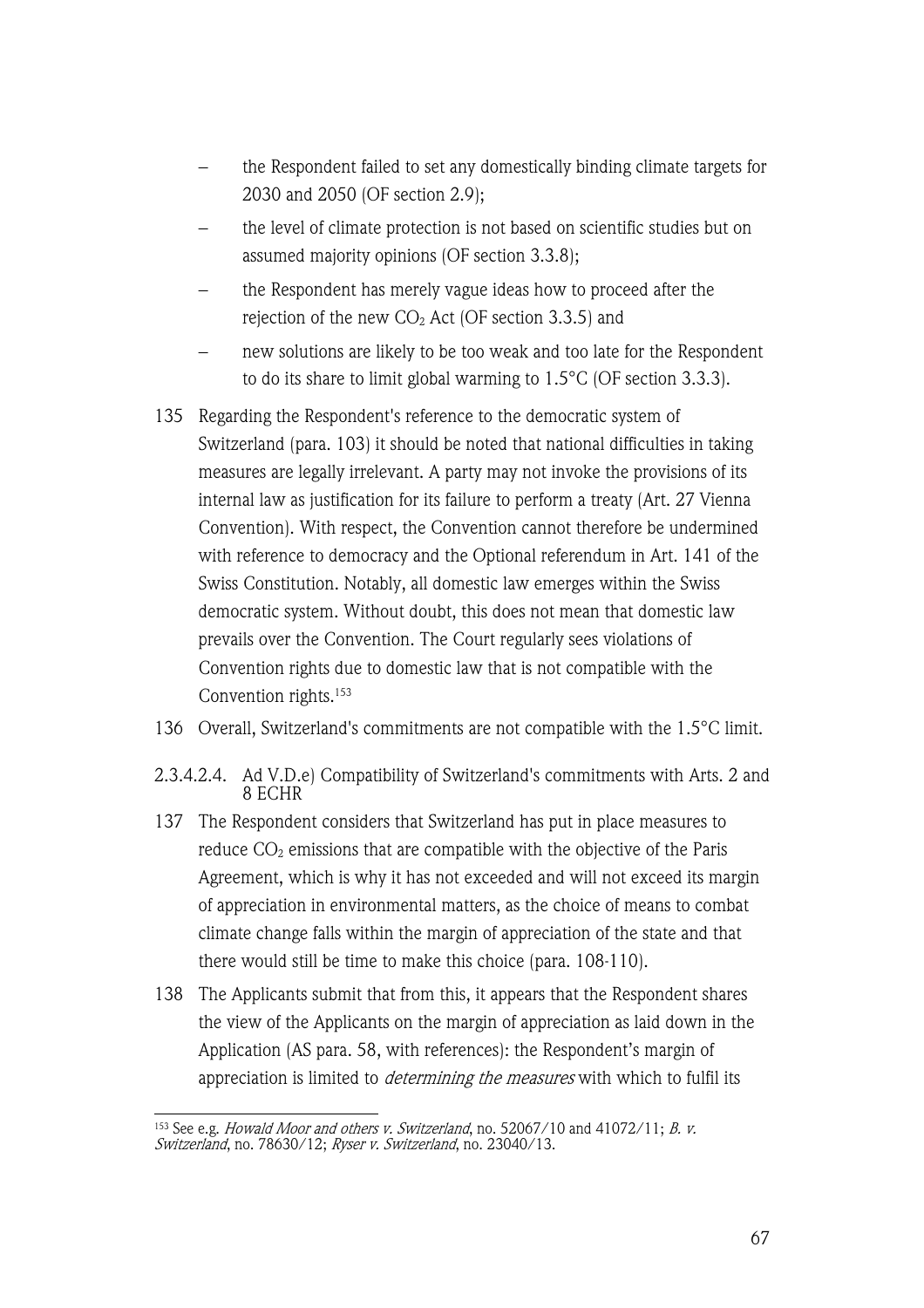duty to protect, provided they are actually implemented and are appropriate for achieving the objective. There is no discretion as to the level of ambition, namely to do its share to stay within the 1.5°C limit.

- 139 The Applicants laid down in detail and provided best available scientific evidence that contrary to the Respondent, Switzerland's climate strategy is not in line with the 1.5°C limit (see above, para. 134 with further references). The Respondent has thus failed to take adequate action, which falls outside of its margin of appreciation to choose the adequate means for combatting climate change.
- 140 It should be stressed that in environmental cases, the Court has found that, once an Applicant has raised a *prima facie* case of breach of the State's obligations, "the onus is on the State to justify, using detailed and rigorous data, a situation in which certain individuals bear a heavy burden for the rest of the community".154 Until this day, as shown in detail in the Observations on the Facts, the Respondent did not explain *that* and *how* it would reach its existing 2020 climate target, its NDC for 2030 and 2050, let alone its fair share to the global mitigation burden.<sup>155</sup>
- 141 On the point that there would be still time to combat climate change, as the Respondent alleges (para. 110), which is wrong, the Applicants refer to their Observations on the fact, section 3.3.9.
- 142 On the point that the Respondent's NDC would not significantly differ from what the Applicants have requested in 2016 (para. 111), which is wrong, the Applicants refer to their Observations on the fact, section 3.3.7.
- 143 The Respondent further claims that the precautionary principle and its possible implications for human rights are not consolidated in the case law of the Court and that the precautionary principle is too vague and too general to give specific directions (para. 112-113). Also, the Respondent is of the view that it fully complied with the precautionary principle (para. 114).
- 144 The precautionary principle is a general principle of international environmental law<sup>156</sup> that informs the scope of the State's positive obligations.

<sup>&</sup>lt;sup>154</sup> *Jugheli and Others* (n 120), § 76 and *Fadeyeva* (n 128), § 128; see also *Dubetska and Others* (n 128), § 155; *Cordella and Others* (n 74), § 161; *Öneryildiz* (n 114), § 89; *Budayeva and Others* (n

<sup>114), § 132;</sup> Brincat and Others (n 120), § 110. The Dutch Supreme Court adopted this approach in Urgenda (n 13), §§ 5.3.3 and 6.5.

<sup>155</sup> Cf. Neubauer (n 13), §§ 239-241.

<sup>156</sup> See e.g. Rio Declaration (n 8) Principle 15; Art. 3(3) UNFCCC; MEINHARD SCHRÖDER, Precautionary Approach/Principle, Max Planck Encyclopedia of Public International Law, March 2014; International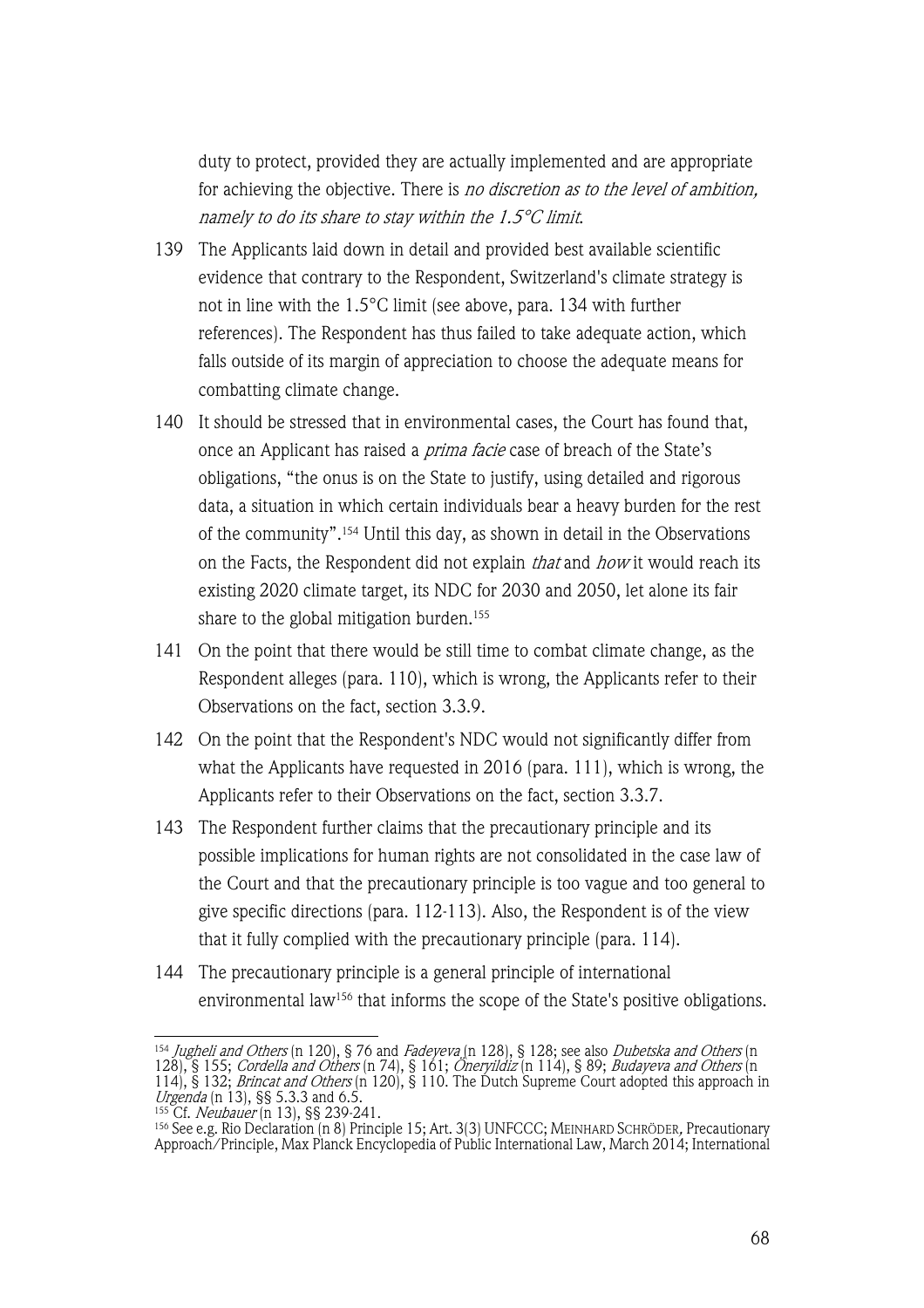In T*ă*tar v. Romania, the Court held that "the precautionary principle recommends that States should not delay taking effective and proportionate measures to prevent a risk of serious and irreversible damage to the environment in the absence of scientific or technical certainty", and the Court recalled "the importance of the precautionary principle (first enshrined in the Rio Declaration), which 'is intended to be applied with a view to ensuring a high level of protection of health, consumer safety and the environment in all Community activities'"157 (emphasis added). Like in T*ă*tar v. Romania, in the present case, the risk posed by climate change-induced heatwaves had partly already materialized in the past. There have been around 2,000 heat-related deaths since 2003 in Switzerland, and there has been heat-related morbidity and infringements in well-being, the latter two being experienced by the Applicants (see AS section 1.1 and 1.2; OF section 2.6). There is overwhelming scientific certainty on the causes and consequences of climate change.

- 145 Against that background, and in line with T*ă*tar v. Romania, § 120, the Respondent's positive obligation to prevent irreversible and serious harm to the earth climate and to the Applicants caused by excessive GHG emissions applies with even more force for the period from now on. Taking the risk of non-compliance with the limit of 1.5°C and delaying taking the necessary measures, as the Respondent does, is impermissible in terms of the precautionary principle.
- 146 Notably, the principle also applies if the actual materialization of the risk to the Applicants' life and health would be deemed to be uncertain. The Applicants have demonstrated with best available scientific evidence that staying within the limit of 1.5°C would significantly reduce the risk of heatrelated excess mortality and morbidity (AS section 1.5; OF section 2.7). There

Tribunal for the Law of the Sea, *Southern Bluefin Tuna Cases (New Zealand v. Japan; Australia v.* Japan), Provisional measures, Order, 27 August 1999. See also Art 191 TFEU: "Union policy on the environment … shall be based on the precautionary principle and on the principles that preventive action should be taken, that environmental damage should as a priority be rectified at source and the polluter should pay." From the European Court of Justice, see for example Case C-236/01, Monsanto Agricoltura Italia SpA v. Presidenza del Consiglio dei Ministri [2003] ECR I8105. On the related preventative principle, derived from State due diligence obligations, see International Court of Justice, Pulp Mills on the River Uruguay (Argentina v. Uruguay), Judgment, ICJ Report 2010, p. 14 § 101. <sup>157</sup> <sup>T</sup>*ă*tar (n 80) § 109.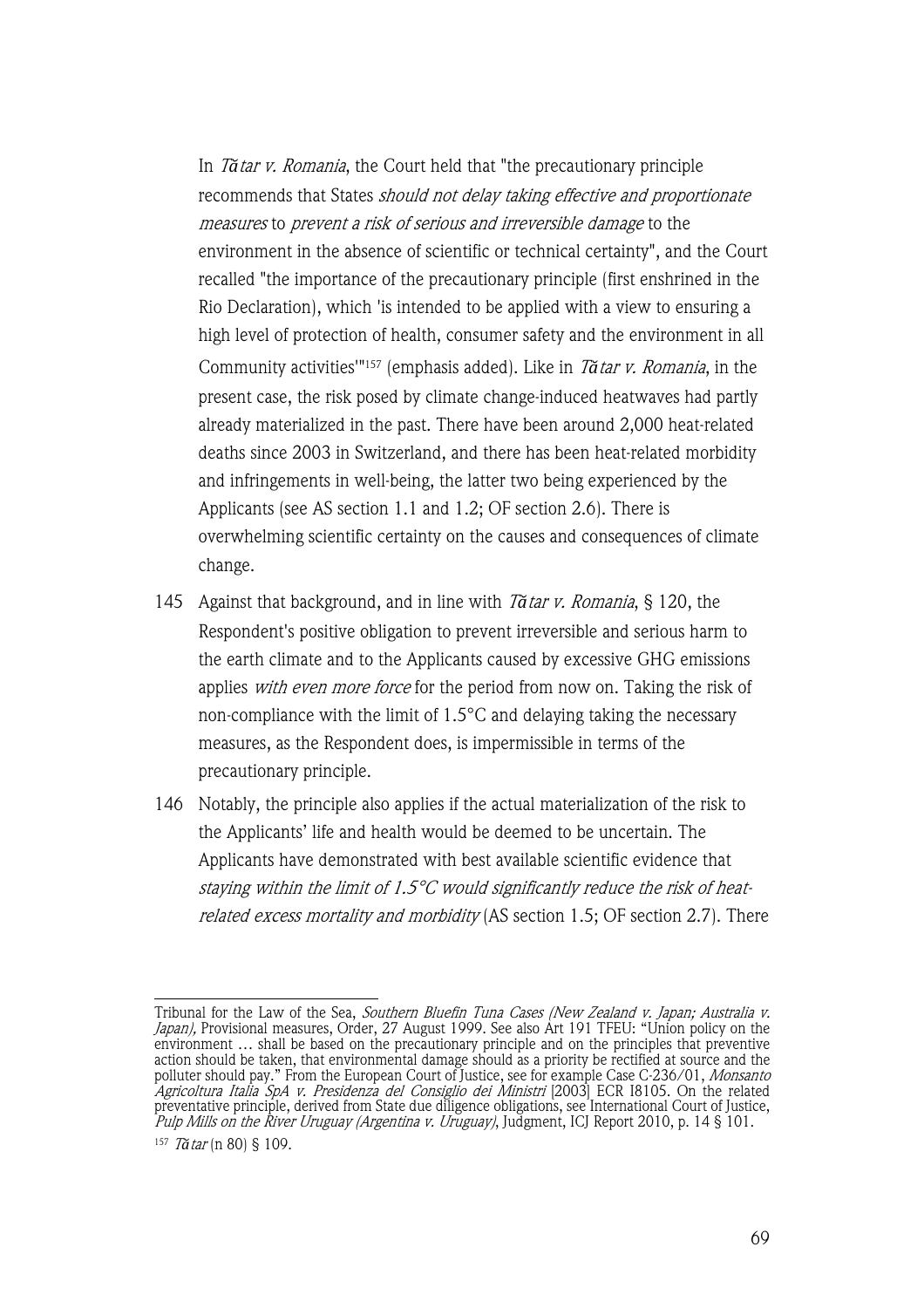is sufficient clarity on this, and this informs the content of the precautionary principle and herewith the scope of the obligation to protect in its substance.

- 147 It is worth mentioning that in their deliberations on the appropriate level of action for a state to take, many national courts have invoked the precautionary principle in climate cases.158 In Switzerland, the precautionary principle is enshrined in the Swiss Constitution, Art. 74(2), and has a justiciable content in cases "in which the answer to a legal question can be linked neither to a specific legal concretization of the precautionary principle nor to another norm."159 In these cases, the precautionary principle itself is the relevant, directly applicable legal principle that leads to the answer of the legal question.160 Thus, also in domestic law, the precautionary principle is not deemed to be "too vague" for it to be able to direct decision-making in substance.
- 148 The Respondent argued in its Reply (paras. 115-116) that the principle of intergenerational equity is not an established rule of international law. However, this is not correct; this principle, as well the principle of intragenerational equity, has in fact been accepted by states as a norm of international law, reflected in many international instruments,161 court decisions162 and comments from human rights treaty bodies163. <sup>164</sup> The

<sup>&</sup>lt;sup>158</sup> Federal Court of Australia, *Sharma by her litigation representative Sister Marie Brigid Arthur v Minister for the Environment* [FCA 560], 27 May 2021, para. 254-257; *Neubauer* (n 13); High Court of New Zealand, *Sarah Thomson v. The Minister for Climate Change Issues*, 2 November 2017, CIV 2015-485-919, NZHC 733, para. 88-94; Supreme Court of Colombia, *Future* Generations v. Ministry of the Environment and Others, 5 April 2018, STC4360-2018, para. 11.1; Dutch Supreme Court, Urgenda (n 13), para. 5.7.3, 7.2.5, 7.2.10.

<sup>159</sup> GRIFFEL/RAUSCH/ADLER, Kommentar zum Umweltschutzgesetz, Ergänzungsband zur 2. Auflage, Zürich 2011, Art. 1 N 21, translated from German.<br><sup>160</sup> Ibid.

<sup>161</sup> UN Charter (1945), Preamble; Statute of the Council of Europe (1949), Preamble; Rio Declaration (n 8) Principle 3; Stockholm Declaration (1972), Principle 1; International Whaling Convention (1946), Preamble; African Nature Convention (1968), Preamble; World Heritage Convention (1972), Article 4; Paris Agreement, Preamble; UNFCCC, Article 3.

<sup>&</sup>lt;sup>162</sup> International Court of Justice, *Advisory Opinion on the Legality of the Threat or Use of Nuclear* Weapons, Advisory Opinion, ICJ Reports 1996, p. 226, § 29; International Court of Justice, Gab*č*íkovo–Nagymaros Project, ICJ Reports 1997, p. 7 § 53; Permanent Court of Arbitration, Arbitration regarding the Iron Rhine Railway, Belgium v. the Netherlands, PCA (2005), ICGJ 373, § 58.

<sup>163</sup> Human Rights Committee, General Comment No. 36 (n 37), para. 62; Joint Statement (n 30), § 9.

<sup>164</sup> For further arguments establishing the recognition of the principle of intergenerational equity, intragenerational equity and sustainable development in academic commentary, see SANDS ET AL., Principles of International Environmental Law, Cambridge 2018 (4th ed.), pp. 218-221; ELOISE SCOTFORD, Environmental Principles Across Jurisdictions: Legal Connectors and Catalysts, in EMMA LEES AND JORGE E. VIÑUALES (eds.), The Oxford Handbook of Comparative Environmental Law, Oxford 2019, p. 656.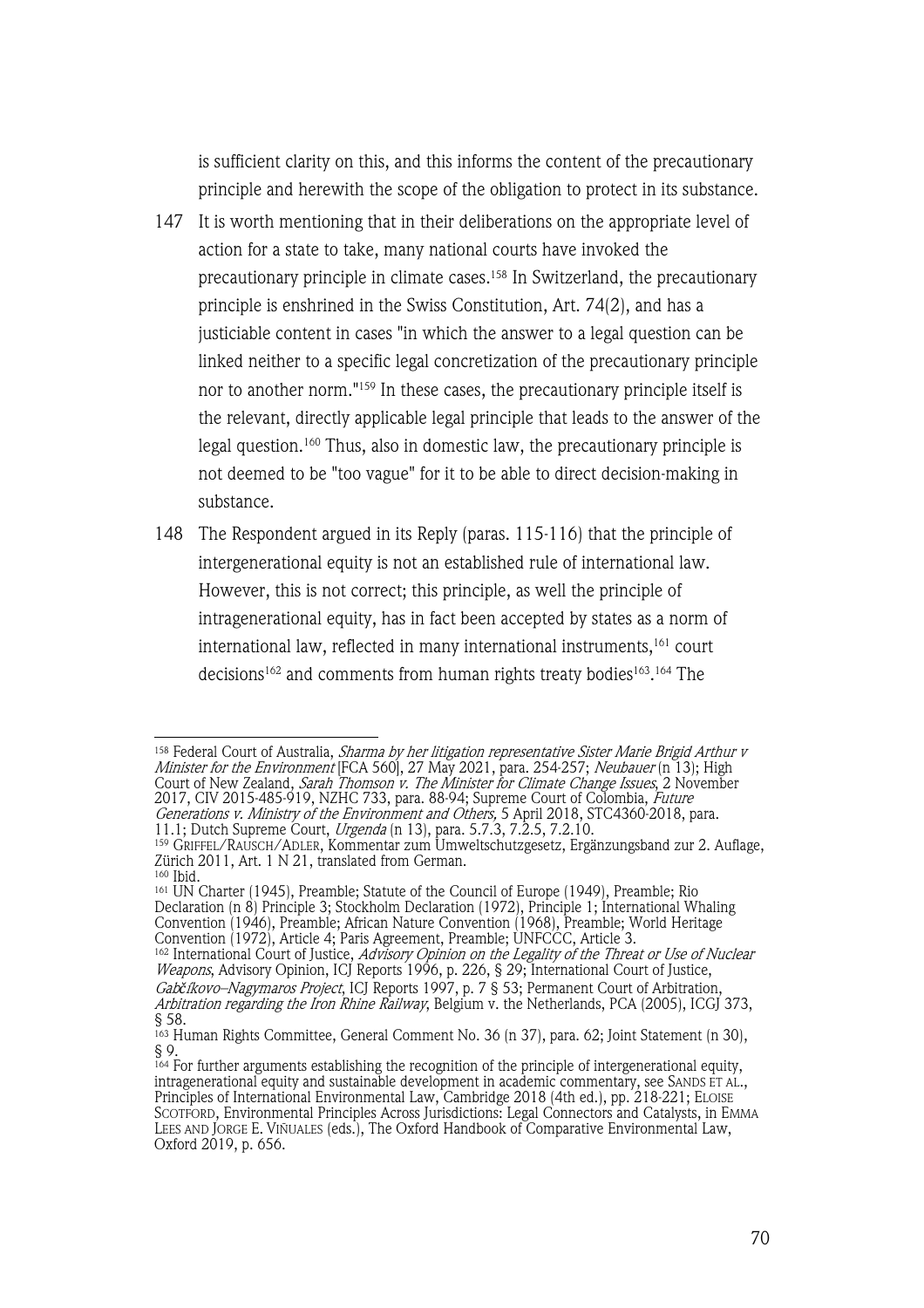principles of intergenerational equity and intragenerational equity165 are two concepts at the core of the principle of sustainable development.166

- 149 Intergenerational equity aims to ensure future generations are able to enjoy natural resources, and in this case a safe and stable climate. Intragenerational equity requires an equitable environment, use of resources and approach to climate change measures which are fair to and among *present* generations; present generations include the Applicants, who have suffered and continue to suffer from the effects of climate change. Indeed, the principle of sustainable development seeks to ensure economic development with the protection of the environment by considering the "developmental and environmental needs" of both "present and future generations" of humankind.167
- 150 The Respondent has an obligation towards the Applicants to protect them against threats to their life, health and well-being posed by dangerous climate change, which is also based on the need to achieve intragenerational equity and pursue sustainable development. The Applicants are due to their age and gender particularly vulnerable to heatwaves and have a higher risk of mortality and morbidity than the rest of the population due to their age and gender. These vulnerabilities "intersect to amplify the impacts" of climate change.168 Intragenerational equity aims to ensure justice among individuals alive today, especially towards individuals living in the most "environmentally vulnerable" context,<sup>169</sup> including those affected by the consequences of climate change like heatwaves. In addition, one of the objectives of Applicant 1 is to protect the interests of current senior women and future senior women, as well as protecting the climate for the interests of future generations (Art. 2 statutes, see Application doc. 2).
- 151 As such, the Respondent cannot dismiss the principle of intergenerational equity, nor could it ignore the principle of intragenerational equity applicable to the Applicants; these are important norms of international law by which

<sup>165</sup> Report of the World Commission on Environment and Development, Our Common Future ("Brundtland Report"), 1987, § 3 ("sustainability implies a concern for social equity between generations, a concern that must logically be extended to equity within each generation"). <sup>166</sup> SANDS ET AL. (n 164), pp. 218, 221.

<sup>167</sup> Gab*č*íkovo–Nagymaros Project (n 162), § 140.

<sup>168</sup> Third party intervention by the UN Special Rapporteur (n 35).

<sup>169</sup> Rio Declaration (n 8), Principle 6.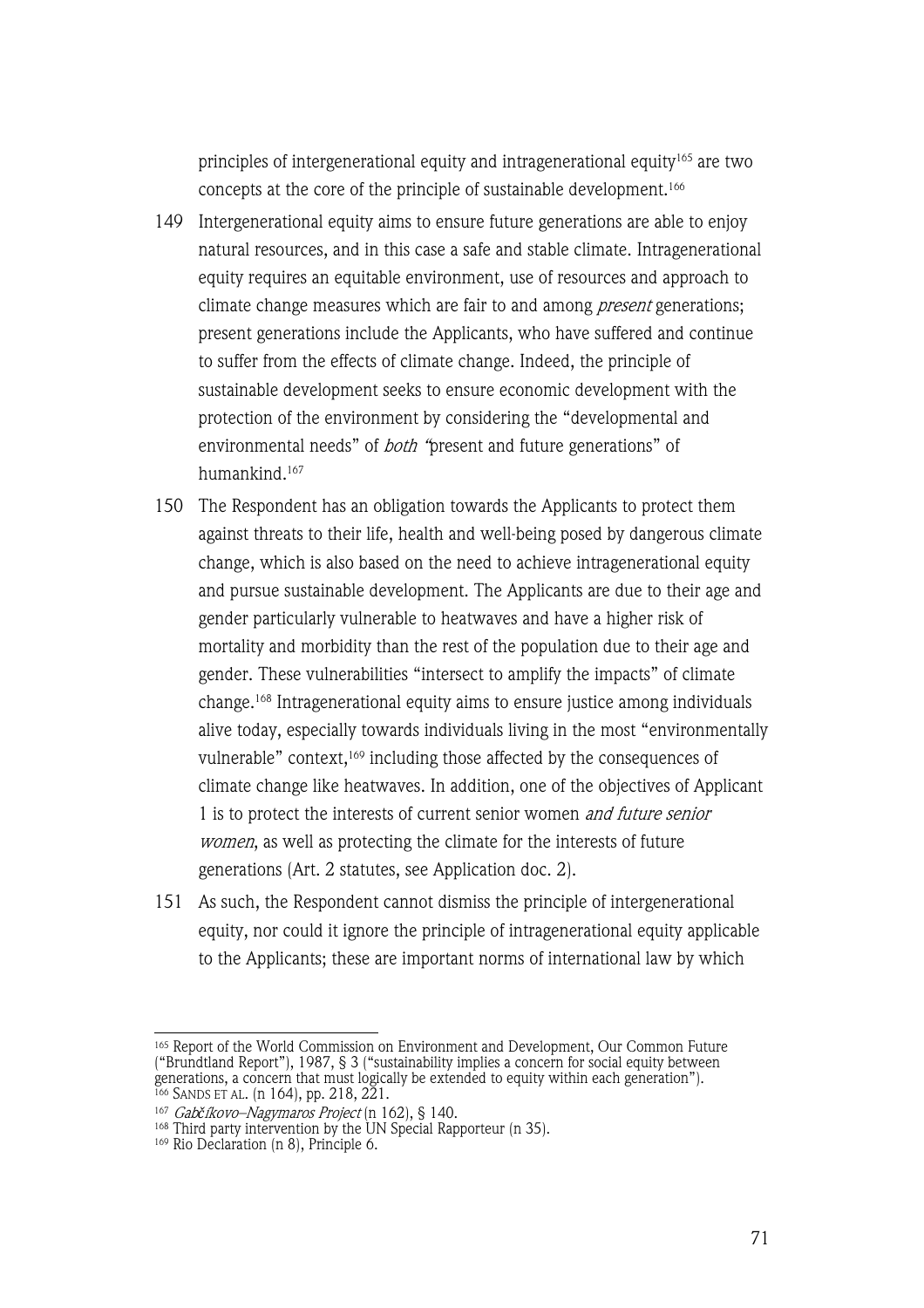the Respondent is bound and which informs its obligations under the Convention.

- 152 The Respondent eventually refers to its adaptation measures (para. 117). The Applicants submit that the risk of non-compliance with the limit of 1.5°C and delaying taking the necessary *mitigation* measures *is impermissible in terms of* the precautionary principle. Adaptation measures cannot replace mitigation measures, but have to complement them since harm to the Applicants caused by climate change is occurring today and will increasingly continue to occur also if warming would be limited to 1.5°C, but to a significant lesser extent since there is an *exponential* increase in mortality with increasing temperatures (OF para. 40). This understanding should also shape the margin of appreciation granted to the Respondent in choosing the appropriate measures to respond to the threat of climate change.
- 2.3.4.2.5. Ad V.D.f) Conducting appropriate surveys and studies and effective public participation
- 153 The Respondent states that the Court requires the States to carry out appropriate investigations and studies where complex environmental and economic policy issues exist (para. 119), and that it would be essential that decisions are based on best scientific knowledge (para. 120).
- 154 However, as stated in detail in the OF, the level of climate protection in Switzerland is *not based on scientific studies* (which FOEN confirmed after a request according to the FOIA) but on assumed majority opinions (see OF section 3.3.8). Already due to this failure, the Respondent violated the Applicant's Convention rights.170
- 155 Clearly, participation in a consultation procedure (the Respondent, para. 121) as well as transparency and openness of the legislative and decision-making process (the Respondent, para. 123) do not replace effective protection of the human rights of the Applicants.

# 2.4. Question 3: Has there been a violation of the right of access to an impartial tribunal within the meaning of Art. 6 ECHR?

156 The Applicants submitted in the Application (AS section 3.1) that there has been a violation of Art. 6 ECHR because the Respondent's courts failed to

<sup>170</sup> See e.g. Tătar (n 80), § 118.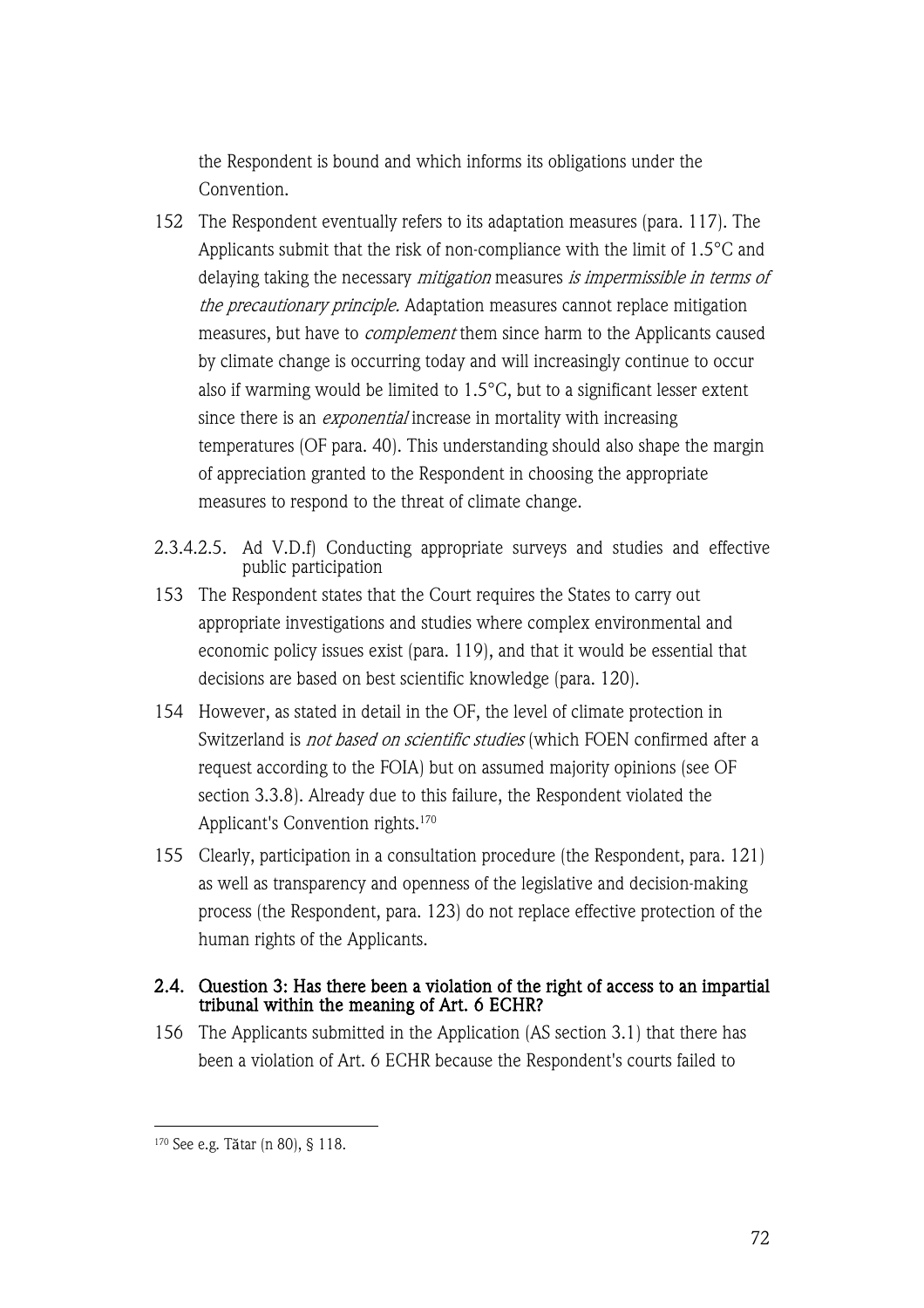adequately examine the merits of the Applicants' allegations. The Applicants fully uphold the statements made in the Application.

- 157 Access to court in the sense of Art. 6 ECHR (and access to a remedy in the sense of Art. 13 in combination with Arts. 2 and 8 ECHR) are crucial in climate cases. However, a finding by this Court that only Arts. 6 and/or 13 ECHR have been violated would mean losing crucial years in view of the extreme urgency of the case (see AS section 1.8). Each additional tonne of  $CO<sub>2</sub>$  emitted further increases the concentration of  $CO<sub>2</sub>$  in the atmosphere and worsens climate impacts, including the severity and frequency of heatwaves, in a practically irreversible manner. There is a *near-linear* relationship between cumulative anthropogenic  $CO<sub>2</sub>$  emissions and the global warming they cause (OF section 2.4); there is an exponential increase in mortality with increasing temperatures (OF section 2.5 and 2.7). In other words, access to court is crucial in climate-related cases, but the Applicants also draw the Court's attention to the urgency of climate action, as documented by the relevant scientific evidence. This urgency means that requiring another set of domestic proceedings compliant with the Applicants' procedural rights would be pejorative for the protection of the Applicants from the harms at stake.
- 158 Thus, the Applicants respectfully submit that the best way to protect them from the risk of harm posed by dangerous climate change would be for the Court to establish all of the Convention violations at issue. This would mean, on the one hand, declaring that the Respondent failed to protect, in substance, the Applicants' right to life and private life under Art. 2 and 8 ECHR (by failing to adopt the necessary legislative and administrative framework to do its share to prevent a global temperature increase of more than  $1.5^{\circ}$ C above pre-industrial levels), and, on the other hand, recognizing a violation of their rights under Arts. 6 and 13 ECHR.

### 2.4.1. Question 3.1: Is this provision applicable in the civil context?

#### 2.4.1.1. Answer to the Court's question

159 The Applicants submitted in the Application (AS para. 42-44) that Art. 6 ECHR is applicable. The Applicants fully uphold the statements made in the Application and assert that Art. 6 ECHR is applicable in its civil limb.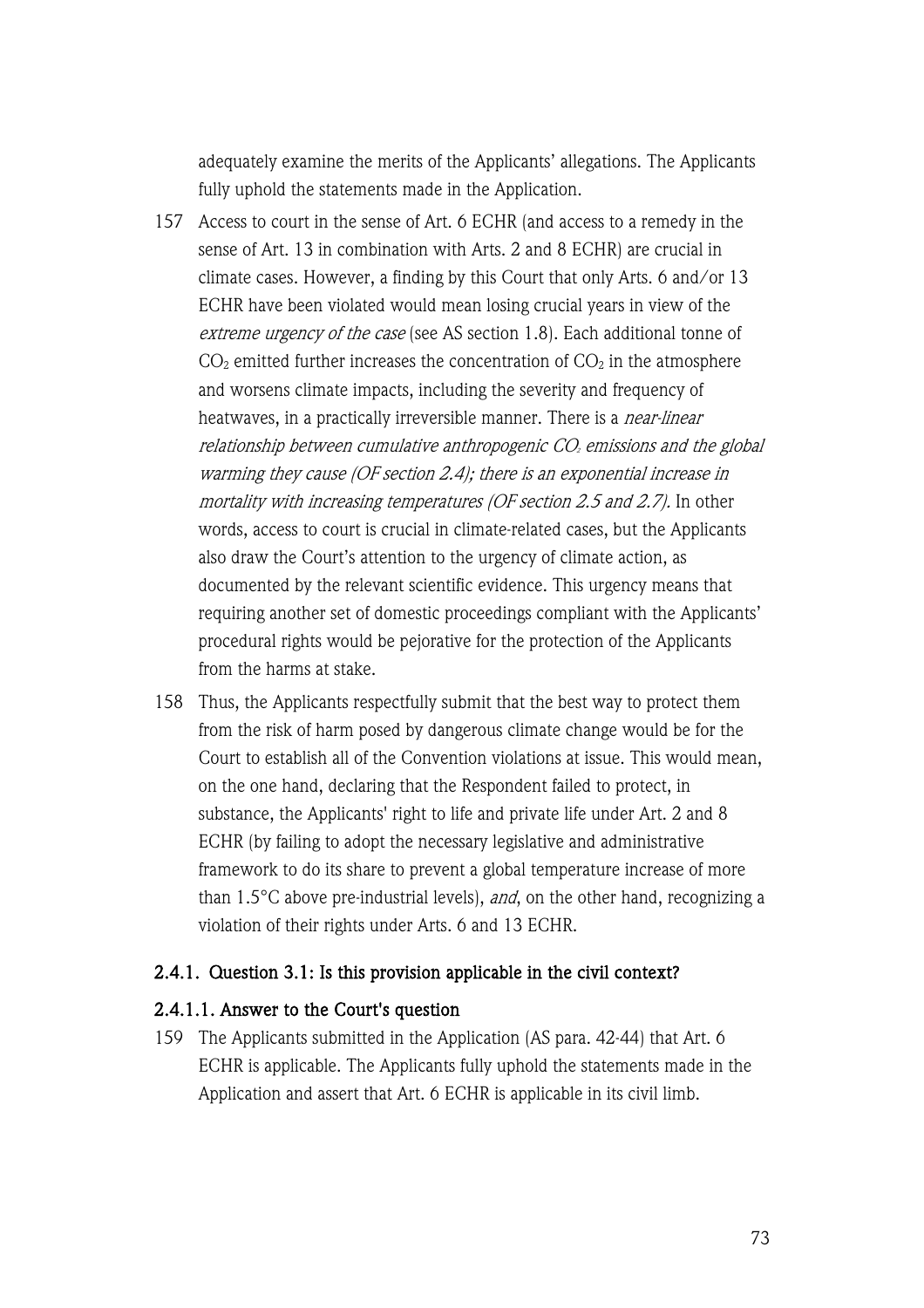### 2.4.1.2. Reply to the Respondent's arguments

- 160 The Respondent does not contest the 'civil' nature of the rights at stake this went uncontested in the domestic proceedings as well (Application doc. 19 section 6.1 and 6.2) – but does contest that there is an 'arguable claim' under domestic law. It argues that the Federal Supreme Court held that Art. 10(1) of the Swiss Constitution and Arts. 2 and 8 ECHR were not affected with the necessary degree of intensity (para. 127).
- 161 According to the case law of the Court, the applicability of the civil limb of Art. 6 ECHR means that there must be a 'dispute' regarding a 'right' which can be said, at least on arguable grounds, to be recognised under domestic law. <sup>171</sup> The substantive right relied on by the applicant in the national courts must have a legal basis in the State concerned; the dispute in question must be genuine and serious and the outcome of the relevant proceedings must be directly decisive for that right.<sup>172</sup> Where there was a genuine and serious dispute about the existence of such a right at the outset of the proceedings, the fact that the domestic courts concluded that the right in question did not exist cannot retrospectively deprive an applicant's complaint of its arguability.173
- 162 Art. 10 of the Swiss Constitution and Arts. 2 and 8 ECHR174 are subjective rights which have a legal basis in domestic law. These rights are, at least on arguable grounds, recognised under domestic law, as there was a dispute regarding the scope of these rights. The fact that the domestic courts denied the Applicants their rights – notably in an arbitrary manner (see AS, para. 45 and 47) – does not deprive the Applicant's complaint of its arguability.
- 163 Based on the reasoning of the Federal Administrative Court that the "requests of the Applicants" would not contribute to the "reduction of GHG emissions in Switzerland", the Respondent further contests the existence of a genuine and serious dispute and a decisive outcome for the rights in question (para. 128 f.).
- 164 The Applicants submit that they have laid down in detail, in the domestic proceedings before the Federal Administrative Court, why a decisive outcome

<sup>&</sup>lt;sup>171</sup> *Denisov* (n 68), § 44; *Boulois v. Luxembourg* [GC], no. 37575/04, § 90.

<sup>172</sup> Károly Nagy v. Hungary [GC], no. 56665/09, §§ 60-61; Roche v. the United Kingdom [GC], no. 32555/96, § 119; *Boulois* (n 171), § 91.

<sup>&</sup>lt;sup>173</sup> *Z and Others v. the United Kingdom* [GC], no. 29392/95, §§ 88-89.

<sup>174</sup> Cf. Naït-Liman (n 85), § 108.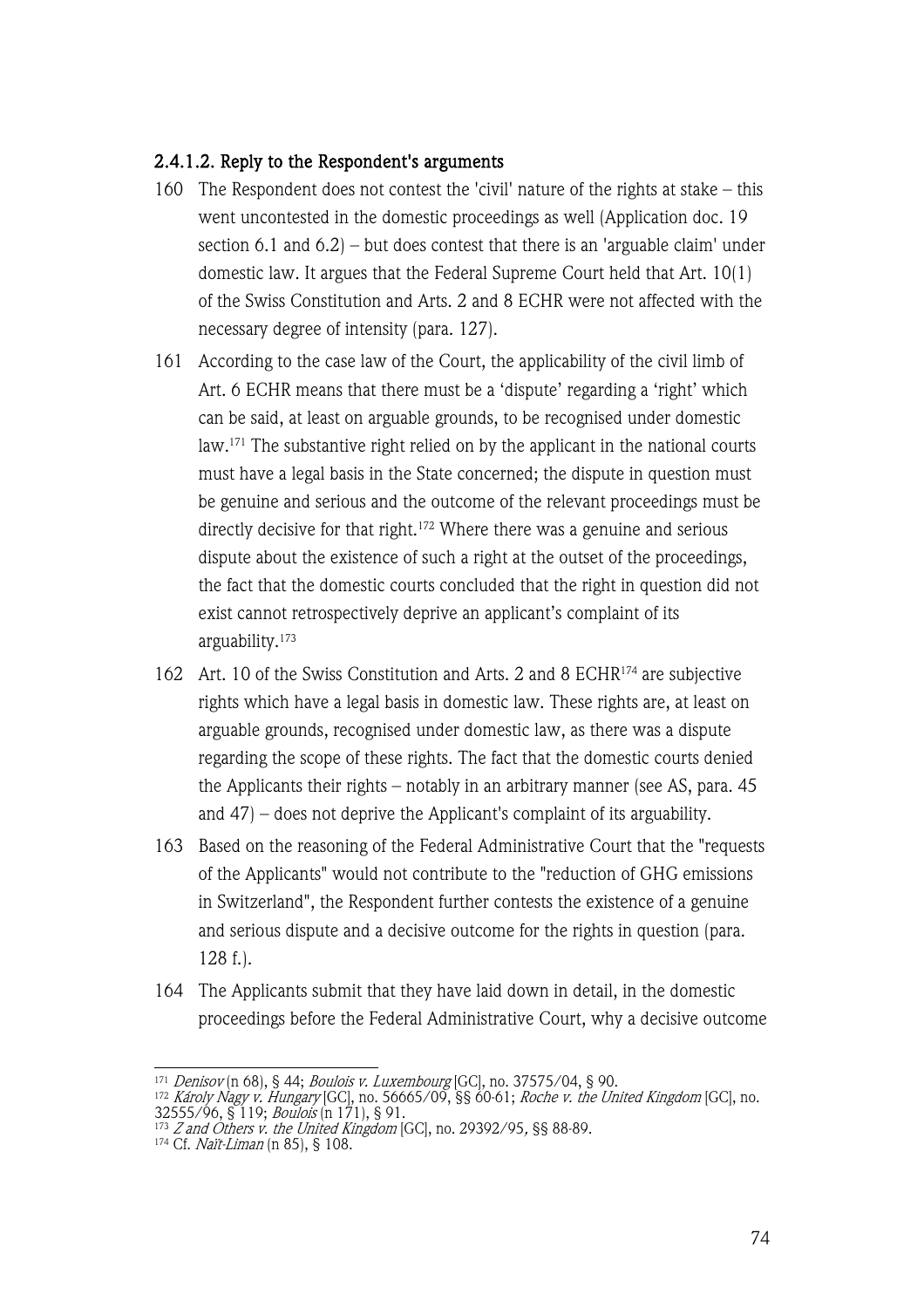for the rights in question exists (doc. 14 section 6.1.2.3 and doc. 16 section 2.4.4.3). However, the Federal Administrative Court did not go into the Applicants' statements on the link between the outcome of the proceedings and their rights as recognized under domestic law. Nor did it review the domestic law presented (the state's obligation to protect in terms of Art. 10 Swiss Constitution and Arts. 2 and 8 ECHR), which is relevant for assessing Art. 6 ECHR (see doc. 17 section 8.3 and 8.4). Instead, the Federal Administrative Court reviewed the "sufficiently close connection" required for the application of Art. 6 ECHR in light of the wrong parameters. In particular, it did not examine the connection between a *right* recognized under domestic law and the *outcome of the proceedings*, which is required by the case law on Art. 6 ECHR. Instead, the Federal Administrative Court considered the connection between the actions of the state in terms of the Applicants' demands in the request and the reduction of greenhouse gas emissions following from them. However, both of these points belong to the parameter "outcome of the proceedings", which for its part would have had to be contrasted with the domestic right invoked (see in detail doc. 18 section 2.6.2.1.a).

- 165 Before the Federal Supreme Court, the Applicants have laid down in detail the "outcome of the proceedings" that would be expected if their 2016 legal requests were approved (doc. 18 section 2.6.2.1.b). They contrasted this outcome of the proceedings with their rights recognized under domestic law (doc. 18 section 2.6.2.1.c) and demonstrated that the outcome of the proceedings is directly decisive for the rights in question (doc. 18 section 2.6.2.1.d). The Applicants fully refer to these statements and uphold these.
- 166 Regarding the Respondent's claim on causation and immediacy (para. 129), the Applicants point to section 2.3.2 and para. 95 ff. above. Also, in their request to the Respondent Government (see doc. 14 section 4.4) as well as in their appeals to the Federal Administrative Court (doc. 16 section 2.1.2) and the Federal Supreme Court (doc. 18 section 2.3.3), the Applicants always pointed to concrete health risks from excessive GHG emissions for them as members of a particularly vulnerable group that have also partly materialized amongst the Applicants. They did not merely complain about hypothetical consequences for the environment and human health.<sup>175</sup>

<sup>&</sup>lt;sup>175</sup> Contrast Ivan Atanasov v. Bulgaria, no. 12853/03, § 92.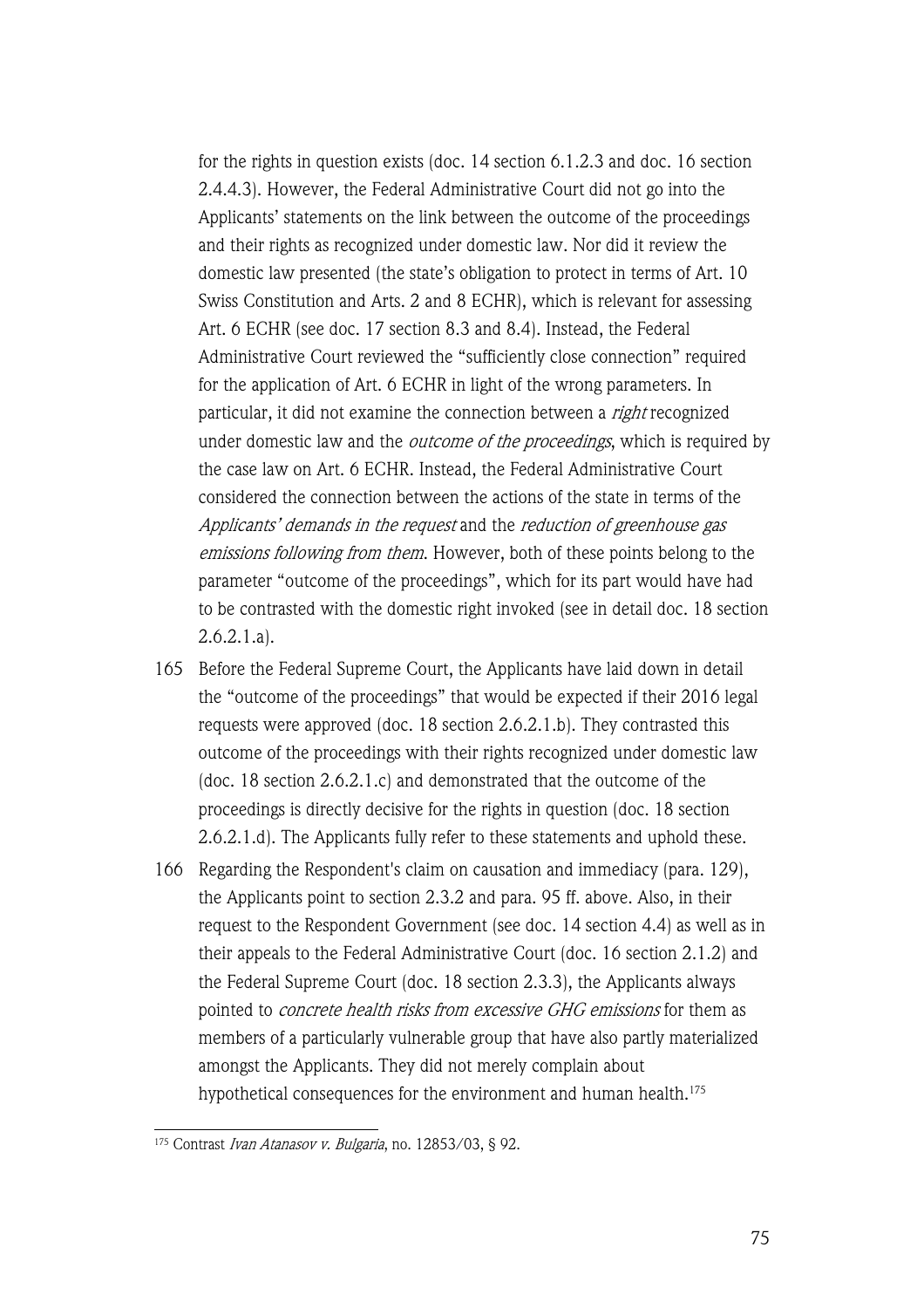The reduction of GHG emissions is directly decisive for the right to life and right to private and family life invoked by the Applicants.

- 167 The Applicants fully uphold that the present dispute is genuine and serious, and the result of the proceedings is directly decisive for the rights in question (see AS para. 44).
- 168 Regarding the Respondent's allegations that there is no right of access to a court having jurisdiction to invalidate or override a law emanating from the legislative authority (para. 130), the Applicants submit that first, they have not sought access to an alternative court,176 but sought the available domestic courts to adequately examine the merits of their allegations, and second, that they did not request the  $CO<sub>2</sub>$  Act to be invalidated or overridden in the domestic proceedings, but requested the Respondent Government to stop omissions in climate protection and to take all necessary actions within its competence to reduce GHG emissions to protect the Applicant's rights (cf. Application doc. 14).
- 169 The Respondent further claims that the subject of the dispute is a general interest in climate protection, and not the civil rights of the Applicants (para. 130). The Applicants submit that there is a dispute over Art. 10 of the Swiss Constitution as well as over Arts. 2 and 8 ECHR, and this is not altered by the fact that their individual rights and associated positive obligations may additionally lead to a general protection of societal interests (see AS para. 52 with references to the Court's case law).

#### 2.4.2. Question 3.2: Did the Applicants have effective legal remedies at their disposal to assert their civil rights (see, for example, Naït- Liman v. Switzerland [GC], no. 51357/07, para. 113, 15 March 2018)?

#### 2.4.2.1. Answer to the Court's question

170 The Applicants submitted in the Application (AS para. 45-48) that they did not have an effective legal remedy at their disposal to assert their civil rights. The Applicants fully uphold the statements made in the Application.

<sup>&</sup>lt;sup>176</sup> Cf. *Posti and Rahko v. Finland*, no. 27824/95, § 52, where the applicants complained that they had no access to a tribunal within the meaning of Article 6 § 1 of the Convention in order to challenge the fishing restriction imposed by governmental decree.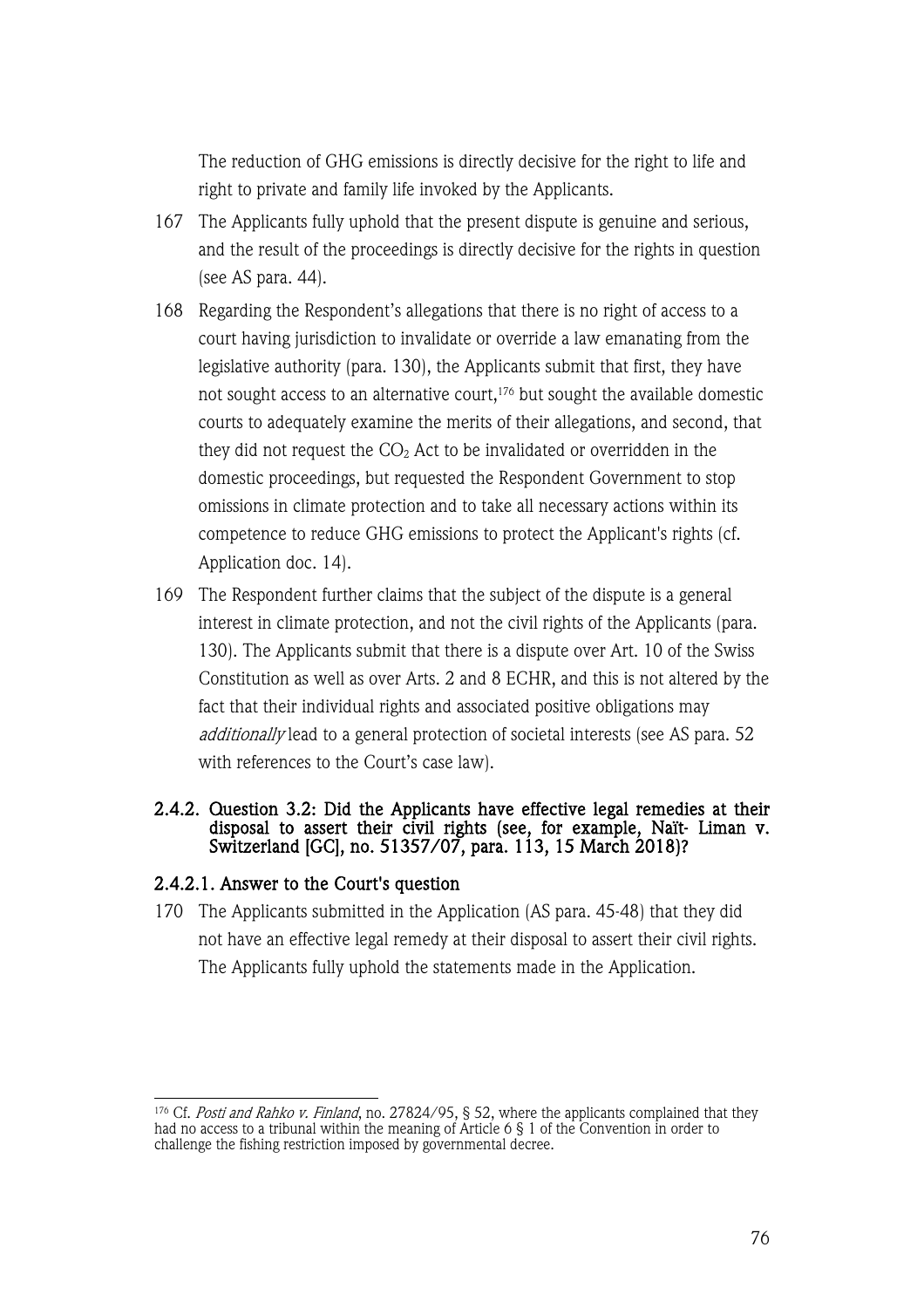#### 2.4.2.2. Reply to the Respondent's arguments

- 171 The Respondent alleges that the application under Art. 6 ECHR is a fourth instance complaint (para. 138), that the requirements entailed in Art.  $25a$ APA serve to ensure the proper administration of justice and prevent applications that constitute an *actio popularis* (para. 140-143), and that there is still some time to prevent global warming and to achieve the Applicant's objectives by political means (para. 144). The Respondent argues that since the judgements of the Federal Administrative Court and Federal Supreme Court are neither arbitrary nor manifestly unreasonable, it is not up to the Court to challenge their conclusions (para. 145).
- 172 The Applicants do not contest the limitations to the right of access to the courts entailed in Art. 25<sup>a</sup> APA itself. But their application under Art. 6 does not fall under the general ban on 'fourth instance' complaints. The domestic courts applied the standing requirements *arbitrarily*,<sup>177</sup> impairing the essence of the Applicants' rights<sup>178</sup> under Art. 10 of the Swiss Constitution and Arts. 2 and 8 ECHR. The Applicants also submit that they applied these requirements disproportionately given their duty to consider the nature of the rights at stake, as laid down in detail in the Application (AS para. 45-47).
- 173 To reiterate, the Federal Administrative Court and the Federal Supreme Court both *arbitrarily* came to the conclusion that the Applicants' appeals constitute an *actio popularis*, each with a different, likewise arbitrary argument. The assessment of the FAC that the Applicants were not "particularly" affected by the impacts of climate change (Application doc. 17 section 7.4.2 and 7.4.2) is in clear contrast with best available scientific evidence and the medical certificates submitted by the Applicants (see Application doc. 16, section 2.1.2). Equally contrary to any scientific evidence was the finding by the Federal Supreme Court that there was still time to wait to combat dangerous climate change. On this basis, the Federal Supreme Court found that the Applicants would not be affected in their rights with sufficient intensity, and accordingly it held that their claims aimed at an abstract examination of the domestic climate measures (Application doc. 19 section 5.5). As laid down again in the OF, there is no time left over to take the necessary measures if global warming is to be limited to 1.5°C (OF section 3.3.9).

<sup>&</sup>lt;sup>177</sup> See e.g. *García Ruiz v. Spain* [GC], no. 30544/96, §§ 28-29; *Naït- Liman* (n 85), § 116.

<sup>&</sup>lt;sup>178</sup> See e.g. *Ashingdane v. United Kingdom,* no. 8225/78, § 57; *Naït- Liman* (n 85), § 114.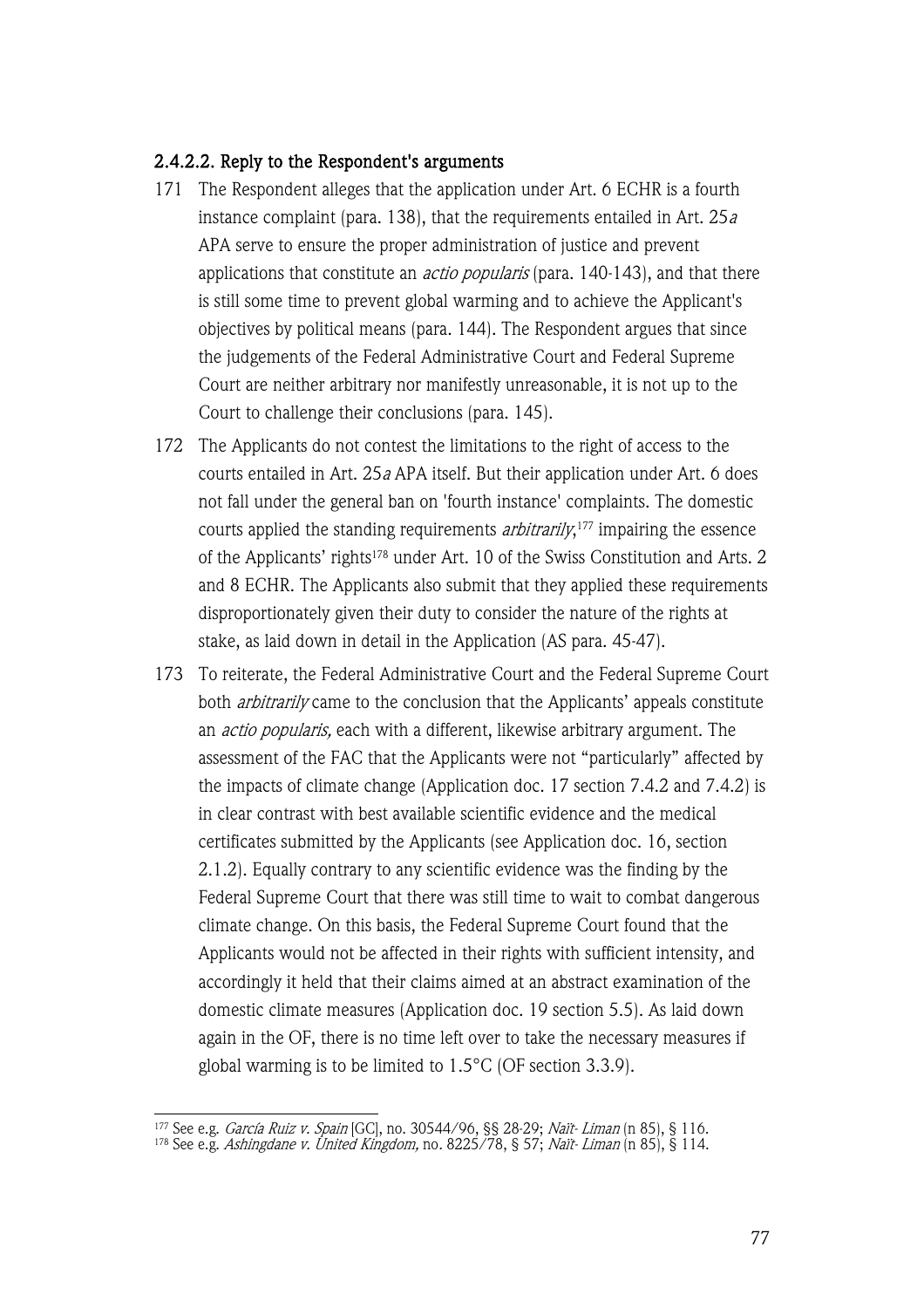- 174 Undoubtedly, the protection of individual human rights is a matter for the courts. The Convention is designed to protect the rights of all individuals, including vulnerable persons and groups. The individual human rights of the members of a vulnerable group, or vulnerable individual applicants, can hardly be effectively protected by democratic means, given that democratic decisions are made by the majority principle (see also OF section 3.1).
- 175 The protection of individual human rights is also a matter for the Swiss courts (cf. the Respondent, para. 142). Art. 190 of the Swiss Constitution does not stand in the way of judicial review of Convention rights. In the so-called PKKjudgment,<sup>179</sup> the Federal Supreme Court resolved the problems posed by Swiss courts' lack of constitutional jurisdiction in a case where Convention rights were at issue. There, the Federal Supreme Court found that if there is a conflict between federal acts and a Convention right, it will apply the ECHR. Thus, regarding Convention rights, the Federal Supreme Court undertakes constitutional review, even though this is not foreseen by the Constitution.180 Also, upon request by Appellants, the Federal Supreme Court has to review federal laws in view of their compatibility with the Swiss Constitution and can declare that federal law is unconstitutional.<sup>181</sup> Art. 190 of the Swiss Constitution, in other words, does not prevent the courts from examining the constitutionality of federal laws, but only enjoins them to apply such laws irrespective of their constitutionality.182 It has been argued that, in the event of a finding of unconstitutionality, Parliament is eventually obliged to amend the federal law accordingly; certainly, in general, Parliament reacts to such declarations.<sup>183</sup> Furthermore, a *positive obligation to protect* can lead to an enforceable claim for protection if the necessary measures can be defined without concretization in a federal law.184

<sup>179</sup> Swiss Federal Supreme Court, BGE 125 II 417 E.4.d.

<sup>180</sup> KELLER/WEBER, Folgen für den Grundrechtsschutz und verfassungsrechtliche Gültigkeit der "Selbstbestimmungsinitiative" [Consequences for the protection of fundamental rights and constitutional validity of the "Self-determination Initiative"], Aktuelle Juristische Praxis 8/2016, p. 1010.

<sup>181</sup> EPINEY, Art. 190 BV, in: WALDMANN/BELSER/EPINEY (eds.), Bundesverfassung, Basel 2015, Art. 190 N 35.

<sup>182</sup> BBl 2010 2188, Stärkung der präventiven Rechtskontrolle, Report of the Swiss Federal Council, 5 Mar. 2010, citing Swiss Federal Supreme Court BGE 128 II 249 E. 5.4, S. 263; BGE 123 V 310 E. 6b/bb, S. 322; BGE 123 II 11 E. 2; BGE 117 Ib 367 E. 2f, S. 373.

<sup>183</sup> EPINEY (n 181), Art. 190 N 36. <sup>184</sup> WALDMANN, Art. 35 BV, in: WALDMANN/BELSER/EPINEY (eds.), Bundesverfassung, Basel 2015, Art. 35 N 50 with further references.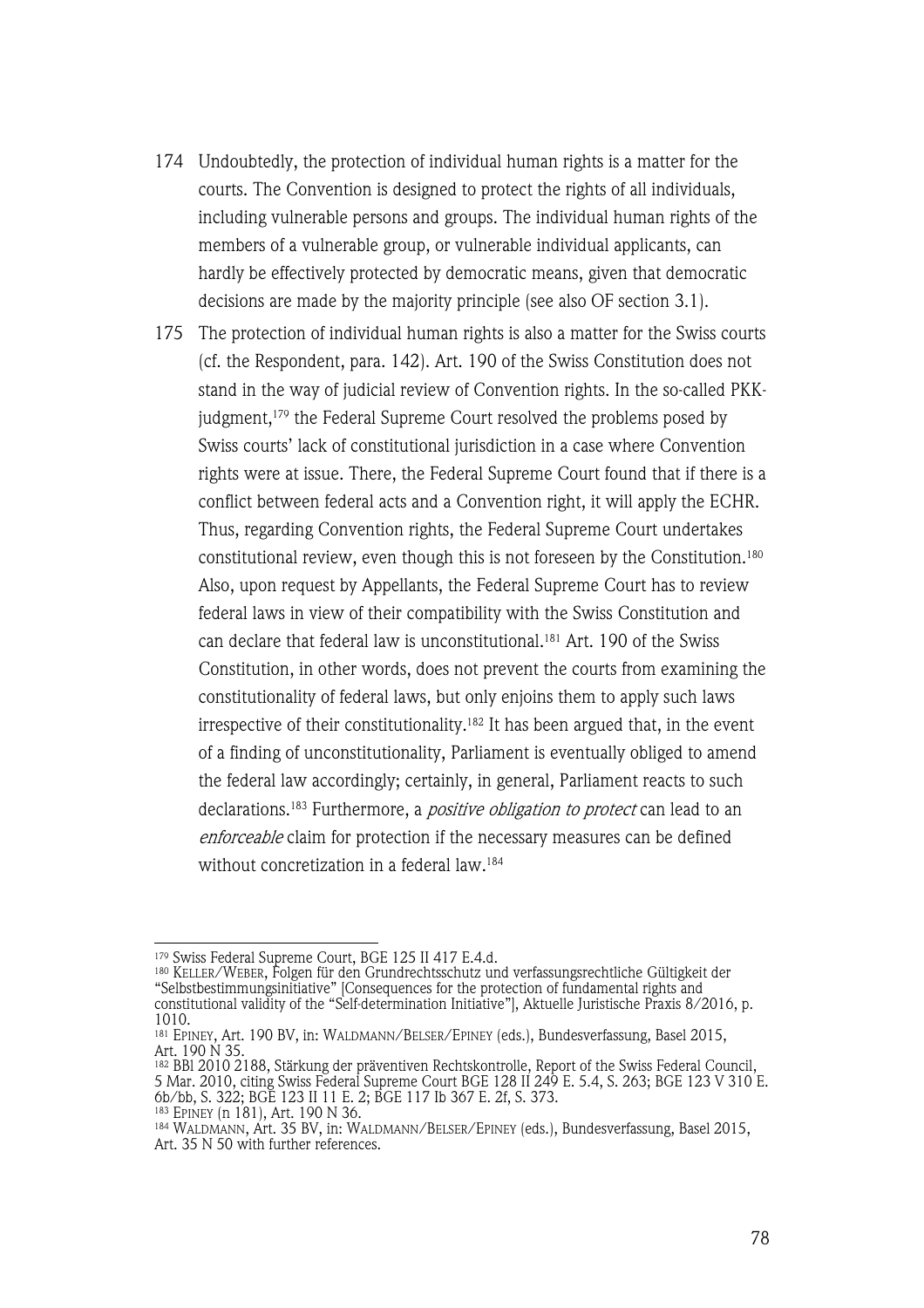2.5. Question 4: Did the Applicants have an effective remedy at their disposal within the meaning of Art. 13 ECHR concerning the alleged violations of Arts. 2 and 8?

### 2.5.1. Answer to the Court's question

176 The Applicants submitted in the Application (AS section 3.3) that they did not have an effective remedy at their disposal within the meaning of Art. 13 ECHR concerning the alleged violations of Arts. 2 and 8 ECHR. The Applicants fully uphold the statements made in the Application.

### 2.5.2. Reply to the Respondent's arguments

- 177 The Respondent alleges that the Applicants challenge the  $CO<sub>2</sub>$  Act (para. 149).
- 178 The Applicants submit that this is not the case. Their 2016 request to the Respondent Government was a request to stop omissions in climate protection and to issue a ruling pursuant to Art. 25a APA (and Art. 6 para. 1 and 13 ECHR, see Application doc. 14, and AS section 1.6). The Applicants demanded that to put an end to the unlawful omissions (i.e. "real acts" in terms Art. 25<sup>a</sup> APA), the Respondent Government shall undertake effective and preventive actions to protect them from the effects of increasing temperatures, i.e. more frequent and stronger heatwaves. During the domestic proceedings, neither the Respondent Government nor the domestic courts contested that the omissions in climate protection can be considered as real acts in terms of Art. 25a APA (see Application doc. 15, section 1.1; doc. 17, section 6.2; doc. 19, section 4.2). All such acts of government or of the executive fall within the scope of Art. 13 ECHR. 185
- 179 The Respondent further alleges that since Art. 6 ECHR is not applicable, Art. 13 ECHR is not applicable either (para. 150).
- 180 The Applicants submit that Art. 6 ECHR is applicable (see above, section 2.4.1). They submit further that if the Court were to declare that Art. 6 ECHR is not applicable, this would not render it unnecessary to examine Art. 13 ECHR, since Art. 6 ECHR is deemed to be a *lex specialis* vis-à-vis Art. 13 ECHR.<sup>186</sup>

<sup>&</sup>lt;sup>185</sup> Al-Nashif v. Bulgaria, no. 50963/99, § 137; Wille v. Liechtenstein [GC], no. 28396/95, §§ 76-78.

<sup>186</sup> European Court of Human Rights, Guide on Article 13, 30 Apr. 2021, § 140.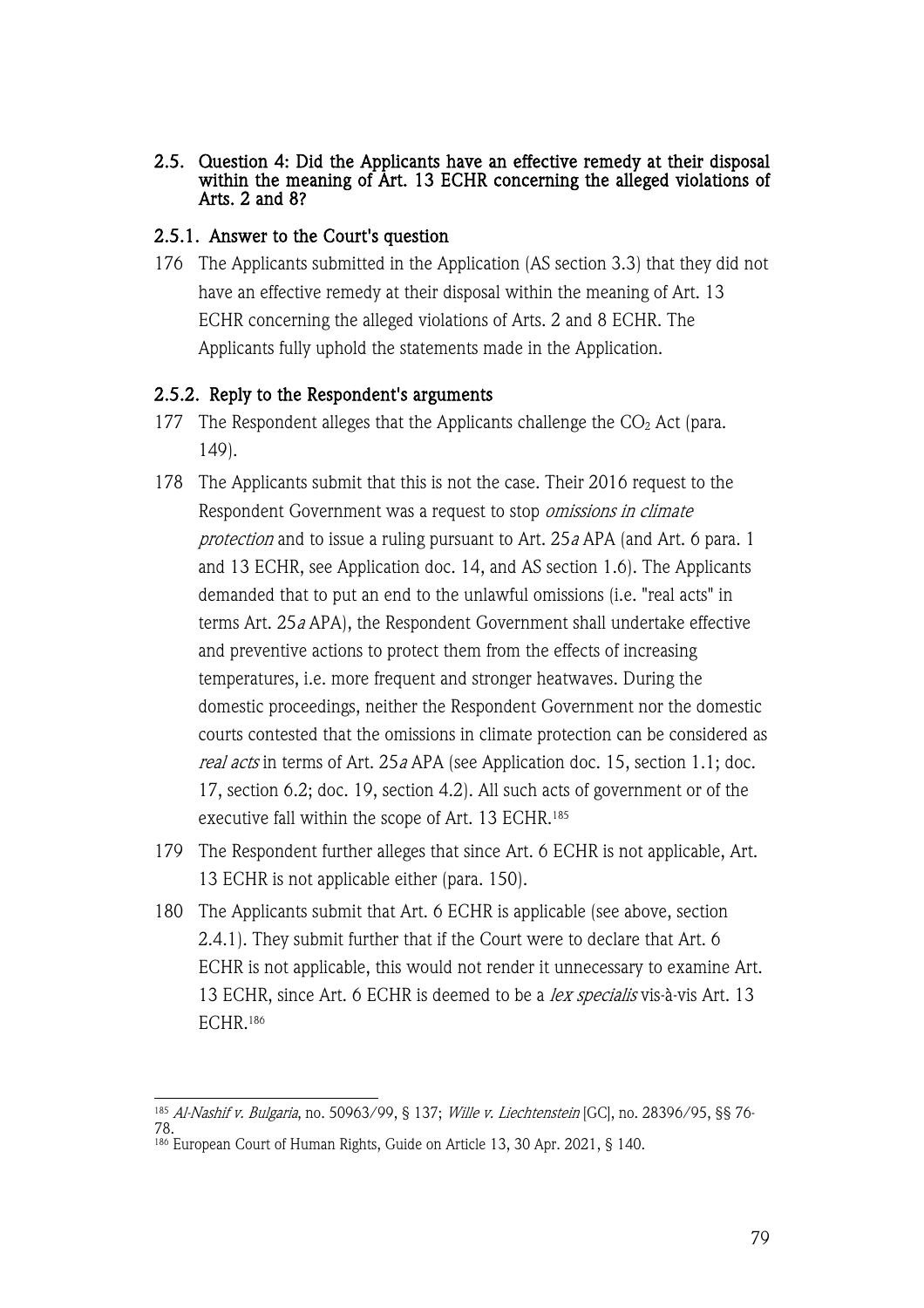- 181 Contrary to the Respondent's claims (para. 152), the possibility to make an appeal is not in itself an effective remedy. As stated above, the Applicant's complaints were not examined in substance because the domestic courts applied the standing requirements in an arbitrary manner (see above, para. 173). Art. 13 ECHR guarantees the availability at national level of a remedy to enforce the *substance* of Convention rights in whatever form they might happen to be secured in the domestic legal order.187 It requires the provision of a domestic remedy allowing the "competent national authority" both to deal with the substance of the relevant Convention complaint and to grant appropriate relief. The remedy must be "effective" in practice as well as in law.188 And, importantly, such a remedy must be available as soon as there is an "arguable" complaint or grievance under the Convention.<sup>189</sup> An "arguable claim" can be based on, but does not require, a finding that the Convention has been violated.190 In this case, given the nature of the complaints made under Arts. 2, 6 and 8 ECHR, the Applicants respectfully submit that there is such an "arguable complaint", and that the Respondent was accordingly under an obligation to ensure that the Applicants had access to an effective remedy.
- 182 The Respondent further points to the possibility of bringing liability proceedings against the Respondent and of seeking compensation for harm the Applicants have suffered (para. 153).
- 183 Hereto, it should be noted that the Court observed that the State's positive obligation to take appropriate measures to ensure the Applicant's right to respect for family life *risked becoming illusory* if the interested parties *only* had at their disposal a compensatory remedy, which could only lead to an a posteriori award for monetary compensation.191
- 184 In the present case, clearly, the Applicant's right to life and right to respect for private and family life risk becoming illusory if they (or indeed, their descendants) could only claim for a posteriori financial compensation for harm to their life and health they have suffered due to excessive GHG emissions, especially considering the irreversible nature climate change (see

<sup>&</sup>lt;sup>187</sup> *Rotaru v. Romania* [GC], no. 28341/95, § 67.

<sup>&</sup>lt;sup>188</sup> See *Wille* (n 185), § 75.

<sup>&</sup>lt;sup>189</sup> *Rotaru* (n 187), § 67; *Mugemangango v. Belgium* [GC], no. 310/15, § 130.

<sup>190</sup> Tanrıkulu v. Turkey [GC], no. 23763/94, § 118.

 $^{191}$  *Macready v. the Czech Republic*, nos. 4824/06 and 15512/08, § 48.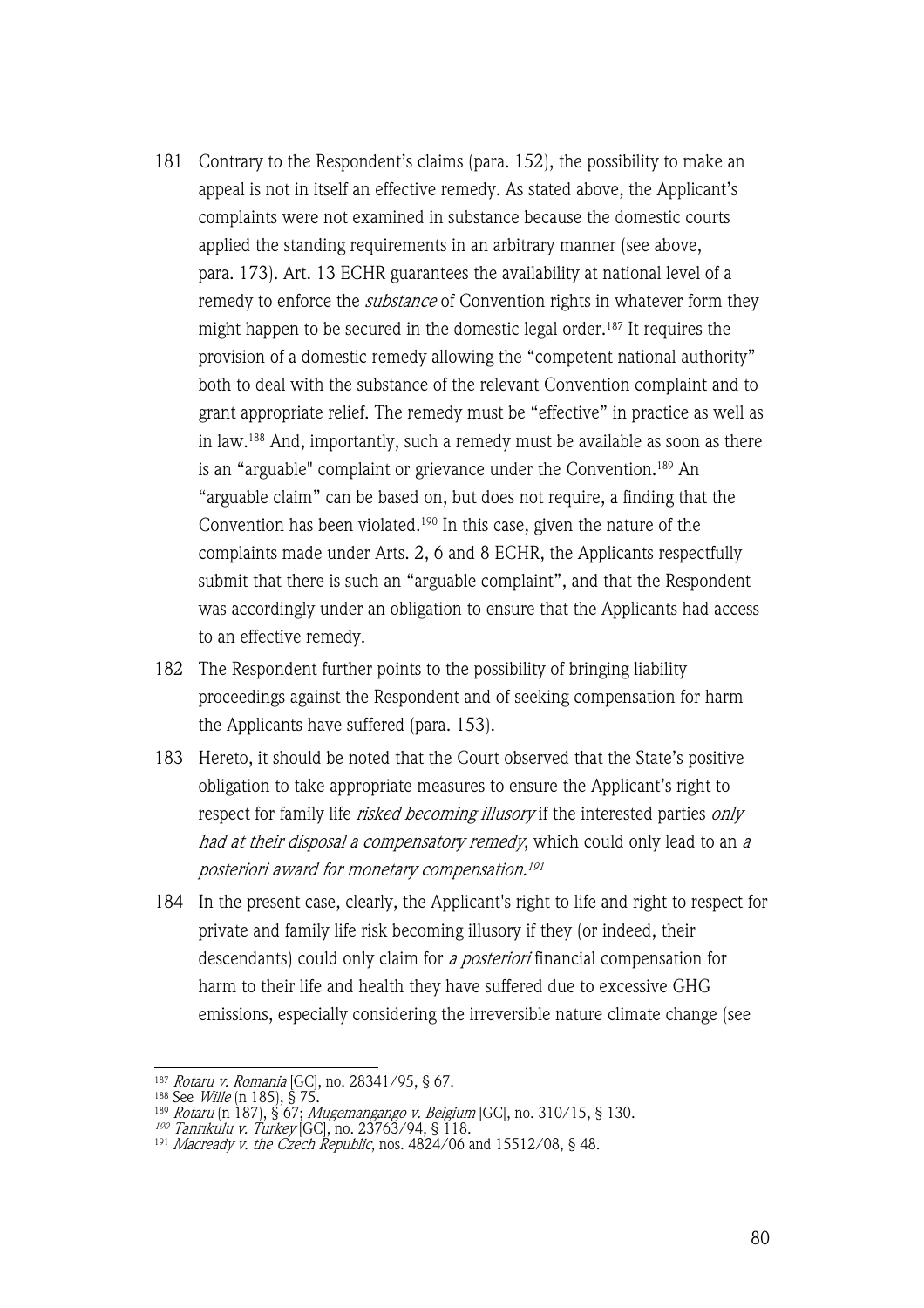AS para. 31). In state liability cases, courts may award only damage compensation, but not provide for elimination of an unlawful situation.192

- 185 Furthermore, Swiss doctrine points out that a person affected by a real act may indeed *even be required* to submit a request under Art. 25a APA in order to not be held responsible in a later state liability procedure for not complying with his or her duty to limit damages.<sup>193</sup>
- 186 In any effect, the Respondent did not show that the Applicants would have had any chance of success by pursuing that remedy in domestic courts.<sup>194</sup>

### 3. Conclusion

- 187 The adverse impacts of climate change are threatening the rights to life and health of the Applicants as members of a particularly vulnerable group. It is the Respondent's human rights obligation towards the Applicants to take urgent, meaningful and ambitious action to mitigate climate change, through preparing, commiting and implementing ambitious climate action plans to limit global warming to no more than 1.5°C.
- 188 Undoubtedly, the protection of individual human rights is a matter for the courts. The Convention is designed to protect the rights of all individuals, including vulnerable persons and groups. The individual human rights of the members of a vulnerable group, or vulnerable individual applicants, can hardly be effectively protected by democratic means, given that democratic decisions are made by the majority principle. Furthermore, the Applicants respectfully submit that the Convention cannot be undermined with reference to democracy.

<sup>&</sup>lt;sup>192</sup> KELLER/CIRIGLIANO (n 70), p. 844; *Di Sarno and Others* (n 69), § 87.

<sup>193</sup> KIENER/RÜTSCHE/KUHN (n 71), N 436.

<sup>&</sup>lt;sup>194</sup> See *Di Sarno and Others*  $(n\ 69)$ , § 87.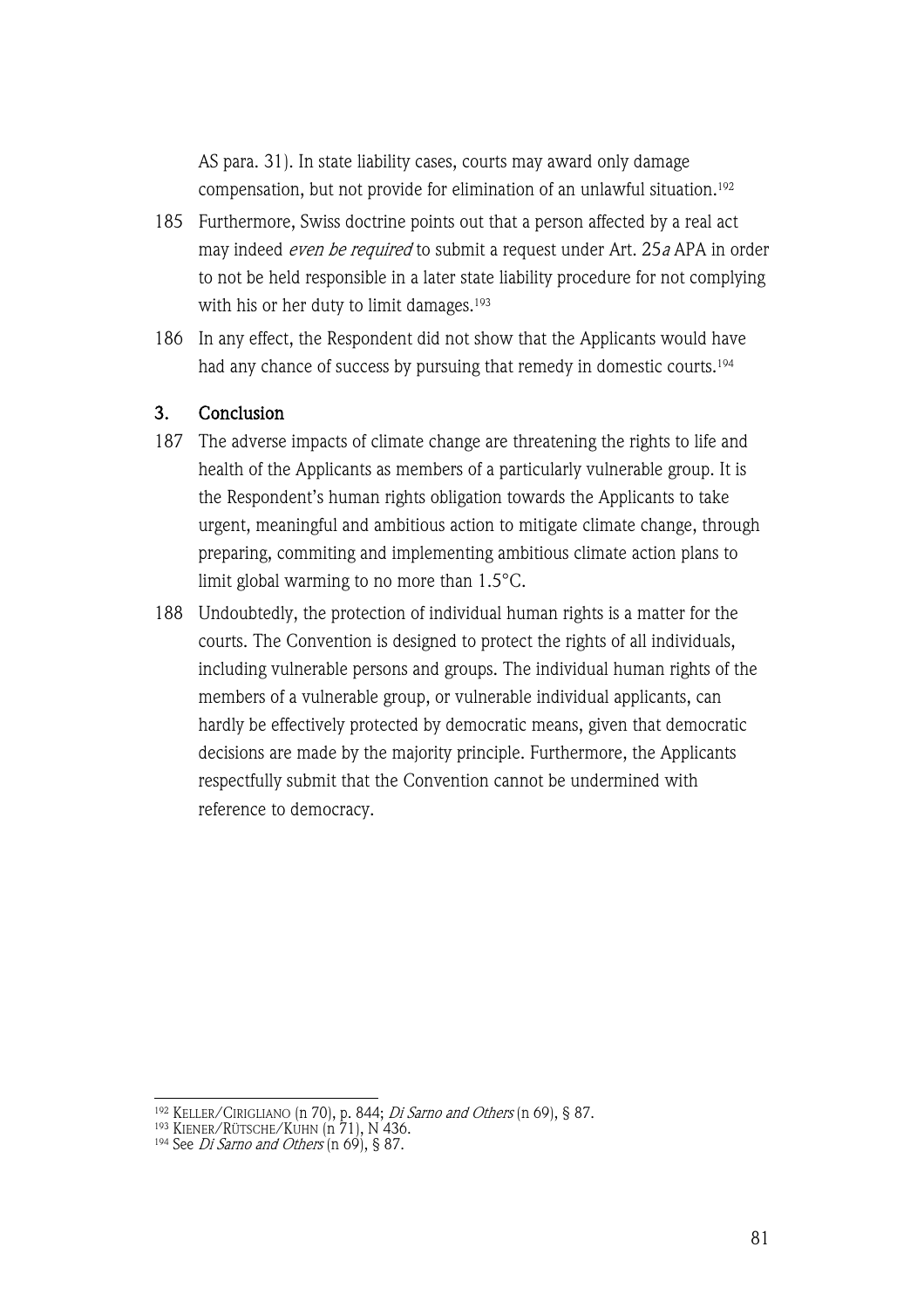# 4. Requests to the Court

On the basis of the Application, the Observations on the Facts and the above considerations, the Applicants hereby respectfully request the Court to declare that:

- (1) All of the Applicants are recognised as having victim status, and that each of their claims is admissible under Arts. 34 and 35 ECHR, respectively.
- (2) The Respondent failed to protect the Applicants' rights to life and private life under Arts. 2 and 8 ECHR, by failing to adopt the necessary legislative and administrative framework to do its share to prevent a global temperature increase of more than 1.5°C above pre-industrial levels. This includes:
	- a. ensuring a greenhouse gas emission level in 2030 that is netnegative as compared to the emissions in 1990;
	- b. reducing domestic emissions by 61% below 1990 levels by 2030, and to net-zero by 2050, as the domestic component of a.;
	- c. preventing and reducing any emissions occurring abroad that are directly or indirectly attributable to the Respondent, in line with the 1.5°C above pre-industrial levels limit;
	- d. permanently removing greenhouse gas emissions from the atmosphere and storing them in safe, ecologically and socially sound greenhouse gas sinks, if, despite a., b., c., any greenhouse gas emissions continue to occur within the control of the Respondent, or the concentration of greenhouse gases in the atmosphere is exceeding the level corresponding to the 1.5ºC above pre-industrial levels limit.
- (3) The Applicants' right of access to court under Art. 6 ECHR, and their right to an effective remedy under Art. 13 in conjunction with Art. 2 and 8 ECHR, have been violated.

## 5. Procedural requests

Against the background of the Application, the OF and the above considerations, the Applicants hereby respectfully submit the following procedural requests to the Court: